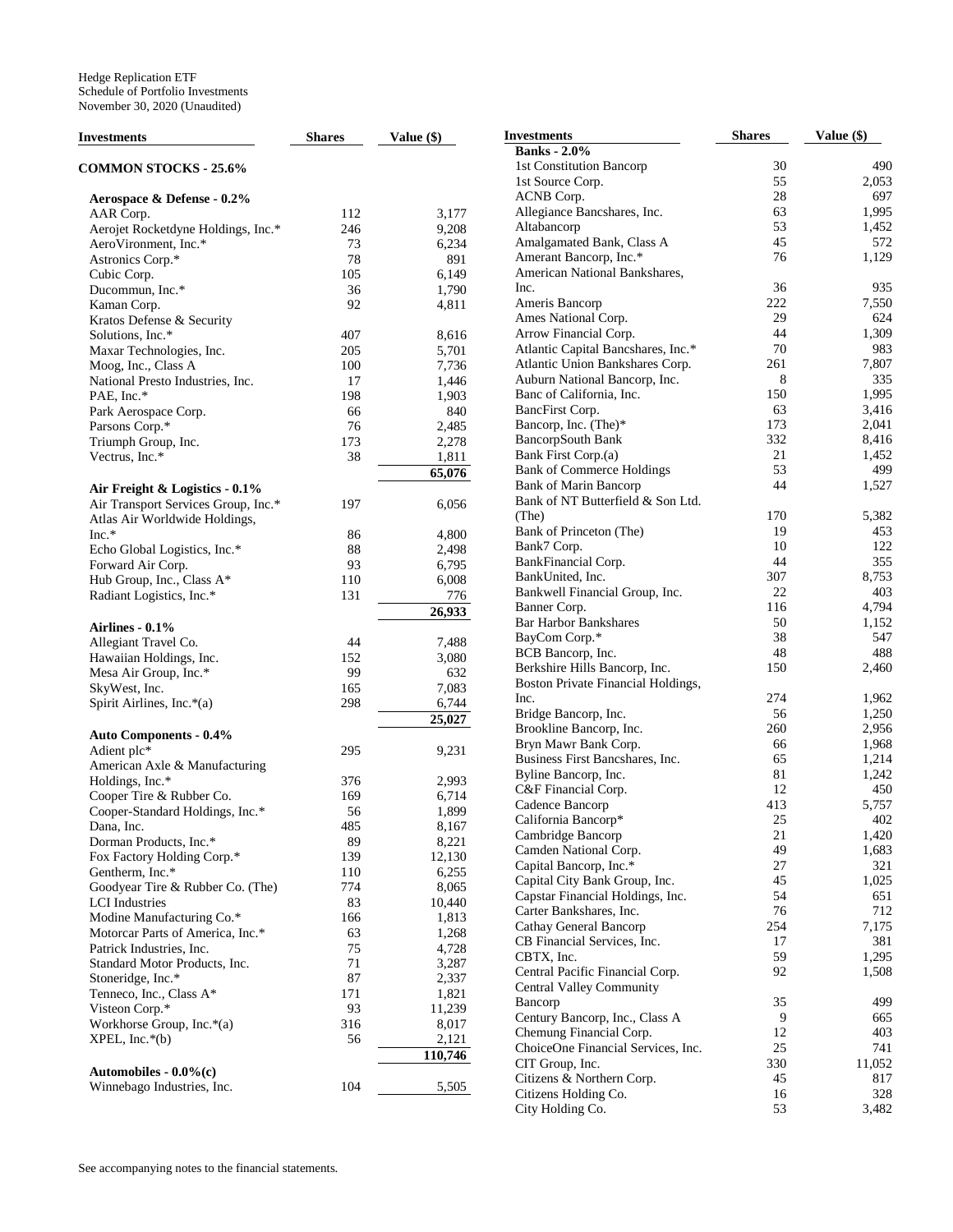| Investments                         | <b>Shares</b> | Value (\$) | <b>Investments</b>                | <b>Shares</b> | Value (\$) |
|-------------------------------------|---------------|------------|-----------------------------------|---------------|------------|
| Civista Bancshares, Inc.            | 53            | 892        | Glacier Bancorp, Inc.             | 321           | 13,087     |
| CNB Financial Corp.                 | 50            | 984        | Great Southern Bancorp, Inc.      | 37            | 1,698      |
| Coastal Financial Corp.*            | 30            | 592        | Great Western Bancorp, Inc.       | 185           | 3,040      |
| Codorus Valley Bancorp, Inc.        | 31            | 520        | Guaranty Bancshares, Inc.         | 23            | 663        |
| Colony Bankcorp, Inc.               | 26            | 371        | Hancock Whitney Corp.             | 289           | 8,118      |
| Columbia Banking System, Inc.       | 240           | 7,586      | Hanmi Financial Corp.             | 102           | 994        |
| Community Bank System, Inc.         | 177           | 11,018     | HarborOne Bancorp, Inc.           | 177           | 1,736      |
| Community Bankers Trust Corp.       | 73            | 474        | Hawthorn Bancshares, Inc.         | 20            | 440        |
| Community Financial Corp. (The)     | 17            | 466        | HBT Financial, Inc.               | 33            | 461        |
| Community Trust Bancorp, Inc.       | 52            | 1,760      | Heartland Financial USA, Inc.     | 116           | 4,522      |
| ConnectOne Bancorp, Inc.            | 124           | 2,199      | Heritage Commerce Corp.           | 195           | 1,642      |
|                                     | 16            |            |                                   | 121           |            |
| County Bancorp, Inc.(a)             |               | 343        | Heritage Financial Corp.          |               | 2,816      |
| CrossFirst Bankshares, Inc.*        | 161           | 1,465      | Hilltop Holdings, Inc.            | 241           | 5,806      |
| Customers Bancorp, Inc.*            | 96            | 1,621      | Home BancShares, Inc.             | 512           | 9,477      |
| CVB Financial Corp.                 | 433           | 8,223      | HomeTrust Bancshares, Inc.        | 52            | 886        |
| Dime Community Bancshares, Inc.     | 96            | 1,387      | Hope Bancorp, Inc.                | 393           | 3,726      |
| Eagle Bancorp Montana, Inc.         | 21            | 433        | Horizon Bancorp, Inc.             | 143           | 2,045      |
| Eagle Bancorp, Inc.                 | 107           | 3,935      | Howard Bancorp, Inc.*             | 44            | 543        |
| Enterprise Bancorp, Inc.            | 30            | 776        | Independent Bank Corp.            | 110           | 7,440      |
| Enterprise Financial Services Corp. | 81            | 2,755      | Independent Bank Corp./MI         | 71            | 1,208      |
| Equity Bancshares, Inc., Class A*   | 49            | 993        | Independent Bank Group, Inc.      | 124           | 6,958      |
| Esquire Financial Holdings, Inc.*   | 23            | 430        | International Bancshares Corp.    | 179           | 5,801      |
| Evans Bancorp, Inc.                 | 16            | 432        | Investar Holding Corp.            | 34            | 553        |
| Farmers & Merchants Bancorp, Inc.   | 34            | 778        | Investors Bancorp, Inc.           | 773           | 7,483      |
| Farmers National Banc Corp.         | 87            | 1,091      | Lakeland Bancorp, Inc.            | 163           | 1,959      |
| FB Financial Corp.                  | 104           | 3,320      | Lakeland Financial Corp.          | 83            | 4,216      |
| Fidelity D&D Bancorp, Inc.(a)       | 13            | 758        | Landmark Bancorp, Inc.            | 13            | 323        |
| Financial Institutions, Inc.        | 53            | 1,061      | LCNB Corp.                        | 41            | 607        |
| First Bancorp, Inc. (The)           | 34            | 824        | Level One Bancorp, Inc.           | 17            | 324        |
| First Bancorp/NC                    | 96            | 3,012      | Limestone Bancorp, Inc.*          | 18            | 219        |
|                                     | 721           |            | Live Oak Bancshares, Inc.         | 94            | 3,865      |
| First Bancorp/PR                    |               | 5,725      |                                   |               |            |
| First Bancshares, Inc. (The)        | 69            | 1,888      | Macatawa Bank Corp.               | 88            | 683        |
| First Bank                          | 54            | 502        | Mackinac Financial Corp.          | 30            | 365        |
| First Busey Corp.                   | 169           | 3,382      | MainStreet Bancshares, Inc.*      | 24            | 389        |
| First Business Financial Services,  |               |            | Mercantile Bank Corp.             | 53            | 1,316      |
| Inc.                                | 27            | 510        | Meridian Corp.                    | 18            | 335        |
| First Capital, Inc.(a)              | 11            | 729        | Metrocity Bankshares, Inc.(a)     | 58            | 803        |
| <b>First Choice Bancorp</b>         | 35            | 579        | Metropolitan Bank Holding Corp.*  | 23            | 761        |
| First Commonwealth Financial        |               |            | Mid Penn Bancorp, Inc.            | 23            | 535        |
| Corp.                               | 327           | 3,162      | Middlefield Banc Corp.            | 20            | 428        |
| First Community Bankshares, Inc.    | 58            | 1,222      | Midland States Bancorp, Inc.      | 72            | 1,220      |
| First Community Corp.               | 24            | 414        | MidWestOne Financial Group, Inc.  | 49            | 1,140      |
| <b>First Financial Bancorp</b>      | 325           | 5,216      | MVB Financial Corp.               | 33            | 664        |
| First Financial Bankshares, Inc.    | 432           | 14,437     | National Bank Holdings Corp.,     |               |            |
| First Financial Corp.               | 45            | 1,704      | Class A                           | 99            | 3,186      |
| First Foundation, Inc.              | 132           | 2,344      | National Bankshares, Inc.         | 21            | 633        |
| First Guaranty Bancshares, Inc.     | 12            | 202        | NBT Bancorp, Inc.                 | 142           | 4,253      |
| First Internet Bancorp              | 32            | 819        | Nicolet Bankshares, Inc.*         | 31            | 2,062      |
| First Interstate BancSystem, Inc.,  |               |            | Northeast Bank                    | 26            | 566        |
| Class A                             | 140           | 5,327      | Northrim Bancorp, Inc.            | 21            | 667        |
| First Merchants Corp.               | 181           | 6,031      | Norwood Financial Corp.           | 19            | 512        |
| First Mid Bancshares, Inc.          | 49            | 1,472      | Oak Valley Bancorp                | 23            | 412        |
|                                     |               |            |                                   | 199           |            |
| First Midwest Bancorp, Inc.         | 382           | 5,344      | OceanFirst Financial Corp.        |               | 3,138      |
| <b>First Northwest Bancorp</b>      | 29            | 435        | <b>OFG</b> Bancorp                | 170           | 2,847      |
| First of Long Island Corp. (The)    | 76            | 1,278      | Ohio Valley Banc Corp.            | 14            | 323        |
| First Savings Financial Group, Inc. | 6             | 378        | Old National Bancorp              | 549           | 8,691      |
| First United Corp.                  | 22            | 336        | Old Second Bancorp, Inc.          | 96            | 927        |
| First Western Financial, Inc.*      | 21            | 355        | Origin Bancorp, Inc.              | 74            | 1,903      |
| Flushing Financial Corp.            | 90            | 1,278      | Orrstown Financial Services, Inc. | 36            | 580        |
| FNCB Bancorp, Inc.                  | 57            | 382        | Pacific Premier Bancorp, Inc.     | 268           | 7,724      |
| Franklin Financial Services Corp.   | 14            | 398        | Park National Corp.               | 48            | 4,853      |
| Fulton Financial Corp.              | 532           | 6,554      | Parke Bancorp, Inc.               | 35            | 503        |
| FVCBankcorp, Inc.*                  | 40            | 520        | Partners Bancorp(a)               | 33            | 216        |
| German American Bancorp, Inc.       | 82            | 2,619      | PCB Bancorp                       | 42            | 457        |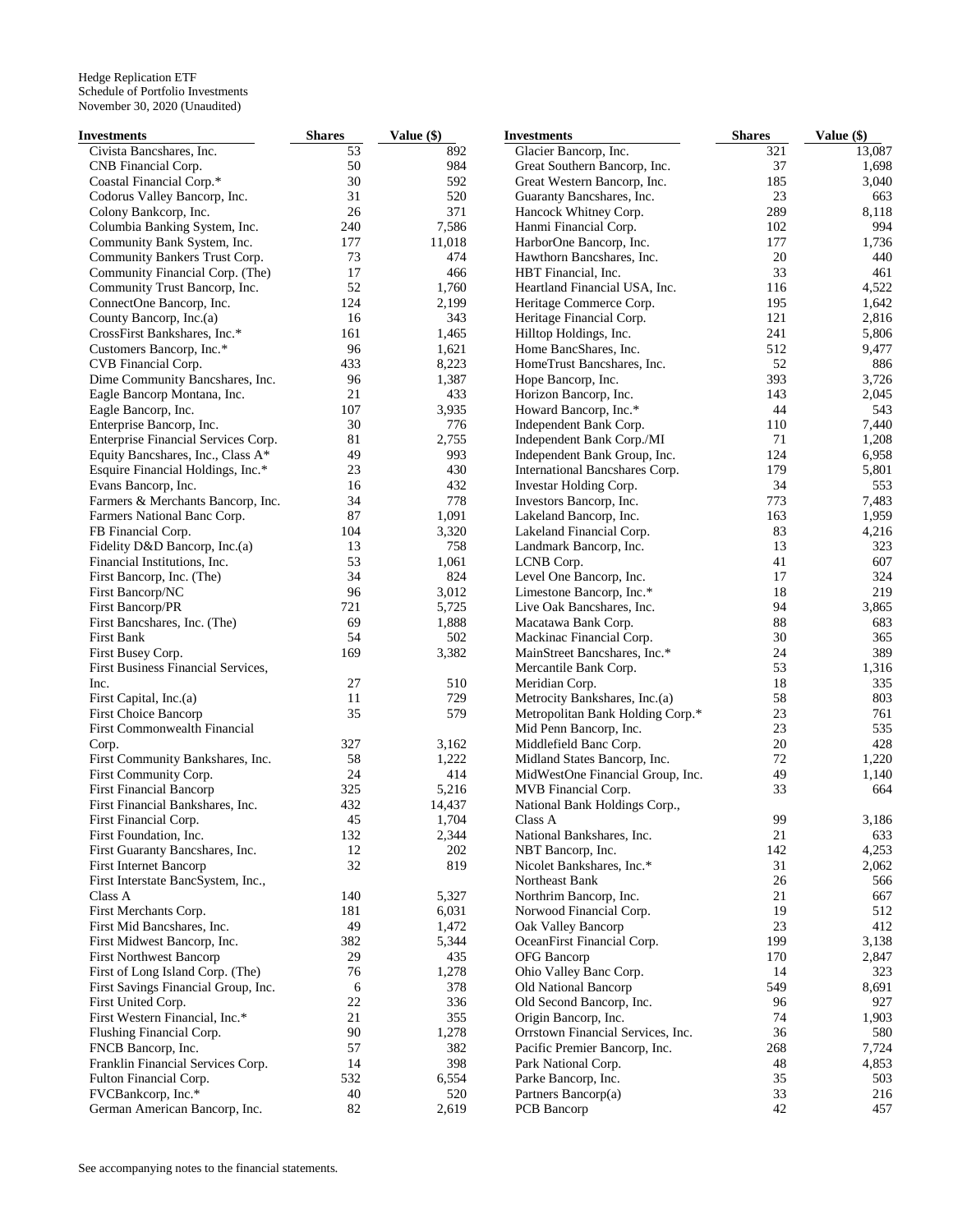| Investments                        | <b>Shares</b> | Value (\$)           | <b>Investments</b>                     | <b>Shares</b> | Value (\$) |
|------------------------------------|---------------|----------------------|----------------------------------------|---------------|------------|
| Peapack-Gladstone Financial Corp.  | 61            | 1,343                | MGP Ingredients, Inc.                  | 43            | 1,875      |
| Penns Woods Bancorp, Inc.          | 23            | 588                  | National Beverage Corp.*(a)            | 40            | 3,921      |
| Peoples Bancorp of North Carolina, |               |                      | NewAge, Inc. $*(a)$                    | 317           | 1,087      |
| Inc.                               | 15            | 373                  | Primo Water Corp.                      | 523           | 7,861      |
| Peoples Bancorp, Inc.              | 62            | 1,549                |                                        |               | 22,640     |
| Peoples Financial Services Corp.   | 23            | 870                  | Biotechnology - 2.8%                   |               |            |
| Plumas Bancorp(a)                  | 16            | 382                  | 89bio, Inc.*                           | 22            | 594        |
| Preferred Bank                     | 46            | 1,691                | Abeona Therapeutics, Inc.*             | 202           | 327        |
| Premier Financial Bancorp, Inc.    | 44            | 586                  | ADMA Biologics, Inc. $*(a)$            | 202           | 412        |
| Professional Holding Corp., Class  |               |                      | Adverum Biotechnologies, Inc.*         | 291           | 3,955      |
| $A^*$                              | 38            | 540                  | Aeglea BioTherapeutics, Inc.*          | 141           | 1,207      |
| QCR Holdings, Inc.                 | 50            | 1,743                |                                        |               |            |
|                                    | 56            | 831                  | Affimed NV*                            | 272           | 1,452      |
| <b>RBB</b> Bancorp                 |               |                      | Agenus, Inc.*                          | 508           | 1,880      |
| Red River Bancshares, Inc.         | 17            | 846                  | Akebia Therapeutics, Inc.*             | 480           | 1,589      |
| Reliant Bancorp, Inc.              | 50            | 885                  | Akero Therapeutics, Inc.*              | 45            | 1,295      |
| Renasant Corp.                     | 182           | 5,618                | Akouos, Inc.*                          | 49            | 1,013      |
| Republic Bancorp, Inc., Class A    | 33            | 1,165                | Albireo Pharma, Inc.*                  | 45            | 1,674      |
| Republic First Bancorp, Inc.*      | 152           | 473                  | Alector, Inc.*                         | 155           | 2,032      |
| Richmond Mutual Bancorp, Inc.      | 41            | 514                  | Allakos, Inc.*                         | 82            | 8,776      |
| S&T Bancorp, Inc.                  | 129           | 2,888                | Allogene Therapeutics, Inc.*           | 181           | 5,620      |
| Salisbury Bancorp, Inc.            | 8             | 312                  | Allovir, Inc. $*(a)$                   | 60            | 2,377      |
| Sandy Spring Bancorp, Inc.         | 154           | 4,537                | ALX Oncology Holdings, Inc.*           | 32            | 2,462      |
| SB Financial Group, Inc.           | 24            | 411                  | Amicus Therapeutics, Inc.*             | 852           | 19,502     |
| Seacoast Banking Corp. of Florida* | 173           | 4,370                | AnaptysBio, Inc.*                      | 72            | 1,857      |
| Select Bancorp, Inc.*              | 53            | 485                  | Anavex Life Sciences Corp.*(a)         | 176           | 938        |
| ServisFirst Bancshares, Inc.       | 163           | 6,158                | Anika Therapeutics, Inc.*              | 47            | 1,777      |
| Shore Bancshares, Inc.             | 42            | 582                  | Annexon, Inc.*                         | 49            | 1,186      |
| Sierra Bancorp                     | 47            | 1,034                |                                        | 201           | 9,475      |
| Silvergate Capital Corp., Class A* | 52            | 1,851                | Apellis Pharmaceuticals, Inc.*         |               |            |
| Simmons First National Corp.,      |               |                      | <b>Applied Genetic Technologies</b>    |               |            |
| Class A                            | 363           | 7,079                | Corp.*                                 | 81            | 360        |
|                                    |               |                      | Applied Molecular Transport,           |               |            |
| SmartFinancial, Inc.               | 47            | 830                  | $Inc.*(a)$                             | 42            | 1,303      |
| South Plains Financial, Inc.       | 35            | 618                  | Applied Therapeutics, Inc.*            | 46            | 1,065      |
| South State Corp.                  | 234           | 15,554               | Aprea Therapeutics, Inc.*              | 24            | 606        |
| Southern First Bancshares, Inc.*   | 24            | 766                  | Aptinyx, Inc.*(a)                      | 85            | 337        |
| Southern National Bancorp of       |               |                      | Aravive, Inc. $*(a)$                   | 41            | 238        |
| Virginia, Inc.                     | 66            | 722                  | Arcturus Therapeutics Holdings,        |               |            |
| Southside Bancshares, Inc.         | 106           | 3,116                | $Inc.*$                                | 54            | 4,955      |
| Spirit of Texas Bancshares, Inc.   | 44            | 687                  | Arcus Biosciences, Inc.*               | 141           | 3,839      |
| Stock Yards Bancorp, Inc.          | 68            | 2,709                | Arcutis Biotherapeutics, Inc.*         | 61            | 1,654      |
| Summit Financial Group, Inc.       | 38            | 796                  | Ardelyx, Inc.*                         | 245           | 1,544      |
| Texas Capital Bancshares, Inc.*    | 169           | 9,447                | Arena Pharmaceuticals, Inc.*           | 195           | 12,845     |
| Tompkins Financial Corp.           | 48            | 3,053                | Arrowhead Pharmaceuticals, Inc.*       | 336           | 21,010     |
| <b>Towne Bank</b>                  | 224           | 4,872                | Assembly Biosciences, Inc.*            | 103           | 594        |
| <b>TriCo Bancshares</b>            | 89            | 2,916                | Atara Biotherapeutics, Inc.*           | 242           | 5,612      |
| TriState Capital Holdings, Inc.*   | 92            | 1,370                | Athenex, Inc.*                         | 208           | 2,835      |
| Triumph Bancorp, Inc.*             | 76            | 3,453                | Athersys, Inc.*                        | 581           | 1,075      |
| Trustmark Corp.                    | 211           | 5,237                | Atreca, Inc., Class A*                 | 94            | 1,461      |
| UMB Financial Corp.                | 146           | 9,929                | AVEO Pharmaceuticals, Inc.*            | 73            | 393        |
| United Bankshares, Inc.            | 415           | 12,151               | Avid Bioservices, Inc.*                | 189           |            |
| United Community Banks, Inc.       | 262           | 6,264                |                                        | 56            | 1,724      |
|                                    | 45            | 317                  | Avidity Biosciences, Inc.*             |               | 1,677      |
| United Security Bancshares         |               |                      | Avrobio, Inc.*                         | 105           | 1,446      |
| Unity Bancorp, Inc.                | 26            | 457                  | Axcella Health, Inc.*                  | 50            | 285        |
| Univest Financial Corp.            | 96            | 1,758                | Beam Therapeutics, Inc.*               | 118           | 5,900      |
| Valley National Bancorp            | 1,335         | 12,202               | Beyondspring, Inc.*                    | 49            | 548        |
| Veritex Holdings, Inc.             | 159           | 3,449                | BioCryst Pharmaceuticals, Inc.*        | 592           | 3,025      |
| Washington Trust Bancorp, Inc.     | 57            | 2,241                | <b>Biohaven Pharmaceutical Holding</b> |               |            |
| WesBanco, Inc.                     | 218           | 6,241                | Co. Ltd.*                              | 161           | 14,321     |
| West Bancorp, Inc.                 | 54            | 1,041                | BioSpecifics Technologies Corp.*       | 21            | 1,856      |
| Westamerica Bancorp                | 87            | 4,795                | Bioxcel Therapeutics, Inc.*            | 39            | 1,716      |
|                                    |               | $\overline{582,029}$ | Black Diamond Therapeutics, Inc.*      | 61            | 2,034      |
| Beverages - 0.1%                   |               |                      | Blueprint Medicines Corp.*             | 185           | 19,995     |
| Celsius Holdings, Inc.*            | 115           | 3,709                | BrainStorm Cell Therapeutics,          |               |            |
| Coca-Cola Consolidated, Inc.       | 16            | 4,187                | $Inc.*(a)$                             | 96            | 530        |
|                                    |               |                      |                                        |               |            |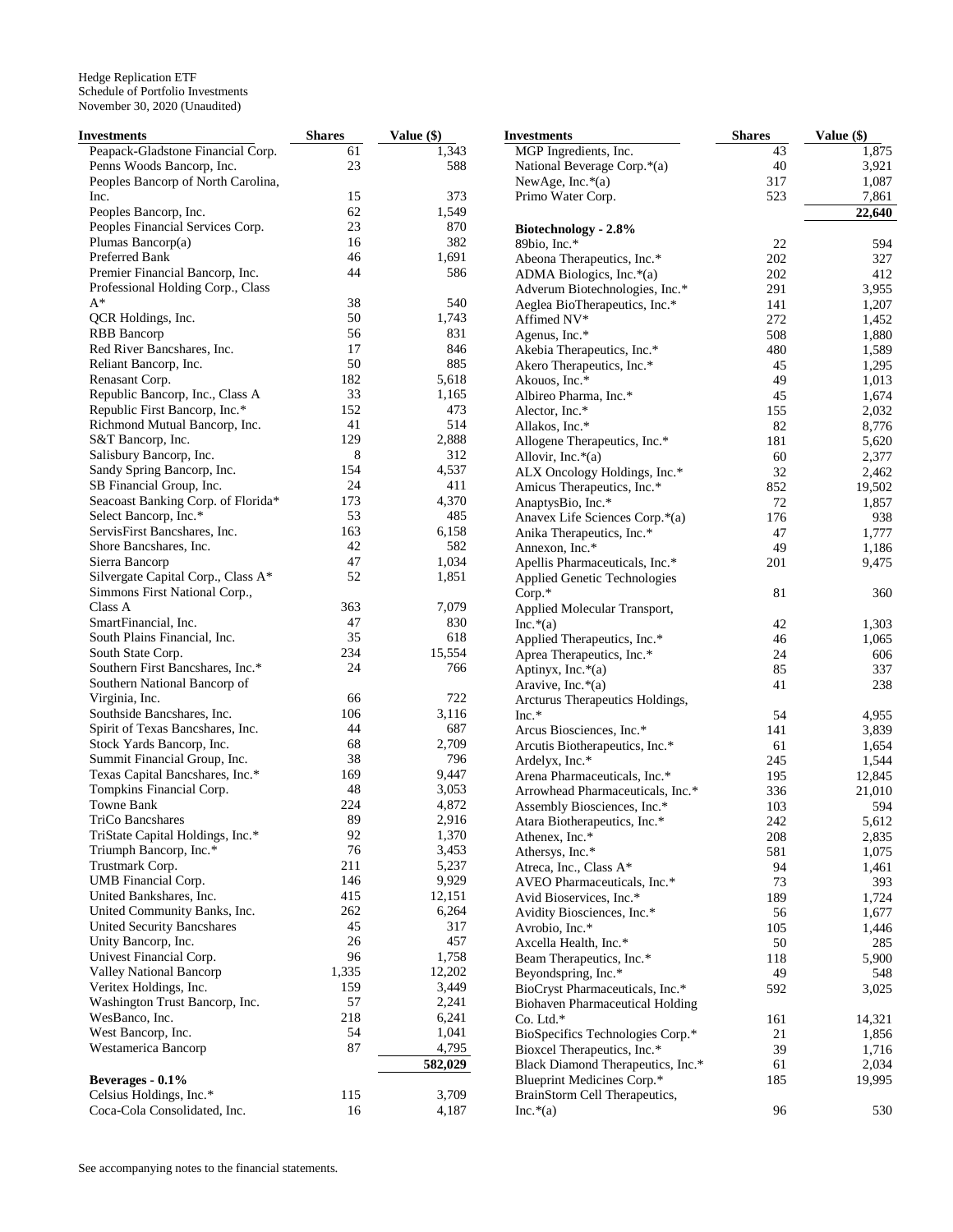| Investments                        | <b>Shares</b> | Value (\$) | <b>Investments</b>                  | <b>Shares</b> | Value (\$) |
|------------------------------------|---------------|------------|-------------------------------------|---------------|------------|
| Bridgebio Pharma, Inc.*(a)         | 244           | 12,259     | Geron Corp.*                        | 962           | 1,794      |
| Cabaletta Bio, Inc.*               | 43            | 640        | GlycoMimetics, Inc.*                | 124           | 466        |
| Calithera Biosciences, Inc.*       | 220           | 1,080      | Gossamer Bio, Inc.*                 | 190           | 1,680      |
| Calyxt, Inc. $*(a)$                | 35            | 130        | Gritstone Oncology, Inc.*           | 101           | 308        |
| CareDx, Inc.*                      | 160           | 9,147      | Halozyme Therapeutics, Inc.*        | 455           | 17,790     |
| CASI Pharmaceuticals, Inc.*        | 221           | 550        | Harpoon Therapeutics, Inc.*(a)      | 35            | 522        |
| Catabasis Pharmaceuticals, Inc.*   | 64            | 106        | Heron Therapeutics, Inc.*           | 293           | 5,078      |
| Catalyst Biosciences, Inc.*        | 74            | 459        | Homology Medicines, Inc.*           | 114           | 1,122      |
| Catalyst Pharmaceuticals, Inc.*    | 325           | 1,190      | Hookipa Pharma, Inc.*               | 42            | 487        |
| Cellular Biomedicine Group, Inc.*  | 41            | 754        | iBio, Inc.*                         | 193           | 288        |
| CEL-SCI Corp.*(a)                  | 113           | 1,413      | Ideaya Biosciences, Inc.*           | 53            | 739        |
| Centogene NV*                      | 28            | 351        | IGM Biosciences, Inc. $*(a)$        | 24            | 1,603      |
| Checkmate Pharmaceuticals,         |               |            | Immunic, Inc.*                      | 19            | 356        |
| Inc.*(a)                           | 17            | 206        | ImmunoGen, Inc.*                    | 575           | 3,134      |
| Checkpoint Therapeutics, Inc.*     | 151           | 362        | Immunovant, Inc.*                   | 117           | 5,755      |
|                                    |               |            | Inovio Pharmaceuticals, Inc.*(a)    |               |            |
| ChemoCentryx, Inc.*                | 166           | 9,155      |                                     | 525           | 6,415      |
| Chimerix, Inc.*                    | 162           | 611        | Inozyme Pharma, Inc.*(a)            | $27\,$        | 703        |
| Chinook Therapeutics, Inc.*        | 44            | 615        | Insmed, Inc.*                       | 339           | 13,224     |
| Cidara Therapeutics, Inc.*(a)      | 118           | 276        | Intellia Therapeutics, Inc.*        | 168           | 6,597      |
| Clovis Oncology, Inc. $*(a)$       | 278           | 1,368      | Intercept Pharmaceuticals, Inc.*    | 87            | 3,089      |
| Cohbar, Inc.*(a)(b)                | 87            | 117        | Invitae Corp.*                      | 387           | 19,215     |
| Coherus Biosciences, Inc.*         | 194           | 3,581      | Ironwood Pharmaceuticals, Inc.*     | 534           | 6,152      |
| Concert Pharmaceuticals, Inc.*     | 96            | 1,094      | iTeos Therapeutics, Inc.*           | 36            | 964        |
| Constellation Pharmaceuticals,     |               |            | IVERIC bio, Inc.*                   | 269           | 1,835      |
| $Inc.*$                            | 103           | 2,610      | Jounce Therapeutics, Inc.*          | 58            | 415        |
| ContraFect Corp.*                  | 82            | 518        | Kadmon Holdings, Inc.*              | 578           | 2,520      |
| Corbus Pharmaceuticals Holdings,   |               |            | KalVista Pharmaceuticals, Inc.*     | 46            | 861        |
| $Inc.*(a)$                         | 250           | 305        | Karuna Therapeutics, Inc.*          | 53            | 5,288      |
| Cortexyme, Inc.*                   | 53            | 2,576      | Karyopharm Therapeutics, Inc.*      | 235           | 3,993      |
| Crinetics Pharmaceuticals, Inc.*   | 91            | 1,217      | Keros Therapeutics, Inc.*           | 23            | 1,739      |
| Cue Biopharma, Inc.*               | 96            | 1,343      | Kezar Life Sciences, Inc.*          | 105           | 691        |
| Cyclerion Therapeutics, Inc.*      | 74            | 228        | Kindred Biosciences, Inc.*          | 125           | 486        |
| Cytokinetics, Inc.*                | 222           | 3,730      | Kiniksa Pharmaceuticals Ltd., Class |               |            |
| CytomX Therapeutics, Inc.*         | 151           | 1,136      | $A^*$                               | 90            | 1,679      |
| Deciphera Pharmaceuticals, Inc.*   | 125           | 7,725      | Kodiak Sciences, Inc.*              | 97            | 13,257     |
| Denali Therapeutics, Inc.*         | 211           | 12,865     | Krystal Biotech, Inc.*              | 45            | 2,472      |
| DermTech, Inc.*                    | 27            | 334        | Kura Oncology, Inc.*                | 178           | 6,461      |
| Dicerna Pharmaceuticals, Inc.*     | 218           | 5,509      | La Jolla Pharmaceutical Co.*        | 60            | 298        |
|                                    |               |            |                                     |               |            |
| Dyadic International, Inc.*(a)     | 65            | 381        | Lexicon Pharmaceuticals, Inc.*(a)   | 138           | 211        |
| Dynavax Technologies Corp.*        | 356           | 1,808      | Ligand Pharmaceuticals, Inc.*(a)    | 48            | 4,050      |
| Eagle Pharmaceuticals, Inc.*       | 37            | 1,683      | LogicBio Therapeutics, Inc. $*(a)$  | 41            | 286        |
| Editas Medicine, Inc.*             | 210           | 6,424      | MacroGenics, Inc.*                  | 177           | 4,083      |
| Eidos Therapeutics, Inc.*          | 37            | 3,406      | Madrigal Pharmaceuticals, Inc.*     | 29            | 3,387      |
| Eiger BioPharmaceuticals, Inc.*    | 92            | 841        | Magenta Therapeutics, Inc.*         | 69            | 493        |
| Emergent BioSolutions, Inc.*       | 150           | 12,290     | MannKind Corp.*                     | 738           | 2,199      |
| Enanta Pharmaceuticals, Inc.*      | 64            | 2,637      | Marker Therapeutics, Inc.*(a)       | 99            | 168        |
| Enochian Biosciences, Inc.*(a)     | 46            | 133        | MediciNova, Inc. $*(a)$             | 141           | 838        |
| Epizyme, Inc.*                     | 299           | 4,108      | MEI Pharma, Inc.*                   | 346           | 996        |
| Esperion Therapeutics, Inc.*(a)    | 87            | 2,464      | MeiraGTx Holdings plc*              | 69            | 974        |
| Evelo Biosciences, Inc.*(a)        | 67            | 344        | Mersana Therapeutics, Inc.*         | 178           | 4,535      |
| Exicure, Inc.*                     | 199           | 310        | Minerva Neurosciences, Inc.*        | 115           | 447        |
| Fate Therapeutics, Inc.*           | 240           | 14,032     | Mirati Therapeutics, Inc.*          | 138           | 32,823     |
| Fennec Pharmaceuticals, Inc.*      | 72            | 563        | Mirum Pharmaceuticals, Inc.*        | 17            | 399        |
| FibroGen, Inc.*                    | 282           | 11,649     | Molecular Templates, Inc.*          | 89            | 797        |
| Five Prime Therapeutics, Inc.*     | 90            | 1,692      | Morphic Holding, Inc.*              | 46            | 1,443      |
| Flexion Therapeutics, Inc.*(a)     | 147           | 1,574      | Mustang Bio, Inc.*                  | 96            | 355        |
| Forma Therapeutics Holdings, Inc.* | 54            | 2,362      | Myriad Genetics, Inc.*              | 238           | 4,175      |
| Fortress Biotech, Inc.*            | 210           | 577        | NantKwest, Inc.*(a)                 | 106           | 1,015      |
| Frequency Therapeutics, Inc.*(a)   | 84            | 2,411      | Natera, Inc.*                       | 237           | 20,920     |
|                                    |               |            |                                     | 108           |            |
| G1 Therapeutics, Inc.*             | 114           | 2,082      | Neoleukin Therapeutics, Inc.*       |               | 1,371      |
| Galectin Therapeutics, Inc.*       | 125           | 325        | NeuBase Therapeutics, Inc.*         | 56            | 430        |
| Galera Therapeutics, Inc.*         | 29            | 317        | NeuroBo Pharmaceuticals, Inc.*      | 14            | 76         |
| Generation Bio Co.*                | 41            | 1,977      | NextCure, Inc.*                     | 55            | 557        |
| Genprex, Inc.*(a)                  | 96            | 310        | Nkarta, Inc.*(a)                    | 54            | 1,797      |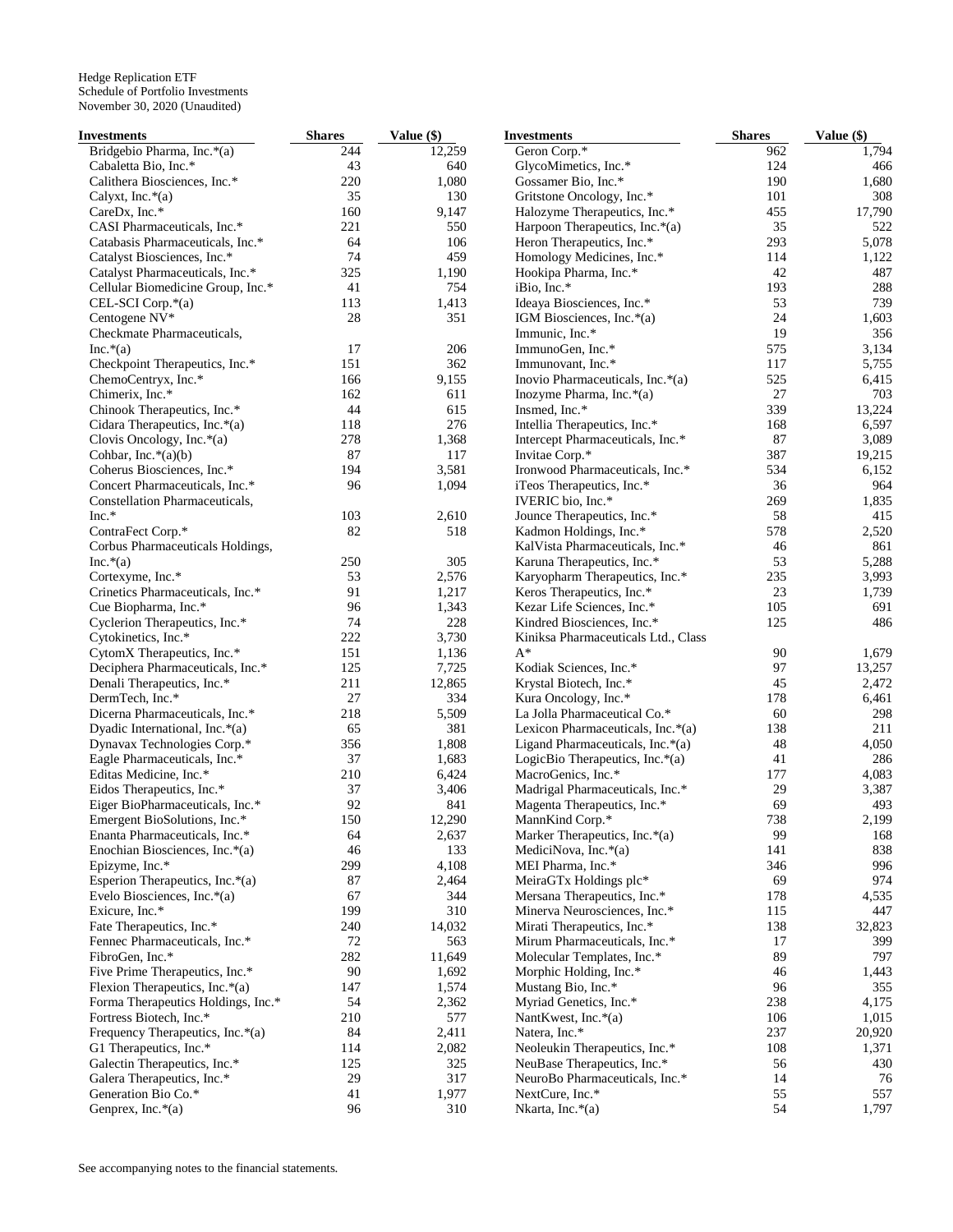| <b>Investments</b>                 | <b>Shares</b> | Value (\$) | <b>Investments</b>                  | <b>Shares</b> | Value (\$) |
|------------------------------------|---------------|------------|-------------------------------------|---------------|------------|
| Novavax, Inc.*                     | 206           | 28,737     | Verastem, Inc. $*(a)$               | 571           | 1,148      |
| Nurix Therapeutics, Inc.*          | 37            | 1,577      | Vericel Corp.*                      | 151           | 3,857      |
| Nymox Pharmaceutical Corp.*        | 140           | 281        | Viela Bio, Inc.*                    | 72            | 2,760      |
| Oncocyte Corp.*                    | 211           | 407        | Viking Therapeutics, Inc.*(a)       | 220           | 1,415      |
| OPKO Health, Inc.*                 | 1,332         | 6,180      | Vir Biotechnology, Inc.*            | 179           | 5,707      |
| Organogenesis Holdings, Inc.*      | 68            | 350        | Voyager Therapeutics, Inc.*         | 87            | 724        |
| Orgenesis, Inc.*                   | 61            | 296        | vTv Therapeutics, Inc., Class A*(a) | 35            | 73         |
| ORIC Pharmaceuticals, Inc.*        | 29            | 983        | X4 Pharmaceuticals, Inc.*           | 54            | 356        |
| Ovid therapeutics, Inc.*           | 143           | 978        | XBiotech, Inc. $*(a)$               | 48            | 915        |
| Oyster Point Pharma, Inc.*         | 20            | 439        | Xencor, Inc.*                       | 186           | 7,872      |
| Pandion Therapeutics, Inc.*(a)     | 25            | 440        | XOMA Corp.*(a)                      | 20            | 662        |
| Passage Bio, Inc.*                 | 45            | 923        | Y-mAbs Therapeutics, Inc.*          | 100           | 5,087      |
| PDL BioPharma, Inc.*               | 373           | 944        | Zentalis Pharmaceuticals, Inc.*     | 39            | 1,987      |
| PhaseBio Pharmaceuticals, Inc.*(a) | 51            | 194        | ZIOPHARM Oncology, Inc. $*(a)$      | 714           | 1,999      |
|                                    | 166           | 485        |                                     |               |            |
| Pieris Pharmaceuticals, Inc.*      |               |            |                                     |               | 835,307    |
| Poseida Therapeutics, Inc.*        | 45            | 522        | <b>Building Products - 0.4%</b>     |               |            |
| Precigen, Inc. $*(a)$              | 222           | 1,758      | AAON, Inc.                          | 138           | 8,988      |
| Precision BioSciences, Inc.*       | 156           | 1,945      | Advanced Drainage Systems, Inc.     | 186           | 12,974     |
| Prevail Therapeutics, Inc.*        | 48            | 493        | Alpha Pro Tech Ltd.*(a)             | 41            | 518        |
| Protagonist Therapeutics, Inc.*    | 101           | 2,440      | American Woodmark Corp.*            | 57            | 4,988      |
| Protara Therapeutics, Inc.*        | 7             | 168        | Apogee Enterprises, Inc.            | 86            | 2,257      |
| Prothena Corp. plc*                | 103           | 1,166      | Builders FirstSource, Inc.*         | 387           | 14,478     |
| PTC Therapeutics, Inc.*            | 207           | 12,952     | Caesarstone Ltd.                    | 75            | 896        |
| Puma Biotechnology, Inc.*          | 102           | 1,148      | Cornerstone Building Brands, Inc.*  | 146           | 1,276      |
| Radius Health, Inc.*               | 152           | 2,399      | CSW Industrials, Inc.               | 46            | 4,935      |
| RAPT Therapeutics, Inc.*           | 37            | 802        | Gibraltar Industries, Inc.*         | 109           | 7,135      |
| REGENXBIO, Inc.*                   | 114           | 3,972      | Griffon Corp.                       | 144           | 3,002      |
| Relay Therapeutics, Inc.*          | 108           | 5,757      | Insteel Industries, Inc.            | 62            | 1,434      |
| Replimune Group, Inc.*             | 70            | 3,618      | JELD-WEN Holding, Inc.*             | 227           | 5,491      |
| REVOLUTION Medicines, Inc.*        | 129           | 5,628      | Masonite International Corp.*       | 82            | 8,204      |
| Rhythm Pharmaceuticals, Inc.*      | 113           | 3,497      | PGT Innovations, Inc.*              | 191           | 3,557      |
| Rigel Pharmaceuticals, Inc.*       | 569           | 1,724      | Quanex Building Products Corp.      | 110           | 2,266      |
| Rocket Pharmaceuticals, Inc.*      | 114           | 3,529      | Resideo Technologies, Inc.*         | 415           | 7,673      |
| Rubius Therapeutics, Inc.*         | 120           | 752        |                                     |               |            |
|                                    | 386           |            | Simpson Manufacturing Co., Inc.     | 146           | 13,417     |
| Sangamo Therapeutics, Inc.*        |               | 3,856      | UFP Industries, Inc.                | 200           | 10,730     |
| Savara, Inc.*                      | 161           | 216        |                                     |               | 114,219    |
| Scholar Rock Holding Corp.*(a)     | 76            | 3,786      | Capital Markets - 0.4%              |               |            |
| Selecta Biosciences, Inc.*(a)      | 227           | 763        | <b>Artisan Partners Asset</b>       |               |            |
| Seres Therapeutics, Inc.*          | 178           | 4,915      | Management, Inc., Class A           | 184           | 8,280      |
| Soleno Therapeutics, Inc.*         | 199           | 390        | Assetmark Financial Holdings,       |               |            |
| Solid Biosciences, Inc.*           | 83            | 275        | Inc.*                               | 55            | 1,308      |
| Sorrento Therapeutics, Inc.*(a)    | 741           | 6,076      | Associated Capital Group, Inc.,     |               |            |
| Spectrum Pharmaceuticals, Inc.*    | 483           | 2,275      | Class A                             | 6             | 230        |
| Spero Therapeutics, Inc.*          | 50            | 829        | B Riley Financial, Inc.             | 64            | 2,313      |
| SpringWorks Therapeutics, Inc.*    | 71            | 4,646      | BGC Partners, Inc., Class A         | 1,021         | 4,227      |
| Stoke Therapeutics, Inc.*          | 41            | 2,136      | Blucora, Inc.*                      | 161           | 2,099      |
| Sutro Biopharma, Inc.*             | 87            | 1,488      | Brightsphere Investment Group,      |               |            |
| Syndax Pharmaceuticals, Inc.*      | 90            | 2,085      | Inc.                                | 205           | 3,629      |
| Syros Pharmaceuticals, Inc.*       | 139           | 1,133      | Cohen & Steers, Inc.                | 82            | 5,803      |
| TCR2 Therapeutics, Inc.*           | 85            | 2,316      | Cowen, Inc., Class A                | 89            | 2,132      |
| TG Therapeutics, Inc.*             | 372           | 10,914     | Diamond Hill Investment Group,      |               |            |
| Translate Bio, Inc.*               | 228           | 5,066      |                                     |               |            |
| Travere Therapeutics, Inc.*        | 164           | 3,761      | Inc.                                | 10            | 1,368      |
| Turning Point Therapeutics, Inc.*  | 114           | 12,141     | Donnelley Financial Solutions,      |               |            |
| Twist Bioscience Corp.*            | 110           | 12,291     | Inc.*                               | 101           | 1,645      |
| Tyme Technologies, Inc.*(a)        | 227           | 238        | Federated Hermes, Inc., Class B     | 323           | 8,669      |
|                                    |               |            | Focus Financial Partners, Inc.,     |               |            |
| Ultragenyx Pharmaceutical, Inc.*   | 193           | 22,878     | Class $A^*$                         | 105           | 4,159      |
| UNITY Biotechnology, Inc.*(a)      | 117           | 706        | GAMCO Investors, Inc., Class A      | 18            | 257        |
| UroGen Pharma Ltd.*                | 65            | 1,349      | Greenhill & Co., Inc.               | 47            | 612        |
| Vanda Pharmaceuticals, Inc.*       | 180           | 2,198      | Hamilton Lane, Inc., Class A        | 101           | 7,058      |
| Vaxart, Inc.*                      | 175           | 1,397      | Houlihan Lokey, Inc.                | 171           | 11,077     |
| Vaxcyte, Inc.*                     | 61            | 1,958      | Moelis & Co., Class A               | 177           | 6,946      |
| VBI Vaccines, Inc.*(a)             | 575           | 1,969      | Oppenheimer Holdings, Inc., Class   |               |            |
| Veracyte, Inc.*                    | 192           | 10,466     | A                                   | $31\,$        | 914        |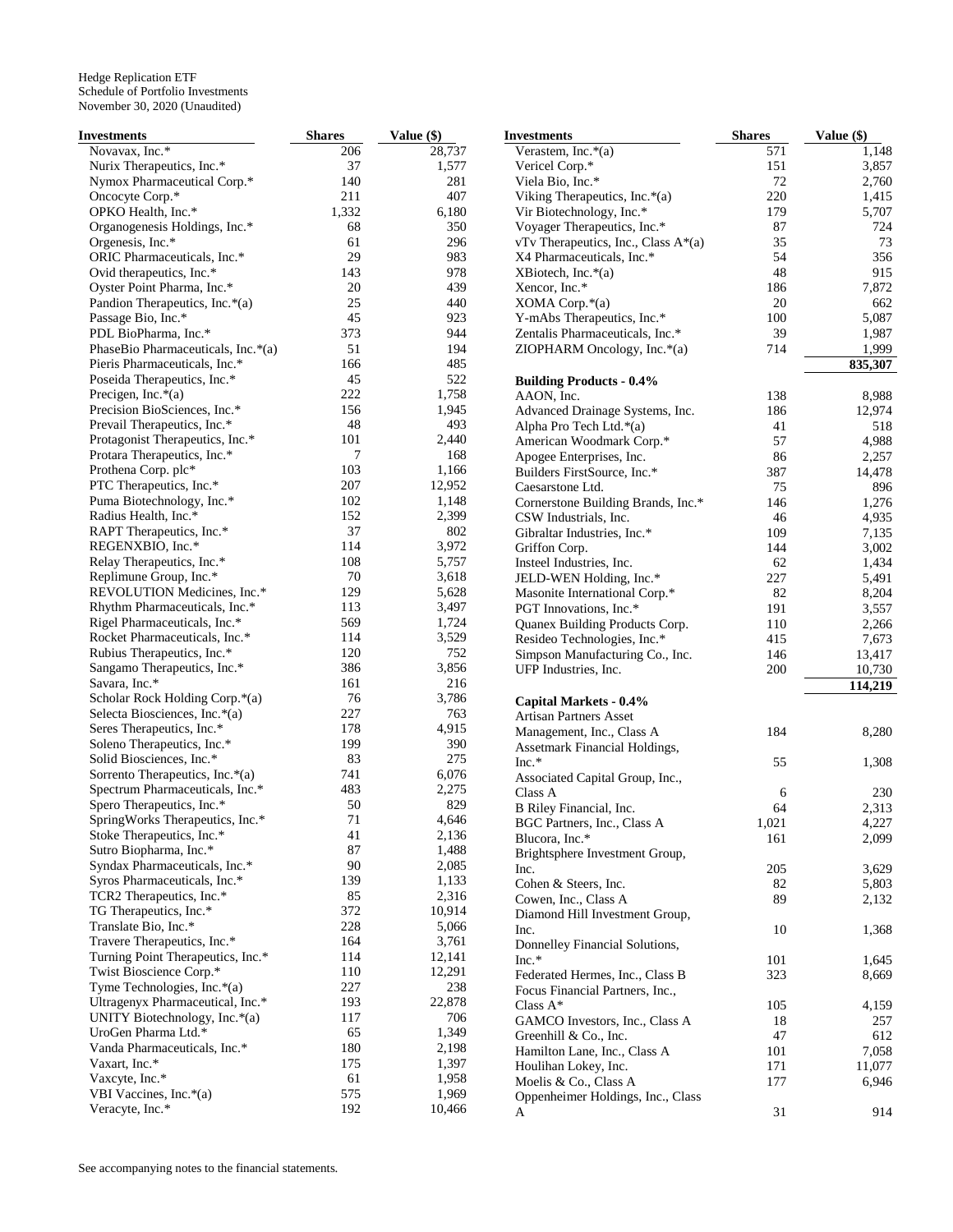| Investments                                      | <b>Shares</b> | Value (\$)         | <b>Investments</b>                           | <b>Shares</b> | Value (\$) |
|--------------------------------------------------|---------------|--------------------|----------------------------------------------|---------------|------------|
| Piper Sandler Cos.                               | 58            | $\overline{5,346}$ | CompX International, Inc.                    | 6             | 87         |
| PJT Partners, Inc., Class A                      | 79            | 5,473              | Covanta Holding Corp.                        | 397           | 4,923      |
| Pzena Investment Management,                     |               |                    | Deluxe Corp.                                 | 140           | 3,604      |
| Inc., Class A                                    | 57            | 380                | Ennis, Inc.                                  | 86            | 1,408      |
| Safeguard Scientifics, Inc.                      | 65            | 417                | Harsco Corp.*                                | 262           | 4,441      |
| Sculptor Capital Management, Inc.,               |               |                    | Healthcare Services Group, Inc.              | 250           | 5,917      |
| Class A                                          | 62            | 873                | Heritage-Crystal Clean, Inc.*                | 51            | 983        |
| Siebert Financial Corp.*(a)                      | 38            | 135                | Herman Miller, Inc.                          | 198           | 7,057      |
| <b>Silvercrest Asset Management</b>              |               |                    | HNI Corp.                                    | 143           | 5,214      |
| Group, Inc., Class A                             | 32            | 425                | IBEX Holdings Ltd.*                          | 16            | 318        |
| Stifel Financial Corp.                           | 223           | 15,454             | Interface, Inc.                              | 195           | 1,627      |
| StoneX Group, Inc.*                              | 55            | 3,389              | KAR Auction Services, Inc.                   | 433           | 7,816      |
| Value Line, Inc.                                 | 3             | 82                 | Kimball International, Inc., Class B         | 121           | 1,323      |
| Virtus Investment Partners, Inc.                 | 25            | 4,472              | Knoll, Inc.                                  | 168           | 2,295      |
| Waddell & Reed Financial, Inc.,                  |               |                    | Matthews International Corp., Class          |               |            |
|                                                  |               |                    |                                              |               |            |
| Class A                                          | 216           | 3,555              | A                                            | 102           | 2,726      |
| Westwood Holdings Group, Inc.                    | 26            | 310                | McGrath RentCorp                             | 81            | 5,155      |
| WisdomTree Investments, Inc.                     | 466           | 1,995              | Montrose Environmental Group,                |               |            |
|                                                  |               | 115,032            | $Inc.*$                                      | 37            | 1,013      |
| Chemicals - 0.4%                                 |               |                    | NL Industries, Inc.                          | 28            | 131        |
| Advanced Emissions Solutions, Inc.               | 53            | 299                | PICO Holdings, Inc.*                         | 57            | 497        |
| AdvanSix, Inc.*                                  | 92            | 1,635              | Pitney Bowes, Inc.                           | 580           | 3,306      |
| AgroFresh Solutions, Inc.*                       | 103           | 237                | Quad/Graphics, Inc.                          | 111           | 344        |
| American Vanguard Corp.                          | 97            | 1,471              | SP Plus Corp.*                               | 77            | 2,190      |
| Amyris, Inc.*(a)                                 | 357           | 1,042              | Steelcase, Inc., Class A                     | 289           | 3,511      |
| Avient Corp.                                     | 306           | 11,184             | Team, Inc.*                                  | 100           | 871        |
| Balchem Corp.                                    | 108           | 11,199             | Tetra Tech, Inc.                             | 181           | 21,584     |
| Chase Corp.                                      | 25            | 2,649              | UniFirst Corp.                               | 51            | 9,429      |
| Ferro Corp.*                                     | 274           | 3,921              | US Ecology, Inc.                             | 106           | 3,592      |
| FutureFuel Corp.                                 | 87            | 1,043              | Viad Corp.                                   | 68            | 2,038      |
| GCP Applied Technologies, Inc.*                  | 164           | 3,852              | VSE Corp.                                    | 30            | 1,026      |
| Hawkins, Inc.                                    | 32            | 1,606              |                                              |               | 150,993    |
| HB Fuller Co.                                    | 172           | 9,001              | <b>Communications Equipment - 0.2%</b>       |               |            |
| Ingevity Corp.*                                  | 139           | 9,255              | Acacia Communications, Inc.*                 | 130           | 9,058      |
| Innospec, Inc.                                   | 82            | 6,748              | ADTRAN, Inc.                                 | 160           | 2,022      |
| Intrepid Potash, Inc.*                           | 32            | 414                | Applied Optoelectronics, Inc.*(a)            | 72            | 598        |
|                                                  | 69            |                    |                                              |               |            |
| Koppers Holdings, Inc.*                          |               | 1,868              | CalAmp Corp.*                                | 112           | 1,021      |
| Kraton Corp.*                                    | 105           | 2,835              | Calix, Inc.*                                 | 176           | 4,168      |
| Kronos Worldwide, Inc.                           | 75            | 1,031              | Cambium Networks Corp.*                      | 19            | 514        |
| Livent Corp.*                                    | 491           | 7,448              | Casa Systems, Inc.*                          | 106           | 563        |
| Marrone Bio Innovations, Inc.*                   | 225           | 268                | Clearfield, Inc.*                            | 37            | 880        |
| Minerals Technologies, Inc.                      | 114           | 6,916              | <b>Comtech Telecommunications</b>            |               |            |
| Orion Engineered Carbons SA                      | 202           | 3,143              | Corp.                                        | 81            | 1,544      |
| PQ Group Holdings, Inc.*                         | 129           | 1,650              | Digi International, Inc.*                    | 96            | 1,647      |
| Quaker Chemical Corp.                            | 45            | 11,115             | DZS, Inc.*                                   | 40            | 515        |
| Rayonier Advanced Materials,                     |               |                    | Extreme Networks, Inc.*                      | 397           | 2,231      |
| $Inc.*$                                          | 207           | 1,339              | Genasys, Inc.*                               | 111           | 786        |
| Sensient Technologies Corp.                      | 142           | 10,184             | Harmonic, Inc.*                              | 318           | 2,077      |
| Stepan Co.                                       | 72            | 8,364              | Infinera Corp.*                              | 533           | 4,509      |
| Trecora Resources*                               | 81            | 548                | Inseego Corp. $*(a)$                         | 228           | 2,264      |
| Tredegar Corp.                                   | 88            | 1,391              | InterDigital, Inc.                           | 103           | 6,171      |
| Trinseo SA                                       | 128           | 4,863              | KVH Industries, Inc.*                        | 56            | 577        |
| Tronox Holdings plc, Class A                     | 300           | 3,795              | NETGEAR, Inc.*                               | 99            | 3,149      |
|                                                  |               | 132,314            | NetScout Systems, Inc.*                      | 233           | 5,457      |
|                                                  |               |                    | PCTEL, Inc.*                                 | 59            | 371        |
| <b>Commercial Services &amp; Supplies - 0.5%</b> |               |                    | Plantronics, Inc.                            | 115           | 3,142      |
| ABM Industries, Inc.                             | 225           | 8,662              | Resonant, Inc. $*(a)$                        | 168           | 373        |
| ACCO Brands Corp.                                | 309           | 2,367              |                                              |               |            |
| Brady Corp., Class A                             | 158           | 6,980              | Ribbon Communications, Inc.*                 | 228           | 1,564      |
| BrightView Holdings, Inc.*                       | 137           | 1,869              | Viavi Solutions, Inc.*                       | 765           | 10,362     |
| Brink's Co. (The)                                | 168           | 11,273             |                                              |               | 65,563     |
| Casella Waste Systems, Inc., Class               |               |                    | <b>Construction &amp; Engineering - 0.4%</b> |               |            |
| $A^*$                                            | 154           | 9,268              | Aegion Corp.*                                | 102           | 1,749      |
| CECO Environmental Corp.*                        | 104           | 770                | Ameresco, Inc., Class A*                     | 82            | 3,653      |
| Cimpress plc*                                    | 60            | 5,378              | API Group Corp.*(b)                          | 469           | 7,270      |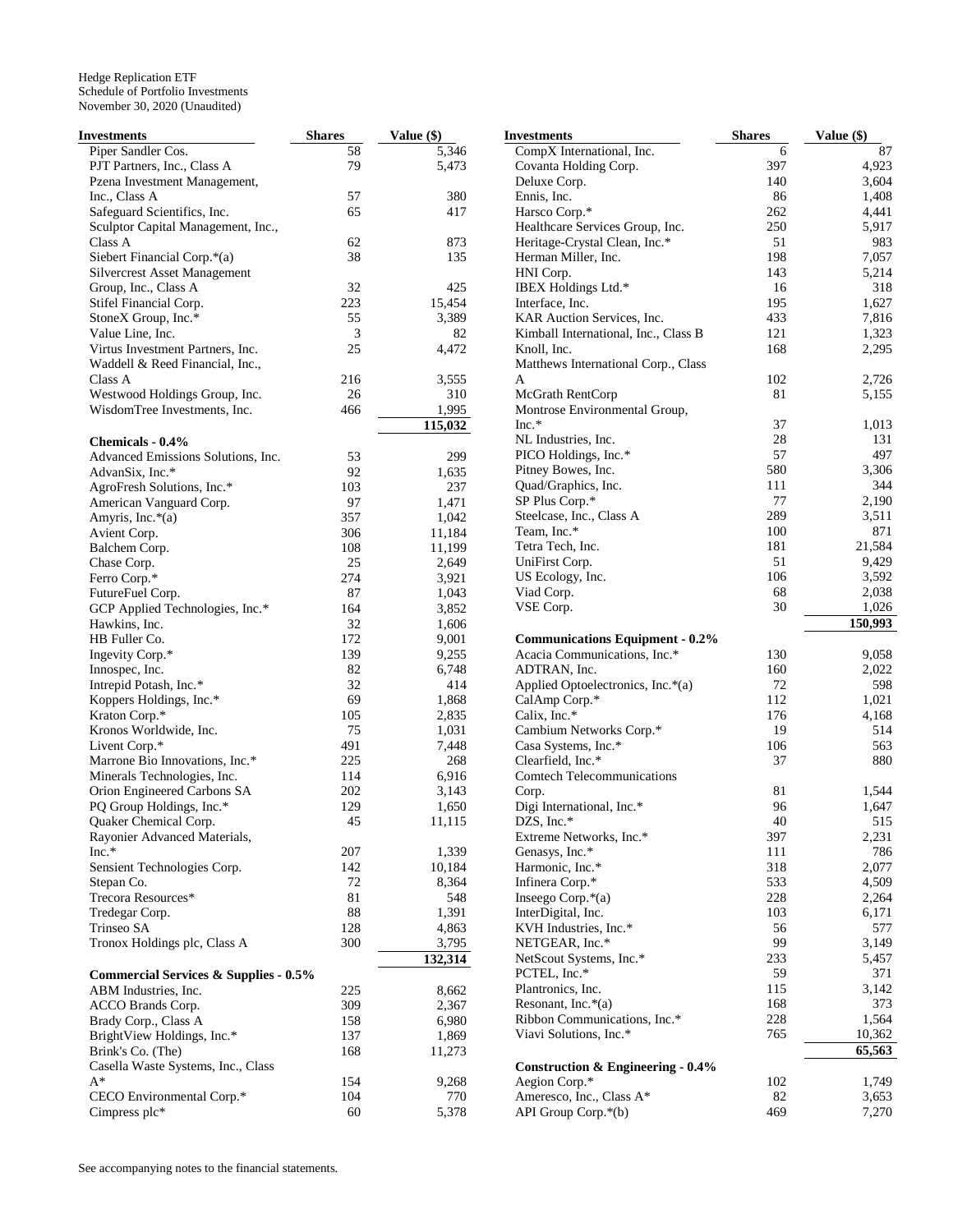| Investments                                                            | <b>Shares</b> | Value (\$) |
|------------------------------------------------------------------------|---------------|------------|
| Arcosa, Inc.                                                           | 163           | 8,458      |
| Argan, Inc.                                                            | 49            | 2,254      |
| Comfort Systems USA, Inc.                                              | 120           | 6,047      |
| Concrete Pumping Holdings, Inc.*<br>Construction Partners, Inc., Class | 90            | 351        |
| $A^*$                                                                  |               | 2,314      |
|                                                                        | 88<br>103     |            |
| Dycom Industries, Inc.*                                                |               | 6,475      |
| EMCOR Group, Inc.                                                      | 182           | 15,685     |
| Fluor Corp.                                                            | 472           | 8,151      |
| Granite Construction, Inc.                                             | 157           | 3,865      |
| Great Lakes Dredge & Dock Corp.*                                       | 213           | 2,405      |
| HC2 Holdings, Inc.*                                                    | 127           | 425        |
| IES Holdings, Inc.*                                                    | 27            | 996        |
| MasTec, Inc.*                                                          | 190           | 10,775     |
| MYR Group, Inc.*                                                       | 55            | 2,812      |
| Northwest Pipe Co.*                                                    | 32            | 921        |
| NV5 Global, Inc.*                                                      | 36            | 2,632      |
| Primoris Services Corp.                                                | 161           | 3,904      |
| Sterling Construction Co., Inc.*                                       | 93            | 1,487      |
| Tutor Perini Corp.*                                                    | 137           | 1,852      |
| WillScot Mobile Mini Holdings                                          |               |            |
| $Corp.*$                                                               | 537           | 11,551     |
|                                                                        |               | 106,032    |
| Construction Materials - 0.0%(c)                                       |               |            |
| Forterra, Inc.*                                                        | 64            | 1,187      |
| Summit Materials, Inc., Class A*                                       | 384           | 7,296      |
| United States Lime & Minerals,                                         |               |            |
| Inc.                                                                   | 7             | 775        |
| US Concrete, Inc.*                                                     | 53            | 1,881      |
|                                                                        |               | 11,139     |
| <b>Consumer Finance - 0.2%</b>                                         |               |            |
| Atlanticus Holdings Corp.*                                             | 17            | 255        |
| Curo Group Holdings Corp.                                              | 61            | 527        |
| Encore Capital Group, Inc.*                                            | 105           | 3,585      |
| Enova International, Inc.*                                             | 98            | 2,049      |
| EZCORP, Inc., Class A*                                                 | 160           | 814        |
| FirstCash, Inc.                                                        | 136           | 8,737      |
| Green Dot Corp., Class A*                                              | 171           | 9,159      |
| LendingClub Corp.*                                                     | 236           | 1,883      |
| Navient Corp.                                                          | 641           | 6,006      |
| Nelnet, Inc., Class A                                                  | 58            | 3,938      |
| Oportun Financial Corp.*                                               | 65            | 1,099      |
| PRA Group, Inc.*                                                       | 151           | 6,286      |
| Regional Management Corp.                                              | 29            | 775        |
| World Acceptance Corp.*(a)                                             | 16            | 1.807      |
|                                                                        |               | 46,920     |
| Containers & Packaging - 0.1%                                          |               |            |
| Greif, Inc., Class A                                                   | 86            | 4,180      |
| Greif, Inc., Class B                                                   | 20            | 986        |
| Myers Industries, Inc.                                                 | 120           | 2,039      |
| O-I Glass, Inc.                                                        | 525           | 5,943      |
| Ranpak Holdings Corp.*                                                 | 97            | 1,097      |
| UFP Technologies, Inc.*                                                | 23            | 1,014      |
|                                                                        |               | 15,259     |
| Distributors - $0.0\%$ (c)                                             |               |            |
| Core-Mark Holding Co., Inc.                                            | 150           | 4,679      |
|                                                                        |               | 720        |
| Funko, Inc., Class A*(a)                                               | 82            |            |
| Greenlane Holdings, Inc., Class A*                                     | 34            | 141        |
| Weyco Group, Inc.                                                      | 20            | 358        |
|                                                                        |               | 5,898      |
| <b>Diversified Consumer Services - 0.2%</b>                            |               |            |
| Adtalem Global Education, Inc.*                                        | 174           | 4,982      |
| American Public Education, Inc.*                                       | 48            | 1,490      |

| Investments                                                      | <b>Shares</b> | Value (\$)     |
|------------------------------------------------------------------|---------------|----------------|
| Aspen Group, Inc.*                                               | 64            | 778            |
| Carriage Services, Inc.                                          | 55            | 1,496          |
| Collectors Universe, Inc.                                        | 30            | 2,314          |
| Franchise Group, Inc.                                            | 73            | 1,956          |
| Houghton Mifflin Harcourt Co.*                                   | 353           | 1,062          |
| K12, Inc.*                                                       | 134           | 3,126          |
| Laureate Education, Inc., Class A*                               | 360           | 5,112          |
| OneSpaWorld Holdings Ltd.                                        | 151           | 1,335          |
| Perdoceo Education Corp.*                                        | 232           | 2,631          |
| Regis Corp.*                                                     | 79            | 671            |
| Strategic Education, Inc.                                        | 81            | 7,605          |
| Universal Technical Institute, Inc.*<br>Vivint Smart Home, Inc.* | 97<br>244     | 636<br>5,375   |
| WW International, Inc.*                                          | 158           | 4,663          |
|                                                                  |               | 45,232         |
| <b>Diversified Financial Services - 0.1%</b>                     |               |                |
| Alerus Financial Corp.                                           | 50            | 1,201          |
| A-Mark Precious Metals, Inc.                                     | 16            | 489            |
| Banco Latinoamericano de                                         |               |                |
| Comercio Exterior SA, Class E                                    | 104           | 1,536          |
| Cannae Holdings, Inc.*                                           | 289           | 11,392         |
| GWG Holdings, Inc.*                                              | 11            | 84             |
| Marlin Business Services Corp.                                   | 28            | 291            |
| SWK Holdings Corp.*                                              | 12            | 156            |
|                                                                  |               | 15,149         |
| <b>Diversified Telecommunication Services - 0.2%</b>             |               |                |
| Alaska Communications Systems                                    |               |                |
| Group, Inc.                                                      | 174           | 532            |
| Anterix, Inc.*                                                   | 36            | 1,078          |
| ATN International, Inc.                                          | 37            | 1,811          |
| Bandwidth, Inc., Class A*                                        | 64            | 9,714          |
| Cincinnati Bell, Inc.*                                           | 168           | 2,555          |
| <b>Cogent Communications Holdings,</b>                           |               |                |
| Inc.                                                             | 142           | 8,256          |
| <b>Consolidated Communications</b>                               | 244           |                |
| Holdings, Inc.*<br>IDT Corp., Class B*                           | 51            | 1,366<br>608   |
| Iridium Communications, Inc.*                                    | 394           | 12,644         |
| Liberty Latin America Ltd., Class                                |               |                |
| $A^*$                                                            | 155           | 1,759          |
| Liberty Latin America Ltd., Class                                |               |                |
| $C^*$                                                            | 520           | 5,881          |
| Ooma, Inc.*                                                      | 70            | 1,093          |
| ORBCOMM, Inc.*                                                   | 248           | 1,419          |
| Vonage Holdings Corp.*                                           | 776           | 9,979          |
|                                                                  |               | 58,695         |
| <b>Electric Utilities - 0.2%</b>                                 |               |                |
| ALLETE, Inc.                                                     | 175           | 9,842          |
| Genie Energy Ltd., Class B                                       | 44            | 365            |
| MGE Energy, Inc.                                                 | 122           | 8,378          |
| Otter Tail Corp.                                                 | 136           | 5,416          |
| PNM Resources, Inc.                                              | 266           | 13,063         |
| Portland General Electric Co.                                    | 301           | 12,455         |
| Spark Energy, Inc., Class A                                      | 40            | 371            |
|                                                                  |               | 49,890         |
| <b>Electrical Equipment - 0.4%</b>                               |               |                |
| Allied Motion Technologies, Inc.                                 | 25            | 1,014          |
| American Superconductor Corp.*                                   | 75<br>159     | 1,491          |
| Atkore International Group, Inc.*<br>AZZ, Inc.                   | 87            | 6,198          |
| Bloom Energy Corp., Class A*(a)                                  | 297           | 3,879<br>7,282 |
| Encore Wire Corp.                                                | 68            | 3,514          |
| EnerSys                                                          | 142           | 11,617         |
|                                                                  |               |                |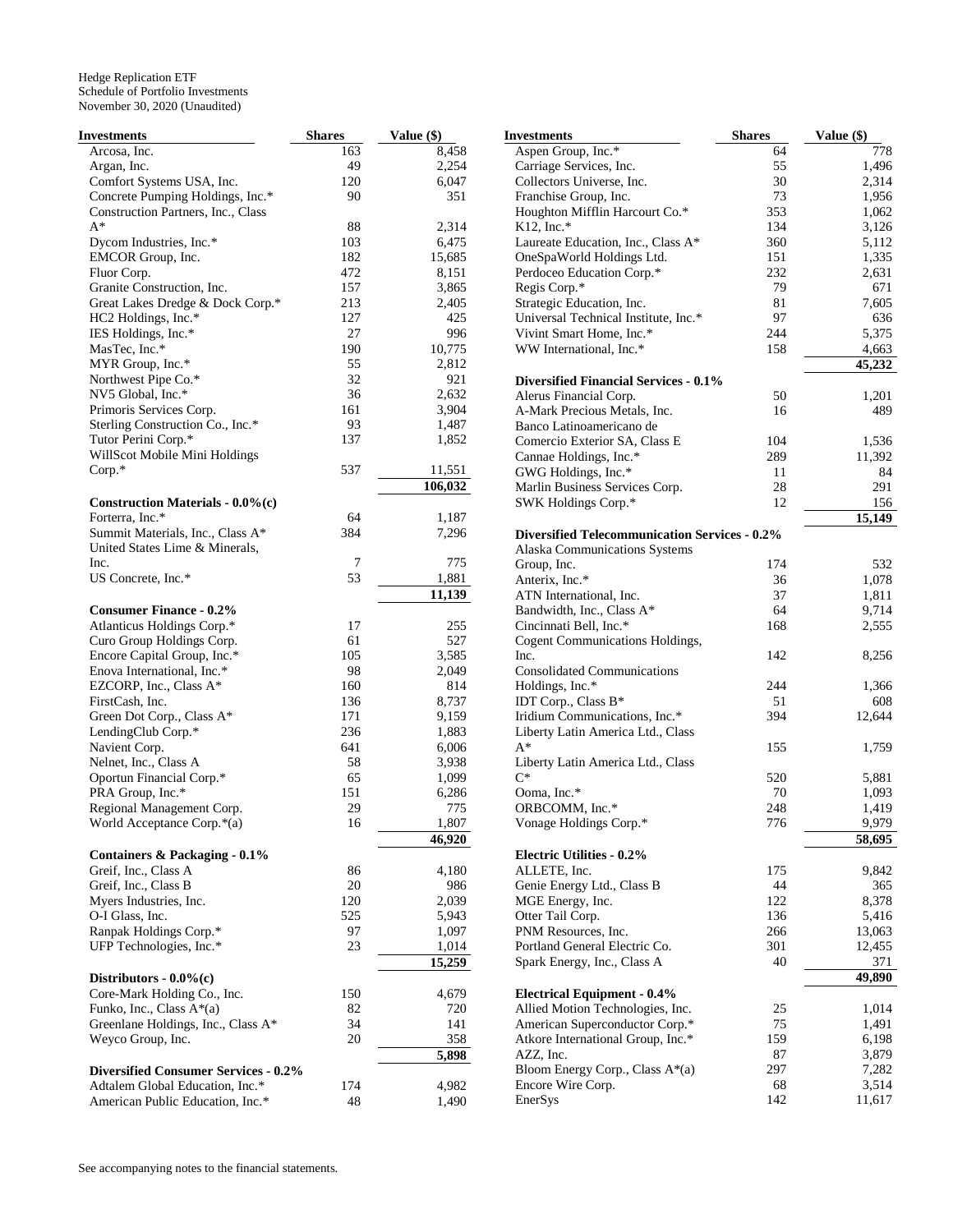| Investments                                           | <b>Shares</b> | Value (\$)     |
|-------------------------------------------------------|---------------|----------------|
| FuelCell Energy, Inc.*(a)                             | 713           | 7,273          |
| LSI Industries, Inc.                                  | 86            | 673            |
| Orion Energy Systems, Inc.*                           | 91            | 939            |
| Plug Power, Inc.*                                     | 1,142         | 30,137         |
| Powell Industries, Inc.                               | 30            | 775            |
| Preformed Line Products Co.                           | 10            | 607            |
| Sunrun, Inc.*                                         | 488           | 31,271         |
| Thermon Group Holdings, Inc.*                         | 110           | 1,555          |
| TPI Composites, Inc.*                                 | 102           | 4,103          |
| Ultralife Corp.*                                      | 30            | 203            |
| Vicor Corp.*                                          | 65            | 5,327          |
|                                                       |               | 117,858        |
| Electronic Equipment, Instruments & Components - 0.6% |               |                |
| Akoustis Technologies, Inc.*(a)                       | 104           | 791            |
| Arlo Technologies, Inc.*                              | 262           | 1,378          |
| Badger Meter, Inc.                                    | 98            | 8,079          |
| Bel Fuse, Inc., Class B                               | 34            | 498            |
| Belden, Inc.                                          | 148<br>122    | 5,695          |
| Benchmark Electronics, Inc.                           | 107           | 2,967<br>3,259 |
| CTS Corp.<br>Daktronics, Inc.                         | 122           | 550            |
| ePlus, Inc.*                                          | 45            | 3,794          |
| Fabrinet*                                             | 123           | 8,402          |
| FARO Technologies, Inc.*                              | 59            | 3,901          |
| Fitbit, Inc., Class A*                                | 815           | 5,852          |
| II-VI, Inc. $*$                                       | 338           | 22,866         |
| Insight Enterprises, Inc.*                            | 116           | 8,292          |
| Intellicheck, Inc. $*(a)$                             | 60            | 589            |
| Iteris, Inc.*                                         | 135           | 659            |
| Itron, Inc.*                                          | 134           | 10,534         |
| Kimball Electronics, Inc.*                            | 81            | 1,248          |
| Knowles Corp.*                                        | 297           | 5,043          |
| Luna Innovations, Inc.*                               | 98            | 982            |
| Methode Electronics, Inc.                             | 123           | 4,307          |
| MTS Systems Corp.                                     | 65            | 2,277          |
| Napco Security Technologies, Inc.*                    | 39            | 1,190          |
| nLight, Inc.*                                         | 117           | 3,512          |
| Novanta, Inc.*                                        | 115           | 13,798         |
| OSI Systems, Inc.*                                    | 57            | 5,022          |
| PAR Technology Corp.*(a)                              | 54            | 2,915          |
| PC Connection, Inc.                                   | 37            | 1,689          |
| Plexus Corp.*                                         | 96            | 7,172          |
| Powerfleet, Inc.*                                     | 95            | 654            |
| Research Frontiers, Inc.*(a)                          | 89            | 261            |
| Rogers Corp.*                                         | 62            | 9,108          |
| Sanmina Corp.*                                        | 225           | 7,158          |
| ScanSource, Inc.*                                     | 85            | 2,134          |
| TTM Technologies, Inc.*                               | 335           | 4,375          |
| Vishay Intertechnology, Inc.                          | 445           | 8,615          |
| Vishay Precision Group, Inc.*                         | 42            | 1,229          |
| Wrap Technologies, Inc. $*(a)$                        | 38            | 219            |
|                                                       |               | 171,014        |
| <b>Energy Equipment &amp; Services - 0.2%</b>         |               |                |
| Archrock, Inc.                                        | 435           | 3,380          |
| Aspen Aerogels, Inc.*                                 | 68            | 960            |
| Bristow Group, Inc.*                                  | 22            | 490            |
| Cactus, Inc., Class A                                 | 159           | 3,689          |
| ChampionX Corp.*                                      | 622           | 7,389          |
| DMC Global, Inc.                                      | 49            | 2,002          |
| Dril-Quip, Inc.*                                      | 117           | 3,325          |
| Exterran Corp.*                                       | 87            | 369            |
| Frank's International NV*                             | 519           | 1,158          |
| Helix Energy Solutions Group,                         |               |                |
| $Inc.*$                                               | 478           | 1,797          |

| <b>Investments</b>                                  | <b>Shares</b> | Value (\$) |
|-----------------------------------------------------|---------------|------------|
| Liberty Oilfield Services, Inc.,                    |               |            |
| Class A                                             | 217           | 2,018      |
| Matrix Service Co.*                                 | 87            | 834        |
| Nabors Industries Ltd.(a)                           | 24            | 1,257      |
| National Energy Services Reunited                   |               |            |
| Corp.*                                              | 69            | 603        |
| Newpark Resources, Inc.*                            | 298           | 447        |
| NexTier Oilfield Solutions, Inc.*                   | 542           | 1,518      |
| Oceaneering International, Inc.*                    | 332           | 2,015      |
| Oil States International, Inc.*                     | 202           | 897        |
| Patterson-UTI Energy, Inc.                          | 613           | 2,642      |
| ProPetro Holding Corp.*                             | 268           | 1,546      |
| RPC, Inc.*                                          | 192           | 595        |
| SEACOR Holdings, Inc.*                              | 64            | 2,126      |
| Select Energy Services, Inc., Class                 |               |            |
| $A^*$                                               | 197           | 833        |
| Solaris Oilfield Infrastructure, Inc.,              |               |            |
| Class A                                             | 96            | 645        |
| Tidewater, Inc.*                                    | 135           | 1,284      |
| Transocean Ltd.*(a)                                 | 1,959         | 3,624      |
| US Silica Holdings, Inc.                            | 247           | 1,067      |
|                                                     |               | 48,510     |
| Entertainment - 0.1%                                |               |            |
| AMC Entertainment Holdings, Inc.,                   |               |            |
| Class $A(a)$                                        | 174           | 743        |
| Cinemark Holdings, Inc.(a)                          | 358           | 5,531      |
| Eros STX Global Corp.*(a)                           | 506           | 1,078      |
| Gaia, Inc.*                                         | 41            | 408        |
| Glu Mobile, Inc.*                                   | 489           | 4,944      |
| IMAX Corp.*                                         | 166           | 2,462      |
| Liberty Media Corp.-Liberty                         |               |            |
| Braves, Class A*                                    | 34            | 856        |
| Liberty Media Corp.-Liberty                         |               |            |
| Braves, Class C*                                    | 122           | 3,050      |
| LiveXLive Media, Inc.*(a)<br>Marcus Corp. (The)     | 154<br>75     | 385<br>880 |
|                                                     |               | 20,337     |
| Equity Real Estate Investment Trusts (REITs) - 1.4% |               |            |
| <b>Acadia Realty Trust</b>                          | 284           | 4,033      |
| Agree Realty Corp.                                  | 178           | 11,730     |
| Alexander & Baldwin, Inc.                           | 241           | 3,772      |
| Alexander's, Inc.                                   | 7             | 1,914      |
| Alpine Income Property Trust, Inc.                  | 22            | 352        |
| American Assets Trust, Inc.                         | 169           | 4,849      |
| American Finance Trust, Inc.                        | 366           | 2,701      |
| Armada Hoffler Properties, Inc.                     | 193           | 2,048      |
| Bluerock Residential Growth REIT,                   |               |            |
| Inc.                                                | 82            | 836        |
| BRT Apartments Corp.                                | 35            | 457        |
| CareTrust REIT, Inc.                                | 320           | 6,218      |
| CatchMark Timber Trust, Inc.,                       |               |            |
| Class A                                             | 163           | 1,563      |
| Chatham Lodging Trust                               | 155           | 1,707      |
| CIM Commercial Trust Corp.                          | 38            | 462        |
| City Office REIT, Inc.                              | 143           | 1,254      |
| Clipper Realty, Inc.                                | 50            | 318        |
| Colony Capital, Inc.                                | 1,609         | 6,951      |
| Columbia Property Trust, Inc.                       | 384           | 5,368      |
| Community Healthcare Trust, Inc.                    | 72            | 3,252      |
| CoreCivic, Inc.                                     | 401           | 2,843      |
| CorEnergy Infrastructure Trust, Inc.                | 46            | 274        |
| CorePoint Lodging, Inc.                             | 131           | 853        |
| DiamondRock Hospitality Co.                         | 669           | 5,031      |
| Diversified Healthcare Trust                        | 794           | 3,502      |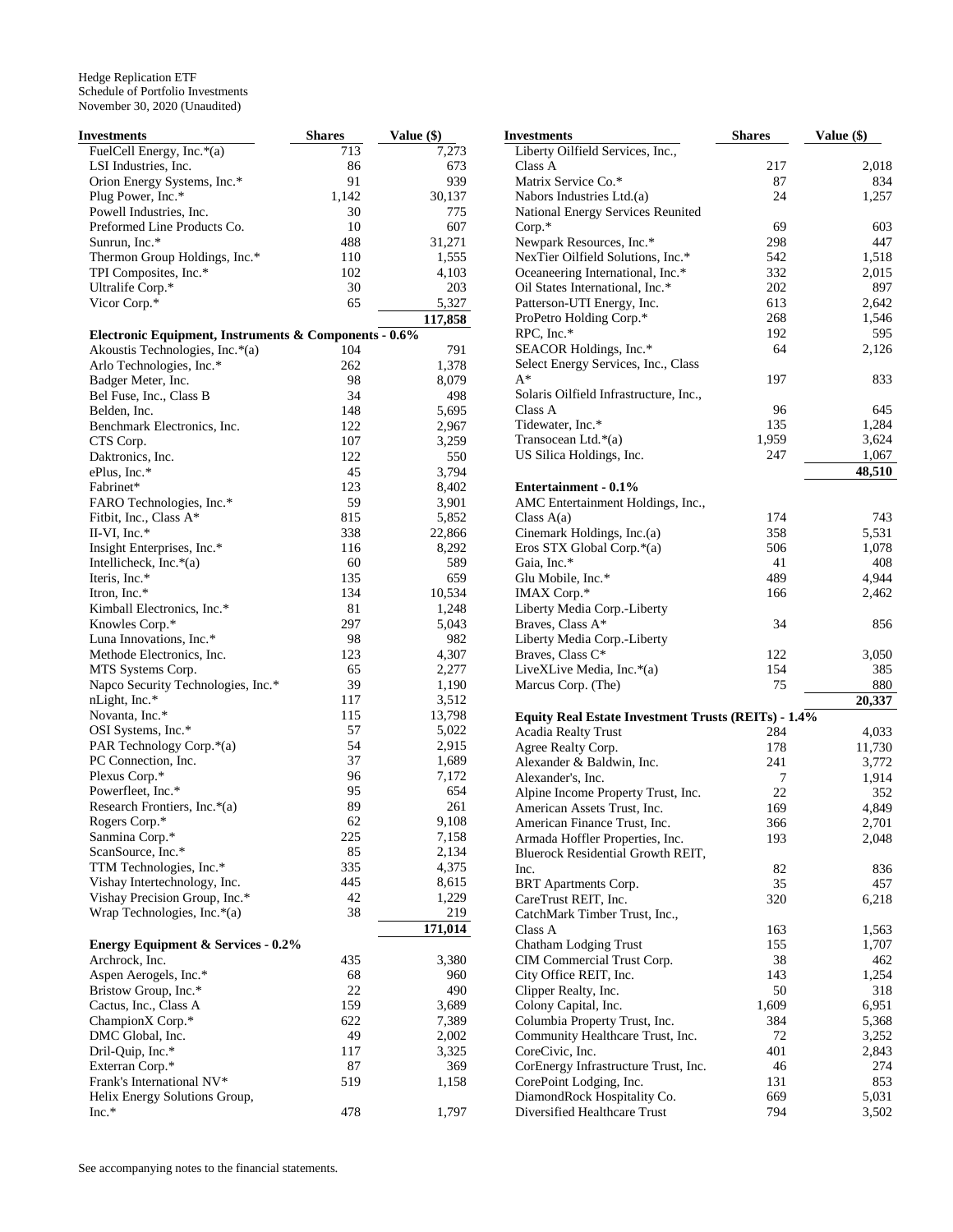| <b>Investments</b>                           | <b>Shares</b> | Value $(\$)$ | <b>Investments</b>                             | <b>Shares</b> | Value (\$) |
|----------------------------------------------|---------------|--------------|------------------------------------------------|---------------|------------|
| Easterly Government Properties,              |               |              | Sunstone Hotel Investors, Inc.                 | 720           | 7,560      |
| Inc.                                         | 268           | 5,805        | Tanger Factory Outlet Centers,                 |               |            |
| EastGroup Properties, Inc.                   | 129           | 17,587       | Inc.(a)                                        | 303           | 2,863      |
| <b>Essential Properties Realty Trust,</b>    |               |              | Terreno Realty Corp.                           | 223           | 12,921     |
| Inc.                                         | 310           | 6,367        | UMH Properties, Inc.                           | 123           | 1,763      |
| Farmland Partners, Inc.(a)                   | 87            | 694          | Uniti Group, Inc.                              | 647           | 6,651      |
| Four Corners Property Trust, Inc.            | 236           | 6,610        | Universal Health Realty Income                 |               |            |
| Franklin Street Properties Corp.             | 348           | 1,615        | Trust                                          | 43            | 2,598      |
| Front Yard Residential Corp.                 | 168           | 2,742        | <b>Urban Edge Properties</b>                   | 389           | 5,049      |
| GEO Group, Inc. (The)(a)                     | 395           | 3,733        | Urstadt Biddle Properties, Inc.,               |               |            |
| Getty Realty Corp.                           | 114           | 3,236        | Class A                                        | 100           | 1,404      |
| Gladstone Commercial Corp.                   | 113           | 2,044        | <b>Washington REIT</b>                         | 276           | 6,406      |
| Gladstone Land Corp.                         | 66            | 960          | Whitestone REIT                                | 133           | 1,000      |
| Global Medical REIT, Inc.                    | 141           | 1,930        | Xenia Hotels & Resorts, Inc.                   | 379           | 5,340      |
| Global Net Lease, Inc.                       | 302           | 5,040        |                                                |               |            |
|                                              | 453           | 13,364       |                                                |               | 422,432    |
| Healthcare Realty Trust, Inc.                |               |              | Food & Staples Retailing - 0.2%                |               |            |
| Hersha Hospitality Trust                     | 114           | 923          | Andersons, Inc. (The)                          | 104           | 2,364      |
| Independence Realty Trust, Inc.              | 317           | 4,083        | BJ's Wholesale Club Holdings,                  |               |            |
| <b>Industrial Logistics Properties Trust</b> | 217           | 4,715        | $Inc.*$                                        | 459           | 18,814     |
| Innovative Industrial Properties,            |               |              | Chefs' Warehouse, Inc. (The)*                  | 101           | 2,327      |
| Inc.                                         | 71            | 10,910       | HF Foods Group, Inc.*(a)                       | 119           | 925        |
| <b>Investors Real Estate Trust</b>           | 43            | 2,984        | Ingles Markets, Inc., Class A                  | 48            | 1,804      |
| iStar, Inc.                                  | 244           | 3,440        | Natural Grocers by Vitamin                     |               |            |
| Kite Realty Group Trust                      | 278           | 4,003        | Cottage, Inc.                                  | 31            | 451        |
| Lexington Realty Trust                       | 916           | 9,352        | Performance Food Group Co.*                    | 439           | 19,044     |
| LTC Properties, Inc.                         | 130           | 4,815        | PriceSmart, Inc.                               | 76            | 6,177      |
| Macerich Co. (The)(a)                        | 502           | 5,020        | Rite Aid Corp.*(a)                             | 183           | 2,416      |
| Mack-Cali Realty Corp.                       | 291           | 3,975        | SpartanNash Co.                                | 119           | 2,247      |
| Monmouth Real Estate Investment              |               |              | United Natural Foods, Inc.*                    | 183           | 3,157      |
| Corp.                                        | 318           | 4,716        | Village Super Market, Inc., Class A            | 29            | 672        |
| National Health Investors, Inc.              | 144           | 9,311        | Weis Markets, Inc.                             | 32            | 1,524      |
| National Storage Affiliates Trust            | 210           | 7,136        |                                                |               | 61,922     |
| NETSTREIT Corp.                              | 40            | 759          | Food Products - 0.4%                           |               |            |
| New Senior Investment Group, Inc.            | 274           | 1,515        | Alico, Inc.                                    | 17            | 527        |
| NexPoint Residential Trust, Inc.             | 73            | 3,235        | B&G Foods, Inc.(a)                             | 214           | 5,926      |
| Office Properties Income Trust               | 160           | 3,656        | Bridgford Foods Corp.*                         | 6             | 112        |
| One Liberty Properties, Inc.                 | 54            | 960          | Calavo Growers, Inc.                           | 55            | 3,940      |
| Pebblebrook Hotel Trust                      | 436           | 8,066        | Cal-Maine Foods, Inc.*                         | 105           | 4,109      |
| Physicians Realty Trust                      | 699           | 12,128       |                                                | 539           |            |
| Piedmont Office Realty Trust, Inc.,          |               |              | Darling Ingredients, Inc.*<br>Farmer Bros Co.* |               | 26,023     |
| Class A                                      | 423           | 6,611        |                                                | 54            | 240        |
| Plymouth Industrial REIT, Inc.               | 53            | 696          | Fresh Del Monte Produce, Inc.                  | 104           | 2,641      |
|                                              | 220           |              | Freshpet, Inc.*                                | 130           | 17,794     |
| PotlatchDeltic Corp.                         |               | 10,239       | Hostess Brands, Inc.*                          | 410           | 5,555      |
| Preferred Apartment Communities,             |               |              | J & J Snack Foods Corp.                        | 50            | 7,269      |
| Inc., Class A                                | 159           | 1,242        | John B Sanfilippo & Son, Inc.                  | 29            | 2,152      |
| PS Business Parks, Inc.                      | 67            | 8,831        | Lancaster Colony Corp.                         | 63            | 10,668     |
| QTS Realty Trust, Inc., Class A              | 205           | 12,179       | Landec Corp.*                                  | 87            | 900        |
| <b>Retail Opportunity Investments</b>        |               |              | Limoneira Co.                                  | 55            | 805        |
| Corp.                                        | 388           | 5,036        | Sanderson Farms, Inc.                          | 68            | 9,298      |
| Retail Properties of America, Inc.,          |               |              | Seneca Foods Corp., Class A*                   | 22            | 921        |
| Class A                                      | 718           | 5,816        | Simply Good Foods Co. (The)*                   | 285           | 6,196      |
| Retail Value, Inc.*                          | 55            | 847          | Tootsie Roll Industries, Inc.(a)               | 54            | 1,672      |
| <b>RLJ</b> Lodging Trust                     | 550           | 6,782        | Vital Farms, Inc.*(a)                          | 34            | 1,008      |
| <b>RPT</b> Realty                            | 270           | 1,979        |                                                |               | 107,756    |
| Ryman Hospitality Properties, Inc.           | 169           | 10,848       | Gas Utilities - 0.2%                           |               |            |
| Sabra Health Care REIT, Inc.                 | 688           | 11,338       | Brookfield Infrastructure Corp.,               |               |            |
| Safehold, Inc.                               | 58            | 3,948        | Class $A(a)$                                   | 109           | 7,265      |
| Saul Centers, Inc.                           | 40            | 1,248        | Chesapeake Utilities Corp.                     | 54            | 5,616      |
| Seritage Growth Properties, Class            |               |              | New Jersey Resources Corp.                     | 319           | 10,536     |
| $A^*(a)$                                     | 114           | 1,876        |                                                |               |            |
| Service Properties Trust                     | 549           | 6,511        | Northwest Natural Holding Co.                  | 102           | 4,888      |
| SITE Centers Corp.                           | 513           | 5,176        | ONE Gas, Inc.                                  | 176           | 13,936     |
| STAG Industrial, Inc.                        | 502           | 14,950       | RGC Resources, Inc.                            | 26            | 631        |
| Summit Hotel Properties, Inc.                | 346           | 3,007        | South Jersey Industries, Inc.                  | 338           | 7,781      |
|                                              |               |              |                                                |               |            |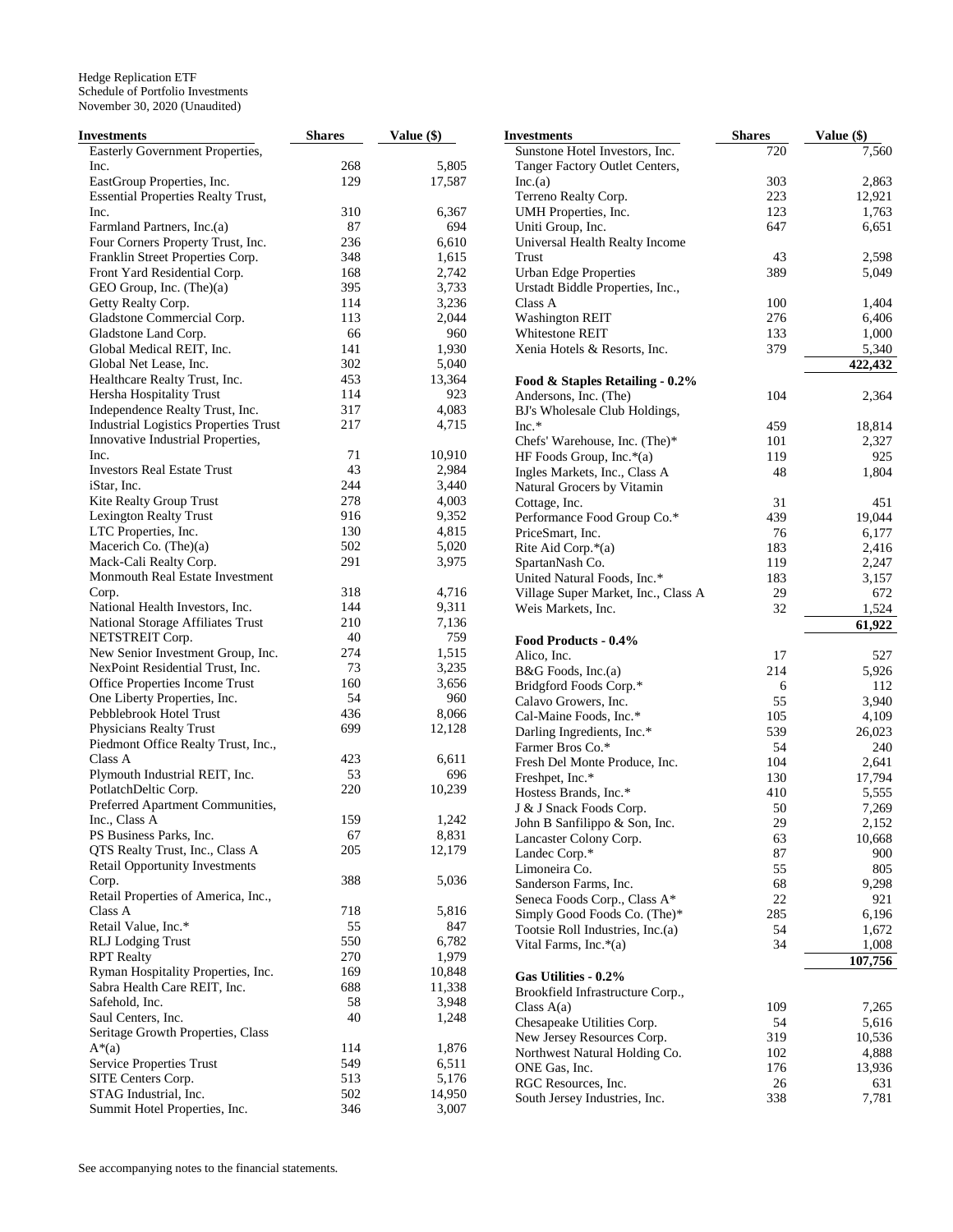| Investments                                            | <b>Shares</b> | Value (\$)     | <b>Investments</b>                                 | <b>Shares</b> | Value (\$)     |
|--------------------------------------------------------|---------------|----------------|----------------------------------------------------|---------------|----------------|
| Southwest Gas Holdings, Inc.                           | 188           | 12,079         | Quotient Ltd.*                                     | 193           | 1,339          |
| Spire, Inc.                                            | 168           | 10,745         | Repro-Med Systems, Inc.*                           | 90            | 405            |
|                                                        |               | 73,477         | Retractable Technologies, Inc.*(a)                 | 44            | 510            |
| Health Care Equipment & Supplies - 0.9%                |               |                | Rockwell Medical, Inc.*(a)                         | 233           | 245            |
| Accelerate Diagnostics, Inc.*(a)                       | 104           | 814            | SeaSpine Holdings Corp.*                           | 89            | 1,266          |
| Accuray, Inc.*                                         | 300           | 1,338          | Shockwave Medical, Inc.*                           | 95            | 9,294          |
| Acutus Medical, Inc.*(a)                               | 33            | 938            | SI-BONE, Inc.*                                     | 85            | 1,969          |
| Alphatec Holdings, Inc.*                               | 151           | 1,585          | Sientra, Inc.*                                     | 155           | 801            |
| AngioDynamics, Inc.*                                   | 123           | 1,749          | Silk Road Medical, Inc.*                           | 90            | 5,157          |
| Antares Pharma, Inc.*                                  | 550           | 1,716          | Soliton, Inc. $*(a)$                               | 23            | 211            |
| Apyx Medical Corp.*                                    | 112           | 857            | STAAR Surgical Co.*                                | 153           | 10,904         |
| Aspira Women's Health, Inc.*(a)                        | 265           | 1,288          | Stereotaxis, Inc.*                                 | 148           | 636            |
| AtriCure, Inc.*                                        | 146           | 6,348          | Surgalign Holdings, Inc.*                          | 196           | 443            |
| Atrion Corp.                                           | 5             | 3,000          | Surmodics, Inc.*                                   | 44            | 1,647          |
| Avanos Medical, Inc.*                                  | 159           | 6,740          | Tactile Systems Technology, Inc.*                  | 62            | 2,673          |
| Axogen, Inc.*                                          | 122           | 1,743          | Tela Bio, Inc.*                                    | 23            | 376            |
| Axonics Modulation Technologies,                       |               |                | TransMedics Group, Inc.*                           | 84            | 1,249          |
| $Inc.*(a)$                                             | 101           | 4,433          | Utah Medical Products, Inc.                        | 11            | 950            |
| Bellerophon Therapeutics, Inc.*                        | 15            | 107            | Vapotherm, Inc. $*(a)$                             | 66            | 1,661          |
| Beyond Air, Inc. $*(a)$                                | 47            | 251            | Varex Imaging Corp.*                               | 128           | 2,135          |
| BioLife Solutions, Inc.*                               | 46            | 1,656          | Venus Concept, Inc.*(a)                            | 64            | 152            |
| BioSig Technologies, Inc.*(a)                          | 81            | 373            | ViewRay, Inc.*(a)                                  | 373           | 1,432          |
| Cantel Medical Corp.                                   | 127           | 7,548          | VolitionRX Ltd.*(a)                                | 92            | 302            |
| Cardiovascular Systems, Inc.*                          | 129           | 4,445          | Zynex, Inc. $*(a)$                                 | 62            | 866            |
| Cerus Corp.*                                           | 550           | 3,657          |                                                    |               | 252,798        |
| Chembio Diagnostics, Inc.*(a)                          | 66            | 379            | <b>Health Care Providers &amp; Services - 0.7%</b> |               |                |
| Co-Diagnostics, Inc. $*(a)$                            | 89            | 1,043          | 1Life Healthcare, Inc.*                            | 263           | 8,645          |
| CONMED Corp.                                           | 91            | 9,272          | AdaptHealth Corp.*                                 | 84            | 2,508          |
| CryoLife, Inc.*                                        | 123           | 2,561          | Addus HomeCare Corp.*                              | 46            | 4,565          |
| CryoPort, Inc.*(a)                                     | 114           | 5,546          | American Renal Associates                          |               |                |
| Cutera, Inc.*                                          | 58            | 1,451          | Holdings, Inc.*                                    | 48            | 548            |
| CytoSorbents Corp.*                                    | 138           | 1,158          | AMN Healthcare Services, Inc.*                     | 156           | 10,165         |
| Electromed, Inc.*                                      | 23            | 232            | Apollo Medical Holdings, Inc.*                     | 66            | 1,203          |
| ESC $Co.*(d)$                                          | 431           |                | Avalon GloboCare Corp.*                            | 66            | 83             |
| FONAR Corp.*                                           | 21            | 403            | BioTelemetry, Inc.*                                | 112           | 6,206          |
| GenMark Diagnostics, Inc.*                             | 233           | 3,115          | Brookdale Senior Living, Inc.*                     | 615           | 2,608          |
| Glaukos Corp.*                                         | 143           | 9,650          | Castle Biosciences, Inc.*                          | 39            | 1,855          |
| Heska Corp.*                                           | 23            | 2,875          | Community Health Systems, Inc.*                    | 285           | 2,331          |
| Inari Medical, Inc.*                                   | 26            | 1,796          | CorVel Corp.*                                      | 30            | 2,686          |
| Inogen, Inc.*                                          | 62            | 2,174          | Covetrus, Inc.*                                    | 329           | 8,888          |
| Integer Holdings Corp.*                                | 110           | 7,930          | Cross Country Healthcare, Inc.*                    | 120           | 1,044          |
| IntriCon Corp.*                                        | 28            | 486            | Ensign Group, Inc. (The)                           | 171           | 12,290         |
| Invacare Corp.                                         | 113           | 964            | Enzo Biochem, Inc.*                                | 149           | 323            |
| iRadimed Corp.*                                        | 20            | 490            | Exagen, Inc.*                                      | 16            | 238            |
| iRhythm Technologies, Inc.*                            | 92            | 22,495         | Five Star Senior Living, Inc.*                     | 63            | 372            |
| Lantheus Holdings, Inc.*                               | 222           | 2,922          | Fulgent Genetics, Inc.*(a)                         | 32            | 1,437          |
| LeMaitre Vascular, Inc.                                | 56            | 2,206          | Hanger, Inc.*                                      | 124           | 2,814          |
| LENSAR, Inc.*                                          | 28            | 240            | HealthEquity, Inc.*                                | 252           | 18,066         |
| LivaNova plc*                                          | 164           | 8,667          | InfuSystem Holdings, Inc.*                         | 48            | 768            |
| Meridian Bioscience, Inc.*                             | 142           | 2,684          | Joint Corp. (The)*                                 | 44            | 1,104          |
| Merit Medical Systems, Inc.*                           | 181           | 9,968          | LHC Group, Inc.*                                   | 102           | 20,025         |
| Mesa Laboratories, Inc.                                | 16            | 4,348          | Magellan Health, Inc.*                             | 79            | 6,245          |
| Milestone Scientific, Inc.*(a)                         | 142           | 239            | MEDNAX, Inc.*                                      | 250           | 5,052          |
| Misonix, Inc.*                                         | 40<br>113     | 558            | National HealthCare Corp.                          | 42<br>45      | 2,613          |
| Natus Medical, Inc.*<br>Nemaura Medical, Inc.*         | $25\,$        | 2,364          | National Research Corp.                            | $27\,$        | 2,309          |
|                                                        |               | 102            | Ontrak, Inc. $*(a)$                                |               | 1,341          |
| Neogen Corp.*<br>Nevro Corp.*                          | 177           | 13,137         | Option Care Health, Inc.*<br>Owens & Minor, Inc.   | 147<br>211    | 2,315          |
| NuVasive, Inc.*                                        | 112           | 18,060         | Patterson Cos., Inc.                               | 284           | 5,435          |
|                                                        | 172           | 7,967          |                                                    | 85            | 7,884          |
| OraSure Technologies, Inc.*<br>Orthofix Medical, Inc.* | 238<br>63     | 2,856<br>2,316 | Pennant Group, Inc. (The)*<br>PetIQ, Inc.*         | 71            | 4,309<br>2,043 |
| OrthoPediatrics Corp.*                                 | 44            | 2,013          | Progenity, Inc.*                                   | 12            | 48             |
| PAVmed, Inc.*(a)                                       | 122           | 237            | Progyny, Inc.*                                     | 89            | 3,159          |
| Pulse Biosciences, Inc.*(a)                            | 46            | 685            | Providence Service Corp. (The)*                    | 40            | 5,432          |
|                                                        |               |                |                                                    |               |                |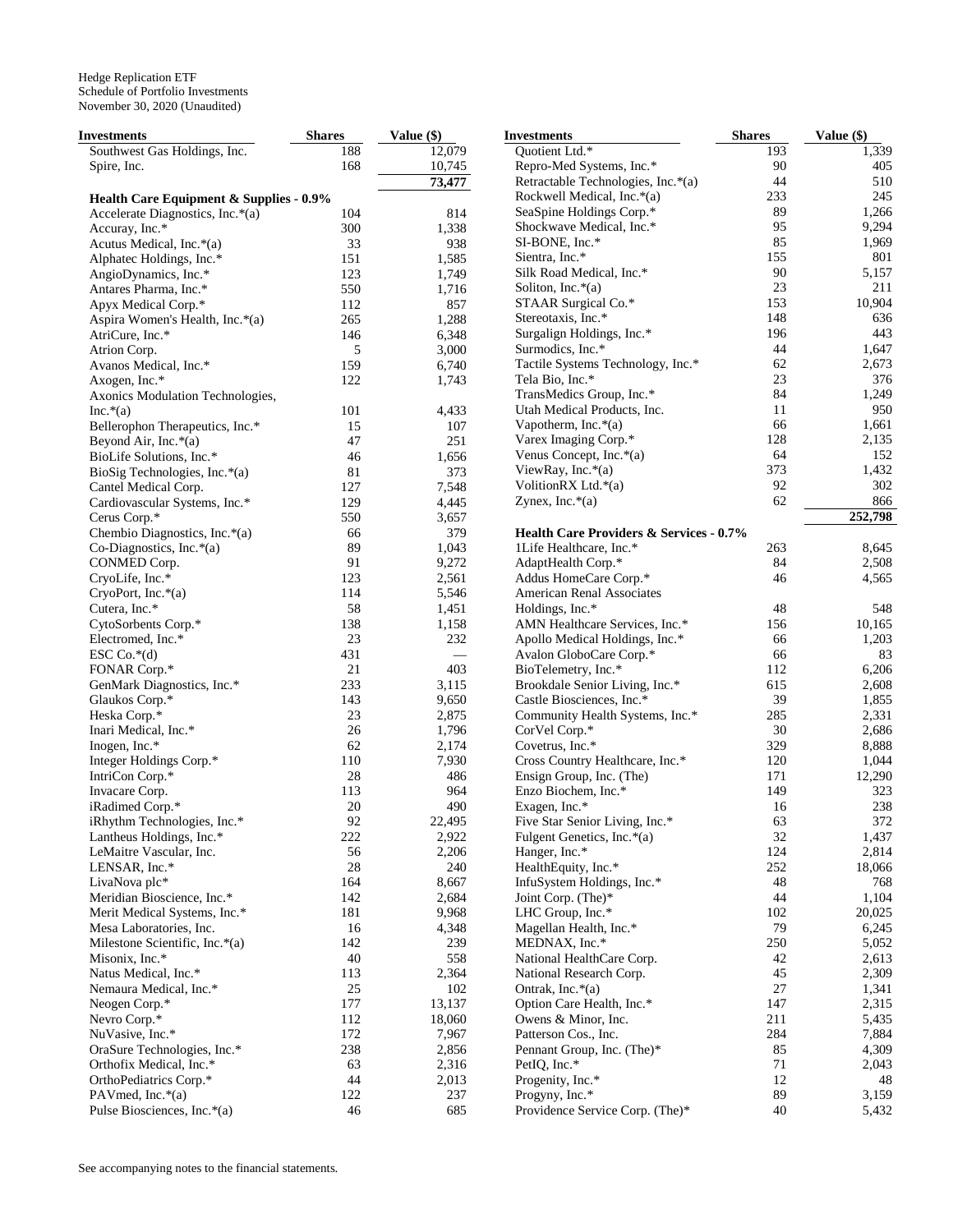| Investments                                    | <b>Shares</b> | Value (\$) | <b>Investments</b>                 | <b>Shares</b> | Value (\$) |
|------------------------------------------------|---------------|------------|------------------------------------|---------------|------------|
| R1 RCM, Inc.*                                  | 358           | 7,260      | Jack in the Box, Inc.              | 76            | 6,991      |
| RadNet, Inc.*                                  | 146           | 2,719      | Kura Sushi USA, Inc., Class A*(a)  | 11            | 181        |
| Select Medical Holdings Corp.*                 | 364           | 8,772      | Lindblad Expeditions Holdings,     |               |            |
| Sharps Compliance Corp.*                       | 48            | 382        | $Inc.*$                            | 86            | 1,102      |
| Surgery Partners, Inc.*                        | 75            | 1,832      | Marriott Vacations Worldwide       |               |            |
| Tenet Healthcare Corp.*                        | 350           | 11,000     | Corp.                              | 136           | 17,317     |
| Tivity Health, Inc.*                           | 145           | 2,672      | Monarch Casino & Resort, Inc.*     | 42            | 2,319      |
| Triple-S Management Corp., Class               |               |            | Nathan's Famous, Inc.              | 9             | 511        |
| B*                                             | 76            | 1,703      | Noodles & Co.*                     | 105           | 835        |
| US Physical Therapy, Inc.                      | 42            | 4,461      | Papa John's International, Inc.    | 110           | 8,840      |
| Viemed Healthcare, Inc.*                       | 117           | 1,141      | Penn National Gaming, Inc.*        | 509           | 35,631     |
|                                                |               | 200,899    | PlayAGS, Inc.*                     | 89            | 438        |
| <b>Health Care Technology - 0.3%</b>           |               |            | RCI Hospitality Holdings, Inc.     | 28            | 826        |
| Accolade, Inc. $*(a)$                          | 39            | 2,025      | Red Robin Gourmet Burgers, Inc.*   | 52            | 1,046      |
| Allscripts Healthcare Solutions,               |               |            | Red Rock Resorts, Inc., Class A    | 220           | 4,784      |
| $Inc.*$                                        | 542           | 7,415      | Ruth's Hospitality Group, Inc.     | 109           | 1,697      |
| Computer Programs and Systems,                 |               |            | Scientific Games Corp.*            | 191           | 7,121      |
| Inc.                                           | 43            | 1,222      | SeaWorld Entertainment, Inc.*      | 170           | 4,743      |
| Evolent Health, Inc., Class A*                 | 253           | 3,676      | Shake Shack, Inc., Class A*        | 118           | 9,636      |
| Health Catalyst, Inc.*                         | 113           | 4,028      | Target Hospitality Corp.*          | 99            | 156        |
|                                                | 86            | 1,606      | Texas Roadhouse, Inc.              | 220           | 16,676     |
| HealthStream, Inc.*                            |               |            | Wingstop, Inc.                     | 99            | 12,604     |
| HMS Holdings Corp.*                            | 295           | 9,269      |                                    |               |            |
| iCAD, Inc.*                                    | 67            | 671        |                                    |               | 272,512    |
| Inovalon Holdings, Inc., Class A*              | 247           | 4,611      | <b>Household Durables - 0.5%</b>   |               |            |
| Inspire Medical Systems, Inc.*                 | 88            | 16,345     | Beazer Homes USA, Inc.*            | 96            | 1,422      |
| NantHealth, Inc. $*(a)$                        | 90            | 207        | Casper Sleep, Inc.*(a)             | 85            | 535        |
| NextGen Healthcare, Inc.*                      | 187           | 3,317      | Cavco Industries, Inc.*            | 31            | 5,580      |
| Omnicell, Inc.*                                | 142           | 14,889     | Century Communities, Inc.*         | 98            | 4,361      |
| OptimizeRx Corp.*                              | 49            | 1,295      | Ethan Allen Interiors, Inc.        | 76            | 1,388      |
| Phreesia, Inc.*                                | 96            | 4,239      | GoPro, Inc., Class A*              | 433           | 3,027      |
| Schrodinger, Inc.*                             | 98            | 6,819      | Green Brick Partners, Inc.*        | 80            | 1,742      |
| Simulations Plus, Inc.                         | 47            | 2,631      | Hamilton Beach Brands Holding      |               |            |
| Tabula Rasa HealthCare, Inc.*                  | 69            | 2,378      | Co., Class A                       | 23            | 432        |
| Vocera Communications, Inc.*                   | 108           | 3,654      | Helen of Troy Ltd.*                | 85            | 17,169     |
|                                                |               | 90,297     | Hooker Furniture Corp.             | 39            | 1,180      |
| Hotels, Restaurants & Leisure - 0.9%           |               |            | Installed Building Products, Inc.* | 77            | 7,609      |
| Accel Entertainment, Inc.*                     | 149           | 1,556      | $i$ Robot Corp. $*(a)$             | 92            | 7,216      |
| Bally's Corp.                                  | 60            | 2,666      | <b>KB</b> Home                     | 295           | 10,384     |
| Biglari Holdings, Inc., Class B*               | 3             | 336        | La-Z-Boy, Inc.                     | 149           | 5,519      |
| BJ's Restaurants, Inc.                         | 74            | 2,444      | Legacy Housing Corp.*              | 28            | 417        |
| Bloomin' Brands, Inc.                          | 293           | 5,128      | LGI Homes, Inc.*                   | 75            | 8,104      |
| Bluegreen Vacations Corp.                      | 17            | 108        | Lifetime Brands, Inc.              | 40            | 539        |
| Bluegreen Vacations Holding Corp.              | 42            | 534        | Lovesac Co. $(The)*(a)$            | 33            | 1,052      |
| Boyd Gaming Corp.                              | 272           | 10,469     | M/I Homes, Inc.*                   | 93            | 4,227      |
| Brinker International, Inc.                    | 150           | 7,517      | MDC Holdings, Inc.                 | 170           | 8,206      |
| Caesars Entertainment, Inc.*                   | 556           | 37,874     | Meritage Homes Corp.*              | 125           | 11,269     |
| Carrols Restaurant Group, Inc.*                | 118           | 802        | Purple Innovation, Inc.*           | 74            | 2,207      |
| Century Casinos, Inc.*                         | 91            | 538        | Skyline Champion Corp.*            | 176           | 5,408      |
| Cheesecake Factory, Inc. (The)                 | 142           | 5,322      | Sonos, Inc. $*(a)$                 | 270           | 6,005      |
| Churchill Downs, Inc.                          | 127           | 22,850     | Taylor Morrison Home Corp., Class  |               |            |
| Chuy's Holdings, Inc.*                         | 66            | 1,564      | $A^*$                              | 423           | 10,693     |
| Cracker Barrel Old Country Store,              |               |            | TopBuild Corp.*                    | 111           | 19,339     |
| Inc.                                           | 79            | 11,027     | TRI Pointe Group, Inc.*            | 434           | 7,586      |
| Dave & Buster's Entertainment, Inc.            | 148           | 3,747      | Tupperware Brands Corp.*           | 164           | 5,519      |
| Del Taco Restaurants, Inc.*                    | 100           | 885        | Turtle Beach Corp.*                | 45            | 841        |
| Denny's Corp.*                                 | 208           | 2,394      | Universal Electronics, Inc.*       | 45            | 2,370      |
| Dine Brands Global, Inc.                       | 52            | 3,274      | VOXX International Corp.*          | 66            | 849        |
| El Pollo Loco Holdings, Inc.*                  | 61            | 956        |                                    |               | 162,195    |
| Everi Holdings, Inc.*                          | 275           | 2,926      | <b>Household Products - 0.1%</b>   |               |            |
| Fiesta Restaurant Group, Inc.*                 | 60            | 705        | Central Garden & Pet Co.*          | 32            | 1,281      |
|                                                | 25            | 406        |                                    | 132           |            |
| GAN Ltd. $*(a)$<br>Golden Entertainment, Inc.* | 56            |            | Central Garden & Pet Co., Class A* | 17            | 4,870      |
| Hilton Grand Vacations, Inc.*                  |               | 932        | Oil-Dri Corp. of America           |               | 585        |
|                                                | 285           | 7,906      |                                    |               |            |
| International Game Technology plc              | 333           | 4,192      |                                    |               |            |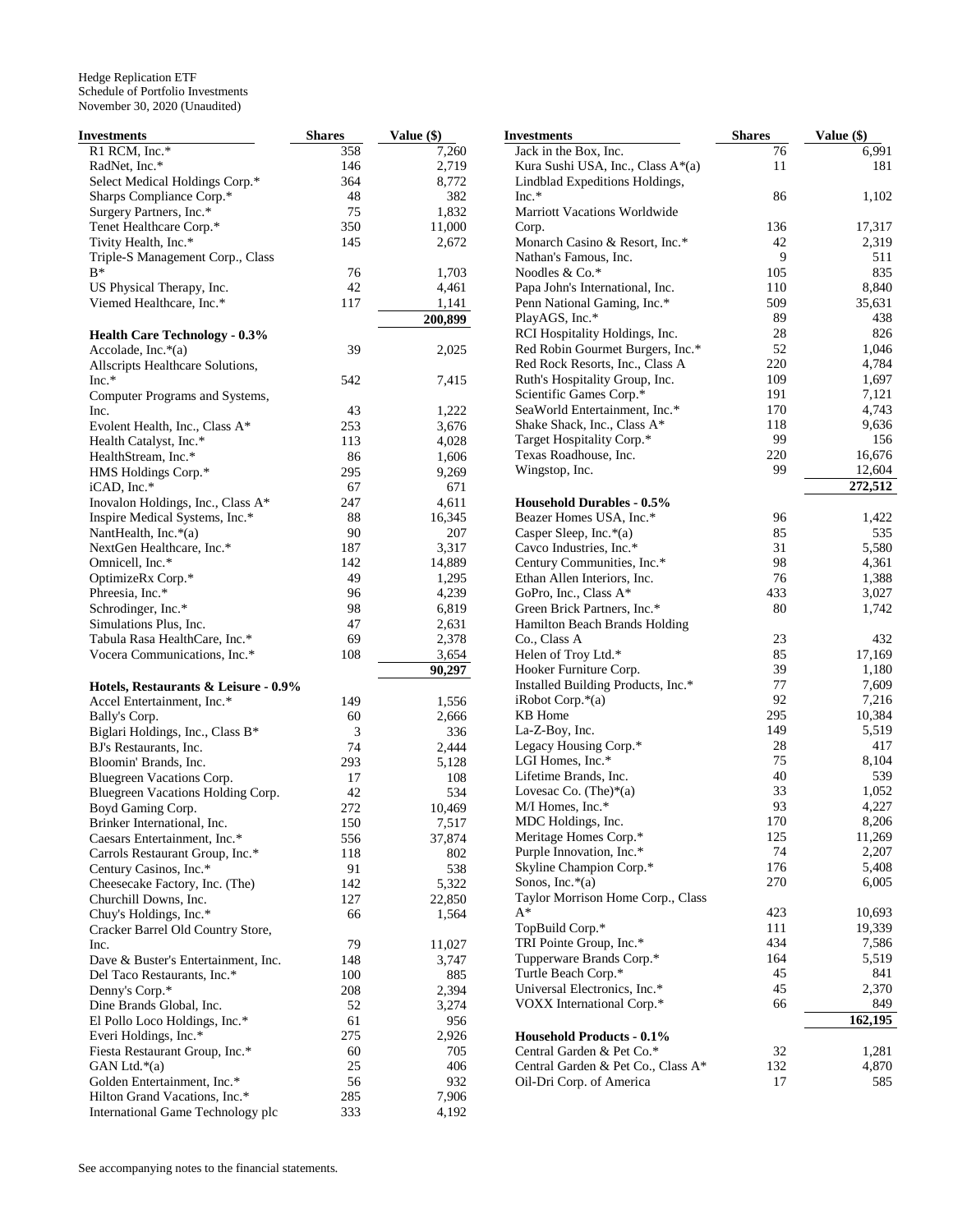| <b>Investments</b>                                                  | <b>Shares</b> | Value (\$) | <b>Investments</b>             |
|---------------------------------------------------------------------|---------------|------------|--------------------------------|
| WD-40 Co.                                                           | 46            | 11,698     | Universal Insurance I          |
|                                                                     |               | 18,434     | Vericity, Inc.(a)              |
| <b>Independent Power and Renewable Electricity Producers - 0.2%</b> |               |            | Watford Holdings Ltd           |
| Atlantic Power Corp.*                                               | 291           | 600        |                                |
| Brookfield Renewable Corp.                                          | 229           | 18,125     | <b>Interactive Media &amp;</b> |
| Clearway Energy, Inc., Class A                                      | 117           | 3,175      | Cargurus, Inc.*                |
| Clearway Energy, Inc., Class C                                      | 271           | 7,932      | Cars.com, Inc.*                |
| Ormat Technologies, Inc.                                            | 134           | 10,561     | DHI Group, Inc.*               |
| Sunnova Energy International,                                       |               |            | Eventbrite, Inc., Class        |
| Inc.*                                                               | 178           | 7,211      | EverQuote, Inc., Clas.         |
|                                                                     |               | 47,604     | Liberty TripAdvisor I          |
|                                                                     |               |            | Class $A^*$                    |
| Industrial Conglomerates - 0.0%(c)                                  |               |            |                                |
| Raven Industries, Inc.                                              | 119           | 3,001      | QuinStreet, Inc.*              |
|                                                                     |               |            | TrueCar, Inc.*                 |
| Insurance - 0.6%                                                    |               |            | Yelp, Inc.*                    |
| Ambac Financial Group, Inc.*                                        | 152           | 2,225      |                                |
| American Equity Investment Life                                     |               |            | <b>Internet &amp; Direct M</b> |
| Holding Co.                                                         | 304           | 7,989      | 1-800-Flowers.com, I           |
| AMERISAFE, Inc.                                                     | 64            | 3,503      | CarParts.com, Inc.*(a          |
| Argo Group International Holdings                                   |               |            | Duluth Holdings, Inc.          |
| Ltd.                                                                | 109           | 4,272      | Groupon, Inc.*                 |
| BRP Group, Inc., Class A*                                           | 113           | 3,328      | Lands' End, Inc.*              |
| Citizens, Inc.*(a)                                                  | 166           | 1,052      | Liquidity Services, In         |
| CNO Financial Group, Inc.                                           | 474           | 10,087     | Magnite, Inc.*                 |
| Crawford & Co., Class A                                             | 54            | 397        | Overstock.com, Inc.*           |
| Donegal Group, Inc., Class A                                        | 37            | 517        | PetMed Express, Inc.           |
| eHealth, Inc.*                                                      | 85            | 6,459      | Quotient Technology,           |
|                                                                     |               |            | RealReal, Inc. (The)*          |
| Employers Holdings, Inc.                                            | 96            | 2,929      |                                |
| Enstar Group Ltd.*                                                  | 40            | 7,571      | Shutterstock, Inc.             |
| FBL Financial Group, Inc., Class A                                  | 32            | 1,664      | Stamps.com, Inc.*              |
| FedNat Holding Co.                                                  | 41            | 231        | Stitch Fix, Inc., Class        |
| Genworth Financial, Inc., Class A*                                  | 1,690         | 7,673      | Waitr Holdings, Inc.*          |
| Goosehead Insurance, Inc., Class A                                  | 43            | 5,294      |                                |
| Greenlight Capital Re Ltd., Class                                   |               |            | IT Services - 0.5%             |
| $A^*$                                                               | 93            | 717        | Brightcove, Inc.*              |
| HCI Group, Inc.                                                     | 20            | 1,043      | Cardtronics plc, Class         |
| Heritage Insurance Holdings, Inc.                                   | 84            | 869        | Cass Information Syst          |
| Horace Mann Educators Corp.                                         | 139           | 5,549      | Conduent, Inc.*                |
| Independence Holding Co.                                            | 15            | 591        | CSG Systems Internat           |
| Investors Title Co.                                                 | 4             | 680        | <b>Endurance Internation</b>   |
| James River Group Holdings Ltd.                                     | 100           | 4,558      | Holdings, Inc.*                |
| Kinsale Capital Group, Inc.                                         | 71            | 17,051     | EVERTEC, Inc.                  |
| MBIA, Inc.*                                                         | 178           | 1,134      | Evo Payments, Inc., C          |
| National General Holdings Corp.                                     | 228           | 7,770      | ExlService Holdings,           |
| National Western Life Group, Inc.,                                  |               |            | GreenSky, Inc., Class          |
| Class A                                                             | 9             | 1,675      |                                |
|                                                                     | 30            |            | Grid Dynamics Holdi            |
| NI Holdings, Inc.*                                                  |               | 513        | <b>GTT</b> Communication       |
| Palomar Holdings, Inc.*                                             | 68            | 4,495      | Hackett Group, Inc. (          |
| ProAssurance Corp.                                                  | 180           | 2,864      | 13 Verticals, Inc., Class      |
| ProSight Global, Inc.*                                              | 31            | 395        | <b>Information Services</b>    |
| Protective Insurance Corp., Class B                                 | 30            | 429        | <b>International Money I</b>   |
| RLI Corp.                                                           | 133           | 12,732     | KBR, Inc.                      |
| Safety Insurance Group, Inc.                                        | 48            | 3,420      | Limelight Networks,            |
| Selective Insurance Group, Inc.                                     | 198           | 12,240     | LiveRamp Holdings,             |
| Selectquote, Inc. $*(a)$                                            | 107           | 2,295      | ManTech Internationa           |
| State Auto Financial Corp.                                          | 59            | 886        | A                              |
| Stewart Information Services Corp.                                  | 88            | 3,685      | MAXIMUS, Inc.                  |
| Third Point Reinsurance Ltd.*                                       | 270           | 2,576      | MoneyGram Internati            |
| Tiptree, Inc.                                                       | 82            | 417        | NIC, Inc.                      |
| Trean Insurance Group, Inc.*                                        | 40            | 570        | Paysign, Inc. $*(a)$           |
| Trupanion, Inc.*                                                    | 100           | 10,138     |                                |
|                                                                     |               |            | Perficient, Inc.*              |
| United Fire Group, Inc.                                             | 70            | 1,531      | Perspecta, Inc.                |
| United Insurance Holdings Corp.                                     | 68            | 301        | PFSweb, Inc.*                  |

| <b>Investments</b>                                                                        | <b>Shares</b> | Value (\$) |
|-------------------------------------------------------------------------------------------|---------------|------------|
| Universal Insurance Holdings, Inc.                                                        | 93            | 1,298      |
| Vericity, $Inc.(a)$                                                                       | 6             | 66         |
| Watford Holdings Ltd.*                                                                    | 57            | 1,979      |
|                                                                                           |               | 169,658    |
| Interactive Media & Services - 0.1%                                                       |               |            |
| Cargurus, Inc.*                                                                           | 289           | 7,240      |
| Cars.com, Inc.*                                                                           | 226           | 2,524      |
| DHI Group, Inc.*                                                                          | 163           | 313        |
| Eventbrite, Inc., Class A*                                                                | 213           | 3,572      |
| EverQuote, Inc., Class A*                                                                 | 47            | 1,770      |
| Liberty TripAdvisor Holdings, Inc.,                                                       |               |            |
| Class $A^*$                                                                               | 243           | 668        |
| QuinStreet, Inc.*                                                                         | 158           | 2,820      |
| TrueCar, Inc.*                                                                            | 355           | 1,448      |
| Yelp, Inc.*                                                                               | 238           | 7,602      |
|                                                                                           |               | 27,957     |
| <b>Internet &amp; Direct Marketing Retail - 0.2%</b><br>1-800-Flowers.com, Inc., Class A* | 83            | 1,946      |
| CarParts.com, Inc.*(a)                                                                    | 71            | 1,070      |
| Duluth Holdings, Inc., Class B*(a)                                                        | 37            | 544        |
|                                                                                           | 78            |            |
| Groupon, Inc.*<br>Lands' End, Inc.*                                                       | 39            | 2,352      |
|                                                                                           |               | 973        |
| Liquidity Services, Inc.*                                                                 | 93            | 884        |
| Magnite, Inc.*                                                                            | 355           | 6,745      |
| Overstock.com, Inc.*                                                                      | 143           | 9,651      |
| PetMed Express, Inc.                                                                      | 65            | 1,995      |
| Quotient Technology, Inc.*                                                                | 288           | 2,146      |
| RealReal, Inc. (The)*                                                                     | 209           | 2,895      |
| Shutterstock, Inc.                                                                        | 73            | 5,019      |
| Stamps.com, Inc.*                                                                         | 57            | 10,685     |
| Stitch Fix, Inc., Class A*                                                                | 188           | 7,614      |
| Waitr Holdings, Inc.*                                                                     | 280           | 930        |
| IT Services - 0.5%                                                                        |               | 55,449     |
| Brightcove, Inc.*                                                                         | 132           | 2,204      |
| Cardtronics plc, Class A*                                                                 | 121           | 2,938      |
| Cass Information Systems, Inc.                                                            | 48            | 2,037      |
| Conduent, Inc.*                                                                           | 553           | 2,334      |
| CSG Systems International, Inc.                                                           | 110           | 4,772      |
| <b>Endurance International Group</b>                                                      |               |            |
| Holdings, Inc.*                                                                           | 221           | 2,095      |
| EVERTEC, Inc.                                                                             | 202           | 7,508      |
| Evo Payments, Inc., Class A*                                                              | 137           | 3,444      |
| ExlService Holdings, Inc.*                                                                | 112           | 9,325      |
| GreenSky, Inc., Class A*                                                                  | 208           | 886        |
| Grid Dynamics Holdings, Inc.*(a)                                                          | 73            | 788        |
| GTT Communications, Inc.*(a)                                                              | 107           | 486        |
| Hackett Group, Inc. (The)                                                                 | 84            | 1,183      |
| 13 Verticals, Inc., Class A*                                                              | 50            | 1,395      |
| Information Services Group, Inc.*                                                         | 120           | 362        |
|                                                                                           |               | 1,243      |
| International Money Express, Inc.*<br>KBR, Inc.                                           | 79            |            |
|                                                                                           | 477           | 13,246     |
| Limelight Networks, Inc.*                                                                 | 397           | 1,759      |
| LiveRamp Holdings, Inc.*                                                                  | 215           | 12,580     |
| ManTech International Corp., Class                                                        |               |            |
| A                                                                                         | 91            | 7,004      |
| MAXIMUS, Inc.                                                                             | 205           | 14,721     |
| MoneyGram International, Inc.*                                                            | 208           | 1,410      |
| NIC, Inc.                                                                                 | 220           | 5,156      |
| Paysign, Inc.*(a)                                                                         | 103           | 504        |
| Perficient, Inc.*                                                                         | 109           | 4,963      |
| Perspecta, Inc.                                                                           | 466           | 10,448     |
| PFSweb, Inc.*                                                                             | 53            | 360        |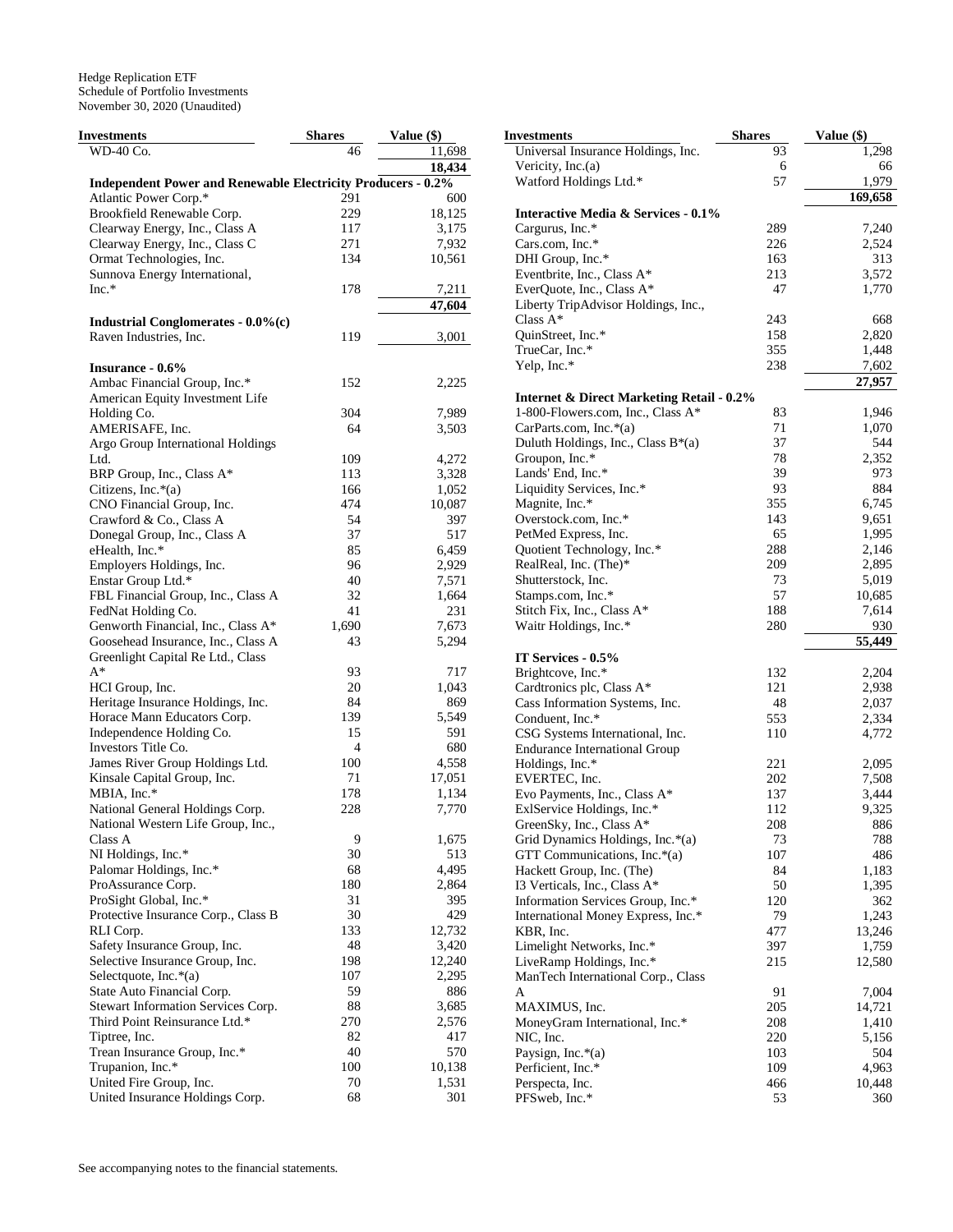| <b>Investments</b>                    | <b>Shares</b> | Value (\$) | <b>Investments</b>                  | <b>Shares</b> | Value (\$) |
|---------------------------------------|---------------|------------|-------------------------------------|---------------|------------|
| Priority Technology Holdings,         |               |            | Franklin Electric Co., Inc.         | 154           | 10,409     |
| $Inc.*$                               | 26            | 127        | Gencor Industries, Inc.*            | 31            | 374        |
| Rackspace Technology, Inc.*(a)        | 113           | 2,029      | Gorman-Rupp Co. (The)               | 59            | 1,941      |
| Repay Holdings Corp.*                 | 199           | 4,802      | Graham Corp.                        | 32            | 505        |
| ServiceSource International, Inc.*    | 291           | 448        | Greenbrier Cos., Inc. (The)         | 108           | 3,604      |
| StarTek, Inc.*                        | 58            | 454        | Helios Technologies, Inc.           | 104           | 5,120      |
| Sykes Enterprises, Inc.*              | 129           | 4,854      | Hillenbrand, Inc.                   | 248           | 9,293      |
| TTEC Holdings, Inc.                   | 61            | 4,127      | Hurco Cos., Inc.                    | 21            | 626        |
| Tucows, Inc., Class A*(a)             | 31            | 2,247      | Hyster-Yale Materials Handling,     |               |            |
| Unisys Corp.*                         | 207           | 3,018      | Inc.                                | 33            | 1,816      |
| Verra Mobility Corp.*                 | 448           | 5,466      | John Bean Technologies Corp.        | 105           | 11,609     |
| Virtusa Corp.*                        | 98            | 4,908      | Kadant, Inc.                        | 38            | 4,861      |
|                                       |               |            | Kennametal, Inc.                    | 278           | 9,727      |
|                                       |               | 147,631    |                                     |               | 495        |
| <b>Leisure Products - 0.2%</b>        |               |            | L B Foster Co., Class A*            | 34            |            |
| Acushnet Holdings Corp.               | 115           | 4,336      | Lindsay Corp.                       | 36            | 4,169      |
| American Outdoor Brands, Inc.*        | 46            | 639        | Luxfer Holdings plc                 | 97            | 1,458      |
| Callaway Golf Co.                     | 313           | 6,651      | Lydall, Inc.*                       | 57            | 1,562      |
| Clarus Corp.                          | 78            | 1,123      | Manitowoc Co., Inc. (The)*          | 114           | 1,266      |
| Escalade, Inc.                        | 35            | 674        | Mayville Engineering Co., Inc.*     | 25            | 275        |
| Johnson Outdoors, Inc., Class A       | 17            | 1,421      | Meritor, Inc.*                      | 232           | 6,125      |
| Malibu Boats, Inc., Class A*          | 69            | 3,932      | Miller Industries, Inc.             | 37            | 1,235      |
| Marine Products Corp.                 | 24            | 370        | Mueller Industries, Inc.            | 187           | 6,126      |
| MasterCraft Boat Holdings, Inc.*      | 62            | 1,343      | Mueller Water Products, Inc., Class |               |            |
| Nautilus, Inc.*                       | 99            | 2,089      | A                                   | 525           | 6,232      |
| Smith & Wesson Brands, Inc.           | 183           | 2,884      | Navistar International Corp.*       | 167           | 7,391      |
| Sturm Ruger & Co., Inc.               | 56            | 3,429      | $NN$ , Inc.*                        | 141           | 883        |
| Vista Outdoor, Inc.*                  | 195           | 4,023      | Omega Flex, Inc.                    | 10            | 1,417      |
| YETI Holdings, Inc.*                  | 268           | 16,930     | Park-Ohio Holdings Corp.            | 29            | 815        |
|                                       |               | 49,844     | Proto Labs, Inc.*                   | 90            | 12,434     |
| Life Sciences Tools & Services - 0.2% |               |            | RBC Bearings, Inc.*                 | 83            | 14,014     |
|                                       | 24            | 273        | REV Group, Inc.                     | 92            | 850        |
| Champions Oncology, Inc.*             |               | 675        | Rexnord Corp.                       | 408           | 15,304     |
| ChromaDex Corp.*                      | 136           |            | Shyft Group, Inc. (The)             | 115           | 2,982      |
| Codexis, Inc.*                        | 180           | 3,334      | SPX Corp.*                          | 144           | 7,377      |
| Fluidigm Corp.*                       | 236           | 1,477      |                                     | 143           | 7,662      |
| Harvard Bioscience, Inc.*             | 128           | 502        | SPX FLOW, Inc.*                     |               |            |
| Luminex Corp.                         | 144           | 3,417      | Standex International Corp.         | 41            | 3,094      |
| Medpace Holdings, Inc.*               | 91            | 11,681     | Tennant Co.                         | 61            | 4,097      |
| NanoString Technologies, Inc.*        | 127           | 6,304      | Terex Corp.                         | 225           | 6,975      |
| NeoGenomics, Inc.*                    | 347           | 16,510     | TriMas Corp.*                       | 145           | 3,876      |
| Pacific Biosciences of California,    |               |            | Wabash National Corp.               | 177           | 3,129      |
| Inc.*                                 | 559           | 8,838      | Watts Water Technologies, Inc.,     |               |            |
| Personalis, Inc.*                     | 79            | 2,175      | Class A                             | 92            | 10,778     |
| Quanterix Corp.*                      | 70            | 3,023      | Welbilt, Inc.*                      | 437           | 4,130      |
|                                       |               | 58,209     |                                     |               | 286,853    |
| Machinery - 1.0%                      |               |            | Marine - $0.0\%$ (c)                |               |            |
| Alamo Group, Inc.                     | 33            | 4,479      | Costamare, Inc.                     | 166           | 1,192      |
| Albany International Corp., Class A   | 103           | 7,059      | Eagle Bulk Shipping, Inc.*          | 21            | 391        |
| Altra Industrial Motion Corp.         | 216           | 12,260     | Genco Shipping & Trading Ltd.       | 57            | 430        |
| Astec Industries, Inc.                | 75            | 4,350      | Matson, Inc.                        | 143           | 8,313      |
| Barnes Group, Inc.                    | 157           | 7,224      | Pangaea Logistics Solutions Ltd.*   | 35            | 92         |
|                                       | 52            |            | Safe Bulkers, Inc.*                 | 174           | 209        |
| Blue Bird Corp.*                      |               | 853        | Scorpio Bulkers, Inc.               | 30            | 514        |
| Chart Industries, Inc.*               | 121           | 12,507     |                                     |               | 11,141     |
| CIRCOR International, Inc.*           | 67            | 2,216      |                                     |               |            |
| Columbus McKinnon Corp.               | 78            | 2,948      | <b>Media - 0.2%</b>                 |               |            |
| Douglas Dynamics, Inc.                | 76            | 2,973      | AMC Networks, Inc., Class A*(a)     | 130           | 4,286      |
| Eastern Co. (The)                     | 18            | 398        | Boston Omaha Corp., Class A*        | 44            | 1,020      |
| Energy Recovery, Inc.*                | 134           | 1,430      | Cardlytics, Inc.*                   | 88            | 10,444     |
| Enerpac Tool Group Corp.              | 182           | 4,075      | comScore, Inc.*                     | 198           | 505        |
| EnPro Industries, Inc.                | 69            | 4,886      | Daily Journal Corp.*(a)             | 4             | 1,080      |
| ESCO Technologies, Inc.               | 86            | 8,505      | Emerald Holding, Inc.               | 82            | 349        |
| Evoqua Water Technologies Corp.*      | 306           | 7,983      | Entercom Communications Corp.,      |               |            |
| ExOne Co. $(The)*(a)$                 | 39            | 465        | Class A                             | 393           | 955        |
| Federal Signal Corp.                  | 200           | 6,206      | Entravision Communications Corp.,   |               |            |
|                                       |               |            | Class A                             | 197           | 571        |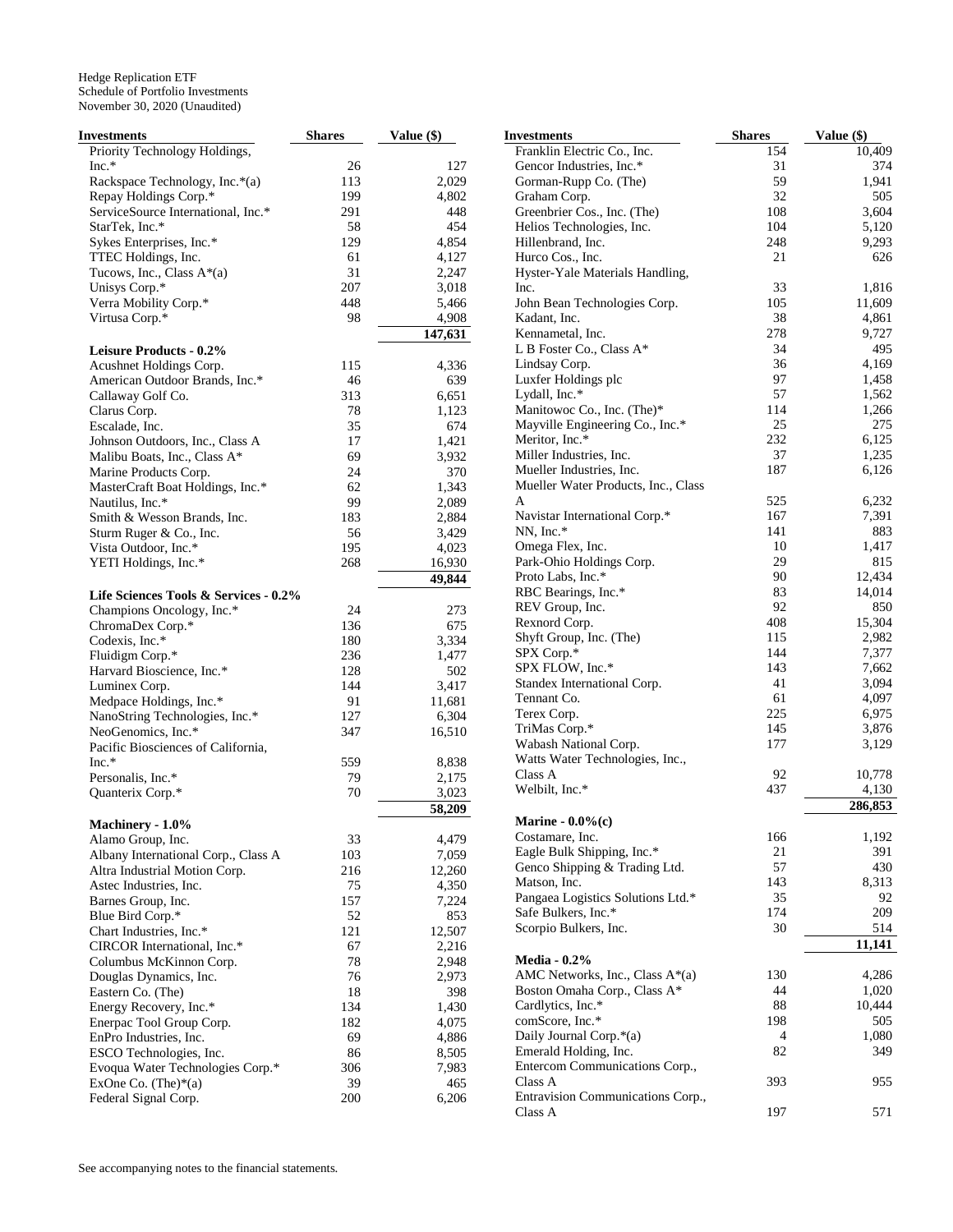| Investments                                           | <b>Shares</b> | Value (\$) |
|-------------------------------------------------------|---------------|------------|
| EW Scripps Co. (The), Class A                         | 188           | 2,399      |
| Fluent, Inc.*                                         | 140           | 482        |
| Gannett Co., Inc.*(a)                                 | 440           | 1,250      |
| Gray Television, Inc.*                                | 291           | 5,139      |
| Hemisphere Media Group, Inc.*                         | 55            | 592        |
| iHeartMedia, Inc., Class A*(a)                        | 200           | 2,391      |
| Loral Space & Communications,                         |               |            |
| Inc.                                                  | 43            | 988        |
| Meredith Corp.                                        | 133           | 2,706      |
| MSG Networks, Inc., Class A*                          | 133           | 1,615      |
| National CineMedia, Inc.                              | 208           | 701        |
| Saga Communications, Inc., Class                      |               |            |
| A                                                     | 13            | 296        |
| Scholastic Corp.                                      | 97            | 2,301      |
| Sinclair Broadcast Group, Inc.,                       |               |            |
| Class A                                               | 148           | 4,034      |
| TechTarget, Inc.*                                     | 78            | 4,095      |
| TEGNA, Inc.                                           | 735           | 10,591     |
| Tribune Publishing Co.                                | 52            | 628        |
| WideOpenWest, Inc.*                                   | 175           | 1,433      |
|                                                       |               | 60,851     |
| Metals & Mining - 0.4%                                |               |            |
| Alcoa Corp.*                                          | 627           | 12,477     |
| Allegheny Technologies, Inc.*                         | 425           | 5,733      |
| Arconic Corp.*                                        | 333           | 9,161      |
| Caledonia Mining Corp. plc                            | 37            | 534        |
| Carpenter Technology Corp.                            | 159           | 3,886      |
| Century Aluminum Co.*                                 | 169           | 1,715      |
| Cleveland-Cliffs, Inc.(a)                             | 1,323         | 14,566     |
| Coeur Mining, Inc.*                                   | 811           | 5,750      |
| Commercial Metals Co.                                 | 398           | 7,924      |
| Compass Minerals International,<br>Inc.               | 114           | 7,121      |
| Gold Resource Corp.                                   | 219           | 653        |
| Haynes International, Inc.                            | 42            | 890        |
| Hecla Mining Co.                                      | 1,748         | 8,356      |
| Kaiser Aluminum Corp.                                 | 53            | 4,133      |
| Materion Corp.                                        | 68            | 3,964      |
| Novagold Resources, Inc.*                             | 796           | 7,928      |
| Olympic Steel, Inc.                                   | 31            | 460        |
| Ryerson Holding Corp.*                                | 54            | 580        |
| Schnitzer Steel Industries, Inc.,                     |               |            |
| Class A                                               | 86            | 2,203      |
| SunCoke Energy, Inc.                                  | 278           | 1,251      |
| TimkenSteel Corp.*                                    | 151           | 711        |
| United States Steel Corp.                             | 734           | 10,416     |
| Warrior Met Coal, Inc.                                | 172           | 2,996      |
| Worthington Industries, Inc.                          | 122           | 6,310      |
|                                                       |               | 119,718    |
| Mortgage Real Estate Investment Trusts (REITs) - 0.3% |               |            |
| Anworth Mortgage Asset Corp.                          | 328           | 705        |
| Apollo Commercial Real Estate                         |               |            |
| Finance, Inc.                                         | 497           | 5,358      |
| Arbor Realty Trust, Inc.                              | 353           | 4,702      |
| Ares Commercial Real Estate Corp.                     | 103           | 1,147      |
| Arlington Asset Investment Corp.,                     |               |            |
| Class A                                               | 116           | 372        |
| ARMOUR Residential REIT, Inc.                         | 214           | 2,264      |
| Blackstone Mortgage Trust, Inc.,                      |               |            |
| Class A                                               | 461           | 11,977     |
| Broadmark Realty Capital, Inc.                        | 431           | 4,375      |
| Capstead Mortgage Corp.                               | 319           | 1,796      |
| Cherry Hill Mortgage Investment                       |               |            |
| Corp.                                                 | 51            | 462        |

| Investments                           | <b>Shares</b> | Value (\$) |
|---------------------------------------|---------------|------------|
| Chimera Investment Corp.              | 643           | 6,597      |
| Colony Credit Real Estate, Inc.       | 282           | 2,047      |
| Dynex Capital, Inc.                   | 74            | 1,303      |
| Ellington Financial, Inc.             | 138           | 1,987      |
| Ellington Residential Mortgage        |               |            |
| REIT                                  | 30            | 366        |
| Granite Point Mortgage Trust, Inc.    | 183           | 1,695      |
| Great Ajax Corp.                      | 69            | 685        |
| Hannon Armstrong Sustainable          |               |            |
| Infrastructure Capital, Inc.          | 243           | 13,282     |
| Invesco Mortgage Capital, Inc.(a)     | 612           | 2,032      |
| <b>KKR Real Estate Finance Trust,</b> |               |            |
| Inc.                                  | 96            | 1,750      |
| Ladder Capital Corp.                  | 354           | 3,229      |
| MFA Financial, Inc.                   | 1,520         | 5,624      |
| New York Mortgage Trust, Inc.         | 1,269         | 4,461      |
| Orchid Island Capital, Inc.           | 223           | 1,193      |
| PennyMac Mortgage Investment          |               |            |
| Trust                                 | 332           | 5,677      |
| Ready Capital Corp.                   | 140           | 1,812      |
| Redwood Trust, Inc.                   | 385           | 3,330      |
| TPG RE Finance Trust, Inc.            | 201           | 2,084      |
| Two Harbors Investment Corp.          | 917           | 5,722      |
| Western Asset Mortgage Capital        |               |            |
| Corp.                                 | 199           | 611        |
|                                       |               | 98,645     |
| <b>Multiline Retail - 0.1%</b>        |               |            |
| Big Lots, Inc.                        | 131           | 6,769      |
| Dillard's, Inc., Class A(a)           | 25            | 1,169      |
| Macy's, $Inc.(a)$                     | 1,046         | 10,679     |
|                                       |               | 18,617     |
| <b>Multi-Utilities - 0.1%</b>         |               |            |
| Avista Corp.                          | 225           | 8,442      |
| Black Hills Corp.                     | 211           | 12,835     |
| NorthWestern Corp.                    | 170           | 9,860      |
| Unitil Corp.                          | 49            | 2,003      |
|                                       |               | 33,140     |
| Oil, Gas & Consumable Fuels - 0.4%    |               |            |
| Adams Resources & Energy, Inc.        | 7             | 185        |
| Antero Resources Corp.*               | 813           | 3,187      |
| Arch Resources, Inc.                  | 51            | 1,705      |
| Ardmore Shipping Corp.                | 112           | 371        |
| Berry Corp.                           | 227           | 872        |
| Bonanza Creek Energy, Inc.*           | 63            | 1,390      |
| Brigham Minerals, Inc., Class A       | 124           | 1,292      |
| Clean Energy Fuels Corp.*             | 435           | 1,979      |
| CNX Resources Corp.*                  | 745           | 7,010      |
| Comstock Resources, Inc.*             | 82            | 399        |
| CONSOL Energy, Inc.*                  | 87            | 460        |
| Contango Oil & Gas Co.*               | 307           | 513        |
| CVR Energy, Inc.                      | 99            | 1,400      |
| Delek US Holdings, Inc.               | 209           | 2,778      |
| DHT Holdings, Inc.                    | 373           | 1,906      |
| Diamond S Shipping, Inc.*             | 92            | 633        |
| Dorian LPG Ltd.*                      | 126           | 1,377      |
| Earthstone Energy, Inc., Class A*     | 78            | 295        |
| Energy Fuels, Inc.*                   | 417           | 867        |
| Evolution Petroleum Corp.             | 95            | 289        |
| Falcon Minerals Corp.                 | 128           | 294        |
| Frontline Ltd.(a)                     | 395           | 2,469      |
| Golar LNG Ltd.*                       | 305           | 2,776      |
| Goodrich Petroleum Corp.*             | 31            | 358        |
| Green Plains, Inc.*                   | 114           | 1,685      |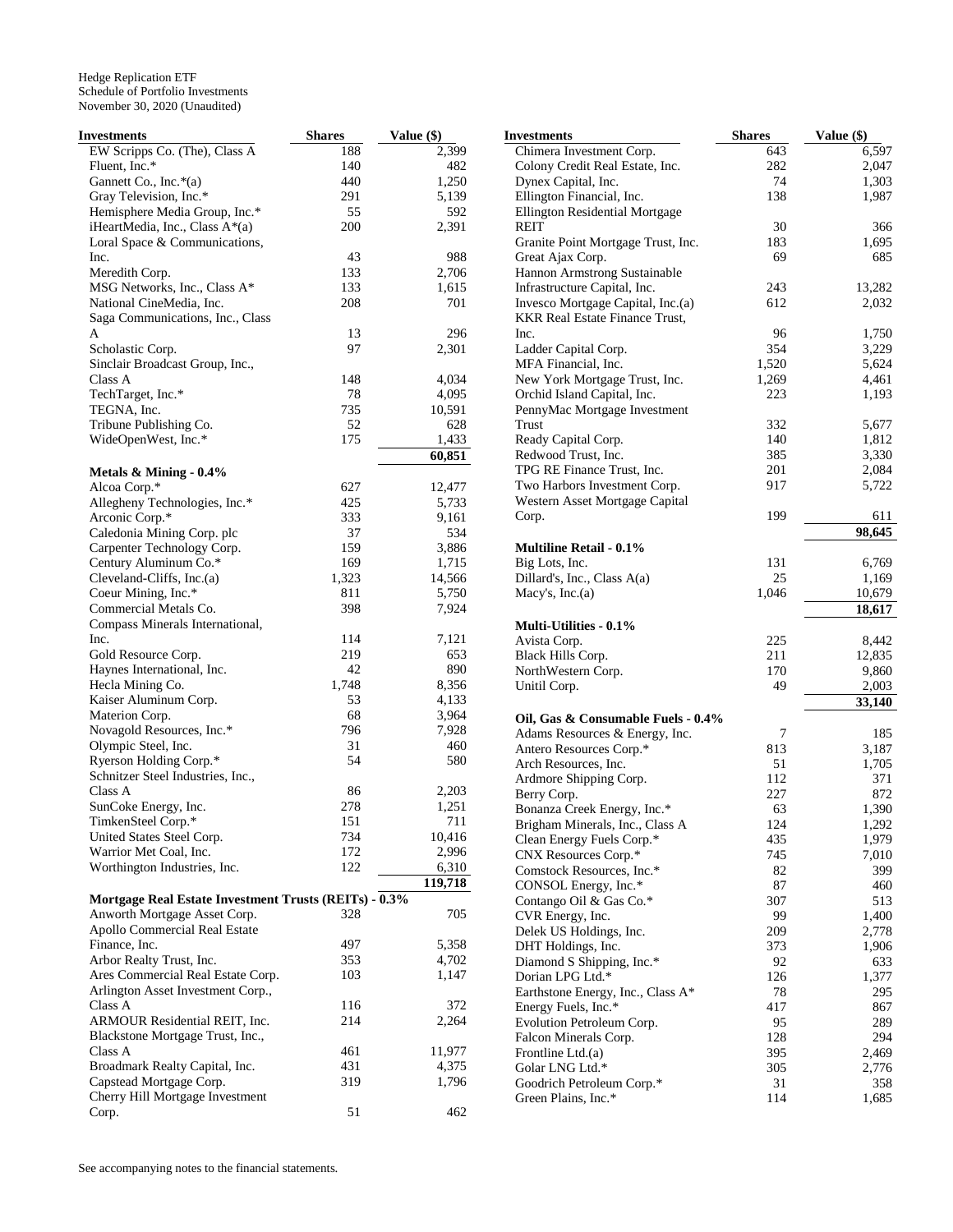| Investments                       | <b>Shares</b>  | Value (\$) | <b>Investments</b>                  | <b>Shares</b> | Value (\$) |
|-----------------------------------|----------------|------------|-------------------------------------|---------------|------------|
| International Seaways, Inc.       | 80             | 1,351      | Avenue Therapeutics, Inc.*(a)       | 22            | 75         |
| Kosmos Energy Ltd.                | 1,350          | 2,376      | Axsome Therapeutics, Inc.*          | 93            | 6,742      |
| Magnolia Oil & Gas Corp., Class   |                |            | Aytu BioScience, Inc.*(a)           | 77            | 68         |
| $A^*$                             | 415            | 2,594      | BioDelivery Sciences International, |               |            |
| Matador Resources Co.*            | 370            | 3,767      | Inc.*                               | 301           | 1,144      |
| NACCO Industries, Inc., Class A   | 13             | 348        | Cara Therapeutics, Inc.*            | 138           | 2,024      |
| NextDecade Corp.*(a)              | 70             | 168        | Cassava Sciences, Inc.*(a)          | 78            | 602        |
| Nordic American Tankers Ltd.(a)   | 483            | 1,541      | Cerecor, Inc.*                      | 121           | 303        |
| Overseas Shipholding Group, Inc., |                |            | Chiasma, Inc.*                      | 168           | 719        |
| Class $A^*$                       | 221            | 442        |                                     | 115           | 2,126      |
| Ovintiv, Inc.                     | 877            |            | Collegium Pharmaceutical, Inc.*     | 321           |            |
|                                   |                | 11,191     | Corcept Therapeutics, Inc.*         |               | 7,267      |
| Par Pacific Holdings, Inc.*       | 134            | 1,526      | CorMedix, Inc.*(a)                  | 103           | 927        |
| PBF Energy, Inc., Class A         | 323            | 2,345      | Cymabay Therapeutics, Inc.*         | 232           | 1,740      |
| PDC Energy, Inc.*                 | 334            | 5,584      | Durect Corp.*                       | 678           | 1,254      |
| Peabody Energy Corp.*             | 210            | 283        | Eloxx Pharmaceuticals, Inc.*(a)     | 89            | 255        |
| Penn Virginia Corp.*              | 46             | 415        | Endo International plc*             | 759           | 3,856      |
| PrimeEnergy Resources Corp.*      | $\overline{2}$ | 123        | Eton Pharmaceuticals, Inc.*(a)      | 49            | 389        |
| Range Resources Corp.             | 717            | 5,234      | Evofem Biosciences, Inc.*(a)        | 257           | 576        |
| Renewable Energy Group, Inc.*     | 128            | 7,434      | Evolus, Inc. $*(a)$                 | 73            | 272        |
| REX American Resources Corp.*     | 19             | 1,492      | Fulcrum Therapeutics, Inc.*         | 48            | 549        |
| Scorpio Tankers, Inc.             | 171            | 1,973      | Harrow Health, Inc.*                | 75            | 431        |
| SFL Corp. Ltd.                    | 323            | 2,187      | IMARA, Inc.*                        | 17            | 434        |
| SM Energy Co.                     | 382            | 1,616      | Innoviva, Inc.*                     | 212           | 2,216      |
| Southwestern Energy Co.*          | 2,007          | 6,242      | Intersect ENT, Inc.*                | 109           | 2,085      |
| Talos Energy, Inc.*               | 41             | 351        | Intra-Cellular Therapies, Inc.*     | 219           | 5,177      |
| Tellurian, Inc.*(a)               | 549            | 818        | Kala Pharmaceuticals, Inc.*         | 133           | 992        |
|                                   |                |            | Kaleido Biosciences, Inc.*(a)       | 39            | 307        |
| Uranium Energy Corp.*(a)          | 608            | 644        |                                     |               |            |
| W&T Offshore, Inc. $*(a)$         | 316            | 619        | Lannett Co., Inc.*                  | 107           | 659        |
| Whiting Petroleum Corp.*          | $\overline{4}$ | 91         | Liquidia Technologies, Inc.*(a)     | 91            | 254        |
| World Fuel Services Corp.         | 209            | 5,940      | Lyra Therapeutics, Inc.*            | 14            | 174        |
|                                   |                | 105,185    | Marinus Pharmaceuticals, Inc.*(a)   | 85            | 1,343      |
| Paper & Forest Products - 0.1%    |                |            | NGM Biopharmaceuticals, Inc.*       | 80            | 1,896      |
| Boise Cascade Co.                 | 131            | 5,666      | Ocular Therapeutix, Inc.*           | 203           | 3,552      |
| Clearwater Paper Corp.*           | 54             | 1,885      | Odonate Therapeutics, Inc.*         | 44            | 661        |
| Domtar Corp.                      | 184            | 5,538      | Omeros Corp.*(a)                    | 198           | 2,295      |
| Glatfelter Corp.                  | 147            | 2,364      | Optinose, Inc.*                     | 117           | 474        |
| Louisiana-Pacific Corp.           | 378            | 12,939     | Osmotica Pharmaceuticals plc*(a)    | 43            | 263        |
| Neenah, Inc.                      | 56             | 2,717      | Pacira BioSciences, Inc.*           | 140           | 8,483      |
| Schweitzer-Mauduit International, |                |            | Paratek Pharmaceuticals, Inc.*      | 146           | 904        |
| Inc.                              | 104            | 3,617      | Phathom Pharmaceuticals, Inc.*      | 36            | 1,542      |
| Verso Corp., Class A              | 105            | 1,135      | Phibro Animal Health Corp., Class   |               |            |
|                                   |                |            | A                                   | 68            | 1,285      |
|                                   |                | 35,861     | Pliant Therapeutics, Inc.*(a)       | 35            | 963        |
| <b>Personal Products - 0.1%</b>   |                |            | Prestige Consumer Healthcare,       |               |            |
| BellRing Brands, Inc., Class A*   | 133            | 2,713      |                                     |               |            |
| Edgewell Personal Care Co.*       | 183            | 6,359      | Inc.*                               | 169           | 6,011      |
| elf Beauty, Inc.*                 | 151            | 3,283      | Provention Bio, Inc.*               | 159           | 2,383      |
| Inter Parfums, Inc.               | 60             | 3,259      | Recro Pharma, Inc.*                 | 65            | 155        |
| Lifevantage Corp.*                | 46             | 489        | Relmada Therapeutics, Inc.*         | 48            | 1,707      |
| Medifast, Inc.                    | 38             | 7,757      | Revance Therapeutics, Inc.*         | 211           | 5,094      |
| Nature's Sunshine Products, Inc.* | 30             | 373        | Satsuma Pharmaceuticals, Inc.*      | 31            | 140        |
| Revlon, Inc., Class $A^*(a)$      | 23             | 296        | scPharmaceuticals, Inc.*            | 23            | 212        |
| USANA Health Sciences, Inc.*      | 39             | 2,932      | SIGA Technologies, Inc.*            | 175           | 1,213      |
| Veru, Inc.*                       | 178            | 541        | Strongbridge Biopharma plc*         | 119           | 330        |
|                                   |                | 28,002     | Supernus Pharmaceuticals, Inc.*     | 163           | 3,472      |
| <b>Pharmaceuticals - 0.4%</b>     |                |            | TherapeuticsMD, Inc. $*(a)$         | 791           | 1,060      |
| AcelRx Pharmaceuticals, Inc.*(a)  |                |            | Theravance Biopharma, Inc.*         | 154           | 2,555      |
|                                   | 268            | 402        | Tricida, Inc.*                      | 95            | 694        |
| Aerie Pharmaceuticals, Inc.*      | 123            | 1,526      | Verrica Pharmaceuticals, Inc.*(a)   | 42            | 384        |
| Agile Therapeutics, Inc.*(a)      | 227            | 640        | VYNE Therapeutics, Inc.*            | 486           | 826        |
| Amneal Pharmaceuticals, Inc.*     | 332            | 1,311      | WaVe Life Sciences Ltd.*            | 82            | 723        |
| Amphastar Pharmaceuticals, Inc.*  | 122            | 2,167      | Xeris Pharmaceuticals, Inc.*        | 154           | 671        |
| ANI Pharmaceuticals, Inc.*        | 32             | 946        |                                     |               |            |
| Aquestive Therapeutics, Inc.*     | 67             | 473        | Zogenix, Inc.*                      | 186           | 3,986      |
| Arvinas, Inc.*                    | 98             | 2,372      |                                     |               | 108,731    |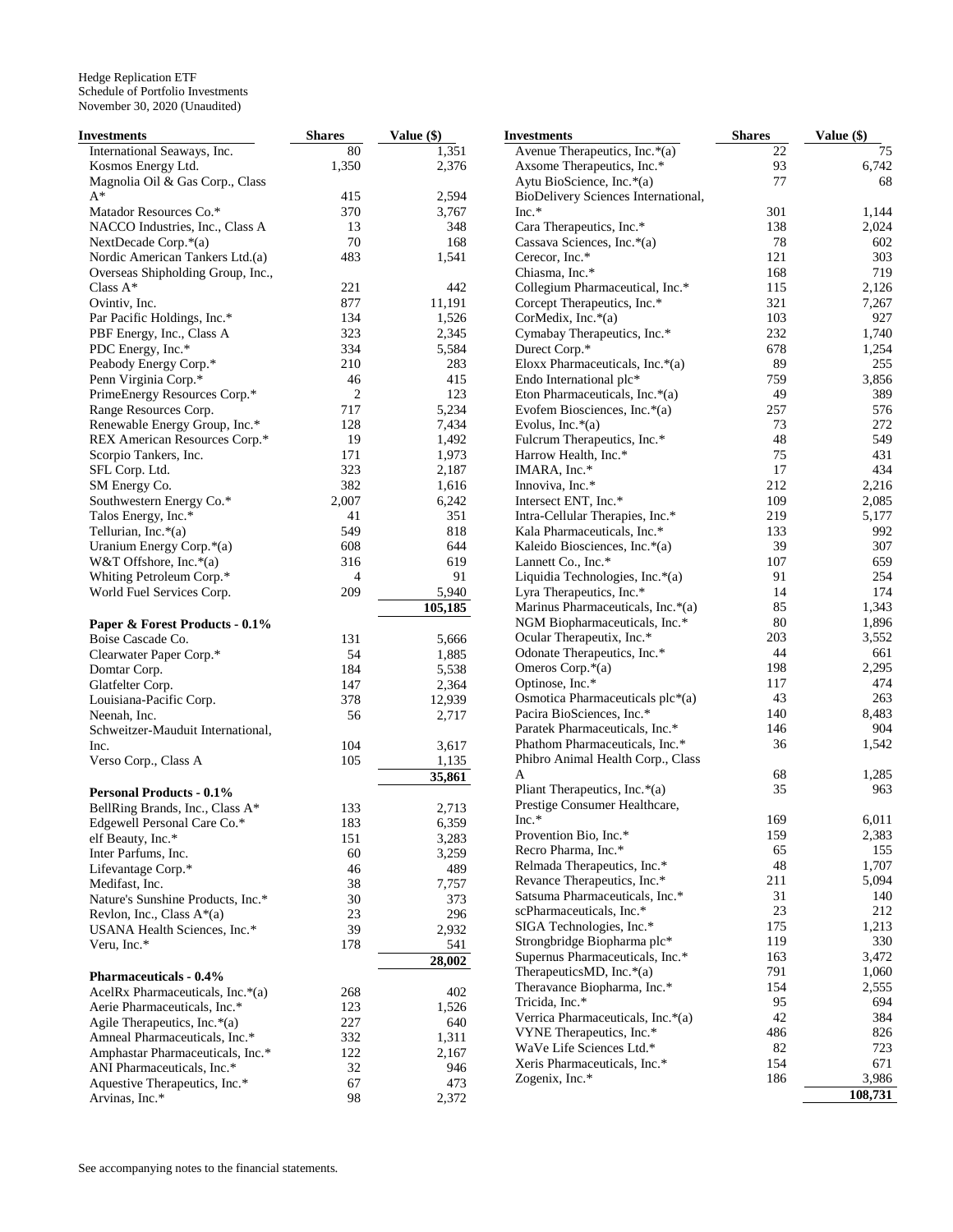| Investments                                 | <b>Shares</b> | Value (\$) |
|---------------------------------------------|---------------|------------|
| <b>Professional Services - 0.3%</b>         |               |            |
| Acacia Research Corp.*                      | 159           | 587        |
| Akerna Corp.*(a)                            | 30            | 129        |
| ASGN, Inc.*                                 | 170           | 13,291     |
| Barrett Business Services, Inc.             | 25            | 1,668      |
| BG Staffing, Inc.                           | 31            | 395        |
| CBIZ, Inc.*                                 | 171           | 4,142      |
| CRA International, Inc.                     | 25            | 1,146      |
| Exponent, Inc.                              | 172           | 14,278     |
| Forrester Research, Inc.*                   | 37            | 1,532      |
| Franklin Covey Co.*                         | 42            | 923        |
| GP Strategies Corp.*                        | 44            | 506        |
| Heidrick & Struggles International,         |               |            |
| Inc.                                        | 64            | 1,670      |
|                                             |               |            |
| Huron Consulting Group, Inc.*               | 76            | 3,349      |
| ICF International, Inc.                     | 61            | 4,418      |
| Insperity, Inc.                             | 122           | 10,431     |
| Kelly Services, Inc., Class A               | 113           | 2,312      |
| Kforce, Inc.                                | 66            | 2,709      |
| Korn Ferry                                  | 188           | 7,527      |
| Mastech Digital, Inc.*                      | 13            | 231        |
| Mistras Group, Inc.*                        | 61            | 318        |
| Red Violet, Inc.*(a)                        | 23            | 616        |
| Resources Connection, Inc.                  | 102           | 1,235      |
| TriNet Group, Inc.*                         | 138           | 10,350     |
| TrueBlue, Inc.*                             | 120           | 2,292      |
| Upwork, Inc.*                               | 311           | 10,176     |
| Willdan Group, Inc.*                        | 35            | 1,361      |
|                                             |               |            |
|                                             |               | 97,592     |
| Real Estate Management & Development - 0.2% |               |            |
| Altisource Portfolio Solutions SA*          | 15            | 198        |
| American Realty Investors, Inc.*            | 4             | 37         |
| Cushman & Wakefield plc*                    | 370           | 5,513      |
| eXp World Holdings, Inc.*                   | 82            | 4,373      |
| Fathom Holdings, Inc.*                      | 16            | 355        |
| Forestar Group, Inc.*                       | 56            | 1,090      |
| FRP Holdings, Inc.*                         | 22            | 1,007      |
| Griffin Industrial Realty, Inc.             | 9             | 641        |
| Kennedy-Wilson Holdings, Inc.               | 409           | 6,536      |
| Marcus & Millichap, Inc.*                   | 78            | 2,796      |
| Maui Land & Pineapple Co., Inc.*            | 23            | 280        |
| Newmark Group, Inc., Class A                | 478           | 3,356      |
| Rafael Holdings, Inc., Class B*             | 31            | 664        |
| RE/MAX Holdings, Inc., Class A              | 60            | 1,878      |
|                                             | 384           | 4,727      |
| Realogy Holdings Corp.*                     |               | 15,564     |
| Redfin Corp.*                               | 325           |            |
| RMR Group, Inc. (The), Class A              | 51            | 1,889      |
| St Joe Co. (The)                            | 110           | 3,631      |
| Stratus Properties, Inc.*                   | 20            | 487        |
| Tejon Ranch Co.*                            | 70            | 1,003      |
| Transcontinental Realty Investors,          |               |            |
| $Inc.*$                                     | 5             | 131        |
|                                             |               | 56,156     |
| Road & Rail - 0.1%                          |               |            |
| ArcBest Corp.                               | 84            | 3,520      |
| Avis Budget Group, Inc.*                    | 176           | 6,190      |
| Covenant Logistics Group, Inc.,             |               |            |
| Class A*                                    | 39            | 721        |
| Daseke, Inc.*                               | 153           | 1,033      |
| Heartland Express, Inc.                     | 163           | 3,012      |
| Marten Transport Ltd.                       | 198           | 3,491      |
|                                             |               |            |
| PAM Transportation Services, Inc.*          | 6             | 277        |
| Saia, Inc.*                                 | 88            | 15,360     |
| Universal Logistics Holdings, Inc.          | 26            | 559        |

| Investments                                     | <b>Shares</b> | Value (\$)      |
|-------------------------------------------------|---------------|-----------------|
| US Xpress Enterprises, Inc., Class              |               |                 |
| A*                                              | 74            | 555             |
| Werner Enterprises, Inc.                        | 204           | 8,158           |
|                                                 |               | 42,876          |
| Semiconductors & Semiconductor Equipment - 0.8% |               |                 |
| Advanced Energy Industries, Inc.*               | 127           | 12,250          |
| Alpha & Omega Semiconductor                     |               |                 |
| $Ltd.*$                                         | 69            | 1,714           |
| Ambarella, Inc.*                                | 111           | 8,672           |
| Amkor Technology, Inc.*                         | 334           | 4,923           |
| Atomera, Inc.*(a)                               | 54<br>111     | 507<br>2,995    |
| Axcelis Technologies, Inc.*<br>AXT, Inc.*       | 131           | 1,277           |
| Brooks Automation, Inc.                         | 243           | 17,737          |
| CEVA, Inc.*                                     | 73            | 2,867           |
| CMC Materials, Inc.                             | 97            | 14,965          |
| Cohu, Inc.                                      | 138           | 3,918           |
| CyberOptics Corp.*                              | 24            | 642             |
| Diodes, Inc.*                                   | 142           | 9,650           |
| DSP Group, Inc.*                                | 74            | 1,245           |
| FormFactor, Inc.*                               | 259           | 10,619          |
| GSI Technology, Inc.*                           | 55            | 365             |
| Ichor Holdings Ltd.*                            | 74            | 2,361           |
| Impinj, Inc.*                                   | 56            | 2,340           |
| Lattice Semiconductor Corp.*                    | 450           | 18,833          |
| <b>MACOM Technology Solutions</b>               |               |                 |
| Holdings, Inc.*                                 | 157           | 7,015           |
| Maxeon Solar Technologies                       |               |                 |
| Ltd. $*(a)$                                     | 32            | 781             |
| MaxLinear, Inc.*                                | 226           | 7,063           |
| NeoPhotonics Corp.*                             | 164<br>16     | 1,322<br>819    |
| NVE Corp.<br>Onto Innovation, Inc.*             | 159           | 7,029           |
| PDF Solutions, Inc.*                            | 97            | 2,141           |
| Photronics, Inc.*                               | 212           | 2,457           |
| Pixelworks, Inc.*                               | 131           | 390             |
| Power Integrations, Inc.                        | 197           | 14,064          |
| Rambus, Inc.*                                   | 380           | 5,974           |
| Semtech Corp.*                                  | 216           | 14,574          |
| Silicon Laboratories, Inc.*                     | 145           | 16,996          |
| SiTime Corp.*                                   | 31            | 2,696           |
| SMART Global Holdings, Inc.*                    | 47            | 1,442           |
| SunPower Corp.*                                 | 256           | 5,673           |
| Synaptics, Inc.*                                | 114           | 8,866           |
| Ultra Clean Holdings, Inc.*                     | 134           | 4,240           |
| Veeco Instruments, Inc.*                        | 163           | 2,709           |
|                                                 |               | 224,131         |
| Software - 1.4%                                 |               |                 |
| 8x8, Inc.*                                      | 346           | 6,840           |
| A10 Networks, Inc.*                             | 204           | 1,628<br>12,511 |
| ACI Worldwide, Inc.*                            | 384<br>61     | 2,279           |
| Agilysys, Inc.*<br>Alarm.com Holdings, Inc.*    | 159           | 12,070          |
| Altair Engineering, Inc., Class A*              | 142           | 7,654           |
| American Software, Inc., Class A                | 100           | 1,642           |
| Appfolio, Inc., Class A*                        | 55            | 8,961           |
| Appian Corp.*(a)                                | 119           | 16,660          |
| Asure Software, Inc.*                           | 45            | 348             |
| Avaya Holdings Corp.*                           | 277           | 5,155           |
| Benefitfocus, Inc.*                             | 97            | 1,396           |
| Blackbaud, Inc.                                 | 166           | 9,145           |
| Blackline, Inc.*                                | 168           | 20,647          |
| Bottomline Technologies DE, Inc.*               | 145           | 6,618           |
| Box, Inc., Class A*                             | 464           | 8,672           |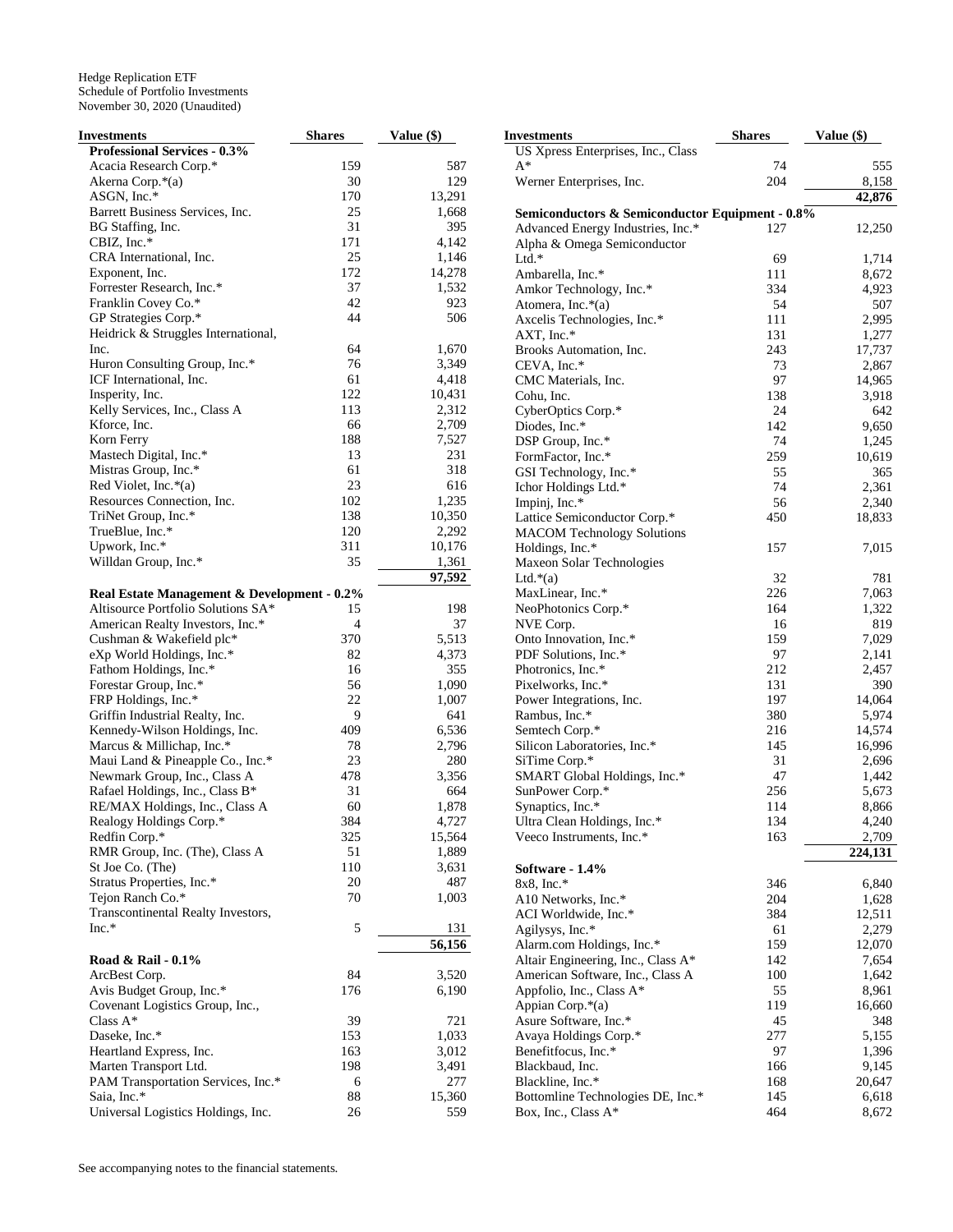| Investments                      | <b>Shares</b> | Value (\$) | <b>Investments</b>                                   | <b>Shares</b> | Value (\$) |
|----------------------------------|---------------|------------|------------------------------------------------------|---------------|------------|
| Cerence, Inc.*                   | 123           | 11,162     | Camping World Holdings, Inc.,                        |               |            |
| ChannelAdvisor Corp.*            | 92            | 1,357      | Class A                                              | 110           | 3,372      |
| Cloudera, Inc.*                  | 686           | 8,012      | Cato Corp. (The), Class A                            | 71            | 572        |
| CommVault Systems, Inc.*         | 140           | 6,686      | Chico's FAS, Inc.                                    | 398           | 601        |
| Cornerstone OnDemand, Inc.*      | 203           | 8,962      | Children's Place, Inc. (The)                         | 47            | 2,020      |
| Digimarc Corp.*                  | 40            | 1,681      | Citi Trends, Inc.                                    | 33            | 1,118      |
| Digital Turbine, Inc.*           | 276           | 12,414     | Conn's, Inc.*                                        | 58            | 643        |
| Domo, Inc., Class B*             | 85            | 3,229      | Container Store Group, Inc. (The)*                   | 65            | 605        |
| Ebix, Inc.                       | 88            | 2,993      | Designer Brands, Inc., Class A                       | 206           | 1,627      |
| eGain Corp.*                     | 70            | 794        | Envela Corp.*                                        | 26            | 120        |
| Envestnet, Inc.*                 | 178           |            |                                                      | 213           | 324        |
|                                  |               | 14,286     | Express, Inc. $*(a)$                                 |               |            |
| GTY Technology Holdings, Inc.*   | 148           | 530        | GameStop Corp., Class A*(a)                          | 192           | 3,180      |
| Intelligent Systems Corp.*(a)    | 25            | 982        | Genesco, Inc.*                                       | 47            | 1,474      |
| J2 Global, Inc.*                 | 152           | 13,621     | Group 1 Automotive, Inc.                             | 58            | 6,891      |
| LivePerson, Inc.*                | 207           | 12,093     | GrowGeneration Corp.*(a)                             | 120           | 4,220      |
| MicroStrategy, Inc., Class A*    | 26            | 8,912      | Guess?, Inc.                                         | 141           | 2,367      |
| Mimecast Ltd.*                   | 191           | 8,591      | Haverty Furniture Cos., Inc.                         | 56            | 1,524      |
| Mitek Systems, Inc.*             | 134           | 1,579      | Hibbett Sports, Inc.*                                | 55            | 2,264      |
| Model N, Inc.*                   | 114           | 3,928      | Lithia Motors, Inc., Class A                         | 75            | 21,698     |
| OneSpan, Inc.*                   | 112           | 2,215      | Lumber Liquidators Holdings, Inc.*                   | 96            | 2,772      |
| Park City Group, Inc.*           | 41            | 192        | MarineMax, Inc.*                                     | 69            | 2,266      |
| Ping Identity Holding Corp.*     | 123           | 2,766      | Michaels Cos., Inc. (The) $*(a)$                     | 250           | 2,473      |
| Progress Software Corp.          | 150           | 6,015      | Monro, Inc.                                          | 110           | 5,171      |
| PROS Holdings, Inc.*             | 131           | 5,619      | Murphy USA, Inc.                                     | 92            | 11,794     |
| Q2 Holdings, Inc.*               | 166           | 18,819     | National Vision Holdings, Inc.*                      | 269           | 11,516     |
| QAD, Inc., Class A               | 39            | 2,236      | ODP Corp. (The)                                      | 175           | 5,017      |
| Qualys, Inc.*                    | 114           | 10,831     | OneWater Marine, Inc., Class A*                      | 17            | 475        |
| Rapid7, Inc.*                    | 169           | 12,665     | Rent-A-Center, Inc.                                  | 162           | 5,479      |
| Rimini Street, Inc.*             | 75            | 327        | $RH^*$                                               | 52            | 23,564     |
| Sailpoint Technologies Holdings, |               |            | Sally Beauty Holdings, Inc.*                         | 378           | 4,347      |
| $Inc.*$                          | 295           | 13,735     | Shoe Carnival, Inc.                                  | 31            | 1,134      |
|                                  |               |            |                                                      |               |            |
| Sapiens International Corp. NV   | 86            | 2,567      | Signet Jewelers Ltd.                                 | 175<br>91     | 5,301      |
| SeaChange International, Inc.*   | 101           | 98         | Sleep Number Corp.*                                  |               | 6,315      |
| SecureWorks Corp., Class A*      | 30            | 339        | Sonic Automotive, Inc., Class A                      | 80            | 3,230      |
| ShotSpotter, Inc.*               | 27            | 896        | Sportsman's Warehouse Holdings,                      |               |            |
| Smith Micro Software, Inc.*      | 115           | 619        | Inc.*                                                | 143           | 1,992      |
| Sprout Social, Inc., Class A*    | 91            | 4,676      | Tilly's, Inc., Class A                               | 74            | 676        |
| SPS Commerce, Inc.*              | 118           | 12,162     | Urban Outfitters, Inc.*                              | 231           | 6,325      |
| SVMK, Inc.*                      | 406           | 8,640      | Winmark Corp.                                        | 10            | 1,800      |
| Synchronoss Technologies, Inc.*  | 137           | 406        | Zumiez, Inc.*                                        | 70            | 2,596      |
| Telenav, Inc.*                   | 111           | 527        |                                                      |               | 216,369    |
| Tenable Holdings, Inc.*          | 233           | 8,390      | Technology Hardware, Storage & Peripherals - 0.0%(c) |               |            |
| Upland Software, Inc.*           | 87            | 3,980      | 3D Systems Corp.*(a)                                 | 395           | 3,614      |
| Varonis Systems, Inc.*           | 104           | 12,547     | Avid Technology, Inc.*                               | 105           | 1,276      |
| Verint Systems, Inc.*            | 215           | 12,246     | Diebold Nixdorf, Inc.*                               | 235           | 2,225      |
| Veritone, Inc. $*(a)$            | 78            | 2,076      | Eastman Kodak Co.*(a)                                | 52            | 397        |
| VirnetX Holding Corp.(a)         | 212           | 1,149      | Immersion Corp.*                                     | 57            | 488        |
| Workiva, Inc.*                   | 131           | 9,824      | Intevac, Inc.*                                       | 78            | 470        |
| Xperi Holding Corp.              | 360           | 6,869      | Quantum Corp.*                                       | 98            | 562        |
| Yext, Inc.*                      | 339           | 6,444      | Super Micro Computer, Inc.*                          | 150           | 4,231      |
| Zix Corp.*                       | 183           | 1,318      |                                                      |               |            |
| Zuora, Inc., Class A*            | 336           | 3,827      |                                                      |               | 13,263     |
|                                  |               |            | Textiles, Apparel & Luxury Goods - 0.2%              |               |            |
|                                  |               | 419,058    | Crocs, Inc.*                                         | 224           | 13,191     |
| <b>Specialty Retail - 0.7%</b>   |               |            | Deckers Outdoor Corp.*                               | 94            | 23,932     |
| Aaron's Holdings Co., Inc.       | 226           | 14,222     | Fossil Group, Inc.*                                  | 157           | 1,664      |
| Abercrombie & Fitch Co., Class A | 209           | 4,335      | G-III Apparel Group Ltd.*                            | 147           | 2,994      |
| American Eagle Outfitters, Inc.  | 505           | 9,085      | Kontoor Brands, Inc.                                 | 173           | 7,209      |
| America's Car-Mart, Inc.*        | 21            | 2,195      | Lakeland Industries, Inc. $*(a)$                     | 26            | 515        |
| Asbury Automotive Group, Inc.*   | 65            | 7,330      | Movado Group, Inc.                                   | 53            | 897        |
| At Home Group, Inc.*             | 180           | 3,409      | Oxford Industries, Inc.                              | 55            | 3,069      |
| Bed Bath & Beyond, Inc.          | 425           | 8,908      | Rocky Brands, Inc.                                   | 23            | 667        |
| Boot Barn Holdings, Inc.*        | 96            | 3,961      | Steven Madden Ltd.                                   | 276           | 8,686      |
| Buckle, Inc. (The)               | 97            | 2,602      | Superior Group of Cos., Inc.                         | 36            | 783        |
| Caleres, Inc.                    | 124           | 1,459      | Unifi, Inc.*                                         | 46            | 696        |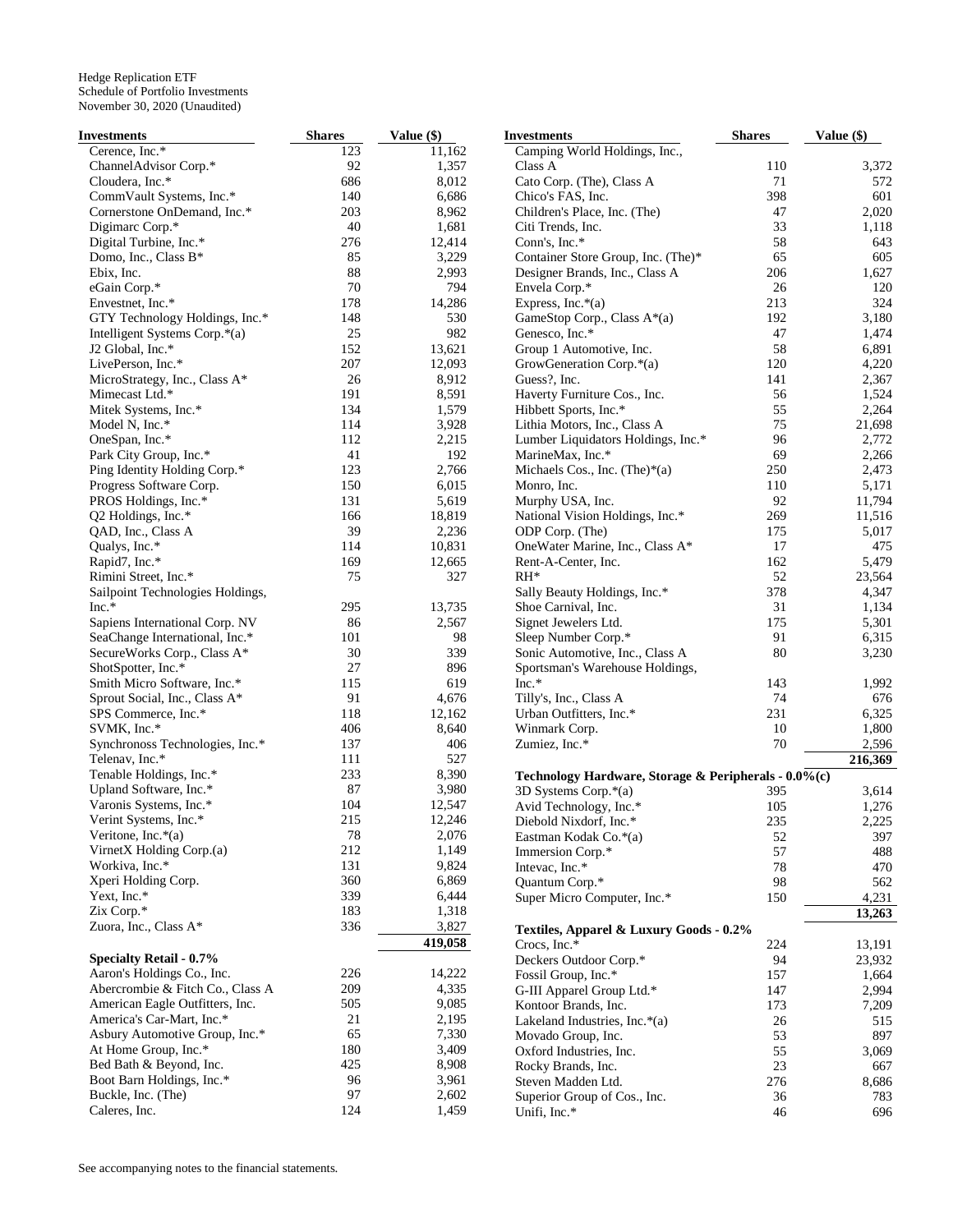| Investments                        | <b>Shares</b> | Value (\$) | <b>Investments</b>                            | <b>Shares</b> | Value (\$) |
|------------------------------------|---------------|------------|-----------------------------------------------|---------------|------------|
| Vera Bradley, Inc.*                | 69            | 585        | Trading Companies & Distributors - 0.4%       |               |            |
| Wolverine World Wide, Inc.         | 267           | 7,706      | Alta Equipment Group, Inc.*(a)                | 57            | 516        |
|                                    |               | 72,594     | Applied Industrial Technologies,              |               |            |
| Thrifts & Mortgage Finance - 0.4%  |               |            | Inc.                                          | 129           | 10,118     |
| Axos Financial, Inc.*              | 194           | 6,499      | Beacon Roofing Supply, Inc.*                  | 183           | 6,659      |
| Bogota Financial Corp.*            | 19            | 166        | BMC Stock Holdings, Inc.*                     | 225           | 11,012     |
| Bridgewater Bancshares, Inc.*      | 74            | 871        | CAI International, Inc.                       | 55            | 1,741      |
|                                    | 444           | 5,470      | DXP Enterprises, Inc.*                        | 55            | 1,158      |
| Capitol Federal Financial, Inc.    |               |            | EVI Industries, Inc. $*(a)$                   | 16            | 541        |
| Columbia Financial, Inc.*          | 165           | 2,371      | Foundation Building Materials,                |               |            |
| ESSA Bancorp, Inc.                 | 30            | 475        | $Inc.*$                                       | 68            | 1,308      |
| Essent Group Ltd.                  | 369           | 16,184     |                                               |               |            |
| Federal Agricultural Mortgage      |               |            | GATX Corp.                                    | 117           | 9,332      |
| Corp., Class C                     | 30            | 2,031      | General Finance Corp.*                        | 35            | 285        |
| Flagstar Bancorp, Inc.             | 143           | 5,011      | GMS, Inc.*                                    | 139           | 4,341      |
| FS Bancorp, Inc.                   | 13            | 695        | H&E Equipment Services, Inc.                  | 107           | 2,876      |
| Greene County Bancorp, Inc.        | 10            | 252        | Herc Holdings, Inc.*                          | 81            | 4,640      |
| Hingham Institution For Savings    |               |            | Lawson Products, Inc.*                        | 15            | 709        |
| (The)                              | 5             | 1,096      | MRC Global, Inc.*                             | 263           | 1,520      |
| Home Bancorp, Inc.                 | 26            | 729        | Nesco Holdings, Inc.*                         | 44            | 202        |
| HomeStreet, Inc.                   | 75            | 2,426      | NOW, Inc.*                                    | 367           | 2,048      |
| Kearny Financial Corp.             | 268           | 2,651      | Rush Enterprises, Inc., Class A               | 136           | 5,213      |
| Luther Burbank Corp.               | 61            | 600        | Rush Enterprises, Inc., Class B(a)            | 22            | 748        |
| <b>Merchants Bancorp</b>           | 29            | 773        | SiteOne Landscape Supply, Inc.*               | 147           | 20,301     |
| Meridian Bancorp, Inc.             | 157           | 2,142      | Systemax, Inc.                                | 42            | 1,292      |
| Meta Financial Group, Inc.         | 112           | 3,707      | Textainer Group Holdings Ltd.*                | 173           | 3,187      |
| MMA Capital Holdings, Inc.*        | 16            | 399        | Titan Machinery, Inc.*                        | 64            | 1,169      |
| Mr Cooper Group, Inc.*             | 256           | 6,825      | Transcat, Inc.*                               | 23            | 729        |
| NMI Holdings, Inc., Class A*       | 275           | 6,025      | Triton International Ltd.                     | 167           | 7,558      |
|                                    | 160           |            | Veritiv Corp.*                                | 43            | 799        |
| Northfield Bancorp, Inc.           |               | 1,781      | WESCO International, Inc.*                    | 164           | 10,696     |
| Northwest Bancshares, Inc.         | 393           | 4,649      |                                               | 10            | 322        |
| Oconee Federal Financial Corp.     | 3             | 74         | Willis Lease Finance Corp.*                   |               |            |
| OP Bancorp                         | 41            | 299        |                                               |               | 111,020    |
| PCSB Financial Corp.               | 50            | 766        | Water Utilities - 0.1%                        |               |            |
| PDL Community Bancorp*             | 25            | 273        | American States Water Co.                     | 124           | 9,153      |
| PennyMac Financial Services, Inc.  | 142           | 8,185      | Artesian Resources Corp., Class A             | 27            | 998        |
| Pioneer Bancorp, Inc.*             | 39            | 406        | Cadiz, Inc. $*(a)$                            | 67            | 673        |
| Premier Financial Corp.            | 124           | 2,568      | California Water Service Group                | 166           | 8,214      |
| Provident Bancorp, Inc.            | 29            | 293        | Consolidated Water Co. Ltd.                   | 49            | 537        |
| Provident Financial Holdings, Inc. | 20            | 288        | Global Water Resources, Inc.(a)               | 43            | 554        |
| Provident Financial Services, Inc. | 241           | 3,776      | Middlesex Water Co.                           | 57            | 3,904      |
| Prudential Bancorp, Inc.           | 27            | 352        | Pure Cycle Corp.*                             | 65            | 620        |
| Radian Group, Inc.                 | 641           | 12,102     | SJW Group                                     | 88            | 5,773      |
| Riverview Bancorp, Inc.            | 71            | 375        | York Water Co. (The)                          | 43            | 1,937      |
| Security National Financial Corp., |               |            |                                               |               | 32,363     |
| Class $A^*$                        | 32            | 256        | Wireless Telecommunication Services - 0.0%(c) |               |            |
| Southern Missouri Bancorp, Inc.    | 26            | 785        | Boingo Wireless, Inc.*                        | 147           | 2,080      |
| Standard AVB Financial Corp.       | 13            | 426        | Gogo, Inc.*                                   | 185           | 1,950      |
| Sterling Bancorp, Inc.             | 55            | 215        |                                               |               |            |
|                                    | 26            | 580        | Shenandoah Telecommunications                 |               |            |
| Territorial Bancorp, Inc.          |               |            | Co.                                           | 161           | 7,155      |
| Timberland Bancorp, Inc.           | 25            | 596        | Spok Holdings, Inc.                           | 59            | 580        |
| TrustCo Bank Corp.                 | 317           | 1,924      |                                               |               | 11,765     |
| Walker & Dunlop, Inc.              | 95            | 7,601      | <b>TOTAL COMMON STOCKS</b>                    |               |            |
| Washington Federal, Inc.           | 253           | 5,913      | (Cost \$6,173,507)                            |               | 7,529,942  |
| Waterstone Financial, Inc.         | 75            | 1,317      |                                               |               |            |
| Western New England Bancorp,       |               |            |                                               |               |            |
| Inc.                               | 76            | 508        |                                               | Number of     |            |
| WSFS Financial Corp.               | 168           | 6,406      | <b>Investments</b>                            | <b>Rights</b> | Value (\$) |
|                                    |               | 130,112    |                                               |               |            |
| Tobacco - $0.0\%$ (c)              |               |            | <b>RIGHTS - 0.0%</b>                          |               |            |
| Turning Point Brands, Inc.         | 40            | 1,561      |                                               |               |            |
| Universal Corp.                    | 81            | 3,686      | Biotechnology - 0.0%                          |               |            |
| Vector Group Ltd.                  | 468           | 5,260      |                                               |               |            |
|                                    |               | 10,507     | Contra Aduro Biotech I,                       |               |            |
|                                    |               |            | $CVR*(d)(e)$                                  | 39            |            |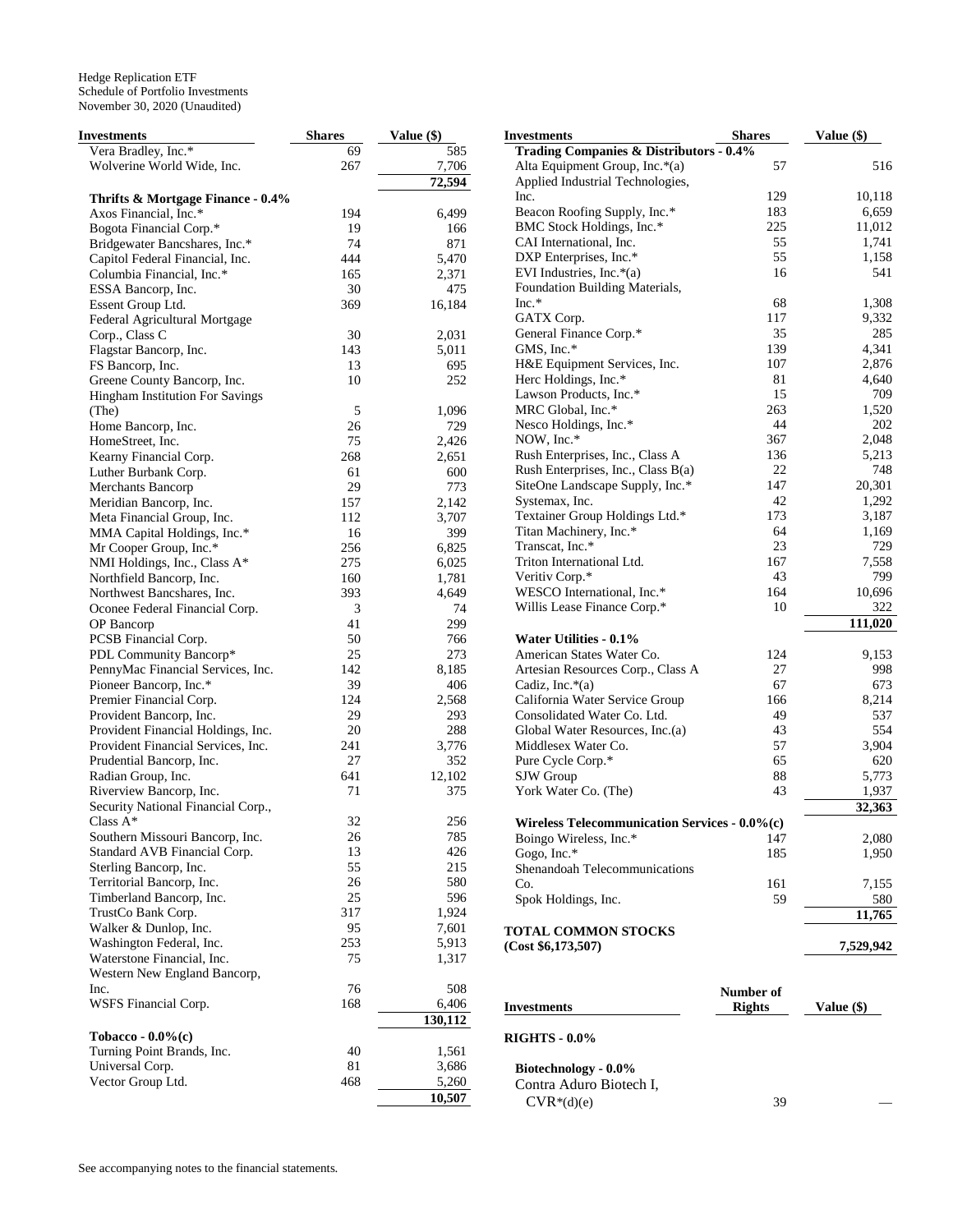| <b>Investments</b>                                                   |                  |                         |
|----------------------------------------------------------------------|------------------|-------------------------|
|                                                                      | <b>Rights</b>    | Value (\$)              |
| Tobira Therapeutics, Inc.,                                           |                  |                         |
| $CVR*(d)(e)$                                                         | 10               |                         |
|                                                                      |                  |                         |
| <b>TOTAL RIGHTS</b>                                                  |                  |                         |
| (Cost \$117)                                                         |                  |                         |
|                                                                      |                  |                         |
| <b>Investments</b>                                                   | <b>Shares</b>    | Value (\$)              |
| <b>SECURITIES LENDING REINVESTMENTS(f) - 0.7%</b>                    |                  |                         |
|                                                                      |                  |                         |
| <b>INVESTMENT COMPANIES - 0.7%</b>                                   |                  |                         |
| BlackRock Liquidity FedFund, Institutional Class                     |                  |                         |
| 0.04% (Cost \$203,633)                                               | 203,633          | 203,633                 |
|                                                                      |                  |                         |
|                                                                      |                  |                         |
|                                                                      | <b>Principal</b> |                         |
| <b>Investments</b>                                                   | Amount (\$)      | Value (\$)              |
|                                                                      |                  |                         |
| <b>SHORT-TERM INVESTMENTS - 64.8%</b>                                |                  |                         |
| REPURCHASE AGREEMENTS(g) - 3.2%                                      |                  |                         |
| Repurchase Agreements with various                                   |                  |                         |
| counterparties, rates 0.07% -                                        |                  |                         |
|                                                                      |                  |                         |
|                                                                      |                  |                         |
| 0.08%, dated 11/30/2020, due                                         |                  |                         |
| $12/1/2020$ , total to be received                                   |                  |                         |
| \$953,668                                                            |                  |                         |
|                                                                      | 953,667          | 953,667                 |
| (Cost \$953,667)                                                     |                  |                         |
| <b>U.S. TREASURY OBLIGATIONS - 61.6%</b>                             |                  |                         |
|                                                                      |                  |                         |
| U.S. Treasury Bills                                                  |                  |                         |
| $0.09\%$ , $2/4/2021$ (h) (Cost<br>\$18,137,052)                     | 18,140,000       |                         |
|                                                                      |                  | 18,137,619              |
|                                                                      |                  |                         |
|                                                                      |                  |                         |
|                                                                      |                  |                         |
|                                                                      |                  | 19,091,286              |
|                                                                      |                  |                         |
| <b>TOTAL SHORT-TERM</b><br><b>INVESTMENTS</b><br>(Cost \$19,090,719) |                  |                         |
| Total Investments - 91.1%                                            |                  |                         |
| (Cost \$25,467,976)                                                  |                  | 26,824,861              |
| Other assets less liabilities - 8.9%                                 |                  | 2,630,368<br>29,455,229 |

Non-income producing security.

- (a) The security or a portion of this security is on loan at November 30, 2020. The total value of securities on loan at November 30, 2020 was \$279,264, collateralized in the form of cash with a value of \$203,633 that was reinvested in the securities shown in the Securities Lending Reinvestment section of the Schedule of Investments and \$93,558 of collateral in the form of U.S. Government Treasury Securities, interest rates ranging from 0.00% – 6.13%, and maturity dates ranging from December 10, 2020 – May 15, 2050; a total value of \$297,191.
- (b) Security exempt from registration pursuant to Regulation S under the Securities Act of 1933. Regulation S applies to securities offerings that are made outside of the United States and do not involve direct selling efforts in the United States and as such may have restrictions on resale.
- Represents less than 0.05% of net assets.
- $\dot{d}$ ) Security fair valued as of November 30, 2020 in accordance with procedures approved by the Board of Trustees. Total value of all such securities at November 30, 2020 amounted to \$0, which represents approximately 0.00% of net assets of the Fund. (b) Illiquid security.
- 
- The security was purchased with cash collateral held from securities on loan at November 30, 2020. The total value of securities purchased was \$203,633.
- (g) The Fund invests in Repurchase Agreements jointly with other funds in the Trust. See "Repurchase Agreements" in the Notes to Financial Statements to view the details of each individual agreement and counterparty as well as a description of the securities subject to repurchase.
- (h) The rate shown was the current yield as of November 30, 2020.

# **Abbreviations**

Contingent Value Rights - No defined expiration

s of November 30, 2020, the gross unrealized appreciation lepreciation) of investments based on the aggregate cost of investment securities and derivative instruments, if applicable, for federal income tax purposes was as follows:

| Aggregate gross unrealized appreciation | S | 3.580.697  |
|-----------------------------------------|---|------------|
| Aggregate gross unrealized depreciation |   | (267.211)  |
| Net unrealized appreciation             |   | 3.313.486  |
| Federal income tax cost                 |   | 25,493,169 |

**Value and** 

#### **Futures Contracts Purchased**

Hedge Replication ETF had the following open long futures contracts as of November 30, 2020:

|             | Number of<br>`ontracts | Expiration<br>Date | <b>Trading</b><br>Aurrency | <b>Notional Amount</b> | Unrealized<br>Appreciation |
|-------------|------------------------|--------------------|----------------------------|------------------------|----------------------------|
| E-Mini Euro |                        | 12/14/2020         | <b>USD</b>                 | . 267.669              | 21,523                     |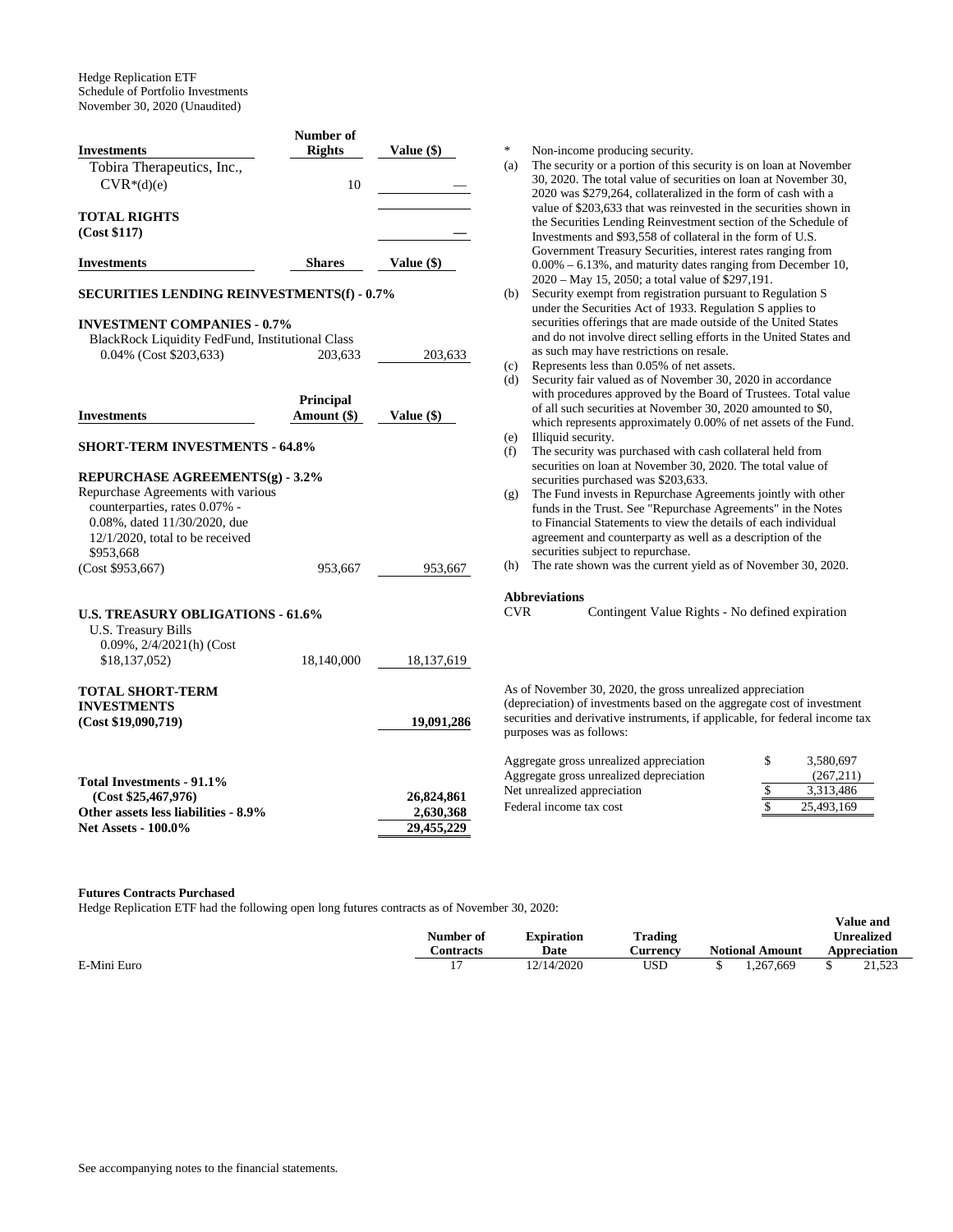#### **Swap Agreements<sup>a</sup>**

Hedge Replication ETF had the following open non-exchange traded total return swap agreements as of November 30, 2020:

| <b>Notional</b><br>Amount (\$) | <b>Termination</b><br>Date <sup>b</sup> | <b>Counterparty</b>                   | <b>Rate Paid</b> | (Received) <sup>c</sup> Underlying Instrument           | Value and<br><b>Unrealized</b><br>Appreciation/<br>(Depreciation) <sup>d</sup> Counterparty Counterparty<br>$($)$ | <b>Financial</b><br><b>Instruments</b><br>for the<br>Benefit of (the (the Fund)/<br>Fund)/ the<br>\$) | Cash<br><b>Collateral for</b><br>the Benefit of<br>the<br>$($)$ | <b>Net</b><br>Amount <sup>e</sup> (\$) |
|--------------------------------|-----------------------------------------|---------------------------------------|------------------|---------------------------------------------------------|-------------------------------------------------------------------------------------------------------------------|-------------------------------------------------------------------------------------------------------|-----------------------------------------------------------------|----------------------------------------|
|                                |                                         | <b>Credit Suisse</b>                  |                  | Russell 2000® Total                                     |                                                                                                                   |                                                                                                       |                                                                 |                                        |
| 56,414                         | 11/8/2021                               | International<br><b>Credit Suisse</b> | 0.43%            | Return Index<br>iShares <sup>®</sup> MSCI EAFE          | 675,616                                                                                                           |                                                                                                       |                                                                 |                                        |
| 273,769                        | 11/8/2021                               | International<br><b>Credit Suisse</b> | 0.63%            | ETF <sup>f</sup><br>S&P 500® Total Return               | (73,715)                                                                                                          |                                                                                                       |                                                                 |                                        |
| 452,704                        | 12/15/2021                              | International<br><b>Credit Suisse</b> | 0.63%            | Index<br>iShares <sup>®</sup> MSCI                      | 18,944                                                                                                            |                                                                                                       |                                                                 |                                        |
| 2,565,410                      | 11/8/2021                               | International                         | 0.33%            | Emerging Markets ETFf                                   | 725,260                                                                                                           |                                                                                                       |                                                                 |                                        |
| 3,348,297                      |                                         | Morgan<br>Stanley & Co.               |                  |                                                         | 1,346,105                                                                                                         |                                                                                                       | (1,346,105)                                                     |                                        |
|                                |                                         | International                         |                  | iShares <sup>®</sup> MSCI                               |                                                                                                                   |                                                                                                       |                                                                 |                                        |
| 283,513                        | 12/7/2020                               | plc                                   | 0.28%            | Emerging Markets ETF <sup>f</sup>                       | 141,122                                                                                                           | (135,042)                                                                                             |                                                                 | 6,080                                  |
|                                |                                         | Societe                               |                  | iShares <sup>®</sup> MSCI                               |                                                                                                                   |                                                                                                       |                                                                 |                                        |
| 18,743                         | 1/6/2021                                | Generale<br>Societe                   | (0.17)%          | Emerging Markets ETFf<br>Russell 2000® Total            | (44, 246)                                                                                                         |                                                                                                       |                                                                 |                                        |
| 25,477                         | 11/8/2021                               | Generale<br>Societe                   | 0.43%            | Return Index<br>iShares <sup>®</sup> MSCI EAFE          | 4,954                                                                                                             |                                                                                                       |                                                                 |                                        |
| 216,001                        | 1/6/2021                                | Generale                              | 0.58%            | ETF <sup>f</sup>                                        | 138,704                                                                                                           |                                                                                                       |                                                                 |                                        |
| 260,221                        |                                         |                                       |                  |                                                         | 99,412                                                                                                            |                                                                                                       |                                                                 | 99,412                                 |
|                                |                                         |                                       |                  | Russell 2000® Total                                     |                                                                                                                   |                                                                                                       |                                                                 |                                        |
| 20,018                         | 11/8/2021                               | <b>UBS AG</b>                         | 0.13%            | Return Index<br>iShares <sup>®</sup> MSCI               | 354,012                                                                                                           |                                                                                                       |                                                                 |                                        |
| 137,056                        | 11/8/2021                               | <b>UBS AG</b>                         | $(0.07)$ %       | Emerging Markets ETFf<br>iShares <sup>®</sup> MSCI EAFE | 7,322                                                                                                             |                                                                                                       |                                                                 |                                        |
| 262,466                        | 11/8/2021                               | <b>UBS AG</b>                         | 0.13%            | ETF <sup>f</sup>                                        | 12,298                                                                                                            |                                                                                                       |                                                                 |                                        |
| 419,540                        |                                         |                                       |                  |                                                         | 373,632                                                                                                           | (259, 550)                                                                                            |                                                                 | 114,082                                |
| 4,311,571                      |                                         |                                       |                  |                                                         | 1,960,271                                                                                                         |                                                                                                       |                                                                 |                                        |
|                                |                                         |                                       |                  | Total<br>Unrealized Appreciation<br>Total               | 2,078,232                                                                                                         |                                                                                                       |                                                                 |                                        |
|                                |                                         |                                       |                  | Unrealized Depreciation                                 | (117,961)                                                                                                         |                                                                                                       |                                                                 |                                        |

The Fund's Swap Agreements are not accounted for as hedging instruments under ASC 815.

b Agreements may be terminated at will by either party without penalty. Payment is due at termination/maturity.

Reflects the floating financing rate, as of November 30, 2020, on the notional amount of the swap agreement paid to the counterparty or received from the counterparty, excluding any commissions. This amount is included as part of the unrealized appreciation/(depreciation).

<sup>d</sup> The Fund discloses amounts due to the Fund from the counterparty (unrealized appreciation on swap agreements) at period end as an asset on its Statement of Assets and Liabilities. Amounts due to the counterparty from the Fund (unrealized depreciation on swap agreements) are disclosed as a liability on its Statement of Assets and Liabilities. The Fund presents these amounts on a gross basis and does not offset or "net" these amounts on its Statement of Assets and Liabilities.

e Represents the "uncollateralized" amount due from or (to) the counterparty at period end. These amounts could be due to timing differences between the movement of collateral in relation to market movements, or due to agreement provisions allowing minimum "thresholds" that would need to be exceeded prior to the movement of collateral. To the extent that a net amount is due from a counterparty, the Fund would be exposed to the counterparty by such amount and could suffer losses or delays in recovery of that amount in the event of a counterparty default.

f In order to facilitate the daily valuation of these swap transactions as of close of business New York time, one or more financial products traded on a U.S. exchange are used as the reference entity as a surrogate for the respective underlying index for the purposes of both daily valuation calculation as well as final settlement of the swap.

## **Abbreviations**

USD U.S. Dollar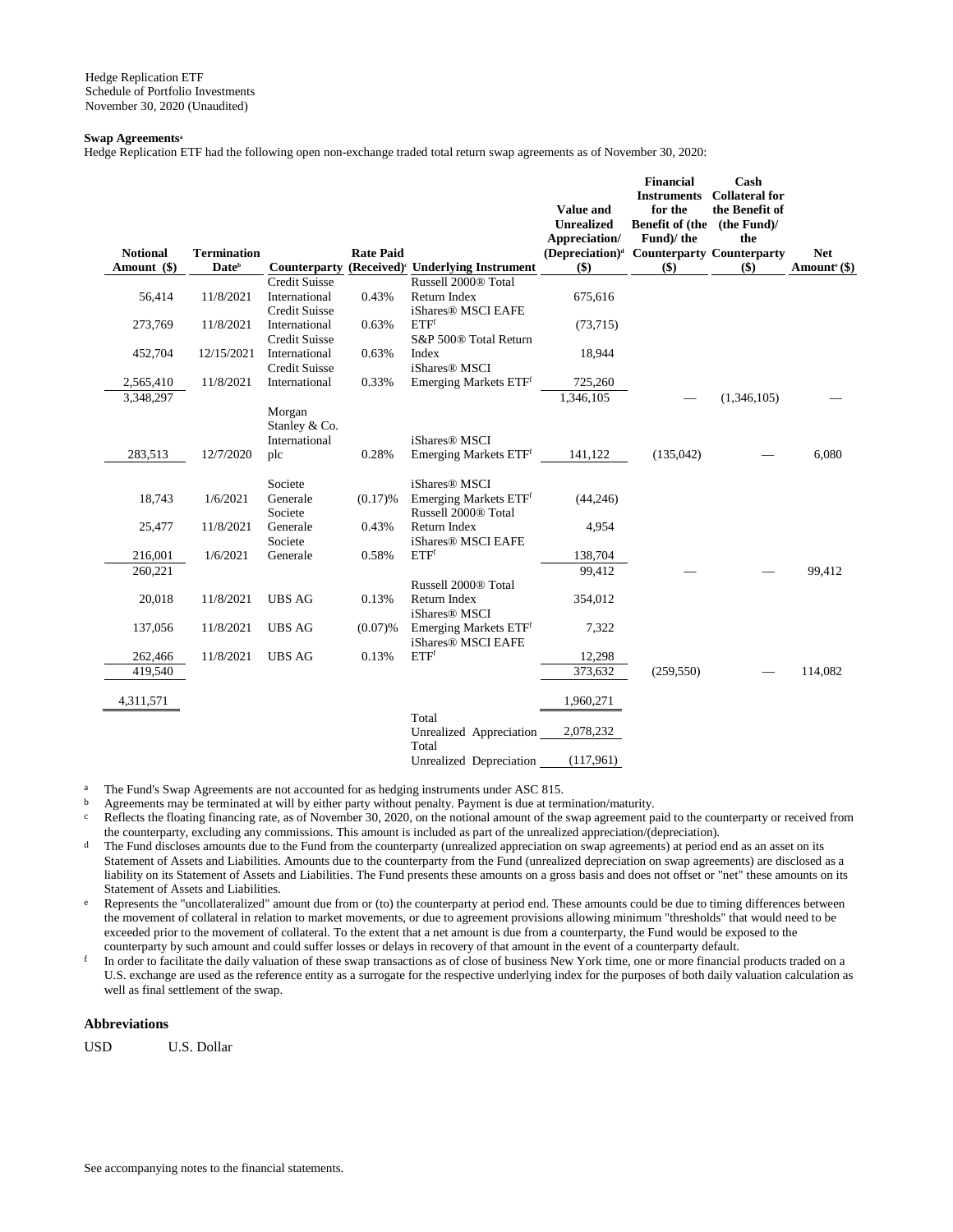| Investments                          | <b>Shares</b> | Value (\$)             | <b>Investments</b>                                   | <b>Shares</b> | Value $(\$)$ |
|--------------------------------------|---------------|------------------------|------------------------------------------------------|---------------|--------------|
|                                      |               |                        | Capital Markets - 2.4%                               |               |              |
| COMMON STOCKS(a) - 93.2%             |               |                        | Cboe Global Markets, Inc.                            | 14,433        | 1,318,022    |
|                                      |               |                        | CME Group, Inc.                                      | 1,232         | 215,637      |
| Aerospace & Defense - 1.4%           |               |                        | Intercontinental Exchange, Inc.                      | 16,047        | 1,693,119    |
| General Dynamics Corp.               | 4,488         | 670,283                | Invesco Ltd.                                         | 61,093        | 991,539      |
| L3Harris Technologies, Inc.          | 8,460         | 1,624,235              | MarketAxess Holdings, Inc.                           | 2,531         | 1,364,665    |
| Lockheed Martin Corp.                | 5,377         | 1,962,605              | Morgan Stanley                                       | 8,754         | 541,260      |
|                                      | 3,319         | 1,003,201              | Nasdaq, Inc.                                         | 9,974         | 1,276,572    |
| Northrop Grumman Corp.               | 400           |                        | S&P Global, Inc.                                     | 5,290         | 1,860,916    |
| Teledyne Technologies, Inc.*         |               | 151,176                | T. Rowe Price Group, Inc.                            | 6,372         |              |
| Textron, Inc.                        | 8,201         | 369,865                |                                                      |               | 913,808      |
|                                      |               | $\overline{5,781,365}$ |                                                      |               | 10,175,538   |
| Air Freight & Logistics - 0.8%       |               |                        | Chemicals - 1.4%                                     |               |              |
| CH Robinson Worldwide, Inc.          | 1,988         | 186,812                | Air Products and Chemicals, Inc.                     | 3,132         | 877,399      |
| FedEx Corp.                          | 6,806         | 1,950,464              | CF Industries Holdings, Inc.                         | 21,390        | 797,847      |
| United Parcel Service, Inc., Class B | 6,852         | 1,172,172              | Corteva, Inc.                                        | 39,562        | 1,516,016    |
|                                      |               | 3,309,448              | FMC Corp.                                            | 12,129        | 1,407,085    |
| Airlines - 0.3%                      |               |                        | Linde plc                                            | 769           | 197,187      |
| Alaska Air Group, Inc.               | 9,111         | 464,388                | Mosaic Co. (The)                                     | 29,213        | 641,517      |
| United Airlines Holdings, Inc.*      | 18,912        | 851,985                | PPG Industries, Inc.                                 | 1,387         | 203,570      |
|                                      |               |                        | Sherwin-Williams Co. (The)                           | 246           | 183,917      |
|                                      |               | 1,316,373              |                                                      |               | 5,824,538    |
| <b>Auto Components - 0.2%</b>        |               |                        |                                                      |               |              |
| BorgWarner, Inc.                     | 17,664        | 686,246                | <b>Commercial Services &amp; Supplies - 0.3%</b>     |               |              |
|                                      |               |                        | Copart, Inc.*                                        | 11,381        | 1,313,936    |
| <b>Automobiles - 0.7%</b>            |               |                        |                                                      |               |              |
| Ford Motor Co.                       | 180.694       | 1,640,701              | <b>Communications Equipment - 0.8%</b>               |               |              |
| General Motors Co.                   | 27,321        | 1,197,753              | Cisco Systems, Inc.                                  | 40,610        | 1,747,042    |
|                                      |               | 2,838,454              | Motorola Solutions, Inc.                             | 8,607         | 1,476,359    |
| <b>Banks</b> - 3.3%                  |               |                        |                                                      |               | 3,223,401    |
| Bank of America Corp.                | 34,003        | 957,524                | Construction & Engineering - 0.5%                    |               |              |
| Citigroup, Inc.                      | 10,378        | 571,516                | Jacobs Engineering Group, Inc.                       | 9,238         | 996,226      |
| Fifth Third Bancorp                  | 50,865        | 1,288,919              | Quanta Services, Inc.                                | 18,803        | 1,284,997    |
|                                      |               |                        |                                                      |               | 2,281,223    |
| Huntington Bancshares, Inc.          | 99,625        | 1,203,470              |                                                      |               |              |
| JPMorgan Chase & Co.                 | 21,286        | 2,509,194              | <b>Consumer Finance - 0.5%</b>                       |               |              |
| KeyCorp                              | 67,847        | 1,048,915              | Capital One Financial Corp.                          | 9,995         | 855,972      |
| People's United Financial, Inc.      | 97,927        | 1,214,295              | <b>Synchrony Financial</b>                           | 43,390        | 1,322,093    |
| PNC Financial Services Group, Inc.   |               |                        |                                                      |               | 2,178,065    |
| (The)                                | 8,511         | 1,175,114              | Containers & Packaging - 0.6%                        |               |              |
| Regions Financial Corp.              | 89,047        | 1,359,748              | International Paper Co.                              | 28,142        | 1,392,466    |
| Wells Fargo & Co.                    | 86,146        | 2,356,093              | Sealed Air Corp.                                     | 13,147        | 592,404      |
|                                      |               | 13,684,788             | Westrock Co.                                         | 16,108        | 679,919      |
| Beverages - 1.0%                     |               |                        |                                                      |               | 2,664,789    |
| Coca-Cola Co. (The)                  | 16,941        | 874,156                | Distributors - 0.3%                                  |               |              |
| Constellation Brands, Inc., Class A  | 7,788         | 1,603,082              | LKQ Corp.*                                           | 35,793        | 1,260,630    |
| Monster Beverage Corp.*              | 5,821         | 493,504                |                                                      |               |              |
| PepsiCo, Inc.                        | 7,297         | 1,052,446              | <b>Diversified Financial Services - 0.8%</b>         |               |              |
|                                      |               |                        |                                                      |               |              |
|                                      |               | 4,023,188              | Berkshire Hathaway, Inc., Class B*                   | 14,734        | 3,372,760    |
| Biotechnology - 2.1%                 |               |                        |                                                      |               |              |
| AbbVie, Inc.                         | 12,649        | 1,322,833              | <b>Diversified Telecommunication Services - 0.9%</b> |               |              |
| Alexion Pharmaceuticals, Inc.*       | 11,236        | 1,372,028              | AT&T, Inc.                                           | 36,932        | 1,061,795    |
| Amgen, Inc.                          | 1,902         | 422,320                | CenturyLink, Inc.                                    | 131,801       | 1,377,321    |
| Biogen, Inc.*                        | 5,300         | 1,272,901              | Verizon Communications, Inc.                         | 22,108        | 1,335,544    |
| Gilead Sciences, Inc.                | 8,991         | 545,484                |                                                      |               | 3,774,660    |
| Incyte Corp.*                        | 14,663        | 1,239,610              | <b>Electric Utilities - 1.4%</b>                     |               |              |
| Regeneron Pharmaceuticals, Inc.*     | 1,904         | 982,521                | Alliant Energy Corp.                                 | 5,078         | 267,103      |
| Vertex Pharmaceuticals, Inc.*        | 8,016         | 1,825,644              | Entergy Corp.                                        | 12,711        | 1,383,593    |
|                                      |               | 8,983,341              | Exelon Corp.                                         | 33,561        | 1,378,350    |
|                                      |               |                        |                                                      |               |              |
| <b>Building Products - 0.4%</b>      |               |                        | FirstEnergy Corp.                                    | 44,877        | 1,191,933    |
| Fortune Brands Home & Security,      |               |                        | NextEra Energy, Inc.                                 | 3,987         | 293,403      |
| Inc.                                 | 5,008         | 418,168                | NRG Energy, Inc.                                     | 39,033        | 1,278,331    |
| Johnson Controls International plc   | 15,807        | 727,754                |                                                      |               | 5,792,713    |
| Masco Corp.                          | 6,992         | 375,261                | <b>Electrical Equipment - 0.5%</b>                   |               |              |
|                                      |               | 1,521,183              | AMETEK, Inc.                                         | 12,379        | 1,467,283    |
|                                      |               |                        |                                                      |               |              |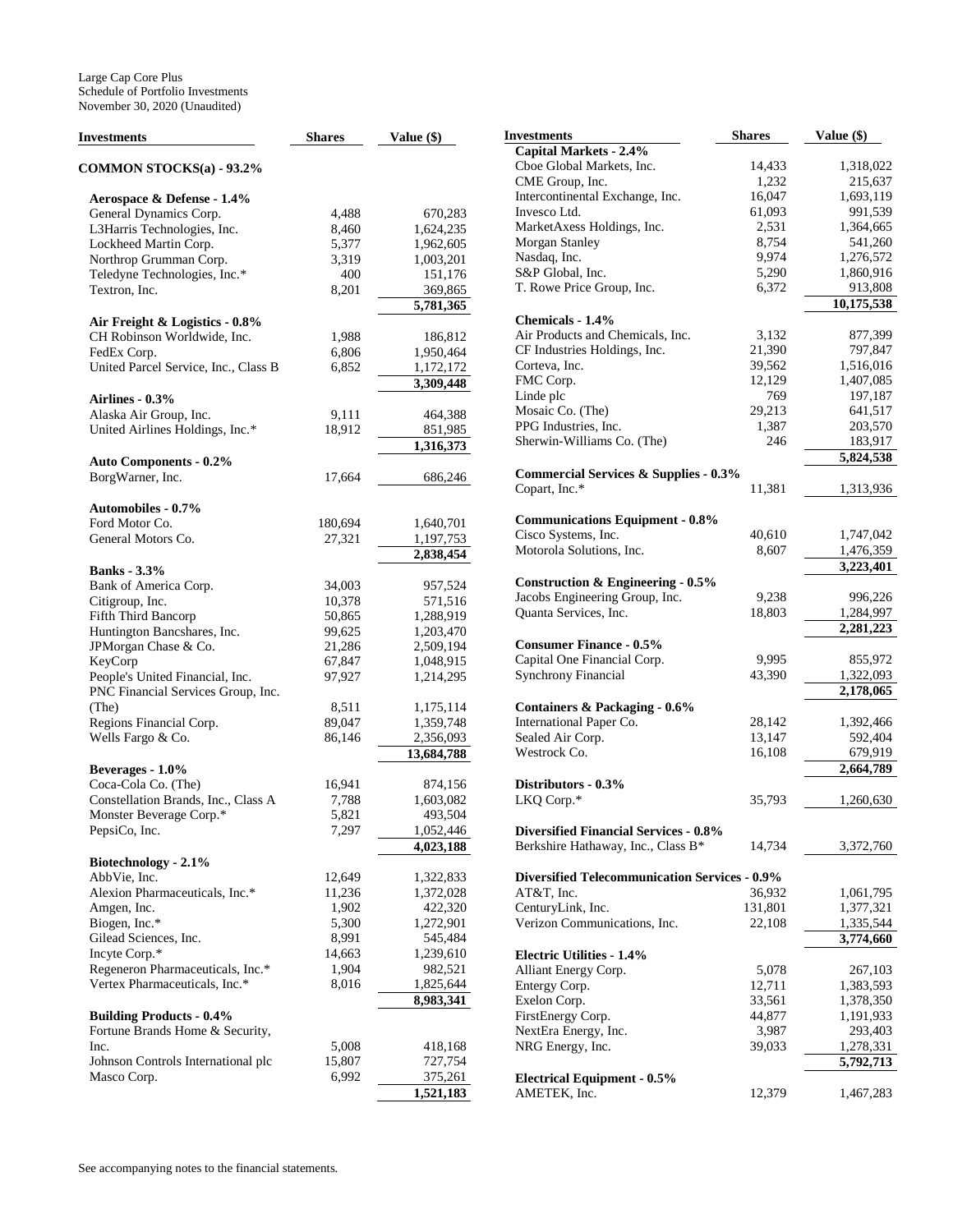Large Cap Core Plus Schedule of Portfolio Investments November 30, 2020 (Unaudited)

| <b>Investments</b>                                         | <b>Shares</b>   | Value (\$)           |
|------------------------------------------------------------|-----------------|----------------------|
| Emerson Electric Co.                                       | 7.347           | 564,396              |
|                                                            |                 | 2,031,679            |
| Electronic Equipment, Instruments & Components - 0.8%      |                 |                      |
| Amphenol Corp., Class A                                    | 10,699          | 1,399,536            |
| Keysight Technologies, Inc.*                               | 7,916           | 950,237              |
| Vontier Corp.*                                             | 25,666          | 851,341              |
|                                                            |                 | 3,201,114            |
| <b>Energy Equipment &amp; Services - 0.1%</b>              |                 |                      |
| TechnipFMC plc                                             | 69,774          | 579,822              |
|                                                            |                 |                      |
| Entertainment - 1.5%<br>Activision Blizzard, Inc.          | 7,589           |                      |
| Electronic Arts, Inc.*                                     | 11,891          | 603,174<br>1,519,075 |
| Netflix, Inc.*                                             | 4,055           | 1,989,788            |
| Take-Two Interactive Software,                             |                 |                      |
| $Inc.*$                                                    | 4,174           | 753,449              |
| Walt Disney Co. (The)                                      | 10,068          | 1,490,165            |
|                                                            |                 | 6,355,651            |
| <b>Equity Real Estate Investment Trusts (REITs) - 4.2%</b> |                 |                      |
| Alexandria Real Estate Equities,                           |                 |                      |
| Inc.                                                       | 8,396           | 1,374,677            |
| American Tower Corp.                                       | 618             | 142,882              |
| Apartment Investment and                                   |                 |                      |
| Management Co., Class A                                    | 46,339          | 1,406,389            |
| AvalonBay Communities, Inc.                                | 6,275           | 1,045,352            |
| Boston Properties, Inc.                                    | 10,010          | 982,582              |
| Duke Realty Corp.                                          | 27,160          | 1,033,710            |
| <b>Equity Residential</b>                                  | 23,300          | 1,349,536            |
| Extra Space Storage, Inc.                                  | 6,777           | 763,971              |
| Federal Realty Investment Trust                            | 1,930           | 168,335              |
| Healthpeak Properties, Inc.                                | 39,427          | 1,137,863            |
| Iron Mountain, Inc.                                        | 27,211          | 748,303              |
| Kimco Realty Corp.                                         | 38,805          | 560,344              |
| Mid-America Apartment<br>Communities, Inc.                 | 10,114          | 1,275,982            |
| Prologis, Inc.                                             | 11,645          | 1,165,082            |
| SBA Communications Corp.                                   | 4,701           | 1,350,033            |
| Ventas, Inc.                                               | 4,007           | 191,975              |
| Welltower, Inc.                                            | 21,937          | 1,381,592            |
| Weyerhaeuser Co.                                           | 48,784          | 1,416,687            |
|                                                            |                 | 17,495,295           |
| Food & Staples Retailing - 1.6%                            |                 |                      |
| Costco Wholesale Corp.                                     | 1,299           | 508,909              |
| Kroger Co. (The)                                           | 44,435          | 1,466,355            |
| Walgreens Boots Alliance, Inc.                             | 32,918          | 1,251,213            |
| Walmart, Inc.                                              | 21,611          | 3,301,945            |
|                                                            |                 | 6,528,422            |
| Food Products - 1.7%                                       |                 |                      |
| Conagra Brands, Inc.                                       | 21,826          | 797,959              |
| General Mills, Inc.<br>Hershey Co. (The)                   | 10,685          | 649,862              |
| Hormel Foods Corp.                                         | 7,817<br>12,936 | 1,156,056<br>610,320 |
| J M Smucker Co. (The)                                      | 10,780          | 1,263,416            |
| Kellogg Co.                                                | 19,804          | 1,265,674            |
| Tyson Foods, Inc., Class A                                 | 22,190          | 1,446,788            |
|                                                            |                 | 7,190,075            |
| Health Care Equipment & Supplies - 3.4%                    |                 |                      |
| <b>Abbott Laboratories</b>                                 | 7,343           | 794,659              |
| ABIOMED, Inc.*                                             | 3,156           | 865,060              |
| Align Technology, Inc.*                                    | 1,099           | 528,938              |
| Baxter International, Inc.                                 | 16,790          | 1,277,215            |
| Boston Scientific Corp.*                                   | 17,915          | 593,882              |
| Danaher Corp.                                              | 8,883           | 1,995,388            |

| Investments                                                           | <b>Shares</b>    | Value (\$)              |
|-----------------------------------------------------------------------|------------------|-------------------------|
| DENTSPLY SIRONA, Inc.                                                 | 19,211           | 977,648                 |
| DexCom, Inc.*                                                         | 3,781            | 1,208,710               |
| Edwards Lifesciences Corp.*                                           | 1,839            | 154,274                 |
| Hologic, Inc.*                                                        | 11,763           | 813,176                 |
| IDEXX Laboratories, Inc.*                                             | 3,411            | 1,572,403               |
| Medtronic plc                                                         | 3,269            | 371,685                 |
| ResMed, Inc.                                                          | 5,619            | 1,177,742               |
| Teleflex, Inc.                                                        | 1,590            | 608,573                 |
| West Pharmaceutical Services, Inc.                                    | 4,849            | 1,334,251<br>14,273,604 |
| Health Care Providers & Services - 2.7%                               |                  |                         |
| AmerisourceBergen Corp.                                               | 12,478           | 1,286,607               |
| Anthem, Inc.                                                          | 1,837            | 572,262                 |
| Cardinal Health, Inc.                                                 | 7,723            | 421,598                 |
| CVS Health Corp.                                                      | 30,159           | 2,044,479               |
| DaVita, Inc.*                                                         | 7,973            | 875,834                 |
| HCA Healthcare, Inc.                                                  | 7,751            | 1,163,503               |
| Humana, Inc.                                                          | 4,043            | 1,619,302               |
| McKesson Corp.                                                        | 6,884            | 1,238,500               |
| UnitedHealth Group, Inc.                                              | 6,205            | 2,086,990               |
| Universal Health Services, Inc.,                                      |                  |                         |
| Class B                                                               | 1,569            | 204,880                 |
|                                                                       |                  | 11.513.955              |
| Hotels, Restaurants & Leisure - 2.1%<br>Chipotle Mexican Grill, Inc.* | 1,068            | 1,377,111               |
| Darden Restaurants, Inc.                                              | 11,460           | 1,237,451               |
| Domino's Pizza, Inc.                                                  | 2,990            | 1,173,784               |
| Hilton Worldwide Holdings, Inc.                                       | 7,028            | 728,312                 |
| Marriott International, Inc., Class A                                 | 8,357            | 1,060,252               |
| McDonald's Corp.                                                      | 4,663            | 1,013,923               |
| <b>MGM Resorts International</b>                                      | 20,731           | 585,651                 |
| Starbucks Corp.                                                       | 10,234           | 1,003,137               |
| Yum! Brands, Inc.                                                     | 6,590            | 697,222                 |
|                                                                       |                  | 8,876,843               |
| <b>Household Durables - 1.3%</b>                                      |                  |                         |
| DR Horton, Inc.                                                       | 19,390           | 1,444,555               |
| Garmin Ltd.                                                           | 5,223            | 609,837                 |
| Lennar Corp., Class A                                                 | 18,168           | 1,378,224               |
| PulteGroup, Inc.                                                      | 30,171           | 1,316,361               |
| Whirlpool Corp.                                                       | 4,696            | 913,889                 |
| <b>Household Products - 1.7%</b>                                      |                  | 5,662,866               |
| Church & Dwight Co., Inc.                                             | 14,995           | 1,316,111               |
| Clorox Co. (The)                                                      | 6,959            | 1,412,399               |
| Colgate-Palmolive Co.                                                 | 3,922            | 335,880                 |
| Kimberly-Clark Corp.                                                  | 11,030           | 1,536,589               |
| Procter & Gamble Co. (The)                                            | 18,778           | 2,607,701               |
|                                                                       |                  | 7,208,680               |
| <b>Industrial Conglomerates - 0.7%</b>                                |                  |                         |
| 3M Co.                                                                | 1,439            | 248,558                 |
| General Electric Co.                                                  | 220,859          | 2,248,345               |
| Honeywell International, Inc.                                         | 1,208            | 246,335                 |
|                                                                       |                  | 2,743,238               |
| <b>Insurance - 4.3%</b>                                               |                  |                         |
| Allstate Corp. (The)<br>American International Group, Inc.            | 14,112<br>27,762 | 1,444,363<br>1,067,171  |
| Aon plc, Class A                                                      | 6,830            | 1,399,399               |
| Arthur J Gallagher & Co.                                              | 12,222           | 1,410,541               |
| Assurant, Inc.                                                        | 9,561            | 1,234,516               |
| Everest Re Group Ltd.                                                 | 5,420            | 1,232,129               |
| Globe Life, Inc.                                                      | 13,087           | 1,218,400               |
| Hartford Financial Services Group,                                    |                  |                         |
| Inc. (The)                                                            | 27,392           | 1,210,726               |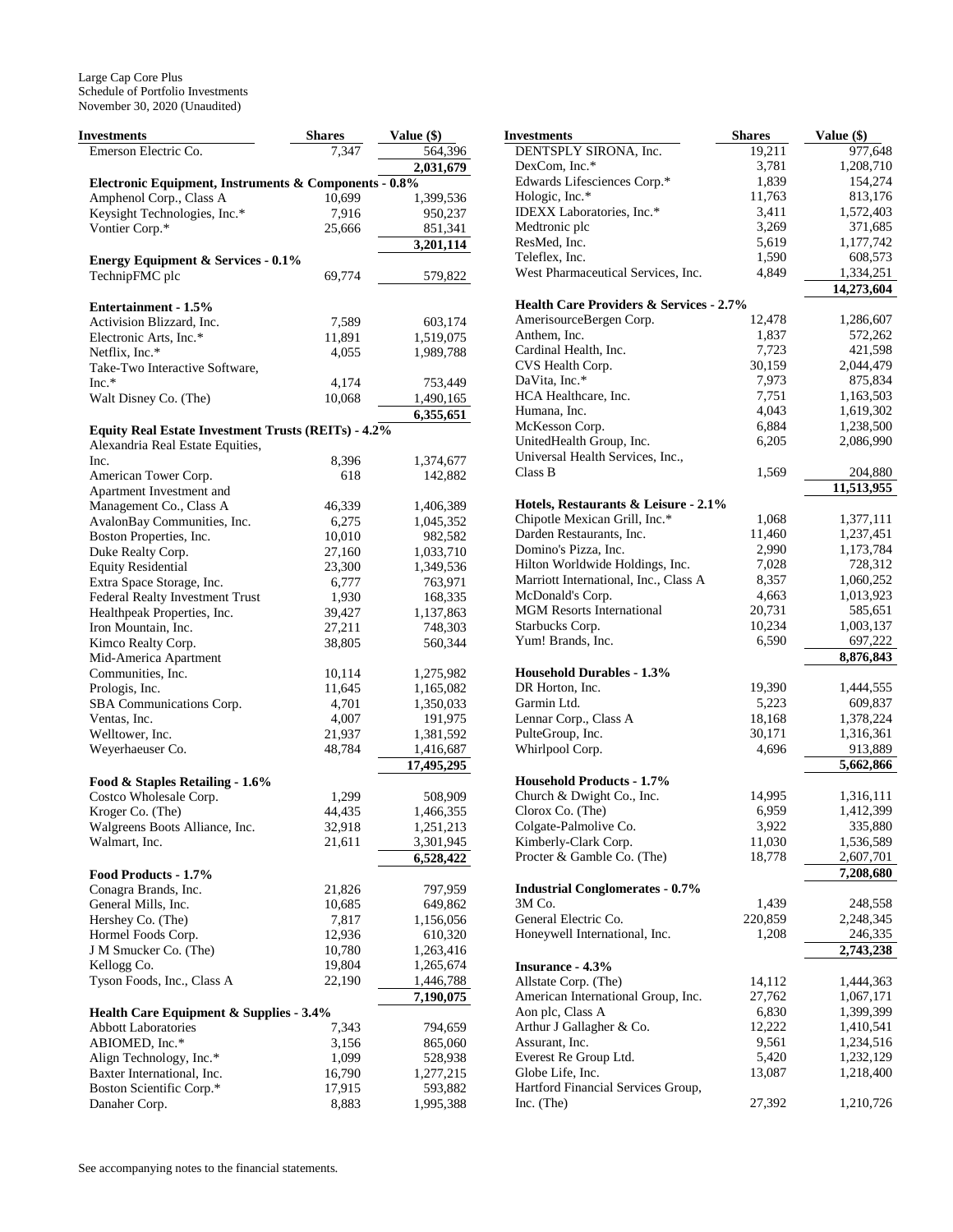Large Cap Core Plus Schedule of Portfolio Investments November 30, 2020 (Unaudited)

| Investments                                                               | <b>Shares</b> | Value (\$) |
|---------------------------------------------------------------------------|---------------|------------|
| Loews Corp.                                                               | 26,937        | 1,128,930  |
| MetLife, Inc.                                                             | 33,674        | 1,554,728  |
| Principal Financial Group, Inc.                                           | 20,858        | 1,038,520  |
| Progressive Corp. (The)                                                   | 13,124        | 1,143,232  |
| <b>Unum Group</b>                                                         | 41,621        | 925,235    |
| W R Berkley Corp.                                                         | 18,265        | 1,189,599  |
| Willis Towers Watson plc                                                  | 5,043         | 1,049,902  |
|                                                                           |               | 18,247,391 |
| <b>Interactive Media &amp; Services - 3.3%</b>                            |               |            |
| Alphabet, Inc., Class A*                                                  | 2,304         | 4,042,138  |
| Alphabet, Inc., Class C*                                                  | 2,235         | 3,935,254  |
| Facebook, Inc., Class A*                                                  | 20,580        | 5,700,042  |
|                                                                           |               | 13,677,434 |
| <b>Internet &amp; Direct Marketing Retail - 3.6%</b><br>Amazon.com, Inc.* | 3,776         | 11,962,519 |
| eBay, Inc.                                                                | 31,164        | 1,571,601  |
| Etsy, Inc.*                                                               | 10,115        | 1,625,480  |
|                                                                           |               | 15,159,600 |
| IT Services - 4.0%                                                        |               |            |
| Accenture plc, Class A                                                    | 5,910         | 1,472,122  |
| Akamai Technologies, Inc.*                                                | 13,741        | 1,422,331  |
| DXC Technology Co.                                                        | 46,906        | 1,027,711  |
| Gartner, Inc.*                                                            | 6,721         | 1,021,592  |
| Global Payments, Inc.                                                     | 9,284         | 1,812,144  |
| Jack Henry & Associates, Inc.                                             | 6,603         | 1,062,159  |
| Leidos Holdings, Inc.                                                     | 13,731        | 1,382,712  |
| Mastercard, Inc., Class A                                                 | 5,388         | 1,813,116  |
| PayPal Holdings, Inc.*                                                    | 5,728         | 1,226,479  |
| VeriSign, Inc.*                                                           | 5,145         | 1,032,704  |
| Visa, Inc., Class A                                                       | 11,367        | 2,391,048  |
| Western Union Co. (The)                                                   | 51,782        | 1,168,202  |
|                                                                           |               | 16,832,320 |
| Life Sciences Tools & Services - 1.2%                                     |               |            |
| Agilent Technologies, Inc.                                                | 1,900         | 222,110    |
| Bio-Rad Laboratories, Inc., Class                                         |               |            |
| $A^*$                                                                     | 2,216         | 1,193,316  |
| IQVIA Holdings, Inc.*                                                     | 8,030         | 1,356,990  |
| Mettler-Toledo International, Inc.*                                       | 462           | 531,319    |
| PerkinElmer, Inc.                                                         | 6,519         | 867,027    |
| Thermo Fisher Scientific, Inc.                                            | 1,437         | 668,176    |
| Waters Corp.*                                                             | 741           | 171,919    |
|                                                                           |               | 5,010,857  |
| Machinery - 1.8%                                                          |               |            |
| Dover Corp.                                                               | 11,163        | 1,362,221  |
| Flowserve Corp.                                                           | 38,231        | 1,302,912  |
| <b>IDEX Corp.</b>                                                         | 6,920         | 1,336,598  |
| Otis Worldwide Corp.                                                      | 7,816         | 523,203    |
| Parker-Hannifin Corp.                                                     | 5,800         | 1,550,108  |
| Pentair plc                                                               | 19,830        | 1,027,591  |
| Snap-on, Inc.                                                             | 1,713         | 301,231    |
|                                                                           |               | 7,403,864  |
| <b>Media - 3.1%</b><br>Charter Communications, Inc.,                      |               |            |
| Class $A^*$                                                               | 3,323         | 2,166,563  |
|                                                                           |               |            |
| Comcast Corp., Class A                                                    | 50,249        | 2,524,510  |
| Discovery, Inc., Class A*(b)                                              | 49,112        | 1,321,604  |
| Discovery, Inc., Class C*                                                 | 55,299        | 1,328,282  |
| DISH Network Corp., Class A*                                              | 41,154        | 1,476,194  |
| Fox Corp., Class A                                                        | 42,196        | 1,216,933  |
| Fox Corp., Class B                                                        | 8,430         | 239,243    |
| Interpublic Group of Cos., Inc.                                           |               |            |
| (The)                                                                     | 53,437        | 1,190,576  |
| News Corp., Class A                                                       | 49,271        | 869,633    |

| Investments                                     | <b>Shares</b> | Value (\$) |
|-------------------------------------------------|---------------|------------|
| Omnicom Group, Inc.                             | 2,746         | 172,998    |
| ViacomCBS, Inc.                                 | 13,863        | 489,087    |
|                                                 |               | 12,995,623 |
| Metals $\&$ Mining - 0.8%                       |               |            |
| Freeport-McMoRan, Inc.                          | 75,039        | 1,755,162  |
| Newmont Corp.                                   | 25,877        | 1,522,085  |
|                                                 |               | 3,277,247  |
| <b>Multiline Retail - 1.2%</b>                  |               |            |
| Dollar General Corp.                            | 7,802         | 1,705,361  |
| Dollar Tree, Inc.*                              | 9,839         | 1,074,813  |
| Target Corp.                                    | 12,134        | 2,178,417  |
|                                                 |               | 4,958,591  |
| <b>Multi-Utilities - 0.8%</b>                   |               |            |
| CenterPoint Energy, Inc.                        | 54,385        | 1,261,188  |
| DTE Energy Co.                                  | 10,197        | 1,282,885  |
| WEC Energy Group, Inc.                          | 8,475         | 804,701    |
|                                                 |               | 3,348,774  |
| Oil, Gas & Consumable Fuels - 3.1%              |               |            |
| Cabot Oil & Gas Corp.                           | 8,522         | 149,305    |
| Chevron Corp.                                   | 31,719        | 2,765,262  |
| Devon Energy Corp.                              | 39,172        | 548,016    |
| Diamondback Energy, Inc.                        | 29,132        | 1,164,115  |
| EOG Resources, Inc.                             | 13,956        | 654,257    |
| Exxon Mobil Corp.                               | 74,367        | 2,835,614  |
| HollyFrontier Corp.                             | 30,722        | 718,588    |
| ONEOK, Inc.                                     | 10,422        | 373,837    |
| Phillips 66                                     | 24,268        | 1,470,155  |
| Pioneer Natural Resources Co.                   | 6,891         | 693,097    |
| Valero Energy Corp.                             | 9,362         | 503,395    |
| Williams Cos., Inc. (The)                       | 58,954        | 1,236,855  |
|                                                 |               | 13,112,496 |
| <b>Pharmaceuticals - 3.2%</b>                   |               |            |
| Bristol-Myers Squibb Co.                        | 41,273        | 2,575,435  |
| Eli Lilly and Co.                               | 10,189        | 1,484,028  |
| Johnson & Johnson                               | 19,150        | 2,770,622  |
| Merck & Co., Inc.                               | 32,436        | 2,607,530  |
| Perrigo Co. plc                                 | 19,295        | 930,405    |
| Pfizer, Inc.                                    | 25,210        | 965,795    |
| Viatris, Inc.*                                  | 15,724        | 264,478    |
| Zoetis, Inc.                                    | 11,815        | 1,894,890  |
|                                                 |               | 13,493,183 |
| Professional Services - 0.3%                    |               |            |
| Equifax, Inc.                                   | 6,849         | 1,143,098  |
| Robert Half International, Inc.                 | 3,618         | 232,203    |
|                                                 |               | 1,375,301  |
| Road & Rail - 0.8%                              |               |            |
| JB Hunt Transport Services, Inc.                | 9,580         | 1,295,982  |
| Norfolk Southern Corp.                          | 7,632         | 1,808,937  |
| Union Pacific Corp.                             | 1,376         | 280,814    |
|                                                 |               | 3,385,733  |
| Semiconductors & Semiconductor Equipment - 4.8% |               |            |
| Advanced Micro Devices, Inc.*                   | 24,076        | 2,230,882  |
| Applied Materials, Inc.                         | 25,461        | 2,100,023  |
| Broadcom, Inc.                                  | 953           | 382,706    |
| Intel Corp.                                     | 63,395        | 3,065,148  |
| KLA Corp.                                       | 4,800         | 1,209,465  |
| Lam Research Corp.                              | 1,920         | 869,107    |
| Micron Technology, Inc.*                        | 22,803        | 1,461,444  |
| NVIDIA Corp.                                    | 4,004         | 2,146,384  |
| Qorvo, Inc.*                                    | 8,819         | 1,381,761  |
| QUALCOMM, Inc.                                  | 18,679        | 2,748,988  |
| Skyworks Solutions, Inc.                        | 7,989         | 1,127,807  |
| Teradyne, Inc.                                  | 9,714         | 1,071,843  |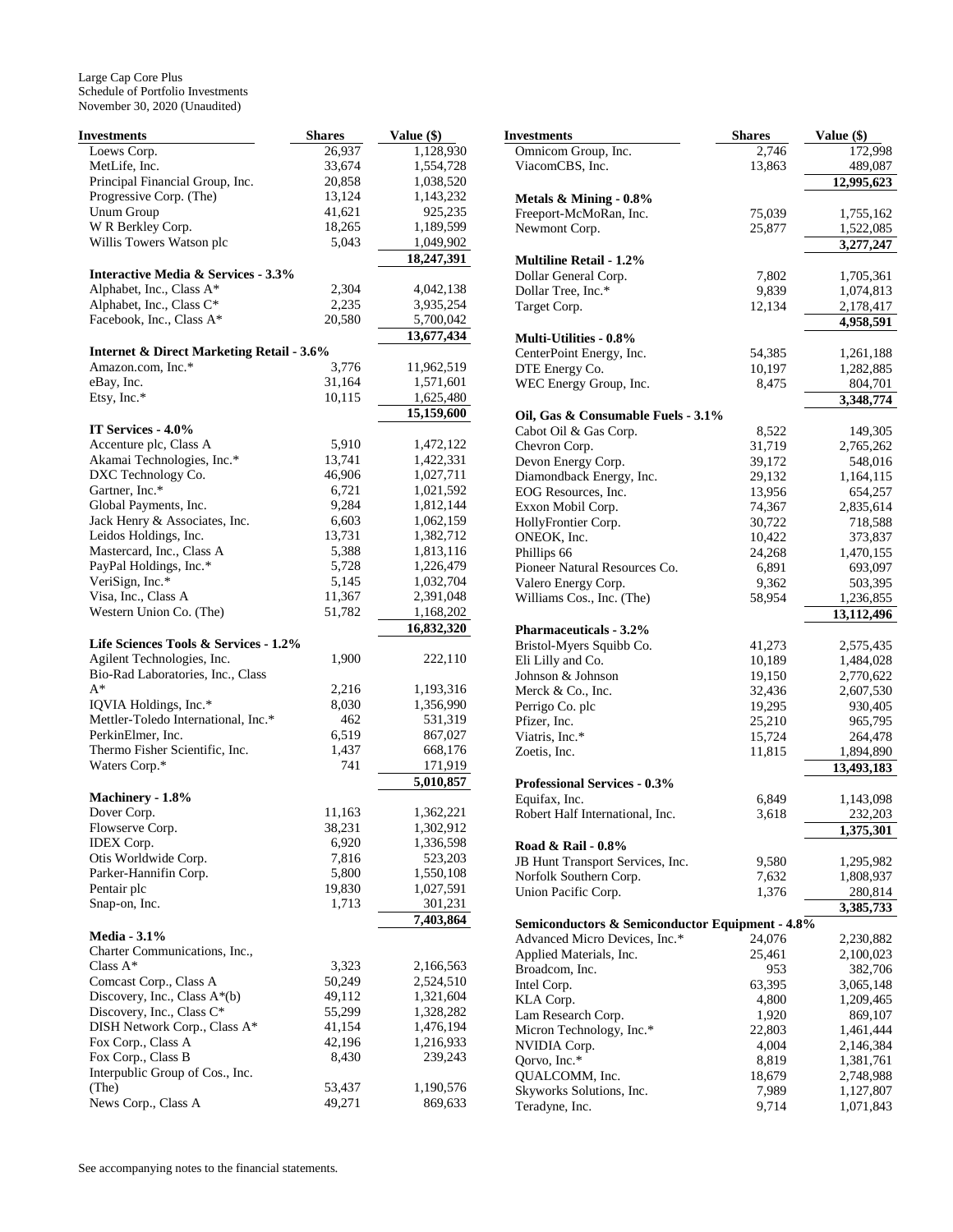Large Cap Core Plus Schedule of Portfolio Investments November 30, 2020 (Unaudited)

| <b>Investments</b>                                | <b>Shares</b> | Value (\$)  |
|---------------------------------------------------|---------------|-------------|
| Texas Instruments, Inc.                           | 3,134         | 505,358     |
|                                                   |               | 20,300,916  |
| Software - 7.0%                                   |               |             |
| Adobe, Inc.*                                      | 3,619         | 1,731,583   |
| Autodesk, Inc.*                                   | 6,974         | 1,954,324   |
| Cadence Design Systems, Inc.*                     | 12,772        | 1,485,384   |
| Citrix Systems, Inc.                              | 9,357         | 1,159,519   |
| Fortinet, Inc.*                                   | 11,305        | 1,393,115   |
| Intuit, Inc.                                      | 1,308         | 460,442     |
| Microsoft Corp.                                   | 69,342        | 14,844,042  |
| NortonLifeLock, Inc.                              | 30,155        | 549,726     |
| Oracle Corp.                                      | 11,965        | 690,620     |
| salesforce.com, Inc.*                             | 4,494         | 1,104,625   |
| ServiceNow, Inc.*                                 | 4,058         | 2,169,204   |
| Synopsys, Inc.*                                   | 6,602         | 1,501,955   |
| Tyler Technologies, Inc.*                         | 899           | 384,412     |
|                                                   |               | 29,428,951  |
| Specialty Retail - 2.1%                           |               |             |
| Best Buy Co., Inc.                                | 6,726         | 731,789     |
| CarMax, Inc.*                                     | 14,028        | 1,311,337   |
|                                                   |               | 1,869,466   |
| Home Depot, Inc. (The)                            | 6,739         |             |
| L Brands, Inc.                                    | 8,828         | 342,615     |
| Lowe's Cos., Inc.                                 | 14,901        | 2,321,874   |
| Ross Stores, Inc.                                 | 6,191         | 665,656     |
| TJX Cos., Inc. (The)                              | 2,673         | 169,762     |
| Tractor Supply Co.                                | 8,845         | 1,245,465   |
|                                                   |               | 8,657,964   |
| Technology Hardware, Storage & Peripherals - 4.7% |               |             |
| Apple, Inc.                                       | 146,084       | 17,391,300  |
| Hewlett Packard Enterprise Co.                    | 25,157        | 277,733     |
| HP, Inc.                                          | 74,905        | 1,642,667   |
| Seagate Technology plc                            | 7,616         | 447,897     |
|                                                   |               | 19,759,597  |
| Textiles, Apparel & Luxury Goods - 0.4%           |               |             |
| Hanesbrands, Inc.                                 | 65,460        | 929,532     |
| NIKE, Inc., Class B                               | 3,759         | 506,337     |
| Ralph Lauren Corp.                                | 4,140         | 355,005     |
|                                                   |               | 1,790,874   |
| Tobacco - $0.3\%$                                 |               |             |
| Altria Group, Inc.                                | 13,672        | 544,556     |
| Philip Morris International, Inc.                 | 10,507        | 795,905     |
|                                                   |               | 1,340,461   |
| TOTAL COMMON STOCKS                               |               |             |
| (Cost \$332,148,408)                              |               | 391,225,060 |
|                                                   |               |             |

## **SECURITIES LENDING REINVESTMENTS(c) - 0.3%**

## **INVESTMENT COMPANIES - 0.3%**

| BlackRock Liquidity FedFund, Institutional Class |           |
|--------------------------------------------------|-----------|
| $0.04\%$ (Cost \$1,066,438)                      | 1,066,438 |

1,066,438

|                                      | <b>Principal</b> |            |
|--------------------------------------|------------------|------------|
| Investments                          | Amount (\$)      | Value (\$) |
| <b>SHORT-TERM INVESTMENTS - 5.2%</b> |                  |            |
| REPURCHASE AGREEMENTS(d) - 5.2%      |                  |            |
| Repurchase Agreements with various   |                  |            |
| counterparties, rates 0.07% -        |                  |            |
| 0.08%, dated 11/30/2020, due         |                  |            |
| $12/1/2020$ , total to be received   |                  |            |

| Total Investments - 98.7%            |             |
|--------------------------------------|-------------|
| (Cost \$354.904.455)                 | 413.981.107 |
| Other assets less liabilities - 1.3% | 5.653.950   |

**Net Assets - 100.0% 419,635,057**

(Cost \$21,689,609) 21,689,609 21,689,609

Non-income producing security.

\$21,689,651

- (a) All or a portion of these securities are segregated in connection with obligations for swaps with a total value of \$53,615,195.
- (b) The security or a portion of this security is on loan at November 30, 2020. The total value of securities on loan at November 30, 2020 was \$1,015,853, collateralized in the form of cash with a value of \$1,066,438 that was reinvested in the securities shown in the Securities Lending Reinvestment section of the Schedule of Investments.
- (c) The security was purchased with cash collateral held from securities on loan at November 30, 2020. The total value of securities purchased was \$1,066,438.
- (d) The Fund invests in Repurchase Agreements jointly with other funds in the Trust. See "Repurchase Agreements" in the Notes to Financial Statements to view the details of each individual agreement and counterparty as well as a description of the securities subject to repurchase.

As of November 30, 2020, the gross unrealized appreciation (depreciation) of investments based on the aggregate cost of investment securities and derivative instruments, if applicable, for federal income tax purposes was as follows:

| Aggregate gross unrealized appreciation | S | 88.581.679   |
|-----------------------------------------|---|--------------|
| Aggregate gross unrealized depreciation |   | (24.951.858) |
| Net unrealized appreciation             |   | 63.629.821   |
| Federal income tax cost                 |   | 356,489,671  |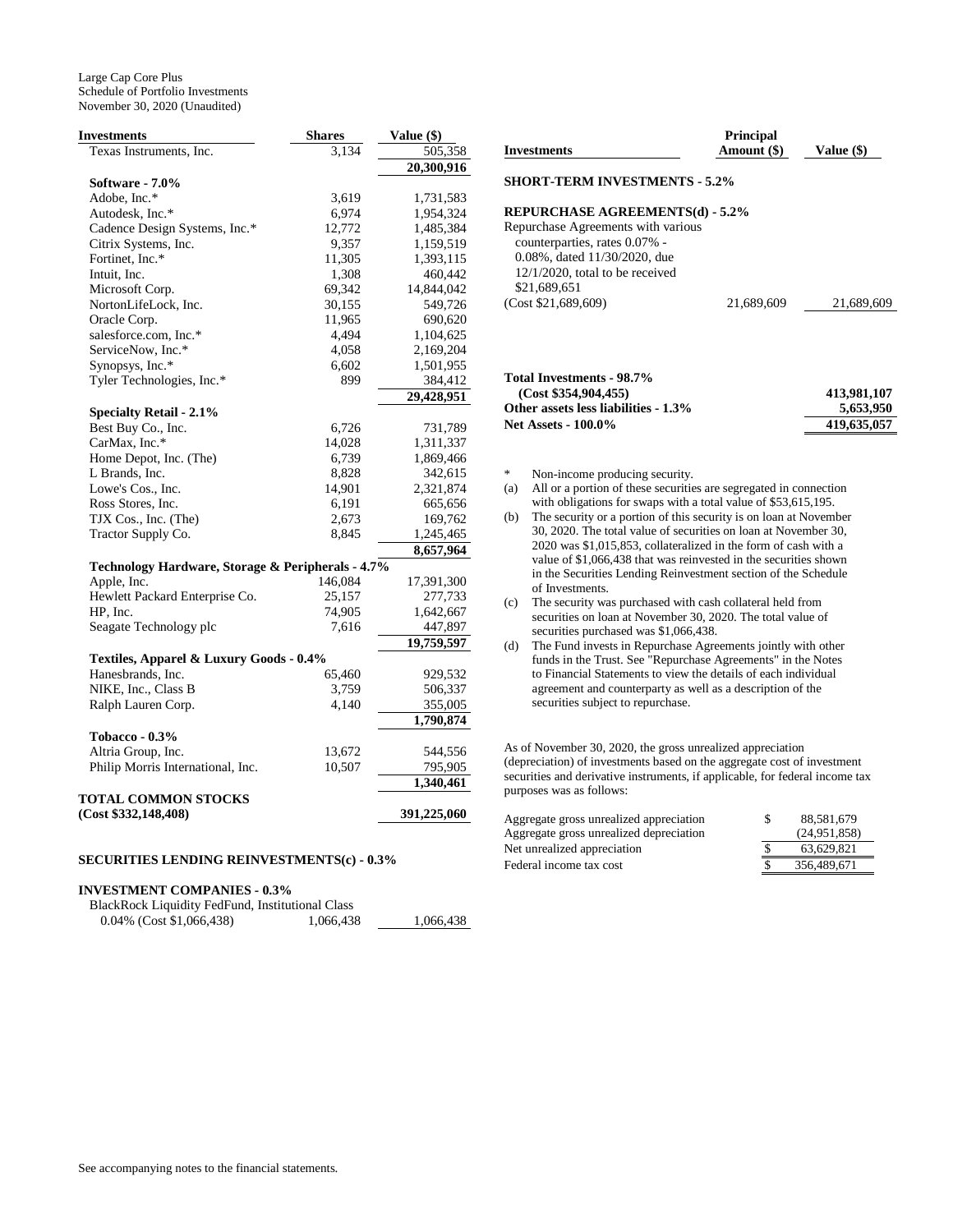## **Swap Agreements<sup>a</sup>**

Large Cap Core Plus had the following open non-exchange traded total return swap agreements as of November 30, 2020:

| <b>Notional</b> | <b>Termination</b> |                         | <b>Rate Paid</b> |                                                                                                                          | Value and<br><b>Unrealized</b><br>Appreciation/<br>$(Depreciation)^d$ | <b>Financial</b><br><b>Instruments</b><br>for the<br><b>Benefit of (the</b><br>Fund)/the<br><b>Counterparty Counterparty</b> | Cash<br><b>Collateral for</b><br>the Benefit of<br>(the Fund)<br>the | <b>Net</b>                 |
|-----------------|--------------------|-------------------------|------------------|--------------------------------------------------------------------------------------------------------------------------|-----------------------------------------------------------------------|------------------------------------------------------------------------------------------------------------------------------|----------------------------------------------------------------------|----------------------------|
| Amount (\$)     | Date <sup>b</sup>  | Counterparty<br>Goldman |                  | (Received) <sup><math>\cdot</math></sup> Underlying Instrument<br>Credit Suisse 130/30                                   | \$)                                                                   | $($)$                                                                                                                        | \$)                                                                  | Amount <sup>e</sup> $(\$)$ |
| (48, 482, 113)  | 12/7/2020          | Sachs<br>International  | $(0.20)$ %       | Large Cap Index (short<br>$portion)$ <sup>f</sup>                                                                        | (6,813,897)                                                           | 6,763,917                                                                                                                    | 49,980                                                               |                            |
| (12, 441, 814)  | 1/6/2021           | Societe<br>Generale     | 0.07%            | Credit Suisse 130/30<br>Large Cap Index (short)<br>portion) <sup>f</sup><br>Credit Suisse 130/30                         | 3,586,710                                                             |                                                                                                                              |                                                                      |                            |
| 99,451,922      | 1/6/2021           | Societe<br>Generale     | 0.83%            | Large Cap Index (long<br>portion) $\frac{1}{5}$                                                                          | 7,707,597                                                             |                                                                                                                              |                                                                      |                            |
| 87,010,108      |                    |                         |                  |                                                                                                                          | 11.294.307                                                            | (11, 294, 307)                                                                                                               |                                                                      |                            |
| (66, 836, 490)  | 11/8/2021          | <b>UBS AG</b>           | $(0.23)$ %       | Credit Suisse 130/30<br>Large Cap Index (short<br>portion) <sup>f</sup><br>Credit Suisse 130/30<br>Large Cap Index (long | 1,587,755                                                             |                                                                                                                              |                                                                      |                            |
| 57,011,319      | 11/8/2021          | <b>UBS AG</b>           | 0.68%            | portion) <sup><math>g</math></sup>                                                                                       | 70,220                                                                |                                                                                                                              |                                                                      |                            |
| (9,825,171)     |                    |                         |                  |                                                                                                                          | 1,657,975                                                             | (1,053,454)                                                                                                                  |                                                                      | 604,521                    |
| 28,702,824      |                    |                         |                  | Total                                                                                                                    | 6,138,385                                                             |                                                                                                                              |                                                                      |                            |
|                 |                    |                         |                  | Unrealized Appreciation<br>Total                                                                                         | 12,952,282                                                            |                                                                                                                              |                                                                      |                            |
|                 |                    |                         |                  | Unrealized Depreciation                                                                                                  | (6,813,897)                                                           |                                                                                                                              |                                                                      |                            |

<sup>a</sup> The Fund's Swap Agreements are not accounted for as hedging instruments under ASC 815.

b Agreements may be terminated at will by either party without penalty. Payment is due at termination/maturity.

Reflects the floating financing rate, as of November 30, 2020, on the notional amount of the swap agreement paid to the counterparty or received from the counterparty, excluding any commissions. This amount is included as part of the unrealized appreciation/(depreciation).

- The Fund discloses amounts due to the Fund from the counterparty (unrealized appreciation on swap agreements) at period end as an asset on its Statement of Assets and Liabilities. Amounts due to the counterparty from the Fund (unrealized depreciation on swap agreements) are disclosed as a liability on its Statement of Assets and Liabilities. The Fund presents these amounts on a gross basis and does not offset or "net" these amounts on its Statement of Assets and Liabilities.
- e Represents the "uncollateralized" amount due from or (to) the counterparty at period end. These amounts could be due to timing differences between the movement of collateral in relation to market movements, or due to agreement provisions allowing minimum "thresholds" that would need to be exceeded prior to the movement of collateral. To the extent that a net amount is due from a counterparty, the Fund would be exposed to the counterparty by such amount and could suffer losses or delays in recovery of that amount in the event of a counterparty default.

f Certain underlying short component disclosures related to this index may be found on the website at www.proshares.com/media/Large\_Cap\_Short\_November.pdf.

g See the Common Stocks section of the preceding Schedule of Portfolio Investments for the representative long components of the underlying reference instrument and their relative weightings.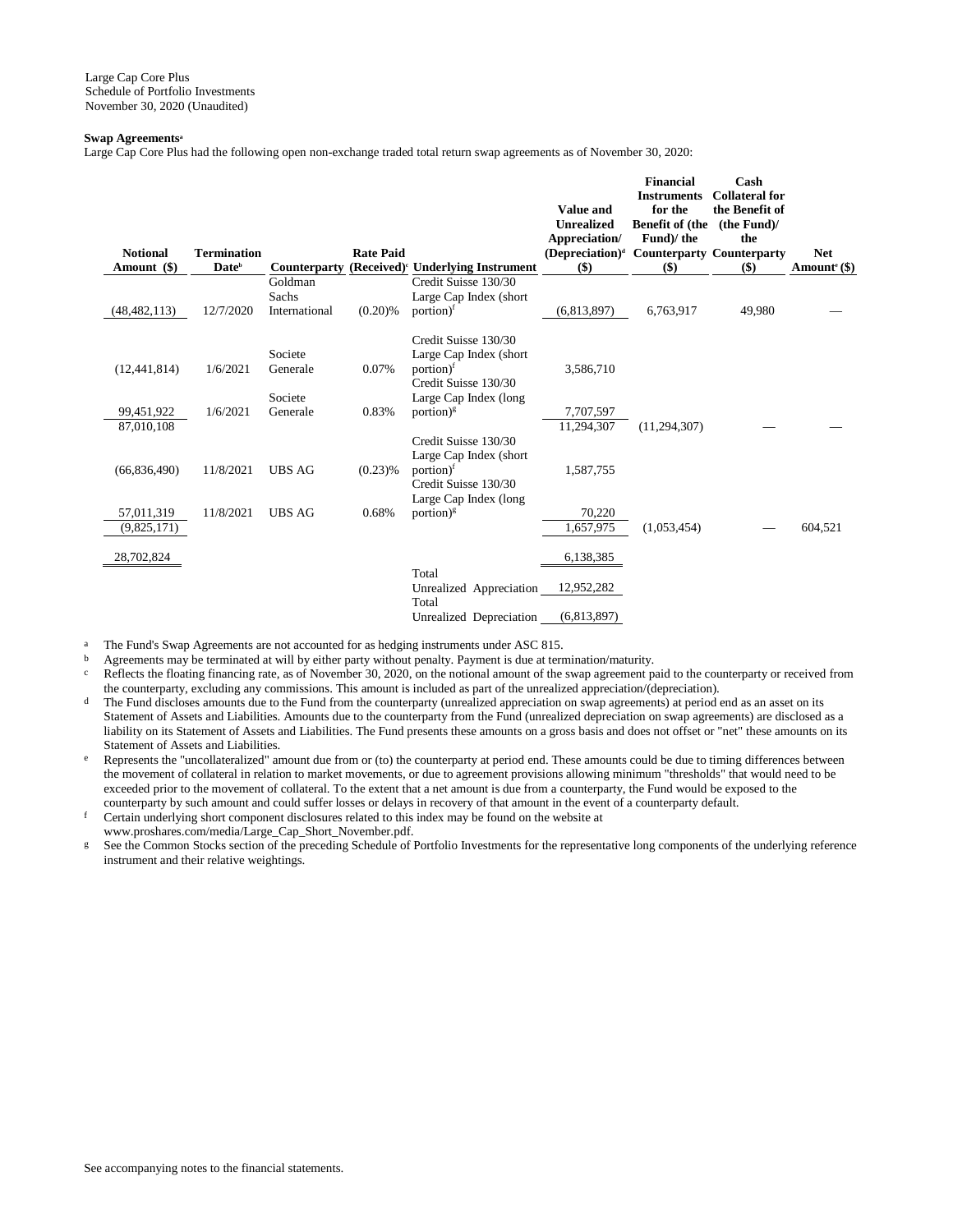| Investments                          | <b>Shares</b> | Value $(\$)$ | <b>Investments</b>                  | <b>Shares</b> | Value (\$) |
|--------------------------------------|---------------|--------------|-------------------------------------|---------------|------------|
|                                      |               |              | <b>Bank OZK</b>                     | 36            | 1,007      |
| COMMON STOCKS(a) - 98.1%             |               |              | BankUnited, Inc.                    | 33            | 941        |
|                                      |               |              | <b>BOK Financial Corp.</b>          | 8             | 536        |
| Aerospace & Defense - 1.4%           |               |              | Cathay General Bancorp              | 18            | 508        |
| Boeing Co. (The)                     | 76            | 16,014       | CIT Group, Inc.                     | 46            | 1,541      |
| Curtiss-Wright Corp.                 | 5             | 576          | Citigroup, Inc.                     | 797           | 43,891     |
|                                      | 51            |              | Citizens Financial Group, Inc.      | 168           | 5,487      |
| General Dynamics Corp.               |               | 7,617        |                                     | 18            | 569        |
| Hexcel Corp.                         | 10            | 495          | Columbia Banking System, Inc.       |               |            |
| Howmet Aerospace, Inc.               | 95            | 2,229        | Comerica, Inc.                      | 44            | 2,165      |
| Huntington Ingalls Industries, Inc.  | 8             | 1,282        | Commerce Bancshares, Inc.           | 14            | 923        |
| L3Harris Technologies, Inc.          | 11            | 2,112        | Credicorp Ltd.                      | 12            | 1,847      |
| Lockheed Martin Corp.                | 33            | 12,045       | Cullen/Frost Bankers, Inc.          | 13            | 1,091      |
| Northrop Grumman Corp.               | 21            | 6,347        | East West Bancorp, Inc.             | 35            | 1,495      |
| Raytheon Technologies Corp.          | 256           | 18,360       | Fifth Third Bancorp                 | 212           | 5,372      |
| Spirit AeroSystems Holdings, Inc.,   |               |              | First Citizens BancShares, Inc.,    |               |            |
| Class A                              | 23            | 782          | Class A                             | $\mathbf{1}$  | 529        |
| Teledyne Technologies, Inc.*         | 3             | 1,134        | First Hawaiian, Inc.                | 30            | 658        |
| Textron, Inc.                        | 68            | 3,067        | First Horizon Corp.                 | 142           | 1,735      |
| TransDigm Group, Inc.                | 6             | 3,475        | First Republic Bank                 | 19            | 2,462      |
|                                      |               | 75,535       | FNB Corp.                           | 115           | 1,015      |
|                                      |               |              | Fulton Financial Corp.              | 47            | 579        |
| Air Freight & Logistics - 1.2%       |               |              | Hancock Whitney Corp.               | 26            | 730        |
| CH Robinson Worldwide, Inc.          | 41            | 3,853        |                                     |               |            |
| Expeditors International of          |               |              | Home BancShares, Inc.               | 34            | 629        |
| Washington, Inc.                     | 25            | 2,234        | Huntington Bancshares, Inc.         | 280           | 3,382      |
| FedEx Corp.                          | 82            | 23,499       | Investors Bancorp, Inc.             | 69            | 668        |
| Hub Group, Inc., Class A*            | 14            | 765          | JPMorgan Chase & Co.                | 694           | 81,809     |
| United Parcel Service, Inc., Class B | 173           | 29,595       | KeyCorp                             | 256           | 3,958      |
| XPO Logistics, Inc.*                 | 31            | 3,307        | M&T Bank Corp.                      | 32            | 3,728      |
|                                      |               | 63,253       | Old National Bancorp                | 43            | 681        |
| Airlines - $0.1\%$                   |               |              | PacWest Bancorp                     | 49            | 1,140      |
|                                      |               |              | People's United Financial, Inc.     | 125           | 1,550      |
| American Airlines Group, Inc.(b)     | 86            | 1,215        | Pinnacle Financial Partners, Inc.   | 14            | 758        |
| Delta Air Lines, Inc.                | 57            | 2,294        | PNC Financial Services Group, Inc.  |               |            |
| JetBlue Airways Corp.*               | 36            | 543          | (The)                               | 105           | 14,497     |
| Southwest Airlines Co.               | 32            | 1,483        | Popular, Inc.                       | 28            | 1,359      |
| United Airlines Holdings, Inc.*      | 39            | 1,757        |                                     | 15            | 942        |
|                                      |               | 7,292        | Prosperity Bancshares, Inc.         |               |            |
| <b>Auto Components - 0.7%</b>        |               |              | Regions Financial Corp.             | 322           | 4,917      |
| Adient plc*                          | 95            | 2,973        | Signature Bank                      | 8             | 897        |
| American Axle & Manufacturing        |               |              | <b>Sterling Bancorp</b>             | 48            | 767        |
| Holdings, Inc.*                      | 196           | 1,560        | SVB Financial Group*                | 8             | 2,759      |
| Aptiv plc                            | 44            | 5,223        | Synovus Financial Corp.             | 29            | 915        |
| Autoliv, Inc.                        | 28            | 2,493        | TCF Financial Corp.                 | 18            | 605        |
| BorgWarner, Inc.                     | 114           | 4,429        | Texas Capital Bancshares, Inc.*(b)  | 15            | 838        |
| Cooper Tire & Rubber Co.             | 29            | 1,152        | Truist Financial Corp.              | 192           | 8,913      |
|                                      | 35            |              | UMB Financial Corp.                 | 10            | 680        |
| Cooper-Standard Holdings, Inc.*      |               | 1,187        | Umpqua Holdings Corp.               | 80            | 1,111      |
| Dana, Inc.                           | 86            | 1,448        | United Bankshares, Inc.             | 30            | 878        |
| Gentex Corp.                         | 37            | 1,206        | <b>US</b> Bancorp                   | 347           | 14,994     |
| Goodyear Tire & Rubber Co. (The)     | 363           | 3,782        | <b>Valley National Bancorp</b>      | 93            | 850        |
| Lear Corp.                           | 35            | 5,003        | Webster Financial Corp.             | 23            | 870        |
| Tenneco, Inc., Class A*              | 104           | 1,108        | Wells Fargo & Co.                   | 1,546         | 42,283     |
| Visteon Corp.*                       | 23            | 2,780        | Western Alliance Bancorp            | 15            | 769        |
|                                      |               | 34,344       |                                     | 14            | 763        |
| <b>Automobiles - 1.8%</b>            |               |              | Wintrust Financial Corp.            |               |            |
| Ford Motor Co.                       | 4,757         | 43,193       | Zions Bancorp NA                    | 45            | 1,737      |
| General Motors Co.                   | 964           | 42,262       |                                     |               | 331,688    |
| Harley-Davidson, Inc.                | 70            | 2,820        | Beverages - 1.3%                    |               |            |
| Tesla, Inc.*                         | 11            | 6,244        | Brown-Forman Corp., Class B         | 26            | 2,097      |
| Thor Industries, Inc.                | 16            | 1,544        | Coca-Cola Co. (The)                 | 484           | 24,975     |
|                                      |               |              | Coca-Cola European Partners plc     | 52            | 2,323      |
|                                      |               | 96,063       | Constellation Brands, Inc., Class A | 20            | 4,117      |
| <b>Banks</b> - 6.4%                  |               |              | Keurig Dr Pepper, Inc.              | 38            | 1,157      |
| Associated Banc-Corp.                | 55            | 843          | Molson Coors Beverage Co., Class    |               |            |
| Bank of America Corp.                | 1,936         | 54,518       | B                                   | 71            | 3,266      |
| Bank of Hawaii Corp.                 | 8             | 599          | Monster Beverage Corp.*             | $20\,$        | 1,696      |
|                                      |               |              |                                     |               |            |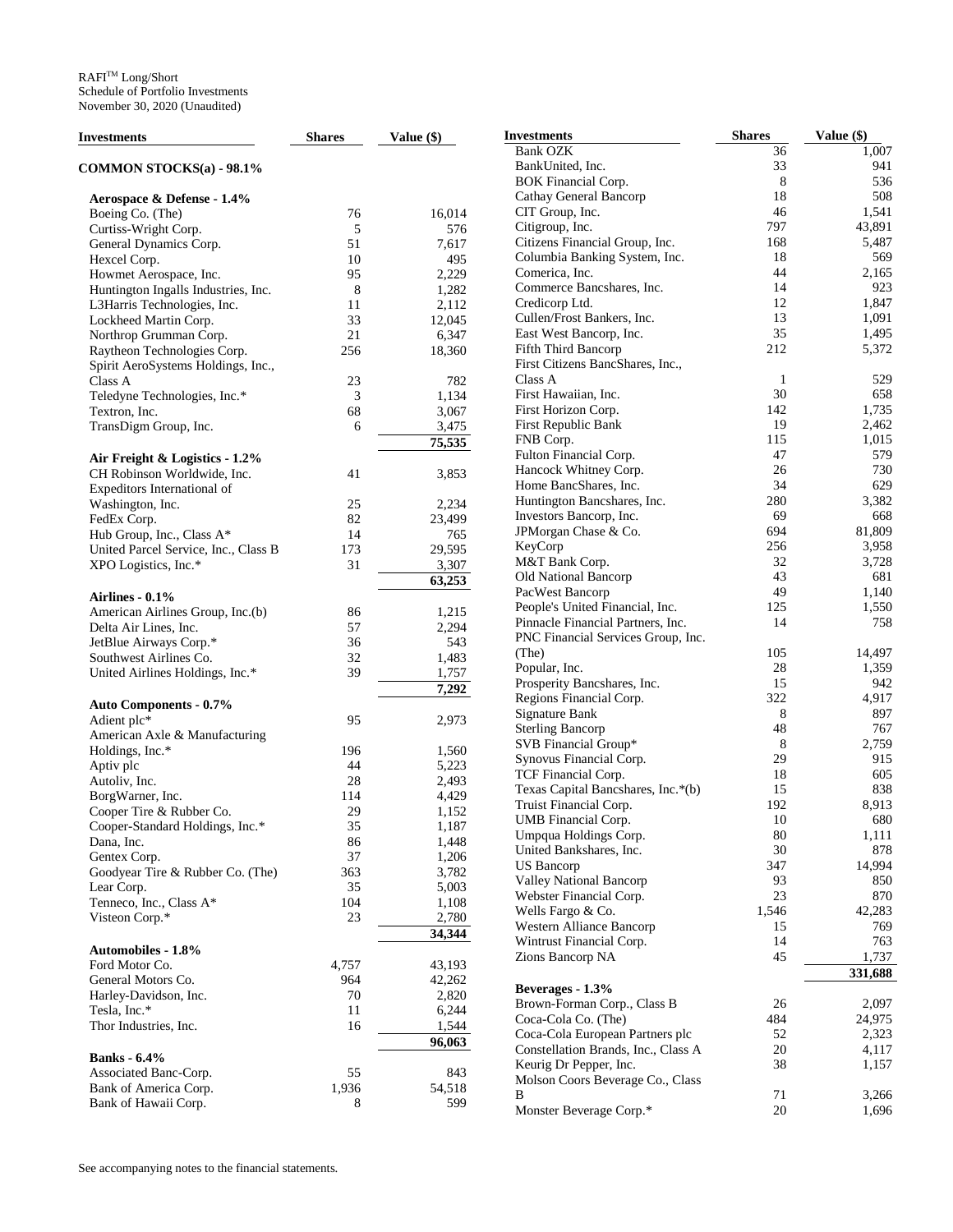| Investments                         | <b>Shares</b> | Value (\$) | <b>Investments</b>                               | <b>Shares</b> | Value (\$) |
|-------------------------------------|---------------|------------|--------------------------------------------------|---------------|------------|
| PepsiCo, Inc.                       | 206           | 29,711     | Chemicals - 2.5%                                 |               |            |
|                                     |               | 69,342     | Air Products and Chemicals, Inc.                 | 24            | 6,723      |
| Biotechnology - 1.5%                |               |            | Albemarle Corp.                                  | 18            | 2,447      |
| AbbVie, Inc.                        | 275           | 28,760     | Ashland Global Holdings, Inc.                    | 14            | 1,052      |
| Alexion Pharmaceuticals, Inc.*      | 27            | 3,297      | Avient Corp.                                     | 23            | 841        |
| Amgen, Inc.                         | 89            | 19,762     | Axalta Coating Systems Ltd.*                     | 44            | 1,259      |
| Biogen, Inc.*                       | 25            | 6,004      | Cabot Corp.                                      | 20            | 828        |
| BioMarin Pharmaceutical, Inc.*      | 7             | 551        | Celanese Corp.                                   | 23            | 2,974      |
| Gilead Sciences, Inc.               | 278           | 16,866     | CF Industries Holdings, Inc.                     | 69            | 2,574      |
| Regeneron Pharmaceuticals, Inc.*    | 6             | 3,096      | Chemours Co. (The)                               | 78            | 1,898      |
| United Therapeutics Corp.*          | 11            | 1,459      | Corteva, Inc.                                    | 200           | 7,664      |
| Vertex Pharmaceuticals, Inc.*       | 4             | 911        | Dow, Inc.                                        | 201           | 10,655     |
|                                     |               |            | DuPont de Nemours, Inc.                          | 356           | 22,585     |
|                                     |               | 80,706     | Eastman Chemical Co.                             | 53            | 5,162      |
| <b>Building Products - 0.7%</b>     |               |            | Ecolab, Inc.                                     | 24            | 5,332      |
| A O Smith Corp.                     | 21            | 1,182      |                                                  | 66            | 911        |
| Allegion plc                        | 6             | 684        | Element Solutions, Inc.                          | 11            | 1,276      |
| Builders FirstSource, Inc.*         | 38            | 1,422      | FMC Corp.                                        |               |            |
| Carrier Global Corp.                | 155           | 5,901      | HB Fuller Co.                                    | 14            | 733        |
| Fortune Brands Home & Security,     |               |            | Huntsman Corp.                                   | 113           | 2,799      |
| Inc.                                | 22            | 1,837      | International Flavors & Fragrances,              |               |            |
| Johnson Controls International plc  | 219           | 10,083     | Inc.                                             | 17            | 1,906      |
| Lennox International, Inc.          | 3             | 863        | Linde plc                                        | 76            | 19,488     |
| Masco Corp.                         | 40            | 2,147      | LyondellBasell Industries NV,                    |               |            |
| Owens Corning                       | 33            | 2,405      | Class A                                          | 135           | 11,488     |
| Resideo Technologies, Inc.*         | 115           | 2,126      | Mosaic Co. (The)                                 | 193           | 4,238      |
| Trane Technologies plc              | 33            | 4,826      | Olin Corp.                                       | 85            | 1,861      |
| UFP Industries, Inc.                | 12            | 644        | PPG Industries, Inc.                             | 42            | 6,164      |
|                                     |               | 34,120     | RPM International, Inc.                          | 21            | 1,848      |
| <b>Capital Markets - 2.8%</b>       |               |            | Scotts Miracle-Gro Co. (The)                     | 6             | 1,055      |
| Affiliated Managers Group, Inc.     | 15            | 1,307      | Sherwin-Williams Co. (The)                       | 6             | 4,486      |
| Ameriprise Financial, Inc.          | 30            | 5,557      | Trinseo SA                                       | 33            | 1,254      |
| Bank of New York Mellon Corp.       |               |            | Westlake Chemical Corp.                          | 12            | 902        |
| (The)                               | 266           | 10,406     |                                                  |               | 132,403    |
| BlackRock, Inc.                     | 20            | 13,967     | <b>Commercial Services &amp; Supplies - 0.4%</b> |               |            |
| Blackstone Group, Inc. (The), Class |               |            | ABM Industries, Inc.                             | 26            | 1,001      |
| A                                   | 72            | 4,288      | Cintas Corp.                                     | 6             | 2,132      |
| Cboe Global Markets, Inc.           | 8             | 731        | Clean Harbors, Inc.*                             | 11            | 796        |
| Charles Schwab Corp. (The)          | 177           | 8,634      | Copart, Inc.*                                    | 8             | 923        |
| CME Group, Inc.                     | 39            | 6,826      | Covanta Holding Corp.                            | 49            | 608        |
|                                     | 20            | 1,340      | Deluxe Corp.                                     | 20            | 515        |
| Eaton Vance Corp.                   |               |            | Pitney Bowes, Inc.                               | 328           | 1,870      |
| FactSet Research Systems, Inc.      | 2             | 667        | Republic Services, Inc.                          | 33            | 3,192      |
| Federated Hermes, Inc., Class B     | 22            | 590        | Stericycle, Inc.*                                | 19            | 1,338      |
| Franklin Resources, Inc.            | 143           | 3,145      | Waste Management, Inc.                           | 55            | 6,552      |
| Goldman Sachs Group, Inc. (The)     | 105           | 24,211     |                                                  |               |            |
| Intercontinental Exchange, Inc.     | 55            | 5,803      |                                                  |               | 18,927     |
| Invesco Ltd.                        | 199           | 3,230      | <b>Communications Equipment - 0.8%</b>           |               |            |
| Janus Henderson Group plc           | 57            | 1,626      | Ciena Corp.*                                     | 22            | 986        |
| LPL Financial Holdings, Inc.        | 14            | 1,271      | Cisco Systems, Inc.                              | 777           | 33,427     |
| Moody's Corp.                       | 7             | 1,976      | CommScope Holding Co., Inc.*                     | 128           | 1,517      |
| Morgan Stanley                      | 382           | 23,619     | EchoStar Corp., Class A*                         | 18            | 428        |
| MSCI, Inc.                          | 3             | 1,228      | F5 Networks, Inc.*                               | 8             | 1,302      |
| Nasdaq, Inc.                        | 13            | 1,664      | Juniper Networks, Inc.                           | 89            | 1,937      |
| Northern Trust Corp.                | 39            | 3,632      | Motorola Solutions, Inc.                         | 12            | 2,058      |
| Raymond James Financial, Inc.       | 23            | 2,092      | ViaSat, Inc.*                                    | 13            | 442        |
| S&P Global, Inc.                    | 11            | 3,870      |                                                  |               | 42,097     |
| SEI Investments Co.                 | 12            | 633        | Construction & Engineering - 0.4%                |               |            |
| State Street Corp.                  | 101           | 7,118      | AECOM*                                           | 69            | 3,580      |
| Stifel Financial Corp.              | 14            | 970        | Dycom Industries, Inc.*                          | 16            | 1,006      |
| T. Rowe Price Group, Inc.           | 34            | 4,876      | EMCOR Group, Inc.                                | 15            | 1,293      |
| Waddell & Reed Financial, Inc.,     |               |            | Fluor Corp.                                      | 239           | 4,128      |
| Class A                             | 55            | 905        | Jacobs Engineering Group, Inc.                   | 22            | 2,372      |
|                                     |               | 146,182    | MasTec, Inc.*                                    | 18            | 1,021      |
|                                     |               |            | Quanta Services, Inc.                            | 44            | 3,007      |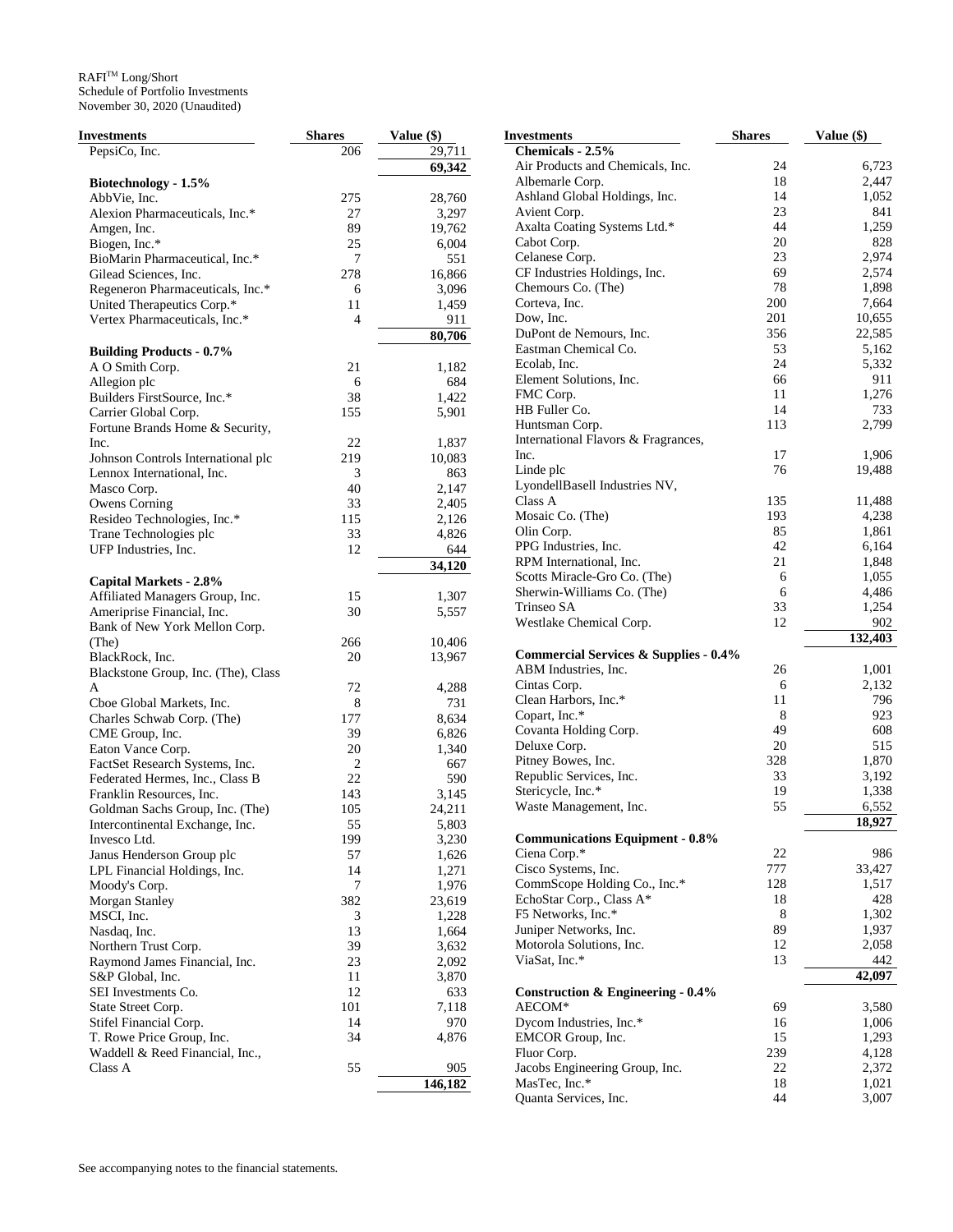| Investments                                          | <b>Shares</b> | Value (\$) | <b>Investments</b>                                    | <b>Shares</b> | Value (\$) |
|------------------------------------------------------|---------------|------------|-------------------------------------------------------|---------------|------------|
| Tutor Perini Corp.*                                  | 62            | 838        | Liberty Latin America Ltd., Class                     |               |            |
| Valmont Industries, Inc.                             | 6             | 978        | $C^*$                                                 | 52            | 588        |
|                                                      |               | 18,223     | Verizon Communications, Inc.                          | 1,301         | 78,593     |
| <b>Construction Materials - 0.1%</b>                 |               |            |                                                       |               | 178,044    |
| Martin Marietta Materials, Inc.                      | 8             | 2,125      | <b>Electric Utilities - 2.4%</b>                      |               |            |
| Summit Materials, Inc., Class A*                     | 32            | 608        | ALLETE, Inc.                                          | 12            | 675        |
| Vulcan Materials Co.                                 | 15            | 2,095      | Alliant Energy Corp.                                  | 41            | 2,157      |
|                                                      |               | 4,828      | American Electric Power Co., Inc.                     | 107           | 9,083      |
|                                                      |               |            |                                                       |               |            |
| <b>Consumer Finance - 1.1%</b>                       |               |            | Avangrid, Inc.                                        | 14            | 652        |
| Ally Financial, Inc.                                 | 216           | 6,404      | Duke Energy Corp.                                     | 207           | 19,181     |
| American Express Co.                                 | 112           | 13,282     | Edison International                                  | 87            | 5,338      |
| Capital One Financial Corp.                          | 203           | 17,385     | Entergy Corp.                                         | 45            | 4,898      |
| <b>Discover Financial Services</b>                   | 100           | 7,617      | Evergy, Inc.                                          | 54            | 2,992      |
| Navient Corp.                                        | 177           | 1,659      | <b>Eversource Energy</b>                              | 60            | 5,251      |
| OneMain Holdings, Inc.                               | 24            | 936        | Exelon Corp.                                          | 335           | 13,758     |
| Santander Consumer USA                               |               |            | FirstEnergy Corp.                                     | 128           | 3,400      |
| Holdings, Inc.                                       | 43            | 950        | Hawaiian Electric Industries, Inc.                    | 26            | 932        |
| SLM Corp.                                            | 97            | 1,029      | IDACORP, Inc.                                         | 9             | 815        |
| <b>Synchrony Financial</b>                           | 276           | 8,410      | NextEra Energy, Inc.                                  | 237           | 17,441     |
|                                                      |               | 57,672     | NRG Energy, Inc.                                      | 52            | 1,703      |
|                                                      |               |            | OGE Energy Corp.                                      | 45            | 1,457      |
| <b>Containers &amp; Packaging - 0.7%</b>             |               |            | PG&E Corp.*                                           | 419           | 5,321      |
| AptarGroup, Inc.                                     | 9             | 1,137      | Pinnacle West Capital Corp.                           | 28            | 2,292      |
| Avery Dennison Corp.                                 | 13            | 1,941      |                                                       |               |            |
| Ball Corp.                                           | 32            | 3,072      | PNM Resources, Inc.                                   | 15            | 737        |
| Berry Global Group, Inc.*                            | 44            | 2,332      | Portland General Electric Co.                         | 21            | 869        |
| Crown Holdings, Inc.*                                | 30            | 2,827      | PPL Corp.                                             | 225           | 6,394      |
| Graphic Packaging Holding Co.                        | 91            | 1,394      | Southern Co. (The)                                    | 238           | 14,244     |
| Greif, Inc., Class A                                 | 13            | 632        | Xcel Energy, Inc.                                     | 101           | 6,803      |
| International Paper Co.                              | 178           | 8,807      |                                                       |               | 126,393    |
| O-I Glass, Inc.                                      | 111           | 1,257      | <b>Electrical Equipment - 0.7%</b>                    |               |            |
| Packaging Corp. of America                           | 24            | 3,120      | Acuity Brands, Inc.                                   | 8             | 950        |
| Sealed Air Corp.                                     | 42            | 1,893      | AMETEK, Inc.                                          | 20            | 2,371      |
| Silgan Holdings, Inc.                                | 21            | 710        | Eaton Corp. plc                                       | 94            | 11,384     |
| Sonoco Products Co.                                  | 29            | 1,684      | Emerson Electric Co.                                  | 129           | 9,910      |
| Westrock Co.                                         | 128           | 5,403      | EnerSys                                               | 10            | 818        |
|                                                      |               | 36,209     | Hubbell, Inc.                                         | 10            | 1,616      |
|                                                      |               |            | nVent Electric plc                                    | 33            | 759        |
| Distributors - 0.2%                                  |               |            | Regal Beloit Corp.                                    | 12            | 1,428      |
| Core-Mark Holding Co., Inc.                          | 35            | 1,092      | Rockwell Automation, Inc.                             | 14            | 3,578      |
| Genuine Parts Co.                                    | 41            | 4,033      |                                                       |               |            |
| LKQ Corp.*                                           | 87            | 3,064      | Sensata Technologies Holding plc*                     | 32            | 1,562      |
|                                                      |               | 8,189      |                                                       |               | 34,376     |
| Diversified Consumer Services - 0.1%                 |               |            | Electronic Equipment, Instruments & Components - 1.1% |               |            |
| Graham Holdings Co., Class B                         | 1             | 447        | Amphenol Corp., Class A                               | 27            | 3,532      |
| H&R Block, Inc.                                      | 68            | 1,278      | Arrow Electronics, Inc.*                              | 66            | 6,049      |
| Laureate Education, Inc., Class A*                   | 35            | 497        | Avnet, Inc.                                           | 103           | 3,126      |
| Service Corp. International                          | 25            | 1,216      | Benchmark Electronics, Inc.                           | 24            | 584        |
| Terminix Global Holdings, Inc.*                      | 24            | 1,177      | CDW Corp.                                             | 19            | 2,479      |
|                                                      |               | 4,615      | Corning, Inc.                                         | 215           | 8,045      |
|                                                      |               |            | Flex Ltd.*                                            | 381           | 6,184      |
| <b>Diversified Financial Services - 1.5%</b>         |               |            | FLIR Systems, Inc.                                    | 15            | 574        |
| Berkshire Hathaway, Inc., Class B*                   | 299           | 68,444     | Insight Enterprises, Inc.*                            | 19            | 1,358      |
| Equitable Holdings, Inc.                             | 155           | 3,934      | Jabil, Inc.                                           | 82            | 3,134      |
| Jefferies Financial Group, Inc.                      | 113           | 2,569      |                                                       | 13            |            |
| Voya Financial, Inc.                                 | 48            | 2,766      | Keysight Technologies, Inc.*                          |               | 1,560      |
|                                                      |               | 77,713     | National Instruments Corp.                            | 18            | 674        |
| <b>Diversified Telecommunication Services - 3.4%</b> |               |            | Plexus Corp.*                                         | 9             | 672        |
| $AT&T$ , Inc.                                        | 2,753         | 79,149     | Sanmina Corp.*                                        | 46            | 1,463      |
| CenturyLink, Inc.                                    | 991           | 10,356     | SYNNEX Corp.                                          | 15            | 2,405      |
| GCI Liberty, Inc., Class A*                          | 12            | 1,093      | TE Connectivity Ltd.                                  | 66            | 7,522      |
| Liberty Global plc, Class A*                         | 109           | 2,455      | Trimble, Inc.*                                        | 26            | 1,557      |
| Liberty Global plc, Class C*                         | 258           | 5,583      | TTM Technologies, Inc.*                               | 54            | 705        |
| Liberty Latin America Ltd., Class                    |               |            | Vishay Intertechnology, Inc.                          | 39            | 755        |
| $\mathrm{A}^*$                                       | 20            | $227\,$    | Vontier Corp.*                                        | 12            | 398        |
|                                                      |               |            |                                                       |               |            |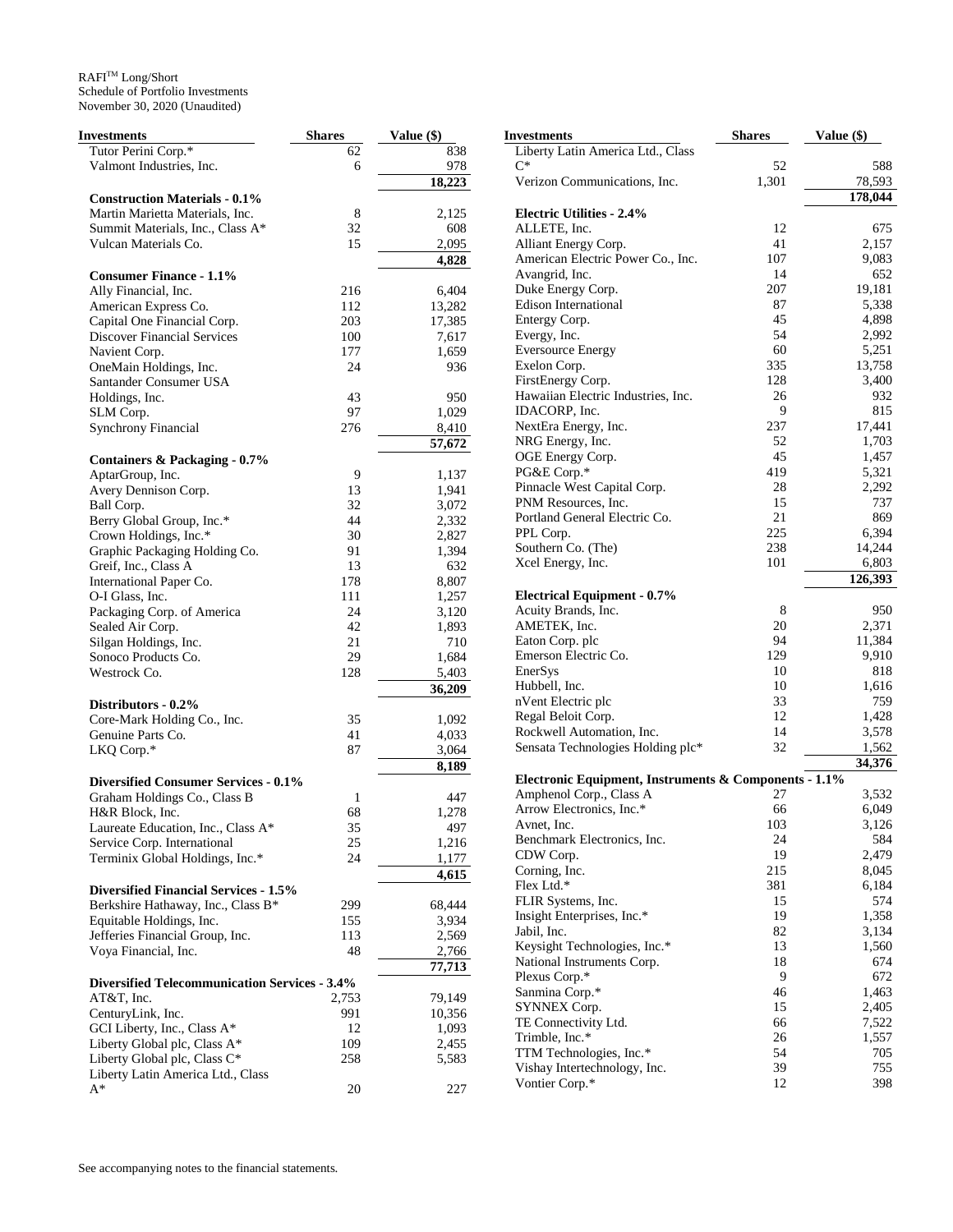| Investments                                                | <b>Shares</b> | Value (\$)         |
|------------------------------------------------------------|---------------|--------------------|
| Zebra Technologies Corp., Class                            |               |                    |
| A*                                                         | 5             | 1,892              |
|                                                            |               | $\frac{1}{54,668}$ |
| <b>Energy Equipment &amp; Services - 0.7%</b>              |               |                    |
| Baker Hughes Co.                                           | 431           | 8,068              |
| Halliburton Co.                                            | 344           | 5,707              |
| Helmerich & Payne, Inc.                                    | 54            | 1,230              |
| Nabors Industries Ltd.(b)                                  | 14            | 733                |
| National Oilwell Varco, Inc.                               | 216           | 2,648              |
| Oceaneering International, Inc.*                           | 78            | 474                |
| Patterson-UTI Energy, Inc.                                 | 172           | 741                |
| Schlumberger NV                                            | 654           | 13,597             |
| Transocean Ltd.*(b)                                        | 814           | 1,506              |
|                                                            |               | 34,704             |
| <b>Entertainment - 1.0%</b>                                |               |                    |
| Activision Blizzard, Inc.                                  | 66            | 5,246              |
| AMC Entertainment Holdings, Inc.,                          |               |                    |
| Class $A(b)$                                               | 91            | 389                |
| Cinemark Holdings, Inc.(b)                                 | 40            | 618                |
| Electronic Arts, Inc.*                                     | 24            | 3,066              |
| Liberty Media Corp.-Liberty                                |               |                    |
| Formula One, Class A*                                      | 4             | 151                |
| Liberty Media Corp.-Liberty                                |               |                    |
| Formula One, Class C*                                      | 28            | 1,170              |
| Lions Gate Entertainment Corp.,                            |               |                    |
| Class A*                                                   | 23            | 224                |
| Lions Gate Entertainment Corp.,                            |               |                    |
| Class $B^*$                                                | 52            | 467                |
| Live Nation Entertainment, Inc.*                           | 16            | 1,050              |
| Netflix, Inc.*                                             | 8             | 3,926              |
| Spotify Technology SA*                                     | 4             | 1,165              |
| Take-Two Interactive Software,                             |               |                    |
| $Inc.*$                                                    | 7             | 1,264              |
| Walt Disney Co. (The)                                      | 214           | 31,674             |
|                                                            |               | 50,410             |
| <b>Equity Real Estate Investment Trusts (REITs) - 2.7%</b> |               |                    |
| Alexander & Baldwin, Inc.                                  | 32            | 501                |
| Alexandria Real Estate Equities,                           |               |                    |
| Inc.                                                       | 12            | 1,965              |
| American Campus Communities,                               |               |                    |
| Inc.                                                       | 29            | 1,154              |
| American Homes 4 Rent, Class A                             | 32            | 919                |
| American Tower Corp.                                       | 24            | 5,549              |
| Apartment Investment and                                   |               |                    |
| Management Co., Class A                                    | 26            | 789                |
|                                                            | 99            | 1,313              |
| Apple Hospitality REIT, Inc.                               |               |                    |
| AvalonBay Communities, Inc.                                | 18            | 2,999              |
| Boston Properties, Inc.                                    | 26            | 2,552              |
| <b>Brandywine Realty Trust</b>                             | 51            | 568                |
| Brixmor Property Group, Inc.                               | 87            | 1,328              |
| <b>Camden Property Trust</b>                               | 13            | 1,285              |
| Colony Capital, Inc.                                       | 290           | 1,253              |
| Columbia Property Trust, Inc.                              | 43            | 601                |
| CoreCivic, Inc.                                            | 79            | 560                |
| Corporate Office Properties Trust                          | 26            | 692                |
| Cousins Properties, Inc.                                   | 18            | 601                |
| Crown Castle International Corp.                           | 42            | 7,038              |
| CubeSmart                                                  | 28            | 911                |
| CyrusOne, Inc.                                             | 13            | 909                |
| DiamondRock Hospitality Co.                                | 76            | 572                |
| Digital Realty Trust, Inc.                                 | 28            | 3,773              |
| Diversified Healthcare Trust                               | 176           | 776                |
| Douglas Emmett, Inc.                                       | 23            | 712                |

| Investments                                           | <b>Shares</b> | Value (\$)   |
|-------------------------------------------------------|---------------|--------------|
| Duke Realty Corp.                                     | 48            | 1,827        |
| <b>EPR</b> Properties                                 | 15            | 540          |
| Equinix, Inc.                                         | 7             | 4,885        |
| Equity LifeStyle Properties, Inc.                     | 12            | 703          |
| <b>Equity Residential</b>                             | 55            | 3,186        |
| Essex Property Trust, Inc.                            | 8             | 1,967        |
| Extra Space Storage, Inc.                             | 14            | 1,578        |
| Federal Realty Investment Trust                       | 11            | 959          |
| Gaming and Leisure Properties, Inc.                   | 27            | 1,122        |
| GEO Group, Inc. (The)(b)                              | 69            | 652          |
| Healthcare Realty Trust, Inc.                         | 21            | 619          |
| Healthcare Trust of America, Inc.,                    |               |              |
| Class A                                               | 33            | 859          |
| Healthpeak Properties, Inc.                           | 87            | 2,511        |
| Highwoods Properties, Inc.                            | 22            | 843          |
| Host Hotels & Resorts, Inc.                           | 259           | 3,634        |
| Hudson Pacific Properties, Inc.                       | 27            | 702          |
| Invitation Homes, Inc.                                | 63            | 1,801        |
| Iron Mountain, Inc.                                   | 97            | 2,668        |
| <b>JBG SMITH Properties</b>                           | 18            | 553          |
| Kilroy Realty Corp.                                   | 16            | 979          |
| Kimco Realty Corp.                                    | 106           | 1,531        |
| Lamar Advertising Co., Class A                        | 15            | 1,194        |
| <b>Lexington Realty Trust</b>                         | 60            | 613          |
| Life Storage, Inc.                                    | 7             | 768          |
| Macerich Co. (The)(b)                                 | 80            | 800          |
| Medical Properties Trust, Inc.                        | 56            | 1,086        |
| Mid-America Apartment                                 | 16            |              |
| Communities, Inc.<br>National Retail Properties, Inc. | 20            | 2,019<br>754 |
| Office Properties Income Trust                        | 19            | 434          |
| Omega Healthcare Investors, Inc.                      | 34            | 1,197        |
| Outfront Media, Inc.                                  | 48            | 909          |
| Paramount Group, Inc.                                 | 64            | 592          |
| Park Hotels & Resorts, Inc.                           | 91            | 1,485        |
| Pebblebrook Hotel Trust                               | 39            | 721          |
| Physicians Realty Trust                               | 31            | 538          |
| Piedmont Office Realty Trust, Inc.,                   |               |              |
| Class A                                               | 34            | 531          |
| Prologis, Inc.                                        | 64            | 6,403        |
| Public Storage                                        | 15            | 3,367        |
| Rayonier, Inc.                                        | 33            | 930          |
| Realty Income Corp.                                   | 32            | 1,919        |
| Regency Centers Corp.                                 | 30            | 1,367        |
| Retail Properties of America, Inc.,                   |               |              |
| Class A                                               | 78            | 632          |
| RLJ Lodging Trust                                     | 84            | 1,036        |
| Ryman Hospitality Properties, Inc.                    | 8             | 514          |
| Sabra Health Care REIT, Inc.                          | 40            | 659          |
| SBA Communications Corp.                              | 3             | 862          |
| Service Properties Trust                              | 92            | 1,091        |
| Simon Property Group, Inc.                            | 54            | 4,459        |
| SITE Centers Corp.                                    | 70            | 706          |
| SL Green Realty Corp.                                 | 24            | 1,390        |
| Spirit Realty Capital, Inc.                           | 19            | 700          |
| STORE Capital Corp.                                   | 24            | 781          |
| Sun Communities, Inc.                                 | 7             | 973          |
| Sunstone Hotel Investors, Inc.                        | 92            | 966          |
| Taubman Centers, Inc.                                 | 13            | 555          |
| UDR, Inc.                                             | 32            | 1,231        |
| Uniti Group, Inc.                                     | 108           | 1,110        |
| Ventas, Inc.                                          | 92            | 4,408        |
| VEREIT, Inc.                                          | 269           | 1,907        |
| VICI Properties, Inc.                                 | 60            | 1,517        |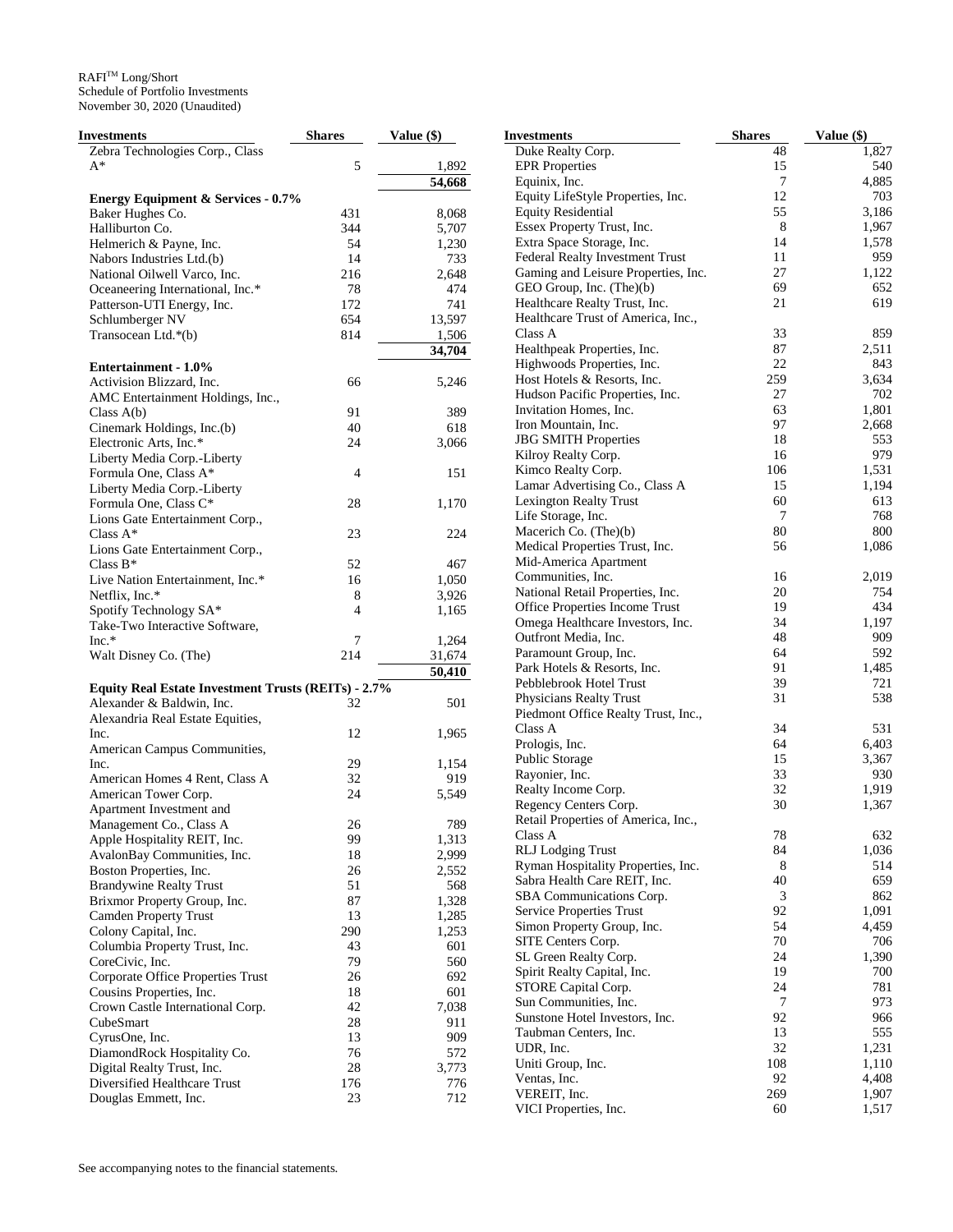| Investments                             | <b>Shares</b> | Value (\$) | <b>Investments</b>                                 | <b>Shares</b>  | Value (\$) |
|-----------------------------------------|---------------|------------|----------------------------------------------------|----------------|------------|
| Vornado Realty Trust                    | 37            | 1,440      | Baxter International, Inc.                         | 47             | 3,575      |
| Washington Prime Group, Inc.(b)         | 359           | 366        | Becton Dickinson and Co.                           | 28             | 6,575      |
| Weingarten Realty Investors             | 29            | 606        | Boston Scientific Corp.*                           | 92             | 3,050      |
| Welltower, Inc.                         | 83            | 5,227      | Cooper Cos., Inc. (The)                            | 3              | 1,006      |
| Weyerhaeuser Co.                        | 178           | 5,169      | Danaher Corp.                                      | 48             | 10,782     |
| WP Carey, Inc.                          | 24            | 1,661      | DENTSPLY SIRONA, Inc.                              | 22             | 1,120      |
| Xenia Hotels & Resorts, Inc.            | 43            | 606        | Edwards Lifesciences Corp.*                        | 23             | 1,929      |
|                                         |               | 141,638    | Hill-Rom Holdings, Inc.                            | 8              | 759        |
| Food & Staples Retailing - 2.9%         |               |            | Hologic, Inc.*                                     | 31             | 2,143      |
|                                         |               |            | Intuitive Surgical, Inc.*                          | $\overline{4}$ | 2,904      |
| BJ's Wholesale Club Holdings,           |               |            | Medtronic plc                                      | 192            | 21,830     |
| Inc.*                                   | 80            | 3,279      | ResMed, Inc.                                       | 8              | 1,677      |
| Casey's General Stores, Inc.            | 8             | 1,454      |                                                    |                |            |
| Costco Wholesale Corp.                  | 73            | 28,599     | STERIS plc                                         | 7              | 1,357      |
| Kroger Co. (The)                        | 567           | 18,711     | Stryker Corp.                                      | 26             | 6,068      |
| Performance Food Group Co.*             | 44            | 1,909      | Teleflex, Inc.                                     | 3              | 1,148      |
| Rite Aid Corp.*                         | 249           | 3,287      | Varian Medical Systems, Inc.*                      | 7              | 1,218      |
| Sprouts Farmers Market, Inc.*           | 52            | 1,101      | Zimmer Biomet Holdings, Inc.                       | 24             | 3,579      |
| Sysco Corp.                             | 114           | 8,127      |                                                    |                | 90,670     |
| United Natural Foods, Inc.*             | 140           | 2,415      | <b>Health Care Providers &amp; Services - 4.6%</b> |                |            |
| US Foods Holding Corp.*                 | 113           | 3,557      | Acadia Healthcare Co., Inc.*                       | 29             | 1,231      |
| Walgreens Boots Alliance, Inc.          | 402           | 15,280     | AmerisourceBergen Corp.                            | 127            | 13,095     |
| Walmart, Inc.                           | 418           | 63,866     | Anthem, Inc.                                       | 66             | 20,560     |
|                                         |               |            |                                                    | 124            | 526        |
|                                         |               | 151,585    | Brookdale Senior Living, Inc.*                     |                |            |
| Food Products - 1.8%                    |               |            | Cardinal Health, Inc.                              | 256            | 13,975     |
| Archer-Daniels-Midland Co.              | 307           | 15,279     | Centene Corp.*                                     | 135            | 8,323      |
| B&G Foods, Inc.(b)                      | 55            | 1,523      | Cigna Corp.                                        | 60             | 12,548     |
| Bunge Ltd.                              | 98            | 5,771      | Community Health Systems, Inc.*                    | 207            | 1,693      |
| Campbell Soup Co.                       | 36            | 1,801      | Covetrus, Inc.*                                    | 67             | 1,810      |
| Conagra Brands, Inc.                    | 121           | 4,424      | CVS Health Corp.                                   | 545            | 36,946     |
| Darling Ingredients, Inc.*              | 44            | 2,124      | DaVita, Inc.*                                      | 37             | 4,064      |
| Flowers Foods, Inc.                     | 50            | 1,110      | Encompass Health Corp.                             | 16             | 1,289      |
| General Mills, Inc.                     | 148           | 9,001      | HCA Healthcare, Inc.                               | 53             | 7,956      |
| Hain Celestial Group, Inc. (The)*       | 24            | 924        | Henry Schein, Inc.*                                | 34             | 2,187      |
|                                         | 18            | 2,662      | Humana, Inc.                                       | 27             | 10,814     |
| Hershey Co. (The)                       |               |            |                                                    |                |            |
| Hormel Foods Corp.                      | 40            | 1,887      | Laboratory Corp. of America                        | 20             |            |
| Ingredion, Inc.                         | 20            | 1,543      | Holdings*                                          |                | 3,997      |
| J M Smucker Co. (The)                   | 32            | 3,750      | Magellan Health, Inc.*                             | 14             | 1,107      |
| Kellogg Co.                             | 57            | 3,643      | McKesson Corp.                                     | 145            | 26,087     |
| Kraft Heinz Co. (The)                   | 351           | 11,562     | MEDNAX, Inc.*                                      | 75             | 1,516      |
| Lamb Weston Holdings, Inc.              | 9             | 651        | Molina Healthcare, Inc.*                           | 20             | 4,083      |
| McCormick & Co., Inc. (Non-             |               |            | Owens & Minor, Inc.                                | 172            | 4,431      |
| Voting)                                 | 12            | 2,244      | Patterson Cos., Inc.                               | 45             | 1,249      |
| Mondelez International, Inc., Class     |               |            | Quest Diagnostics, Inc.                            | $27\,$         | 3,347      |
| A                                       | 223           | 12,811     | Select Medical Holdings Corp.*                     | 25             | 602        |
| Nomad Foods Ltd.*                       | 44            | 1,063      | Tenet Healthcare Corp.*                            | 118            | 3,709      |
| Post Holdings, Inc.*                    | 14            | 1,323      | UnitedHealth Group, Inc.                           | 149            | 50,115     |
| Sanderson Farms, Inc.                   |               | 820        | Universal Health Services, Inc.,                   |                |            |
|                                         | 6             |            | Class B                                            | 18             | 2,350      |
| TreeHouse Foods, Inc.*                  | 28            | 1,152      |                                                    |                |            |
| Tyson Foods, Inc., Class A              | 91            | 5,933      |                                                    |                | 239,610    |
|                                         |               | 93,001     | <b>Health Care Technology - 0.1%</b>               |                |            |
| Gas Utilities - 0.2%                    |               |            | Cerner Corp.                                       | 35             | 2,619      |
| Atmos Energy Corp.                      | 18            | 1,726      |                                                    |                |            |
| National Fuel Gas Co.                   | 25            | 1,029      | Hotels, Restaurants & Leisure - 1.5%               |                |            |
| New Jersey Resources Corp.              | 20            | 661        | Aramark                                            | 70             | 2,450      |
| ONE Gas, Inc.                           | 10            | 792        | Bloomin' Brands, Inc.                              | 32             | 560        |
| South Jersey Industries, Inc.           | 20            | 460        | Brinker International, Inc.                        | 20             | 1,002      |
| Southwest Gas Holdings, Inc.            | 15            | 964        | Carnival Corp.                                     | 171            | 3,417      |
| Spire, Inc.                             | 11            | 703        | Chipotle Mexican Grill, Inc.*                      | 1              | 1,289      |
| UGI Corp.                               | 62            | 2,200      | Cracker Barrel Old Country Store,                  |                |            |
|                                         |               |            | Inc.                                               | 7              | 977        |
|                                         |               | 8,535      | Darden Restaurants, Inc.                           | $22\,$         |            |
| Health Care Equipment & Supplies - 1.7% |               |            |                                                    |                | 2,376      |
| <b>Abbott Laboratories</b>              | 171           | 18,506     | Domino's Pizza, Inc.                               | $\overline{c}$ | 785        |
| Align Technology, Inc.*                 | 3             | 1,444      | Dunkin' Brands Group, Inc.                         | 9              | 957        |
|                                         |               |            |                                                    |                |            |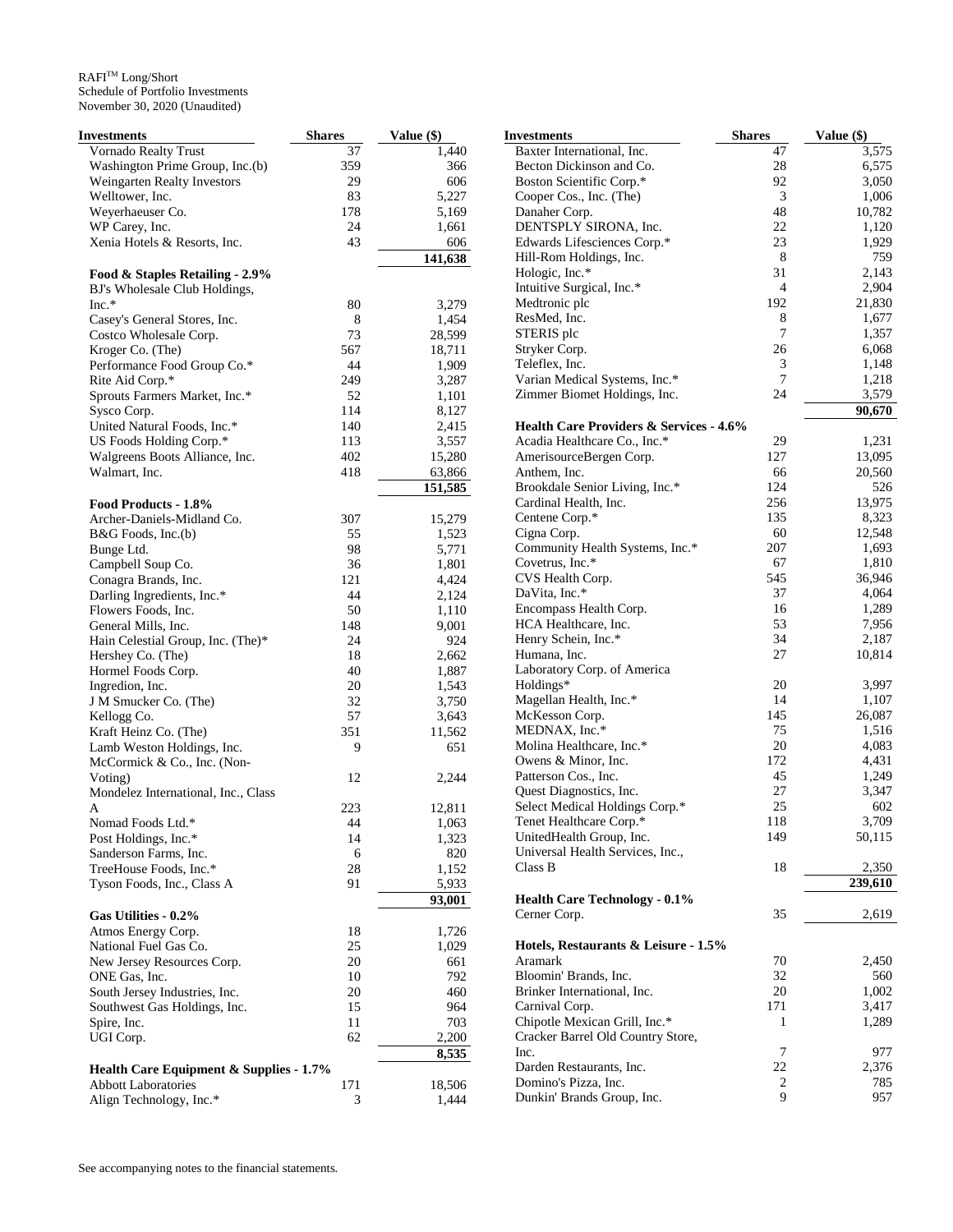| Investments                                                         | <b>Shares</b>  | Value (\$) | <b>Investments</b>                                   | <b>Shares</b>  | Value (\$) |
|---------------------------------------------------------------------|----------------|------------|------------------------------------------------------|----------------|------------|
| Extended Stay America, Inc.                                         | 91             | 1,248      | American Financial Group, Inc.                       | 21             | 1,878      |
| Hilton Worldwide Holdings, Inc.                                     | 18             | 1,865      | American International Group, Inc.                   | 480            | 18,451     |
| International Game Technology plc                                   | 69             | 869        | Aon plc, Class A                                     | 18             | 3,688      |
| Las Vegas Sands Corp.                                               | 81             | 4,512      | Arch Capital Group Ltd.*                             | 63             | 2,028      |
| Marriott International, Inc., Class A                               | 27             | 3,425      | Arthur J Gallagher & Co.                             | 24             | 2,770      |
| <b>Marriott Vacations Worldwide</b>                                 |                |            | Assurant, Inc.                                       | 17             | 2,195      |
| Corp.                                                               | 8              | 1,019      | Assured Guaranty Ltd.                                | 39             | 1,175      |
| McDonald's Corp.                                                    | 86             | 18,700     | Athene Holding Ltd., Class A*                        | 54             | 2,395      |
| <b>MGM Resorts International</b>                                    | 116            | 3,277      | Axis Capital Holdings Ltd.                           | 27             | 1,353      |
| Norwegian Cruise Line Holdings                                      |                |            | Brighthouse Financial, Inc.*                         | 83             | 2,913      |
|                                                                     |                |            | Brown & Brown, Inc.                                  |                | 901        |
| $Ltd.*$                                                             | 65             | 1,487      |                                                      | 20             |            |
| Penn National Gaming, Inc.*                                         | 30             | 2,100      | Chubb Ltd.                                           | 97             | 14,340     |
| Royal Caribbean Cruises Ltd.                                        | 42             | 3,310      | Cincinnati Financial Corp.                           | 27             | 2,061      |
| Six Flags Entertainment Corp.                                       | 34             | 1,045      | CNO Financial Group, Inc.                            | 78             | 1,660      |
| Starbucks Corp.                                                     | 109            | 10,684     | Everest Re Group Ltd.                                | 10             | 2,273      |
| Vail Resorts, Inc.                                                  | $\overline{4}$ | 1,103      | Fidelity National Financial, Inc.                    | 55             | 1,979      |
| Wyndham Destinations, Inc.                                          | 20             | 841        | First American Financial Corp.                       | $28\,$         | 1,356      |
| Wynn Resorts Ltd.                                                   | 20             | 2,010      | Genworth Financial, Inc., Class A*                   | 369            | 1,675      |
| Yum China Holdings, Inc.                                            | 40             | 2,255      | Globe Life, Inc.                                     | 20             | 1,862      |
| Yum! Brands, Inc.                                                   | 35             | 3,703      | Hanover Insurance Group, Inc.                        |                |            |
|                                                                     |                | 77,266     | (The)                                                | 10             | 1,123      |
| <b>Household Durables - 0.7%</b>                                    |                |            | Hartford Financial Services Group,                   |                |            |
|                                                                     |                |            | Inc. (The)                                           | 119            | 5,260      |
| DR Horton, Inc.                                                     | 56             | 4,172      | Kemper Corp.                                         | 12             | 899        |
| Garmin Ltd.                                                         | 20             | 2,335      |                                                      | 94             |            |
| <b>KB</b> Home                                                      | 18             | 634        | Lincoln National Corp.                               |                | 4,439      |
| Leggett & Platt, Inc.                                               | 34             | 1,465      | Loews Corp.                                          | 93             | 3,898      |
| Lennar Corp., Class A                                               | 54             | 4,096      | Markel Corp.*                                        | $\overline{2}$ | 1,948      |
| Meritage Homes Corp.*                                               | 12             | 1,082      | Marsh & McLennan Cos., Inc.                          | 56             | 6,420      |
| Mohawk Industries, Inc.*                                            | 24             | 3,020      | MetLife, Inc.                                        | 376            | 17,360     |
| Newell Brands, Inc.                                                 | 126            | 2,679      | Old Republic International Corp.                     | 101            | 1,810      |
| PulteGroup, Inc.                                                    | 49             | 2,138      | Primerica, Inc.                                      | 6              | 782        |
| Taylor Morrison Home Corp., Class                                   |                |            | Principal Financial Group, Inc.                      | 109            | 5,427      |
| $A^*$                                                               | 42             | 1,062      | ProAssurance Corp.                                   | 32             | 509        |
| Toll Brothers, Inc.                                                 | 31             | 1,468      | Progressive Corp. (The)                              | 88             | 7,666      |
| TRI Pointe Group, Inc.*                                             | 52             | 909        | Prudential Financial, Inc.                           | 235            | 17,771     |
| Tupperware Brands Corp.*                                            | 155            | 5,216      | Reinsurance Group of America,                        |                |            |
|                                                                     |                |            | Inc.                                                 | 23             | 2,651      |
| Whirlpool Corp.                                                     | 30             | 5,838      |                                                      | 6              | 988        |
|                                                                     |                | 36,114     | RenaissanceRe Holdings Ltd.                          |                |            |
| <b>Household Products - 1.4%</b>                                    |                |            | Selective Insurance Group, Inc.                      | 12             | 742        |
| Church & Dwight Co., Inc.                                           | 24             | 2,107      | Travelers Cos., Inc. (The)                           | 104            | 13,484     |
| Clorox Co. (The)                                                    | 16             | 3,247      | Unum Group                                           | 132            | 2,934      |
| Colgate-Palmolive Co.                                               | 110            | 9,420      | W R Berkley Corp.                                    | 27             | 1,758      |
| Kimberly-Clark Corp.                                                | 58             | 8,080      | Willis Towers Watson plc                             | 17             | 3,539      |
| Procter & Gamble Co. (The)                                          | 369            | 51,243     |                                                      |                | 188,987    |
| Spectrum Brands Holdings, Inc.                                      | 19             | 1,270      | <b>Interactive Media &amp; Services - 2.2%</b>       |                |            |
|                                                                     |                | 75,367     | Alphabet, Inc., Class A*                             | 21             | 36,842     |
| <b>Independent Power and Renewable Electricity Producers - 0.1%</b> |                |            | Alphabet, Inc., Class C*                             | 21             | 36,976     |
|                                                                     |                |            | Facebook, Inc., Class A*                             | 133            | 36,837     |
| AES Corp. (The)                                                     | 230            | 4,701      | IAC/InterActiveCorp.*                                | $\overline{4}$ | 568        |
| Vistra Corp.                                                        | 136            | 2,541      | Twitter, Inc.*                                       | 46             | 2,140      |
|                                                                     |                | 7,242      | Yandex NV, Class A*                                  | 21             | 1,448      |
| <b>Industrial Conglomerates - 1.5%</b>                              |                |            |                                                      |                |            |
| 3M Co.                                                              | 116            | 20,037     |                                                      |                | 114,811    |
| Carlisle Cos., Inc.                                                 | 8              | 1,159      | <b>Internet &amp; Direct Marketing Retail - 1.4%</b> |                |            |
| General Electric Co.                                                | 3,391          | 34,520     | Amazon.com, Inc.*                                    | 16             | 50,689     |
| Honeywell International, Inc.                                       | 93             | 18,964     | Booking Holdings, Inc.*                              | $\overline{4}$ | 8,114      |
| Roper Technologies, Inc.                                            | 7              | 2,989      | eBay, Inc.                                           | 112            | 5,648      |
|                                                                     |                | 77,669     | Expedia Group, Inc.                                  | 23             | 2,863      |
| Insurance - 3.6%                                                    |                |            | Qurate Retail, Inc., Series A                        | 402            | 4,209      |
| Aflac, Inc.                                                         | 206            | 9,050      |                                                      |                | 71,523     |
|                                                                     |                |            | IT Services - 2.5%                                   |                |            |
| Alleghany Corp.                                                     | 3              | 1,726      | Accenture plc, Class A                               | 62             | 15,443     |
| Allstate Corp. (The)                                                | 87             | 8,904      | Akamai Technologies, Inc.*                           | 15             | 1,553      |
| American Equity Investment Life                                     |                |            |                                                      |                |            |
| Holding Co.                                                         | 36             | 946        | Alliance Data Systems Corp.                          | 19             | 1,390      |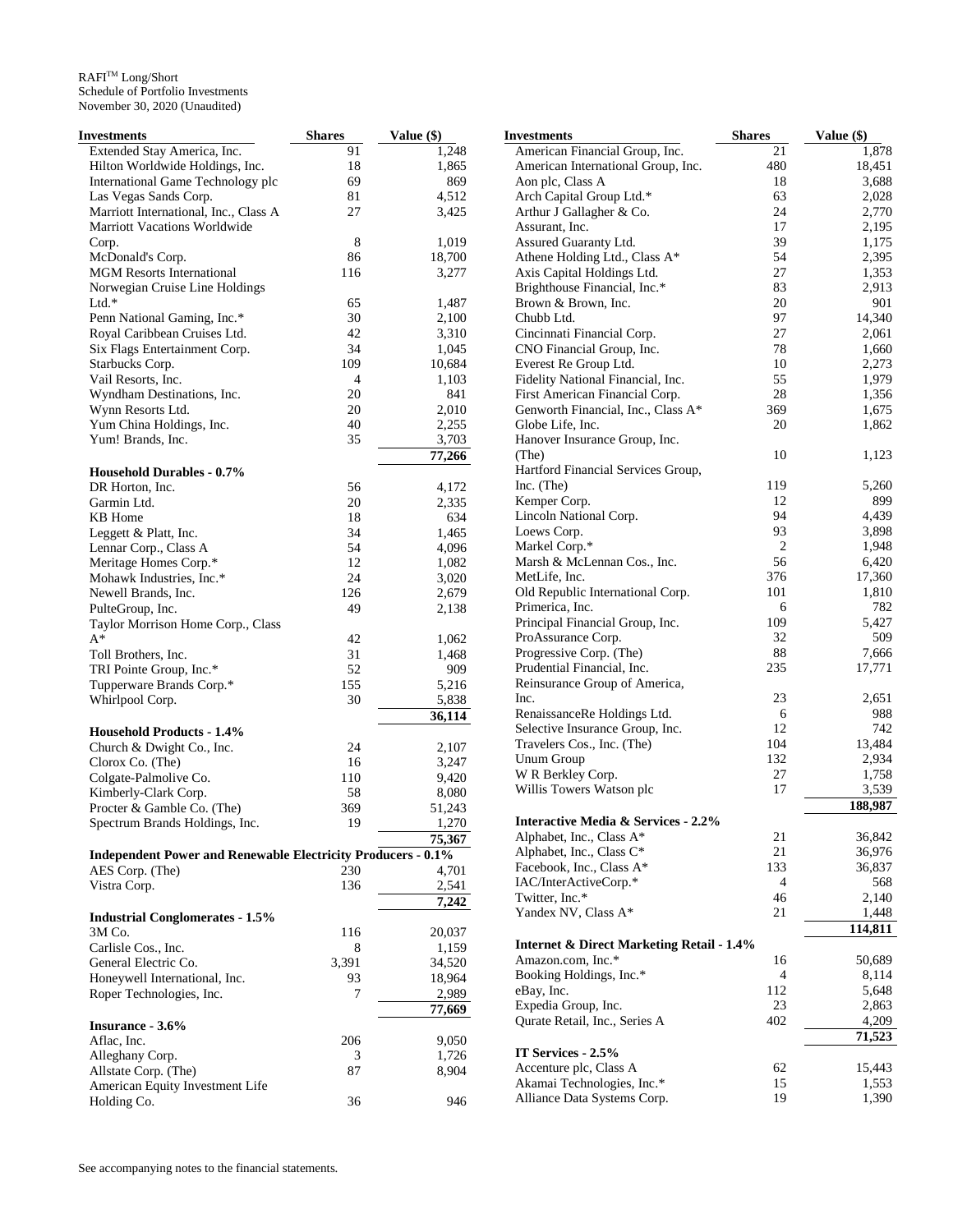| Investments                            | <b>Shares</b>  | Value (\$) | <b>Investments</b>                 | <b>Shares</b>   | Value (\$) |
|----------------------------------------|----------------|------------|------------------------------------|-----------------|------------|
| Amdocs Ltd.                            | 23             | 1,514      | Crane Co.                          | 10              | 695        |
| Automatic Data Processing, Inc.        | 36             | 6,260      | Cummins, Inc.                      | 40              | 9,247      |
| Black Knight, Inc.*                    | 11             | 1,008      | Deere & Co.                        | 63              | 16,482     |
| Booz Allen Hamilton Holding            |                |            | Donaldson Co., Inc.                | 18              | 958        |
| Corp.                                  | 19             | 1,649      | Dover Corp.                        | 20              | 2,441      |
| Broadridge Financial Solutions,        |                |            | Flowserve Corp.                    | 29              | 988        |
| Inc.                                   | 11             | 1,616      | Fortive Corp.                      | 30              | 2,104      |
| CACI International, Inc., Class A*     | $\overline{4}$ | 949        | Graco, Inc.                        | 13              | 881        |
| <b>Cognizant Technology Solutions</b>  |                |            | Greenbrier Cos., Inc. (The)        | 26              | 868        |
| Corp., Class A                         | 74             | 5,782      | IDEX Corp.                         | $7\phantom{.0}$ | 1,352      |
| Conduent, Inc.*                        | 210            | 886        | Illinois Tool Works, Inc.          | 37              | 7,810      |
| DXC Technology Co.                     | 192            | 4,207      | ITT, Inc.                          | 14              | 1,017      |
| Euronet Worldwide, Inc.*               | 5              | 672        | Kennametal, Inc.                   | 23              | 805        |
| <b>Fidelity National Information</b>   |                |            | Lincoln Electric Holdings, Inc.    | 10              | 1,150      |
| Services, Inc.                         | 31             | 4,601      | Meritor, Inc.*                     | 31              | 818        |
| Fiserv, Inc.*                          | 19             | 2,188      | Middleby Corp. (The)*              | 9               | 1,224      |
| FleetCor Technologies, Inc.*           | 5              | 1,326      | Mueller Industries, Inc.           | 21              | 688        |
| Gartner, Inc.*                         | 5              | 760        | Navistar International Corp.*      | 23              | 1,018      |
|                                        | 18             | 732        |                                    | 5               | 1,019      |
| Genpact Ltd.                           | 7              |            | Nordson Corp.                      | 19              |            |
| Global Payments, Inc.                  |                | 1,366      | Oshkosh Corp.                      |                 | 1,530      |
| <b>International Business Machines</b> |                |            | Otis Worldwide Corp.               | 78              | 5,221      |
| Corp.                                  | 257            | 31,745     | PACCAR, Inc.                       | 100             | 8,706      |
| Jack Henry & Associates, Inc.          | 5              | 804        | Parker-Hannifin Corp.              | 21              | 5,612      |
| KBR, Inc.                              | 31             | 861        | Pentair plc                        | 29              | 1,503      |
| Leidos Holdings, Inc.                  | 24             | 2,417      | Rexnord Corp.                      | 19              | 713        |
| Mastercard, Inc., Class A              | 22             | 7,403      | Snap-on, Inc.                      | 11              | 1,934      |
| Paychex, Inc.                          | 37             | 3,446      | Stanley Black & Decker, Inc.       | 29              | 5,345      |
| PayPal Holdings, Inc.*                 | 54             | 11,562     | Terex Corp.                        | 34              | 1,054      |
| Perspecta, Inc.                        | 33             | 740        | Timken Co. (The)                   | 18              | 1,322      |
| Sabre Corp.                            | 66             | 742        | Toro Co. (The)                     | 10              | 907        |
| Science Applications International     |                |            | Trinity Industries, Inc.           | 49              | 1,120      |
| Corp.                                  | 11             | 1,018      | Westinghouse Air Brake             |                 |            |
| Visa, Inc., Class A                    | 64             | 13,462     | Technologies Corp.                 | 15              | 1,100      |
| Western Union Co. (The)                | 89             | 2,008      | Xylem, Inc.                        | 18              | 1,727      |
| WEX, Inc.*                             | $\overline{4}$ | 693        |                                    |                 | 114,731    |
|                                        |                | 130,803    | Marine - $0.0\%$ (c)               |                 |            |
| Leisure Products - 0.1%                |                |            | Kirby Corp.*(b)                    | 18              | 911        |
| Brunswick Corp.                        | 18             | 1,343      |                                    |                 |            |
| Hasbro, Inc.                           | 21             | 1,954      | <b>Media - 1.8%</b>                |                 |            |
| Mattel, Inc. $*(b)$                    | 167            | 2,587      | Altice USA, Inc., Class A*         | 98              | 3,324      |
| Polaris, Inc.                          | 16             | 1,536      | AMC Networks, Inc., Class A*(b)    | 23              | 758        |
|                                        |                | 7,420      | Charter Communications, Inc.,      |                 |            |
| Life Sciences Tools & Services - 0.6%  |                |            | Class $A^*$                        | 21              | 13,692     |
| Agilent Technologies, Inc.             | 25             | 2,923      | Comcast Corp., Class A             | 948             | 47,627     |
| Bio-Rad Laboratories, Inc., Class      |                |            | Discovery, Inc., Class $A^*(b)$    | 35              | 942        |
| $A^*$                                  | $\overline{c}$ | 1,077      | Discovery, Inc., Class C*          | $75\,$          | 1,801      |
| <b>Charles River Laboratories</b>      |                |            | DISH Network Corp., Class A*       | 74              | 2,654      |
|                                        |                | 1,173      | Fox Corp., Class A                 | 81              | 2,336      |
| International, Inc.*                   | 5              |            |                                    | 37              | 1,050      |
| ICON plc*                              | $\sqrt{5}$     | 974        | Fox Corp., Class B                 |                 |            |
| Illumina, Inc.*                        | 6              | 1,933      | Interpublic Group of Cos., Inc.    | 107             |            |
| IQVIA Holdings, Inc.*                  | 18             | 3,042      | (The)                              |                 | 2,384      |
| Mettler-Toledo International, Inc.*    | $\mathbf{1}$   | 1,150      | John Wiley & Sons, Inc., Class A   | 16              | 553        |
| PerkinElmer, Inc.                      | $10\,$         | 1,330      | Liberty Broadband Corp., Class A*  | 2               | 314        |
| PRA Health Sciences, Inc.*             | 7              | 785        | Liberty Broadband Corp., Class C*  | 8               | 1,259      |
| Thermo Fisher Scientific, Inc.         | 29             | 13,484     | Liberty Media Corp.-Liberty        |                 |            |
| Waters Corp.*                          | 5              | 1,160      | SiriusXM, Class A*                 | 23              | 942        |
|                                        |                | 29,031     | Liberty Media Corp.-Liberty        |                 |            |
| Machinery - 2.2%                       |                |            | SiriusXM, Class C*                 | 42              | 1,722      |
| AGCO Corp.                             | 22             | 2,035      | Meredith Corp.                     | $22\,$          | 448        |
| Allison Transmission Holdings,         |                |            | News Corp., Class A                | 127             | 2,242      |
| Inc.                                   | 22             | 903        | News Corp., Class B                | 40              | 712        |
| Caterpillar, Inc.                      | 123            | 21,352     | Nexstar Media Group, Inc., Class A | 7               | 737        |
| Colfax Corp.*                          | 30             | 1,082      | Omnicom Group, Inc.                | 64              | 4,032      |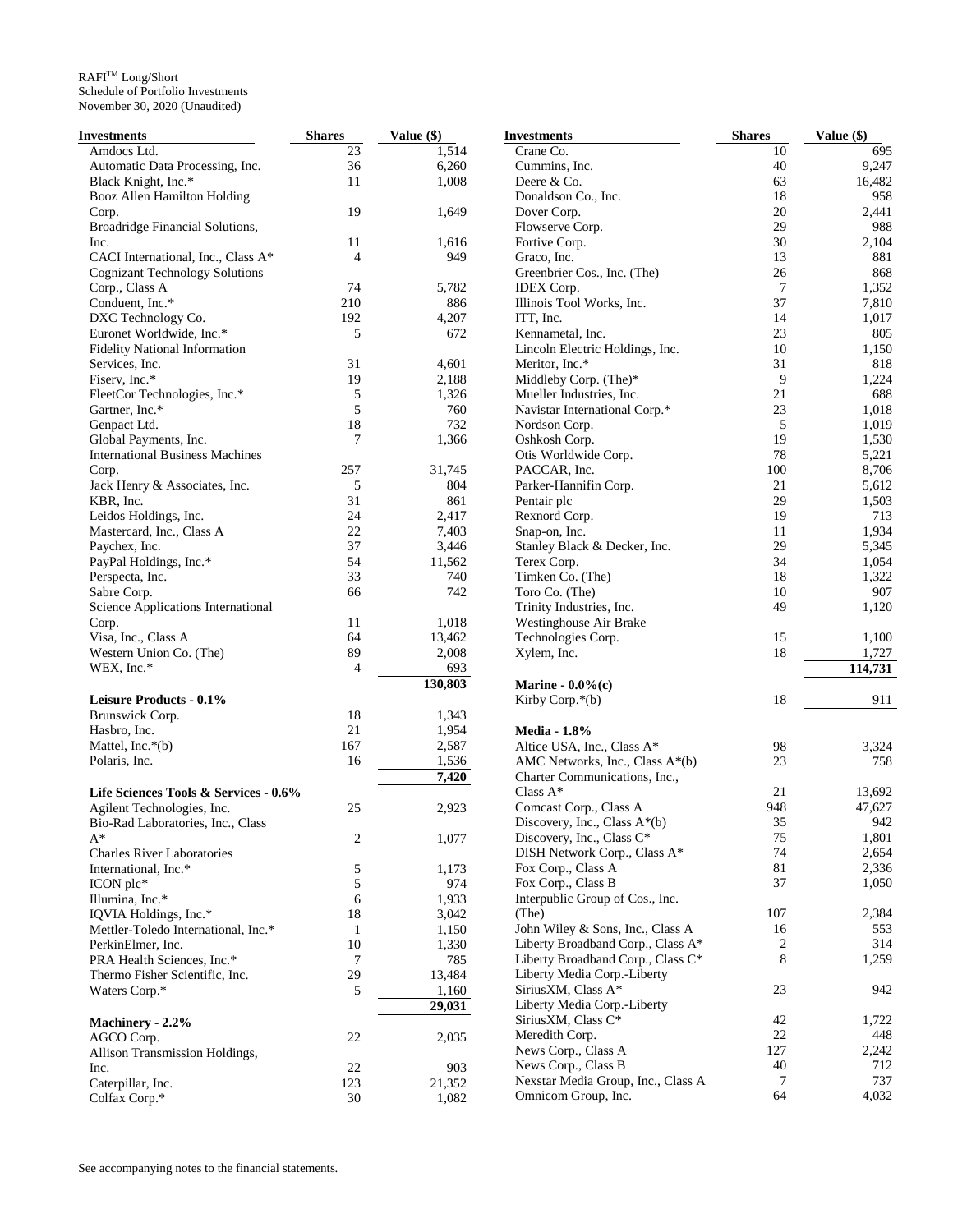| Investments                                                                    | <b>Shares</b> | Value (\$)     |
|--------------------------------------------------------------------------------|---------------|----------------|
| Sinclair Broadcast Group, Inc.,                                                |               |                |
| Class $A(b)$                                                                   | 28            | 763            |
| TEGNA, Inc.                                                                    | 58            | 836            |
| ViacomCBS, Inc.                                                                | 144           | 5,080          |
|                                                                                |               | 96,208         |
| Metals & Mining - 0.8%                                                         |               |                |
| Alcoa Corp.*                                                                   | 196           | 3,901          |
| Allegheny Technologies, Inc.*                                                  | 40            | 540            |
| Arconic Corp.*                                                                 | 24            | 660            |
| Carpenter Technology Corp.                                                     | 16            | 391            |
| Commercial Metals Co.                                                          | 52            | 1,035          |
| Compass Minerals International,                                                |               |                |
| Inc.                                                                           | 11            | 687            |
| Constellium SE, Class A*                                                       | 68            | 860            |
| Freeport-McMoRan, Inc.                                                         | 445           | 10,409         |
| Newmont Corp.                                                                  | 73            | 4,294          |
| Nucor Corp.                                                                    | 133           | 7,142          |
| Reliance Steel & Aluminum Co.                                                  | 23            | 2,709          |
| Steel Dynamics, Inc.                                                           | 82            | 2,969          |
| United States Steel Corp.                                                      | 264           | 3,746          |
| Warrior Met Coal, Inc.                                                         | 65            | 1,132          |
|                                                                                |               | 40,475         |
| Mortgage Real Estate Investment Trusts (REITs) - 0.2%<br>AGNC Investment Corp. | 129           | 1,971          |
| Annaly Capital Management, Inc.                                                | 370           | 2,960          |
| Blackstone Mortgage Trust, Inc.,                                               |               |                |
| Class A                                                                        | 26            | 675            |
| Chimera Investment Corp.                                                       | 75            | 770            |
| Invesco Mortgage Capital, Inc.(b)                                              | 39            | 129            |
| MFA Financial, Inc.                                                            | 135           | 500            |
| New Residential Investment Corp.                                               | 155           | 1,435          |
| Starwood Property Trust, Inc.                                                  | 79            | 1,417          |
| Two Harbors Investment Corp.                                                   | 78            | 487            |
|                                                                                |               | 10,344         |
| <b>Multiline Retail - 1.0%</b>                                                 |               |                |
| Big Lots, Inc.                                                                 | 38            | 1,964          |
| Dollar General Corp.                                                           | 32            | 6,995          |
| Dollar Tree, Inc.*                                                             | 50            | 5,462          |
| Kohl's Corp.                                                                   | 122           | 3,928          |
| Macy's, $Inc.(b)$                                                              | 439           | 4,482          |
| Nordstrom, Inc.(b)                                                             | 71            | 1,840          |
| Target Corp.                                                                   | 147           | 26,391         |
|                                                                                |               | 51,062         |
| Multi-Utilities - 1.1%                                                         |               |                |
| Ameren Corp.                                                                   | 51            | 3,967          |
| Avista Corp.                                                                   | 18            | 675            |
| Black Hills Corp.                                                              | 12            | 730            |
| CenterPoint Energy, Inc.                                                       | 174           | 4,035          |
| CMS Energy Corp.                                                               | 53            | 3,262          |
| Consolidated Edison, Inc.                                                      | 94            | 7,167          |
| Dominion Energy, Inc.                                                          | 142           | 11,146         |
| DTE Energy Co.                                                                 | 43            | 5,410          |
| MDU Resources Group, Inc.                                                      | 50            | 1,247          |
| NiSource, Inc.                                                                 | 83            | 2,009          |
| NorthWestern Corp.                                                             | 12            | 696            |
| Public Service Enterprise Group,                                               | 132           |                |
| Inc.                                                                           | 48            | 7,693          |
| Sempra Energy<br>WEC Energy Group, Inc.                                        | 50            | 6,119<br>4,747 |
|                                                                                |               | 58,903         |
| Oil, Gas & Consumable Fuels - 5.3%                                             |               |                |
| Antero Resources Corp.*                                                        | 1,450         | 5,684          |
| Apache Corp.                                                                   | 107           | 1,379          |
|                                                                                |               |                |

| Investments                                    | <b>Shares</b> | Value (\$) |
|------------------------------------------------|---------------|------------|
| Cabot Oil & Gas Corp.                          | 65            | 1,139      |
| Cheniere Energy, Inc.*                         | 18            | 1,020      |
| Chevron Corp.                                  | 744           | 64,862     |
| Cimarex Energy Co.                             | 24            | 863        |
| CNX Resources Corp.*                           | 155           | 1,459      |
| Concho Resources, Inc.                         | 65            | 3,736      |
| ConocoPhillips                                 | 351           | 13,886     |
| Continental Resources, Inc.(b)                 | 29            | 446        |
| Cosan Ltd., Class A                            | 45            | 777        |
| Delek US Holdings, Inc.                        | 51            | 678        |
| Devon Energy Corp.                             | 172           | 2,406      |
| Diamondback Energy, Inc.                       | 32            | 1,279      |
| EOG Resources, Inc.                            | 108           | 5,063      |
| EQT Corp.                                      | 341           | 5,074      |
| Exxon Mobil Corp.                              | 2,014         | 76,794     |
| Hess Corp.                                     | 52            | 2,453      |
| HollyFrontier Corp.                            | 94            | 2,199      |
| Kinder Morgan, Inc.                            | 603           | 8,671      |
| Marathon Oil Corp.                             | 481           | 2,848      |
| Marathon Petroleum Corp.                       | 328           | 12,753     |
| Murphy Oil Corp.                               | 102           | 1,026      |
| Occidental Petroleum Corp.<br>ONEOK, Inc.      | 347           | 5,469      |
|                                                | 70            | 2,511      |
| Parsley Energy, Inc., Class A                  | 67<br>124     | 839        |
| PBF Energy, Inc., Class A<br>PDC Energy, Inc.* | 39            | 900        |
| Peabody Energy Corp.*                          | 143           | 652<br>193 |
| Phillips 66                                    | 233           | 14,115     |
| Pioneer Natural Resources Co.                  | 24            | 2,414      |
| QEP Resources, Inc.                            | 291           | 468        |
| Range Resources Corp.                          | 305           | 2,226      |
| SM Energy Co.                                  | 136           | 575        |
| Southwestern Energy Co.*                       | 563           | 1,751      |
| Targa Resources Corp.                          | 95            | 2,232      |
| Valero Energy Corp.                            | 253           | 13,604     |
| Whiting Petroleum Corp.*                       | 6             | 136        |
| Williams Cos., Inc. (The)                      | 420           | 8,812      |
| World Fuel Services Corp.                      | 48            | 1,364      |
| WPX Energy, Inc.*                              | 141           | 1,004      |
|                                                |               | 275,760    |
| Paper & Forest Products - 0.1%                 |               |            |
| Boise Cascade Co.                              | 16            | 692        |
| Domtar Corp.                                   | 47            | 1,415      |
| Louisiana-Pacific Corp.                        | 27            | 924        |
|                                                |               | 3.031      |
| <b>Personal Products - 0.1%</b>                |               |            |
| Coty, Inc., Class A                            | 96            | 690        |
| Edgewell Personal Care Co.*                    | 20            | 695        |
| Estee Lauder Cos., Inc. (The), Class           |               |            |
| A                                              | 14            | 3,435      |
| Nu Skin Enterprises, Inc., Class A             | 28            | 1,442      |
|                                                |               | 6,262      |
| <b>Pharmaceuticals - 3.5%</b>                  |               |            |
| Bristol-Myers Squibb Co.                       | 223           | 13,915     |
| Catalent, Inc.*                                | 14            | 1,346      |
| Elanco Animal Health, Inc.*                    | 49            | 1,499      |
| Eli Lilly and Co.                              | 84            | 12,235     |
| Jazz Pharmaceuticals plc*                      | 9             | 1,266      |
| Johnson & Johnson                              | 394           | 57,004     |
| Merck & Co., Inc.                              | 385           | 30,950     |
| Perrigo Co. plc                                | 27            | 1,302      |
| Pfizer, Inc.                                   | 1,390         | 53,251     |
| Viatris, Inc.*                                 | 450           | 7,569      |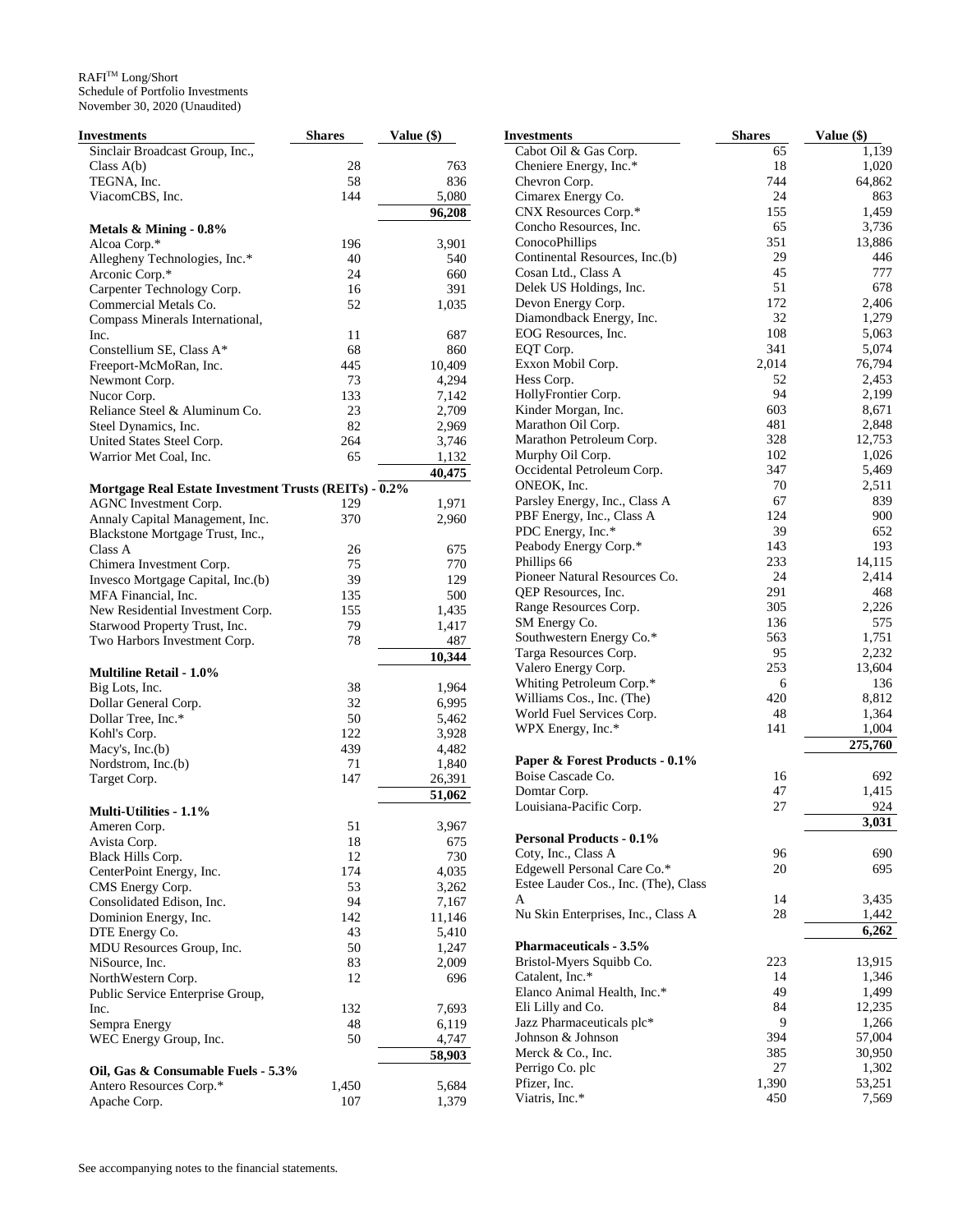| Investments                                     | <b>Shares</b> | <b>Value (\$)</b> |
|-------------------------------------------------|---------------|-------------------|
| Zoetis, Inc.                                    | 17            | 2,726             |
|                                                 |               | 183,063           |
| Professional Services - 0.3%                    |               |                   |
| ASGN, Inc.*                                     | 13            | 1,016             |
| CoreLogic, Inc.                                 | 14            | 1,085             |
| CoStar Group, Inc.*                             | 1             | 911               |
| Equifax, Inc.                                   | 11            | 1,836             |
| FTI Consulting, Inc.*                           | 5             | 525               |
| IHS Markit Ltd.                                 | 28            | 2,785             |
| ManpowerGroup, Inc.                             | 38            | 3,293             |
| Nielsen Holdings plc                            | 152           | 2,458             |
| Robert Half International, Inc.                 | 24            | 1,540             |
| TransUnion                                      | 8             | 729               |
| Verisk Analytics, Inc.                          | 8             | 1,586             |
|                                                 |               |                   |
|                                                 |               | 17,764            |
| Real Estate Management & Development - 0.1%     |               |                   |
| CBRE Group, Inc., Class A*                      | 64            | 3,913             |
| Howard Hughes Corp. (The)*                      | 6             | 436               |
| Jones Lang LaSalle, Inc.*                       | 13            | 1,720             |
| Realogy Holdings Corp.*                         | 108           | 1,330             |
|                                                 |               | 7,399             |
| Road & Rail - 1.0%                              |               |                   |
| <b>AMERCO</b>                                   | 2             | 828               |
| Avis Budget Group, Inc.*                        | 64            | 2,251             |
| CSX Corp.                                       | 100           | 9,005             |
| JB Hunt Transport Services, Inc.                | 15            | 2,029             |
| Kansas City Southern                            | 12            | 2,234             |
| Knight-Swift Transportation                     |               |                   |
| Holdings, Inc.                                  | 29            | 1,197             |
| Landstar System, Inc.                           | 7             | 920               |
| Norfolk Southern Corp.                          | 40            | 9,481             |
| Old Dominion Freight Line, Inc.                 | 7             | 1,424             |
| Ryder System, Inc.                              | 60            | 3,553             |
| Uber Technologies, Inc.*                        | 28            | 1,391             |
| Union Pacific Corp.                             | 98            | 20,000            |
|                                                 |               | 54,313            |
|                                                 |               |                   |
| Semiconductors & Semiconductor Equipment - 3.5% |               |                   |
| Advanced Micro Devices, Inc.*                   | 18            | 1,668             |
| Analog Devices, Inc.                            | 39            | 5,424             |
| Applied Materials, Inc.                         | 93            | 7,671             |
| Broadcom, Inc.                                  | 38            | 15,260            |
| Cree, Inc.*                                     | 15            | 1,356             |
| First Solar, Inc.*                              | 25            | 2,336             |
| Intel Corp.                                     | 761           | 36,794            |
| KLA Corp.                                       | 25            | 6,299             |
| Lam Research Corp.                              | 11            | 4,979             |
| Marvell Technology Group Ltd.                   | 77            | 3,564             |
| Maxim Integrated Products, Inc.                 | 34            | 2,824             |
| Microchip Technology, Inc.                      | 26            | 3,494             |
| Micron Technology, Inc.*                        | 280           | 17,945            |
| MKS Instruments, Inc.                           | 7             | 966               |
| NVIDIA Corp.                                    | 15            | 8,041             |
| <b>NXP Semiconductors NV</b>                    | 33            | 5,228             |
| ON Semiconductor Corp.*                         | 94            | 2,703             |
| Qorvo, Inc.*                                    | 18            | 2,820             |
| QUALCOMM, Inc.                                  | 190           | 27,962            |
| Skyworks Solutions, Inc.                        | 20            | 2,824             |
| Teradyne, Inc.                                  | 12            | 1,324             |
| Texas Instruments, Inc.                         | 100           | 16,125            |
|                                                 | 26            |                   |
| Xilinx, Inc.                                    |               | 3,784             |
|                                                 |               | 181,391           |
| Software - 2.7%                                 |               |                   |
| Adobe, Inc.*                                    | 11            | 5,263             |

| Investments                                       | Shares | Value (\$) |
|---------------------------------------------------|--------|------------|
| ANSYS, Inc.*                                      | 4      | 1,352      |
| Avaya Holdings Corp.*                             | 71     | 1,321      |
| Cadence Design Systems, Inc.*                     | 11     | 1,279      |
| CDK Global, Inc.                                  | 14     | 671        |
| <b>Check Point Software Technologies</b>          |        |            |
| Ltd.*                                             | 11     | 1,295      |
| Citrix Systems, Inc.                              | 7      | 867        |
| Intuit, Inc.                                      | 9      | 3,168      |
| Microsoft Corp.                                   | 444    | 95,047     |
| NortonLifeLock, Inc.                              | 195    | 3,555      |
| Nuance Communications, Inc.*                      | 28     | 1,208      |
| Oracle Corp.                                      | 297    | 17,143     |
| salesforce.com, Inc.*                             | 24     | 5,899      |
| SS&C Technologies Holdings, Inc.                  | 18     | 1,240      |
| Synopsys, Inc.*                                   | 9      | 2,048      |
| Teradata Corp.*                                   | 29     | 636        |
|                                                   |        | 141,992    |
| <b>Specialty Retail - 2.8%</b>                    |        |            |
| Aaron's Holdings Co., Inc.                        | 18     | 1,133      |
| Abercrombie & Fitch Co., Class A                  | 56     | 1,161      |
| Advance Auto Parts, Inc.                          | 14     | 2,068      |
| American Eagle Outfitters, Inc.                   | 74     | 1,331      |
| Asbury Automotive Group, Inc.*                    | 12     | 1,353      |
| AutoNation, Inc.*                                 | 52     | 3,187      |
| AutoZone, Inc.*                                   | 3      | 3,413      |
| Bed Bath & Beyond, Inc.(b)                        | 202    | 4,234      |
| Best Buy Co., Inc.                                | 74     | 8,051      |
| Burlington Stores, Inc.*                          | 5      | 1,093      |
| CarMax, Inc.*                                     | 39     | 3,646      |
| Designer Brands, Inc., Class A                    | 45     | 356        |
| Dick's Sporting Goods, Inc.                       | 30     | 1,704      |
| Foot Locker, Inc.                                 | 57     | 2,132      |
| GameStop Corp., Class A*(b)                       | 484    | 8,015      |
| Gap, Inc. (The)                                   | 159    | 3,333      |
| Group 1 Automotive, Inc.                          | 14     | 1,663      |
| Home Depot, Inc. (The)                            | 125    | 34,676     |
| L Brands, Inc.                                    | 192    | 7,452      |
| Lithia Motors, Inc., Class A                      | 10     | 2,893      |
| Lowe's Cos., Inc.                                 | 120    | 18,698     |
| Michaels Cos., Inc. $(Thei*)*(b)$                 | 154    | 1,523      |
| Murphy USA, Inc.                                  | 19     | 2,436      |
| ODP Corp. (The)                                   | 69     | 1,978      |
| O'Reilly Automotive, Inc.*                        | 7      | 3,097      |
| Penske Automotive Group, Inc.                     | 25     | 1,377      |
| Ross Stores, Inc.                                 | 30     | 3,226      |
| Sally Beauty Holdings, Inc.*                      | 80     | 920        |
| Signet Jewelers Ltd.                              | 48     | 1,454      |
| Sonic Automotive, Inc., Class A                   | 24     | 969        |
| Tiffany & Co.                                     | 16     | 2,104      |
| TJX Cos., Inc. (The)                              | 146    | 9,272      |
| Tractor Supply Co.                                | 18     | 2,535      |
| Ulta Beauty, Inc.*                                | 6      | 1,652      |
| Urban Outfitters, Inc.*                           | 29     | 794        |
| Williams-Sonoma, Inc.                             | 22     | 2,408      |
|                                                   |        | 147,337    |
| Technology Hardware, Storage & Peripherals - 4.4% |        |            |
| Apple, Inc.                                       | 1,609  | 191,552    |
| Dell Technologies, Inc., Class C*                 | 56     | 3,866      |
| Hewlett Packard Enterprise Co.                    | 717    | 7,916      |
| HP, Inc.                                          | 404    | 8,860      |
| NCR Corp.*                                        | 51     | 1,411      |
| NetApp, Inc.                                      | 43     | 2,292      |
| Seagate Technology plc                            | 94     | 5,528      |
| Western Digital Corp.                             | 107    | 4,802      |
|                                                   |        |            |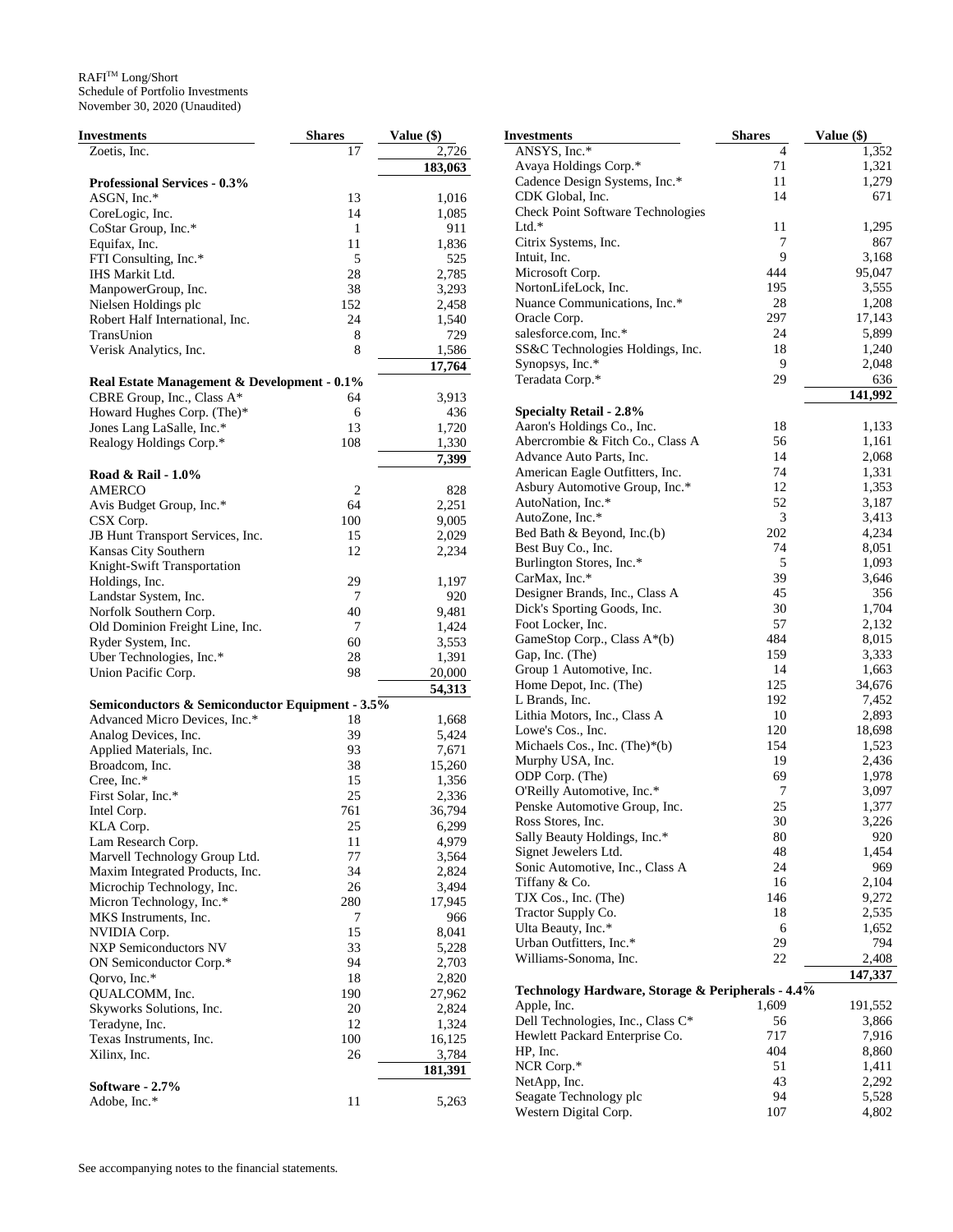## $\mathbb{R}\mathsf{A}\mathsf{F}\mathsf{I}^{\mathsf{TM}}$  Long/Short Schedule of Portfolio Investments November 30, 2020 (Unaudited)

| Investments                                       | <b>Shares</b> | Value (\$) |
|---------------------------------------------------|---------------|------------|
| Xerox Holdings Corp.                              | 71            | 1,554      |
|                                                   |               | 227,781    |
| Textiles, Apparel & Luxury Goods - 0.6%           |               |            |
| Capri Holdings Ltd.*                              | 70            | 2,476      |
| Carter's, Inc.                                    | 9             | 801        |
| Deckers Outdoor Corp.*                            | 3             | 764        |
| G-III Apparel Group Ltd.*                         | 26            | 530        |
| Hanesbrands, Inc.                                 | 127           | 1,803      |
| Kontoor Brands, Inc.                              | 20            | 833        |
| Lululemon Athletica, Inc.*                        | 4             | 1,481      |
| NIKE, Inc., Class B                               | 91            | 12,258     |
| PVH Corp.                                         | 28            | 2,226      |
| Ralph Lauren Corp.                                | 13            | 1,115      |
| Skechers USA, Inc., Class A*                      | 29            | 971        |
| Tapestry, Inc.                                    | 106           | 3,002      |
| Under Armour, Inc., Class A*                      | 36            | 596        |
| Under Armour, Inc., Class C*                      | 36            | 524        |
| VF Corp.                                          | 44            | 3,669      |
|                                                   |               | 33,049     |
| Thrifts & Mortgage Finance - 0.1%                 |               |            |
| Essent Group Ltd.                                 | 14            | 614        |
| MGIC Investment Corp.                             | 92            | 1,100      |
| New York Community Bancorp,                       |               |            |
| Inc.                                              | 214           | 2,074      |
| Radian Group, Inc.                                | 41            | 774        |
| Washington Federal, Inc.                          | 20            | 467        |
|                                                   |               | 5,029      |
| <b>Tobacco - 1.0%</b>                             |               |            |
| Altria Group, Inc.                                | 547           | 21,787     |
| Philip Morris International, Inc.                 | 356           | 26,967     |
| Universal Corp.                                   | 14            | 637        |
| Vector Group Ltd.                                 | 49            | 551        |
|                                                   |               | 49,942     |
| Trading Companies & Distributors - 0.6%           |               |            |
| AerCap Holdings NV*                               | 61            | 2,242      |
| Air Lease Corp.                                   | 29            | 1,061      |
| Applied Industrial Technologies,                  |               |            |
| Inc.                                              | 10            | 784        |
| Beacon Roofing Supply, Inc.*                      | 33            | 1,201      |
| Fastenal Co.                                      | 64            | 3,165      |
| GATX Corp.                                        | 13            | 1,037      |
| HD Supply Holdings, Inc.*                         | 37            | 2,064      |
| MRC Global, Inc.*                                 | 80            | 462        |
| MSC Industrial Direct Co., Inc.,                  |               |            |
| Class A                                           | 14            | 1,167      |
| Rush Enterprises, Inc., Class A                   | 22            | 843        |
| Triton International Ltd.                         | 20            | 905        |
| United Rentals, Inc.*                             | 27            | 6,129      |
| Univar Solutions, Inc.*                           | 81            | 1,450      |
| Watsco, Inc.                                      | 6             | 1,364      |
| WESCO International, Inc.*                        | 42            | 2,739      |
| WW Grainger, Inc.                                 | 8             | 3,346      |
|                                                   |               | 29,959     |
| Transportation Infrastructure - 0.0%(c)           |               |            |
| Macquarie Infrastructure Corp.                    | 37            | 1,197      |
|                                                   |               |            |
| Water Utilities - 0.1%                            |               |            |
| American Water Works Co., Inc.                    | 21            | 3,221      |
| Essential Utilities, Inc.                         | 20            | 906        |
|                                                   |               | 4,127      |
| <b>Wireless Telecommunication Services - 0.2%</b> |               |            |
| Telephone and Data Systems, Inc.                  | 77            | 1,461      |
|                                                   |               |            |

| <b>Investments</b>         | <b>Shares</b> | Value (\$) |
|----------------------------|---------------|------------|
| T-Mobile US, Inc.*         | 86            | 11.433     |
|                            |               | 12,894     |
| <b>TOTAL COMMON STOCKS</b> |               |            |
| (Cost \$3,522,547)         |               | 5,116,811  |

#### **SECURITIES LENDING REINVESTMENTS(d) - 0.3%**

## **INVESTMENT COMPANIES - 0.3%**

| BlackRock Liquidity FedFund, Institutional Class |        |        |
|--------------------------------------------------|--------|--------|
| $0.04\%$ (Cost \$15,265)                         | 15.265 | 15.265 |

## **Total Investments - 98.4%**

| (Cost \$3,537,812)                   | 5.132,076 |
|--------------------------------------|-----------|
| Other assets less liabilities - 1.6% | 85,279    |
| <b>Net Assets - 100.0%</b>           | 5.217.355 |

\* Non-income producing security.

- (a) All or a portion of these securities are segregated in connection with obligations for swaps with a total value of \$98,024.
- (b) The security or a portion of this security is on loan at November 30, 2020. The total value of securities on loan at November 30, 2020 was \$21,433, collateralized in the form of cash with a value of \$15,265 that was reinvested in the securities shown in the Securities Lending Reinvestment section of the Schedule of Investments and \$7,811 of collateral in the form of U.S. Government Treasury Securities, interest rates ranging from 0.00% – 6.13%, and maturity dates ranging from December 10, 2020 – May 15, 2050; a total value of \$23,076.
- (c) Represents less than 0.05% of net assets.
- (d) The security was purchased with cash collateral held from securities on loan at November 30, 2020. The total value of securities purchased was \$15,265.

As of November 30, 2020, the gross unrealized appreciation (depreciation) of investments based on the aggregate cost of investment securities and derivative instruments, if applicable, for federal income tax purposes was as follows:

| Aggregate gross unrealized appreciation | S | 1.957.871 |
|-----------------------------------------|---|-----------|
| Aggregate gross unrealized depreciation |   | (292.217) |
| Net unrealized appreciation             |   | 1.665.654 |
| Federal income tax cost                 |   | 3.577.255 |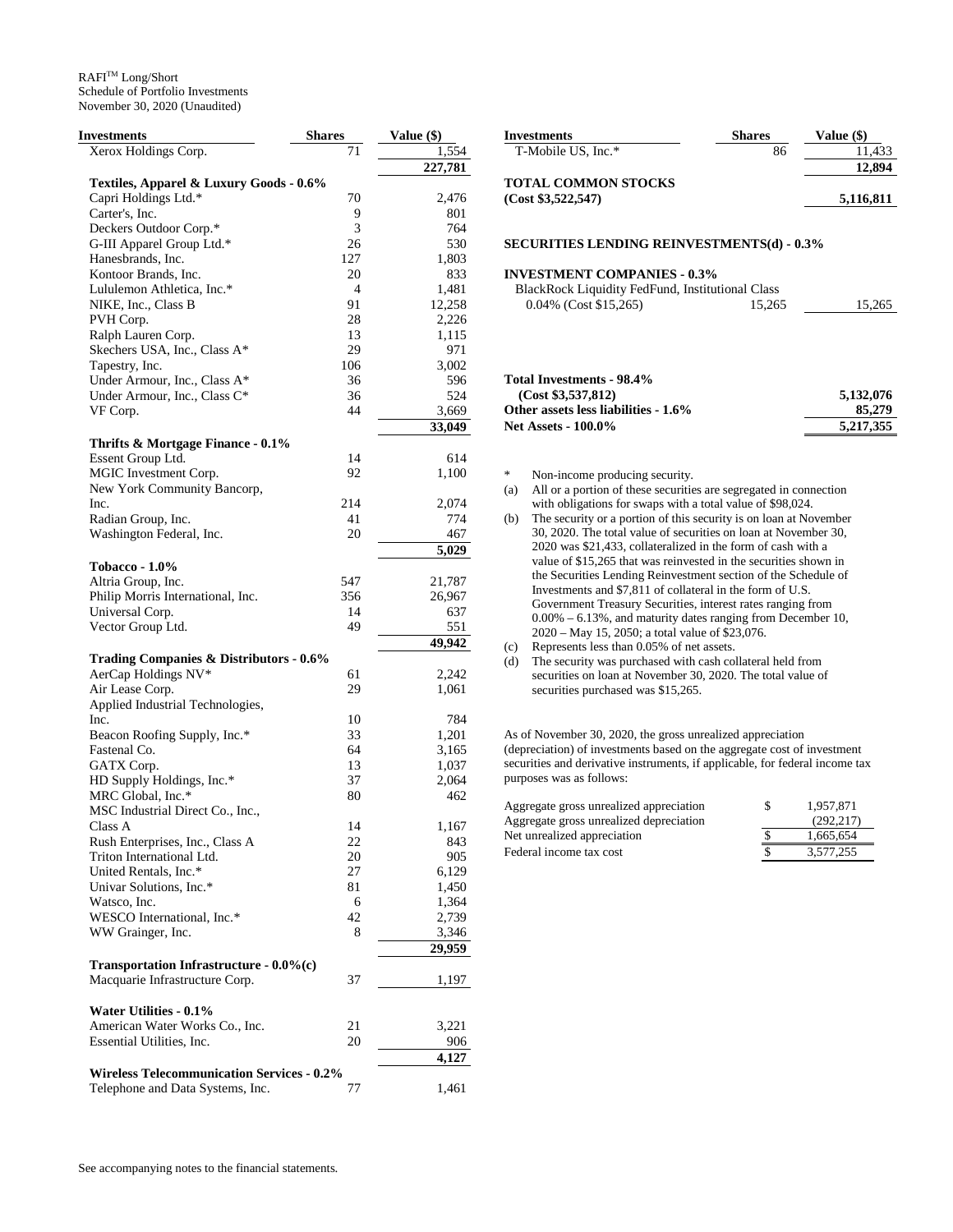## **Swap Agreements<sup>a</sup>**

RAFI<sup>TM</sup> Long/Short had the following open non-exchange traded total return swap agreements as of November 30, 2020:

| <b>Notional</b>        | <b>Termination</b> |                                                       | <b>Rate Paid</b> |                                                            | <b>Value and</b><br><b>Unrealized</b><br>Appreciation/<br>(Depreciation) <sup>d</sup> | <b>Financial</b><br><b>Instruments</b><br>for the<br><b>Benefit of (the</b><br>Fund)/ the<br><b>Counterparty Counterparty Net Amounts</b> | Cash<br><b>Collateral for</b><br>the Benefit of<br>(the Fund)/<br>the |          |
|------------------------|--------------------|-------------------------------------------------------|------------------|------------------------------------------------------------|---------------------------------------------------------------------------------------|-------------------------------------------------------------------------------------------------------------------------------------------|-----------------------------------------------------------------------|----------|
| Amount (\$)            | Date <sup>b</sup>  |                                                       |                  | Counterparty (Received) <sup>c</sup> Underlying Instrument | $($)$                                                                                 | \$)                                                                                                                                       | $($)$                                                                 | \$)      |
| (142, 108)             | 12/7/2020          | Goldman<br>Sachs<br>International<br>Goldman<br>Sachs | $(0.30)\%$       | Russell 1000 Total<br>Return Index<br>FTSE RAFI US 1000    | (105, 802)                                                                            |                                                                                                                                           |                                                                       |          |
| 92,202<br>(49,906)     | 12/7/2020          | International<br>Societe                              | 0.55%            | <b>Total Return Index</b><br>Russell 1000 Total            | 44,503<br>(61,299)                                                                    |                                                                                                                                           |                                                                       | (61,299) |
| (5,185,081)            | 11/22/2021         | Generale<br>Societe                                   | 0.17%            | Return Index<br>FTSE RAFI US 1000                          | (107,077)                                                                             |                                                                                                                                           |                                                                       |          |
| 117,538<br>(5,067,543) | 1/6/2021           | Generale                                              | 0.33%            | <b>Total Return Index</b>                                  | 279,209<br>172,132                                                                    |                                                                                                                                           |                                                                       | 172,132  |
| (5, 117, 449)          |                    |                                                       |                  |                                                            | 110,833                                                                               |                                                                                                                                           |                                                                       |          |
|                        |                    |                                                       |                  | Total<br>Unrealized Appreciation<br>Total                  | 323,712                                                                               |                                                                                                                                           |                                                                       |          |
|                        |                    |                                                       |                  | Unrealized Depreciation                                    | (212, 879)                                                                            |                                                                                                                                           |                                                                       |          |

<sup>a</sup> The Fund's Swap Agreements are not accounted for as hedging instruments under ASC 815.

b Agreements may be terminated at will by either party without penalty. Payment is due at termination/maturity.<br>
Reflects the floating financing rate, as of November 30, 2020, on the notional amount of the swap agreement

Reflects the floating financing rate, as of November 30, 2020, on the notional amount of the swap agreement paid to the counterparty or received from the counterparty, excluding any commissions. This amount is included as part of the unrealized appreciation/(depreciation).

- d The Fund discloses amounts due to the Fund from the counterparty (unrealized appreciation on swap agreements) at period end as an asset on its Statement of Assets and Liabilities. Amounts due to the counterparty from the Fund (unrealized depreciation on swap agreements) are disclosed as a liability on its Statement of Assets and Liabilities. The Fund presents these amounts on a gross basis and does not offset or "net" these amounts on its Statement of Assets and Liabilities.
- e Represents the "uncollateralized" amount due from or (to) the counterparty at period end. These amounts could be due to timing differences between the movement of collateral in relation to market movements, or due to agreement provisions allowing minimum "thresholds" that would need to be exceeded prior to the movement of collateral. To the extent that a net amount is due from a counterparty, the Fund would be exposed to the counterparty by such amount and could suffer losses or delays in recovery of that amount in the event of a counterparty default.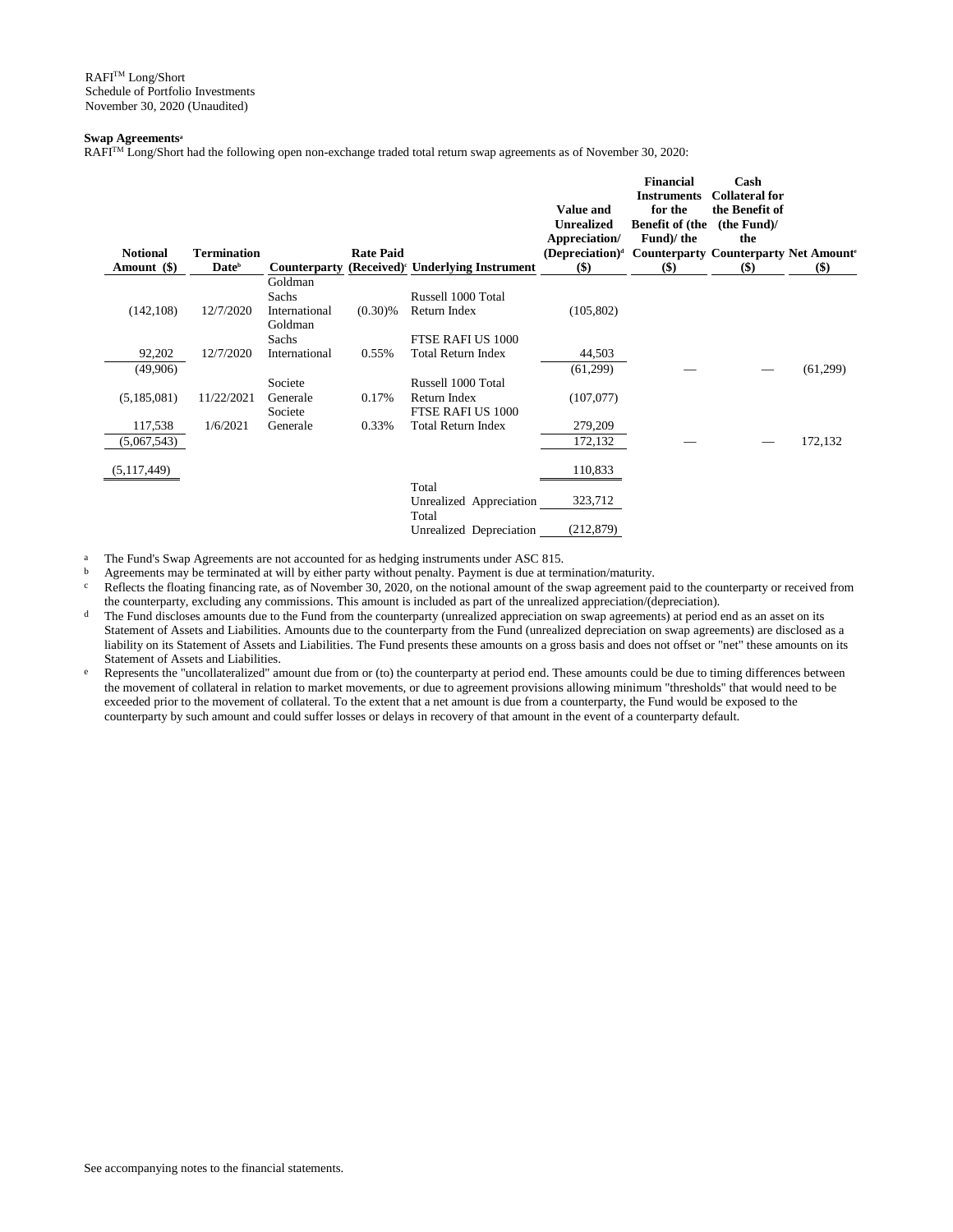| <b>Investments</b>                         | <b>Shares</b> | Value (\$) |
|--------------------------------------------|---------------|------------|
| <b>COMMON STOCKS - 99.7%</b>               |               |            |
| Aerospace & Defense - 1.7%                 |               |            |
| Boeing Co. (The)                           | 364           | 76,698     |
| General Dynamics Corp.                     | 160           | 23,896     |
| Howmet Aerospace, Inc.                     | 266           | 6,240      |
| Huntington Ingalls Industries, Inc.        | 28            | 4,485      |
| L3Harris Technologies, Inc.                | 147           | 28,223     |
| Lockheed Martin Corp.                      | 166           | 60,590     |
| Northrop Grumman Corp.                     | 107           | 32,342     |
| Raytheon Technologies Corp.                | 1,045         | 74,947     |
| Teledyne Technologies, Inc.*               | 25            | 9,449      |
| Textron, Inc.                              | 156           | 7,036      |
| TransDigm Group, Inc.                      | 39            | 22,588     |
|                                            |               | 346,494    |
| Air Freight & Logistics - 0.7%             |               |            |
| CH Robinson Worldwide, Inc.                | 90            | 8,457      |
| Expeditors International of                |               |            |
| Washington, Inc.                           | 112           | 10,009     |
| FedEx Corp.                                | 167           | 47,859     |
| United Parcel Service, Inc., Class B       | 483           | 82,627     |
|                                            |               | 148,952    |
| Airlines - 0.3%                            |               |            |
| Alaska Air Group, Inc.                     | 86            | 4,383      |
| American Airlines Group, Inc.(a)           | 346           | 4,889      |
| Delta Air Lines, Inc.                      | 437           | 17,589     |
| Southwest Airlines Co.                     | 402           | 18,629     |
| United Airlines Holdings, Inc.*            | 198           | 8,920      |
|                                            |               | 54,410     |
| <b>Auto Components - 0.1%</b><br>Aptiv plc | 186           | 22,078     |
| BorgWarner, Inc.                           | 165           | 6,410      |
|                                            |               | 28,488     |
| <b>Automobiles - 0.3%</b>                  |               |            |
| Ford Motor Co.                             | 2,671         | 24,253     |
| General Motors Co.                         | 860           | 37,702     |
|                                            |               | 61,955     |
| <b>Banks</b> - 3.8%                        |               |            |
| Bank of America Corp.                      | 5,210         | 146,714    |
| Citigroup, Inc.                            | 1,423         | 78,365     |
| Citizens Financial Group, Inc.             | 294           | 9,602      |
| Comerica, Inc.                             | 94            | 4,625      |
| <b>Fifth Third Bancorp</b>                 | 487           | 12,341     |
| First Republic Bank                        | 116           | 15,029     |
| Huntington Bancshares, Inc.                | 697           | 8,420      |
| JPMorgan Chase & Co.                       | 2,082         | 245,426    |
| KeyCorp                                    | 668           | 10,327     |
| M&T Bank Corp.                             | 90            | 10,484     |
| People's United Financial, Inc.            | 292           | 3,621      |
| PNC Financial Services Group, Inc.         |               |            |
| (The)                                      | 292           | 40,316     |
| Regions Financial Corp.                    | 655           | 10,002     |
| SVB Financial Group*                       | 37            | 12,760     |
| Truist Financial Corp.                     | 922           | 42,799     |
| US Bancorp                                 | 936           | 40,444     |
| Wells Fargo & Co.                          | 2,814         | 76,963     |
| Zions Bancorp NA                           | 114           | 4,399      |
|                                            |               | 772,637    |
| Beverages - 1.7%                           |               |            |
| Brown-Forman Corp., Class B                | 124           | 10,002     |
| Coca-Cola Co. (The)                        | 2,642         | 136,327    |
| Constellation Brands, Inc., Class A        | 112           | 23,054     |

| Investments                                             | <b>Shares</b> | Value (\$)      |
|---------------------------------------------------------|---------------|-----------------|
| Molson Coors Beverage Co., Class                        |               |                 |
| В                                                       | 129           | 5,934           |
| Monster Beverage Corp.*                                 | 252           | 21,365          |
| PepsiCo, Inc.                                           | 948           | 136,730         |
|                                                         |               | 333,412         |
| Biotechnology - 2.0%                                    |               |                 |
| AbbVie, Inc.                                            | 1,208         | 126,333         |
| Alexion Pharmaceuticals, Inc.*                          | 149           | 18,194          |
| Amgen, Inc.                                             | 399           | 88,594          |
| Biogen, Inc.*                                           | 109           | 26,179          |
| Gilead Sciences, Inc.                                   | 855           | 51,873          |
| Incyte Corp.*                                           | 127           | 10,737          |
| Regeneron Pharmaceuticals, Inc.*                        | 70            | 36,122          |
| Vertex Pharmaceuticals, Inc.*                           | 178           | 40,539          |
|                                                         |               | 398,571         |
| <b>Building Products - 0.5%</b>                         |               |                 |
| A O Smith Corp.                                         | 91            | 5,124           |
| Allegion plc                                            | 65<br>556     | 7,413           |
| Carrier Global Corp.<br>Fortune Brands Home & Security, |               | 21,167          |
| Inc.                                                    | 93            | 7,765           |
| Johnson Controls International plc                      | 508           | 23,388          |
| Masco Corp.                                             | 179           | 9,607           |
| Trane Technologies plc                                  | 166           | 24,276          |
|                                                         |               | 98,740          |
| Capital Markets - 2.8%                                  |               |                 |
| Ameriprise Financial, Inc.                              | 83            | 15,375          |
| Bank of New York Mellon Corp.                           |               |                 |
| (The)                                                   | 556           | 21,751          |
| BlackRock, Inc.                                         | 96            | 67,042          |
| Cboe Global Markets, Inc.                               | 74            | 6,758           |
| Charles Schwab Corp. (The)                              | 1,011         | 49,316          |
| CME Group, Inc.                                         | 243           | 42,532          |
| Franklin Resources, Inc.                                | 184           | 4,046           |
| Goldman Sachs Group, Inc. (The)                         | 236           | 54,417          |
| Intercontinental Exchange, Inc.                         | 384           | 40,516          |
| Invesco Ltd.                                            | 258           | 4,187           |
| MarketAxess Holdings, Inc.                              | 26            | 14,019          |
| Moody's Corp.                                           | 112           | 31,622          |
| Morgan Stanley                                          | 977           | 60,408          |
| MSCI, Inc.                                              | 58            | 23,746          |
| Nasdaq, Inc.                                            | 79            | 10,111          |
| Northern Trust Corp.                                    | 140           | 13,037          |
| Raymond James Financial, Inc.                           | 85            | 7,731           |
| S&P Global, Inc.                                        | 167           | 58,747          |
| State Street Corp.                                      | 243           | 17,127          |
| T. Rowe Price Group, Inc.                               | 156           | 22,372          |
|                                                         |               | 564,860         |
| Chemicals - 1.9%                                        |               |                 |
| Air Products and Chemicals, Inc.                        | 151           | 42,301          |
| Albemarle Corp.<br>Celanese Corp.                       | 72<br>82      | 9,790<br>10,605 |
| CF Industries Holdings, Inc.                            | 145           | 5,408           |
| Corteva, Inc.                                           | 512           | 19,620          |
| Dow, Inc.                                               | 506           | 26,823          |
| DuPont de Nemours, Inc.                                 | 500           | 31,720          |
| Eastman Chemical Co.                                    | 91            | 8,863           |
| Ecolab, Inc.                                            | 168           | 37,321          |
| FMC Corp.                                               | 91            | 10,557          |
| International Flavors & Fragrances,                     |               |                 |
| Inc.                                                    | 72            | 8,071           |
| Linde plc                                               | 360           | 92,311          |
|                                                         |               |                 |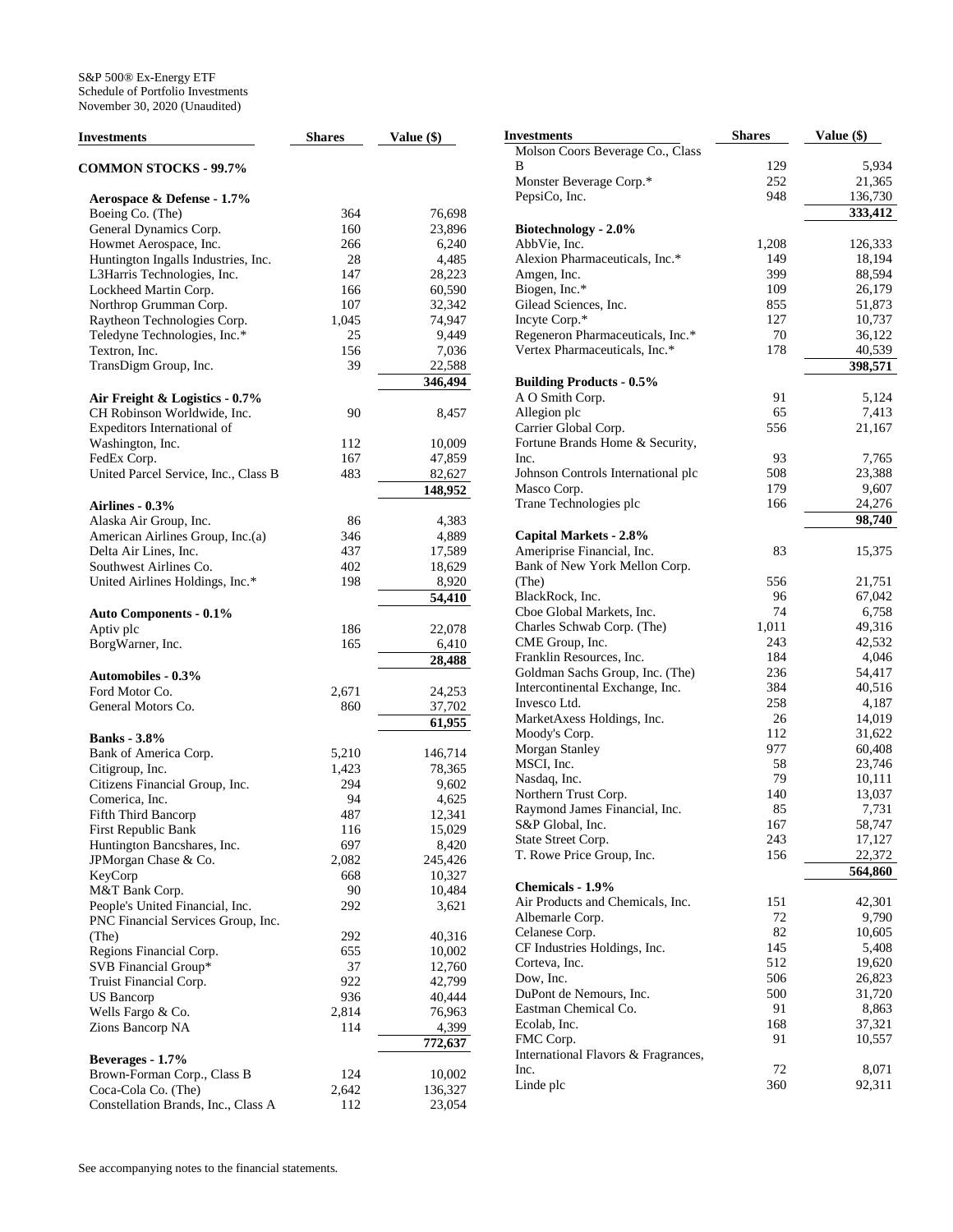| <b>Investments</b>                                                                 | <b>Shares</b> | Value (\$) |
|------------------------------------------------------------------------------------|---------------|------------|
| LyondellBasell Industries NV,                                                      |               |            |
| Class A                                                                            | 175           | 14,893     |
| Mosaic Co. (The)                                                                   | 237           | 5,205      |
| PPG Industries, Inc.                                                               | 163           | 23,924     |
| Sherwin-Williams Co. (The)                                                         | 57            | 42,615     |
|                                                                                    |               | 390,027    |
| <b>Commercial Services &amp; Supplies - 0.4%</b>                                   |               |            |
| Cintas Corp.                                                                       | 61            | 21,673     |
| Copart, Inc.*                                                                      | 139           | 16,048     |
| Republic Services, Inc.                                                            | 142           | 13,734     |
| Rollins, Inc.                                                                      | 101           | 5,775      |
| Waste Management, Inc.                                                             | 268           | 31,927     |
|                                                                                    |               | 89,157     |
| <b>Communications Equipment - 0.8%</b>                                             |               |            |
| Arista Networks, Inc.*                                                             | 40            | 10,828     |
| Cisco Systems, Inc.                                                                | 2,893         | 124,457    |
| F5 Networks, Inc.*                                                                 | 40            | 6,512      |
| Juniper Networks, Inc.                                                             | 226           | 4,920      |
| Motorola Solutions, Inc.                                                           | 114           | 19,555     |
|                                                                                    |               | 166,272    |
| <b>Construction &amp; Engineering - 0.1%</b>                                       |               |            |
| Jacobs Engineering Group, Inc.                                                     | 91            | 9,813      |
| Quanta Services, Inc.                                                              | 93            | 6,356      |
|                                                                                    |               | 16,169     |
| <b>Construction Materials - 0.1%</b>                                               |               |            |
| Martin Marietta Materials, Inc.                                                    | 41            | 10,891     |
| Vulcan Materials Co.                                                               | 88            | 12,289     |
|                                                                                    |               | 23,180     |
| <b>Consumer Finance - 0.5%</b>                                                     |               |            |
| American Express Co.                                                               | 443           | 52,535     |
| Capital One Financial Corp.                                                        | 313           | 26,805     |
| <b>Discover Financial Services</b>                                                 | 211           | 16,072     |
| <b>Synchrony Financial</b>                                                         | 369           | 11,244     |
|                                                                                    |               | 106,656    |
| Containers & Packaging - 0.4%                                                      |               |            |
| Amcor plc                                                                          | 1,073         | 12,157     |
| Avery Dennison Corp.                                                               | 58            | 8,662      |
| Ball Corp.                                                                         | 222           | 21,314     |
| International Paper Co.                                                            | 266           | 13,162     |
| Packaging Corp. of America                                                         | 63            | 8,190      |
| Sealed Air Corp.                                                                   | 107           | 4,821      |
| Westrock Co.                                                                       | 177           | 7,471      |
|                                                                                    |               | 75,777     |
| Distributors - 0.1%                                                                |               |            |
| Genuine Parts Co.                                                                  | 98            | 9,640      |
| LKQ Corp.*                                                                         | 189           | 6,657      |
| Pool Corp.                                                                         | 28            | 9,691      |
|                                                                                    |               | 25,988     |
| <b>Diversified Financial Services - 1.5%</b><br>Berkshire Hathaway, Inc., Class B* |               |            |
|                                                                                    | 1,356         | 310,402    |
| <b>Diversified Telecommunication Services - 1.6%</b>                               |               |            |
| AT&T, Inc.                                                                         | 4,872         | 140,070    |
| CenturyLink, Inc.                                                                  | 673           | 7,033      |
| Verizon Communications, Inc.                                                       | 2,829         | 170,900    |
|                                                                                    |               | 318,003    |
| <b>Electric Utilities - 1.9%</b>                                                   |               |            |
| Alliant Energy Corp.                                                               | 169           | 8,889      |
| American Electric Power Co., Inc.                                                  | 341           | 28,948     |
| Duke Energy Corp.                                                                  | 501           | 46,423     |
| <b>Edison International</b>                                                        | 259           | 15,892     |
| Entergy Corp.                                                                      | 139           | 15,130     |
| Evergy, Inc.                                                                       | 155           | 8,589      |
|                                                                                    |               |            |

| Investments                                           | Shares | Value (\$) |
|-------------------------------------------------------|--------|------------|
| <b>Eversource Energy</b>                              | 235    | 20,565     |
| Exelon Corp.                                          | 667    | 27,394     |
| FirstEnergy Corp.                                     | 368    | 9,774      |
| NextEra Energy, Inc.                                  | 1,341  | 98,684     |
| NRG Energy, Inc.                                      | 165    | 5,404      |
| Pinnacle West Capital Corp.                           | 77     | 6,302      |
| PPL Corp.                                             | 524    | 14,892     |
| Southern Co. (The)                                    | 724    | 43,331     |
| Xcel Energy, Inc.                                     | 360    | 24,250     |
|                                                       |        | 374,467    |
| <b>Electrical Equipment - 0.5%</b>                    |        |            |
| AMETEK, Inc.                                          | 158    | 18,728     |
| Eaton Corp. plc                                       | 272    | 32,942     |
| Emerson Electric Co.                                  | 409    | 31,419     |
| Rockwell Automation, Inc.                             | 80     | 20,445     |
|                                                       |        | 103,534    |
| Electronic Equipment, Instruments & Components - 0.6% |        |            |
| Amphenol Corp., Class A                               | 204    | 26,685     |
| CDW Corp.                                             | 97     | 12,658     |
| Corning, Inc.                                         | 522    | 19,533     |
| FLIR Systems, Inc.                                    | 87     | 3,327      |
| IPG Photonics Corp.*                                  | 24     | 4,968      |
| Keysight Technologies, Inc.*                          | 128    | 15,365     |
| TE Connectivity Ltd.                                  | 225    | 25,643     |
| Vontier Corp.*                                        | 90     | 2,985      |
| Zebra Technologies Corp., Class                       |        |            |
| A*                                                    | 39     | 14,759     |
|                                                       |        | 125,923    |
| <b>Entertainment - 2.1%</b>                           |        |            |
| Activision Blizzard, Inc.                             | 526    | 41,807     |
| Electronic Arts, Inc.*                                | 196    | 25,039     |
| Live Nation Entertainment, Inc.*                      | 96     | 6,302      |
| Netflix, Inc.*                                        | 301    | 147,701    |
| Take-Two Interactive Software,                        |        |            |
| $Inc.*$                                               | 79     | 14,260     |
| Walt Disney Co. (The)                                 | 1,233  | 182,496    |
|                                                       |        | 417,605    |
| Equity Real Estate Investment Trusts (REITs) - 2.5%   |        |            |
| Alexandria Real Estate Equities,                      |        |            |
| Inc.                                                  | 81     | 13,262     |
| American Tower Corp.                                  | 303    | 70,054     |
| Apartment Investment and                              |        |            |
| Management Co., Class A                               | 128    | 3,885      |
| AvalonBay Communities, Inc.                           | 95     | 15,826     |
| Boston Properties, Inc.                               | 96     | 9,423      |
| Crown Castle International Corp.                      | 288    | 48,260     |
| Digital Realty Trust, Inc.                            | 185    | 24,929     |
| Duke Realty Corp.                                     | 253    | 9,629      |
| Equinix, Inc.                                         | 62     | 43,263     |
| <b>Equity Residential</b>                             | 235    | 13,611     |
| Essex Property Trust, Inc.                            | 43     | 10,573     |
| Extra Space Storage, Inc.                             | 91     | 10,258     |
| Federal Realty Investment Trust                       | 46     | 4,012      |
|                                                       |        |            |
| Healthpeak Properties, Inc.                           | 370    | 10,678     |
| Host Hotels & Resorts, Inc.                           | 482    | 6,763      |
| Iron Mountain, Inc.                                   | 196    | 5,390      |
| Kimco Realty Corp.                                    | 294    | 4,245      |
| Mid-America Apartment                                 |        |            |
| Communities, Inc.                                     | 79     | 9,967      |
| Prologis, Inc.                                        | 504    | 50,425     |
| Public Storage                                        | 104    | 23,344     |
| Realty Income Corp.                                   | 237    | 14,213     |
| Regency Centers Corp.                                 | 109    | 4,968      |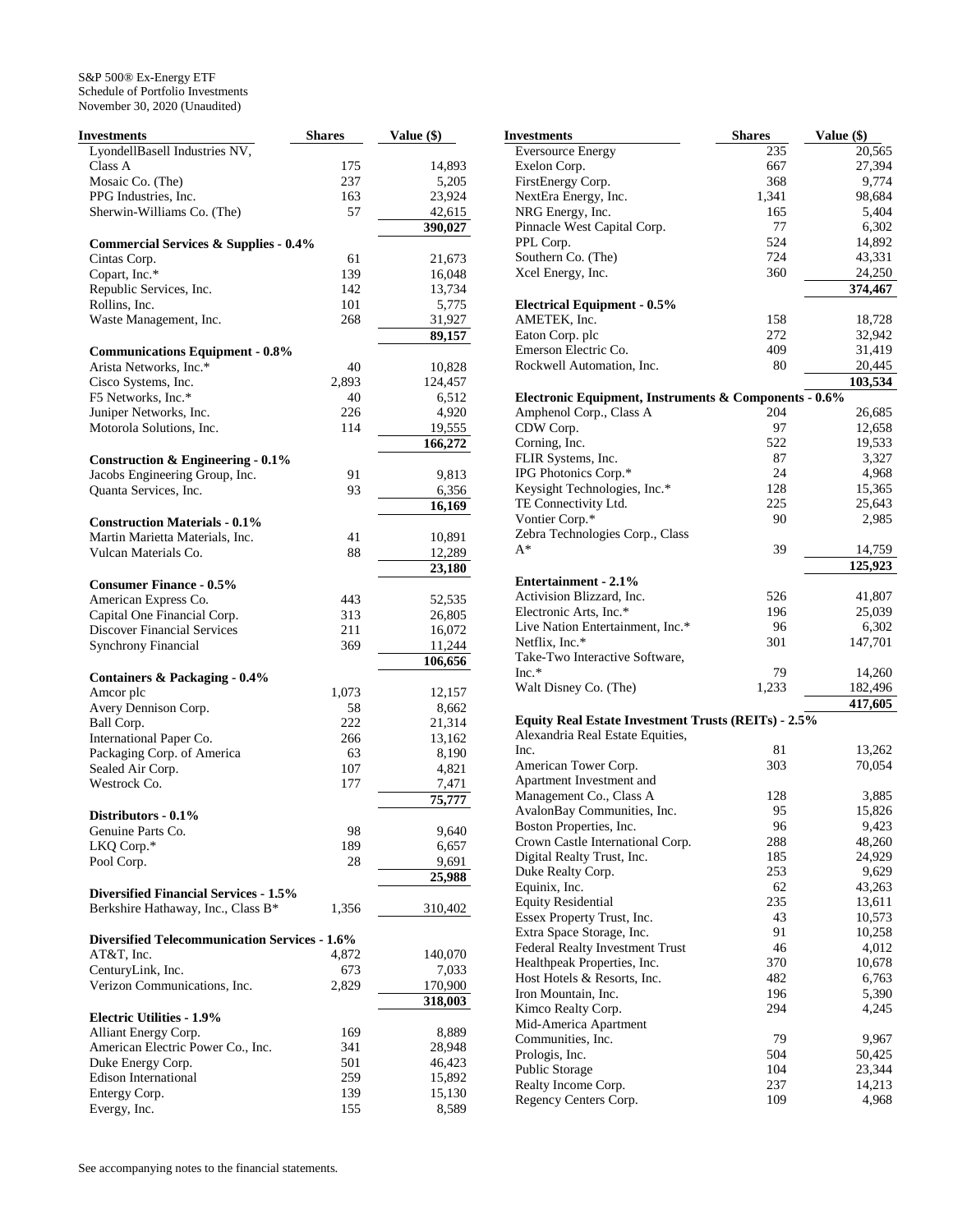| Investments                                        | <b>Shares</b> | Value (\$) |
|----------------------------------------------------|---------------|------------|
| SBA Communications Corp.                           | 77            | 22,113     |
| Simon Property Group, Inc.                         | 210           | 17,340     |
| SL Green Realty Corp.                              | 50            | 2,895      |
| UDR, Inc.                                          | 201           | 7,733      |
| Ventas, Inc.                                       | 255           | 12,217     |
| Vornado Realty Trust                               | 108           | 4,202      |
| Welltower, Inc.                                    | 286           | 18,012     |
| Weyerhaeuser Co.                                   | 510           | 14,810     |
|                                                    |               | 506,300    |
| Food & Staples Retailing - 1.6%                    |               |            |
| Costco Wholesale Corp.                             | 301           | 117,923    |
| Kroger Co. (The)                                   | 531           | 17,523     |
| Sysco Corp.                                        | 346           | 24,666     |
| Walgreens Boots Alliance, Inc.                     | 493           | 18,739     |
| Walmart, Inc.                                      | 951           | 145,303    |
|                                                    |               | 324,154    |
| Food Products - 1.1%                               |               |            |
| Archer-Daniels-Midland Co.                         | 380           | 18,913     |
| Campbell Soup Co.                                  | 141           | 7,053      |
| Conagra Brands, Inc.                               | 334           | 12,211     |
| General Mills, Inc.                                | 420           | 25,544     |
| Hershey Co. (The)                                  | 101           | 14,937     |
| Hormel Foods Corp.                                 | 189           | 8,917      |
| J M Smucker Co. (The)                              | 78            | 9,142      |
| Kellogg Co.                                        | 173           | 11,056     |
| Kraft Heinz Co. (The)                              | 445           | 14,658     |
| Lamb Weston Holdings, Inc.                         | 99            | 7,166      |
| McCormick & Co., Inc. (Non-                        |               |            |
| Voting)                                            | 86            | 16,080     |
|                                                    |               |            |
| Mondelez International, Inc., Class<br>A           |               |            |
|                                                    | 978<br>201    | 56,186     |
| Tyson Foods, Inc., Class A                         |               | 13,105     |
| Gas Utilities - 0.0%(b)                            |               | 214,968    |
| Atmos Energy Corp.                                 | 86            | 8,246      |
|                                                    |               |            |
| Health Care Equipment & Supplies - 3.9%            |               |            |
| <b>Abbott Laboratories</b>                         | 1,208         | 130,730    |
| ABIOMED, Inc.*                                     | 32            | 8,771      |
| Align Technology, Inc.*                            | 49            | 23,583     |
| Baxter International, Inc.                         | 344           | 26,168     |
| Becton Dickinson and Co.                           | 197           | 46,263     |
| Boston Scientific Corp.*                           | 980           | 32,487     |
| Cooper Cos., Inc. (The)                            | 35            | 11,733     |
| Danaher Corp.                                      | 431           | 96,815     |
| DENTSPLY SIRONA, Inc.                              | 149           | 7,583      |
| DexCom, Inc.*                                      | 63            | 20,140     |
| Edwards Lifesciences Corp.*                        | 424           | 35,569     |
| Hologic, Inc.*                                     | 177           | 12,236     |
| IDEXX Laboratories, Inc.*                          | 60            | 27,659     |
| Intuitive Surgical, Inc.*                          | 81            | 58,810     |
| Medtronic plc                                      | 919           | 104,490    |
| ResMed, Inc.                                       | 98            | 20,541     |
| STERIS plc                                         | 60            | 11,628     |
| Stryker Corp.                                      | 222           | 51,815     |
|                                                    |               |            |
| Teleflex, Inc.                                     | 33            | 12,631     |
| Varian Medical Systems, Inc.*                      | 65            | 11,309     |
| West Pharmaceutical Services, Inc.                 | 50            | 13,758     |
| Zimmer Biomet Holdings, Inc.                       | 139           | 20,728     |
|                                                    |               | 785,447    |
| <b>Health Care Providers &amp; Services - 2.8%</b> |               |            |
| AmerisourceBergen Corp.                            | 100           | 10,311     |
| Anthem, Inc.                                       | 171           | 53,270     |

| Investments                                                         | <b>Shares</b> | Value (\$)      |
|---------------------------------------------------------------------|---------------|-----------------|
| Cardinal Health, Inc.                                               | 199           | 10,863          |
| Centene Corp.*                                                      | 394           | 24,290          |
| Cigna Corp.                                                         | 250           | 52,285          |
| CVS Health Corp.                                                    | 895           | 60,672          |
| DaVita, Inc.*                                                       | 56            | 6,152           |
| HCA Healthcare, Inc.                                                | 181           | 27,170          |
| Henry Schein, Inc.*                                                 | 97            | 6,238           |
| Humana, Inc.                                                        | 88            | 35,246          |
| Laboratory Corp. of America                                         |               |                 |
| Holdings*                                                           | 65            | 12,990          |
| McKesson Corp.                                                      | 113           | 20,330          |
| Quest Diagnostics, Inc.                                             | 90            | 11,158          |
| UnitedHealth Group, Inc.                                            | 647           | 217,612         |
| Universal Health Services, Inc.,                                    |               |                 |
| Class B                                                             | 54            | 7,051           |
|                                                                     |               | 555,638         |
| <b>Health Care Technology - 0.1%</b>                                |               |                 |
| Cerner Corp.                                                        | 210           | 15,716          |
|                                                                     |               |                 |
| Hotels, Restaurants & Leisure - 1.7%                                |               |                 |
| Carnival Corp.                                                      | 354           | 7,073           |
| Chipotle Mexican Grill, Inc.*                                       | 18            | 23,210          |
| Darden Restaurants, Inc.                                            | 91            | 9,826           |
| Domino's Pizza, Inc.                                                | 27            | 10,599          |
| Hilton Worldwide Holdings, Inc.                                     | 192           | 19,897          |
| Las Vegas Sands Corp.                                               | 224           | 12,479          |
| Marriott International, Inc., Class A                               | 183           | 23,217          |
| McDonald's Corp.                                                    | 509           | 110,677         |
| <b>MGM Resorts International</b>                                    | 280           | 7,910           |
| Norwegian Cruise Line Holdings                                      |               |                 |
| $Ltd.*$                                                             | 216           | 4,940           |
| Royal Caribbean Cruises Ltd.                                        | 121           | 9,536           |
| Starbucks Corp.                                                     | 801           | 78,514          |
| Wynn Resorts Ltd.                                                   | 64            | 6,432           |
| Yum! Brands, Inc.                                                   | 206           | 21,795          |
|                                                                     |               | 346,105         |
| <b>Household Durables - 0.4%</b><br>DR Horton, Inc.                 | 226           |                 |
| Garmin Ltd.                                                         | 102           | 16,837          |
| Leggett & Platt, Inc.                                               | 88            | 11,910<br>3,793 |
| Lennar Corp., Class A                                               | 190           | 14,413          |
| Mohawk Industries, Inc.*                                            | 39            | 4,907           |
| Newell Brands, Inc.                                                 | 259           | 5,506           |
| NVR, Inc.*                                                          | 3             | 11,992          |
| PulteGroup, Inc.                                                    | 184           | 8,028           |
| Whirlpool Corp.                                                     | 41            | 7,979           |
|                                                                     |               | 85,365          |
| <b>Household Products - 1.8%</b>                                    |               |                 |
| Church & Dwight Co., Inc.                                           | 167           | 14,658          |
| Clorox Co. (The)                                                    | 88            | 17,860          |
| Colgate-Palmolive Co.                                               | 586           | 50,185          |
| Kimberly-Clark Corp.                                                | 234           | 32,598          |
| Procter & Gamble Co. (The)                                          | 1,701         | 236,218         |
|                                                                     |               | 351,519         |
| <b>Independent Power and Renewable Electricity Producers - 0.1%</b> |               |                 |
| AES Corp. (The)                                                     | 454           | 9,280           |
|                                                                     |               |                 |
| <b>Industrial Conglomerates - 1.3%</b>                              |               |                 |
| 3M Co.                                                              | 396           | 68,401          |
| General Electric Co.                                                | 5,989         | 60,968          |
| Honeywell International, Inc.                                       | 479           | 97,678          |
| Roper Technologies, Inc.                                            | 71            | 30,317          |
|                                                                     |               | 257,364         |
|                                                                     |               |                 |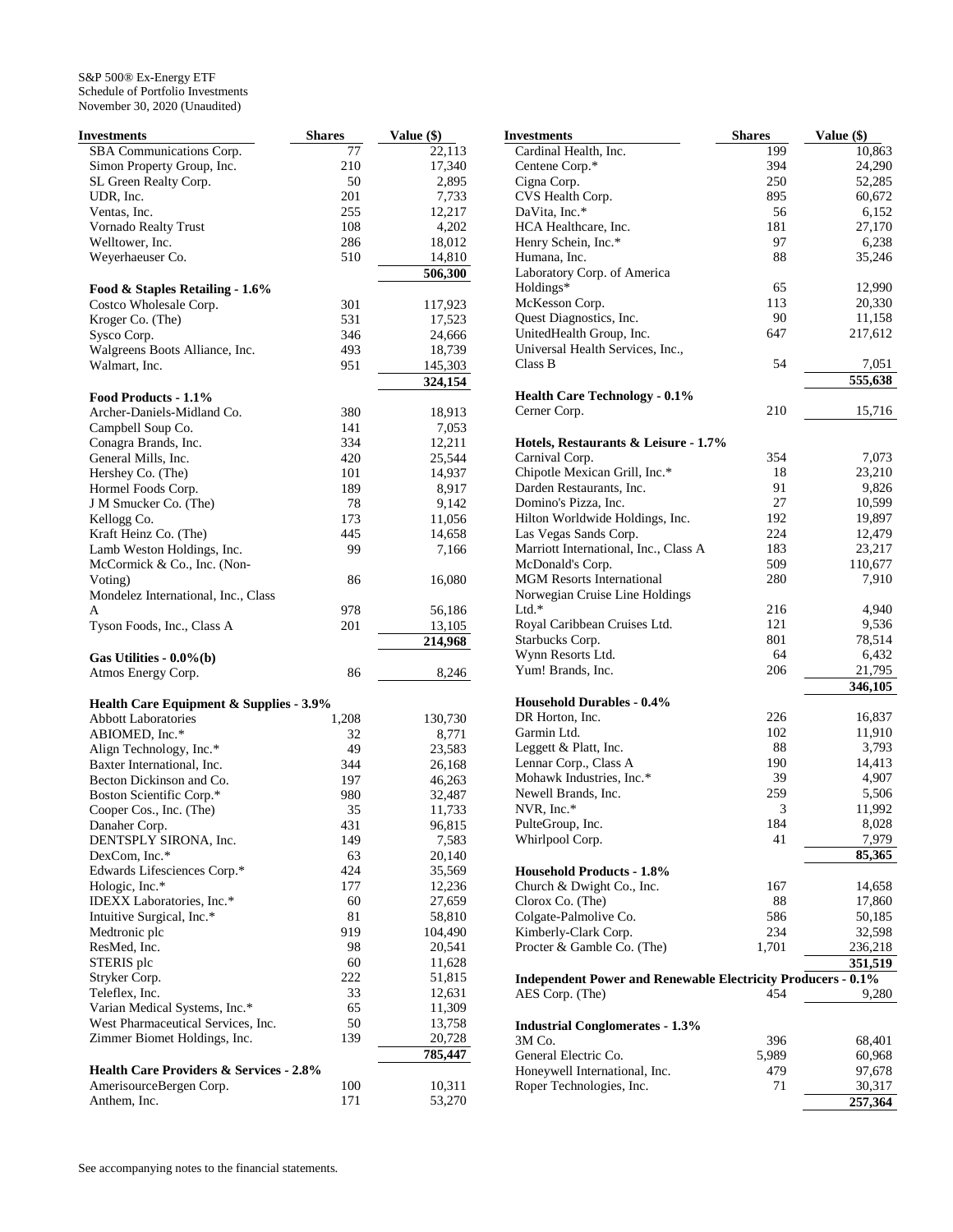| <b>Investments</b>                                   | <b>Shares</b> | Value (\$) |
|------------------------------------------------------|---------------|------------|
| Insurance - 1.9%                                     |               |            |
| Aflac, Inc.                                          | 452           | 19,856     |
| Allstate Corp. (The)                                 | 215           | 22,005     |
| American International Group, Inc.                   | 589           | 22,641     |
| Aon plc, Class A                                     | 159           | 32,578     |
| Arthur J Gallagher & Co.                             | 132           | 15,234     |
| Assurant, Inc.                                       | 39            | 5,036      |
| Chubb Ltd.                                           | 309           | 45,680     |
| Cincinnati Financial Corp.                           | 102           | 7,788      |
| Everest Re Group Ltd.                                | 28            | 6,365      |
| Globe Life, Inc.                                     | 65            | 6,052      |
| Hartford Financial Services Group,                   |               |            |
| Inc. $(The)$                                         | 243           | 10,741     |
| Lincoln National Corp.                               | 124           | 5,855      |
| Loews Corp.                                          | 165           | 6,915      |
| Marsh & McLennan Cos., Inc.                          | 344           | 39,436     |
| MetLife, Inc.                                        | 526           | 24,285     |
| Principal Financial Group, Inc.                      | 174           | 8,664      |
| Progressive Corp. (The)                              | 399           | 34,757     |
| Prudential Financial, Inc.                           | 268           | 20,266     |
| Travelers Cos., Inc. (The)                           | 172           | 22,300     |
| Unum Group                                           | 141           | 3,134      |
| W R Berkley Corp.                                    | 95            | 6,187      |
| Willis Towers Watson plc                             | 90            | 18,737     |
|                                                      |               | 384,512    |
| <b>Interactive Media &amp; Services - 5.9%</b>       |               |            |
| Alphabet, Inc., Class A*                             | 206           | 361,406    |
| Alphabet, Inc., Class C*                             | 200           | 352,148    |
| Facebook, Inc., Class A*                             | 1,641         | 454,508    |
| Twitter, Inc.*                                       | 542           | 25,209     |
|                                                      |               | 1,193,271  |
| <b>Internet &amp; Direct Marketing Retail - 5.1%</b> |               |            |
| Amazon.com, Inc.*                                    | 293           | 928,236    |
| Booking Holdings, Inc.*                              | 28            | 56,797     |
| eBay, Inc.                                           | 454           | 22,895     |
| Etsy, Inc.*                                          | 83            | 13,338     |
| Expedia Group, Inc.                                  | 91            | 11,328     |
|                                                      |               | 1,032,594  |
| IT Services - 5.6%                                   |               |            |
| Accenture plc, Class A                               | 435           | 108,354    |
| Akamai Technologies, Inc.*                           | 113           | 11,697     |
| Automatic Data Processing, Inc.                      | 292           | 50,773     |
| Broadridge Financial Solutions,                      |               |            |
| Inc.                                                 | 79            | 11,604     |
| <b>Cognizant Technology Solutions</b>                |               |            |
| Corp., Class A                                       | 368           | 28,752     |
| DXC Technology Co.                                   | 173           | 3,790      |
| <b>Fidelity National Information</b>                 |               |            |
| Services, Inc.                                       | 422           | 62,629     |
| Fiserv, Inc.*                                        | 380           | 43,768     |
| FleetCor Technologies, Inc.*                         | 59            | 15,647     |
| Gartner, Inc.*                                       | 63            | 9,576      |
| Global Payments, Inc.                                | 205           | 40,014     |
| <b>International Business Machines</b>               |               |            |
| Corp.                                                | 608           | 75,100     |
| Jack Henry & Associates, Inc.                        | 53            | 8,526      |
| Leidos Holdings, Inc.                                | 89            | 8,962      |
| Mastercard, Inc., Class A                            | 602           | 202,579    |
| Paychex, Inc.                                        | 217           | 20,214     |
| PayPal Holdings, Inc.*                               | 800           | 171,296    |
| VeriSign, Inc.*                                      | 68            | 13,649     |
| Visa, Inc., Class A                                  | 1,154         | 242,744    |

| <b>Investments</b>                    | <b>Shares</b> | Value (\$) |
|---------------------------------------|---------------|------------|
| Western Union Co. (The)               | 281           | 6,339      |
|                                       |               | 1,136,013  |
| Leisure Products - $0.0\%$ (b)        |               |            |
| Hasbro, Inc.                          | 89            | 8,280      |
|                                       |               |            |
| Life Sciences Tools & Services - 1.2% |               |            |
| Agilent Technologies, Inc.            | 212           | 24,783     |
| Bio-Rad Laboratories, Inc., Class     |               |            |
| $A^*$                                 | 12            | 6,462      |
| Illumina, Inc.*                       | 99            | 31,887     |
| IQVIA Holdings, Inc.*                 | 131           | 22,138     |
| Mettler-Toledo International, Inc.*   | 15            | 17,250     |
| PerkinElmer, Inc.                     | 76            | 10,108     |
| Thermo Fisher Scientific, Inc.        | 269           | 125,080    |
| Waters Corp.*                         | 41            | 9,512      |
|                                       |               | 247,220    |
|                                       |               |            |
| Machinery - 1.8%                      |               |            |
| Caterpillar, Inc.<br>Cummins, Inc.    | 368           | 63,881     |
|                                       | 101           | 23,348     |
| Deere & Co.                           | 216           | 56,510     |
| Dover Corp.                           | 98            | 11,959     |
| Flowserve Corp.                       | 91            | 3,101      |
| Fortive Corp.                         | 231           | 16,200     |
| <b>IDEX Corp.</b>                     | 52            | 10,044     |
| Illinois Tool Works, Inc.             | 195           | 41,163     |
| Ingersoll Rand, Inc.*                 | 254           | 11,245     |
| Otis Worldwide Corp.                  | 278           | 18,609     |
| PACCAR, Inc.                          | 238           | 20,720     |
| Parker-Hannifin Corp.                 | 90            | 24,054     |
| Pentair plc                           | 116           | 6,011      |
| Snap-on, Inc.                         | 40            | 7,034      |
| Stanley Black & Decker, Inc.          | 111           | 20,459     |
| Westinghouse Air Brake                |               |            |
| Technologies Corp.                    | 121           | 8,869      |
| Xylem, Inc.                           | 122           | 11,708     |
|                                       |               | 354,915    |
| <b>Media - 1.4%</b>                   |               |            |
| Charter Communications, Inc.,         |               |            |
| Class $A^*$                           | 102           | 66,503     |
| Comcast Corp., Class A                | 3,118         | 156,649    |
| Discovery, Inc., Class A*(a)          | 111           | 2,987      |
| Discovery, Inc., Class C*             | 213           | 5,116      |
| DISH Network Corp., Class A*          | 167           | 5,990      |
| Fox Corp., Class A                    | 236           | 6,806      |
| Fox Corp., Class B                    | 108           | 3,065      |
| Interpublic Group of Cos., Inc.       |               |            |
| (The)                                 | 269           | 5,994      |
| News Corp., Class A                   | 268           | 4,730      |
| News Corp., Class B                   | 85            | 1,514      |
| Omnicom Group, Inc.                   | 146           | 9,198      |
| ViacomCBS, Inc.                       | 386           | 13,618     |
|                                       |               |            |
|                                       |               | 282,170    |
| Metals & Mining - 0.3%                |               |            |
| Freeport-McMoRan, Inc.                | 993           | 23,226     |
| Newmont Corp.                         | 547           | 32,175     |
| Nucor Corp.                           | 207           | 11,116     |
|                                       |               | 66,517     |
| <b>Multiline Retail - 0.6%</b>        |               |            |
| Dollar General Corp.                  | 169           | 36,940     |
| Dollar Tree, Inc.*                    | 164           | 17,916     |
| Target Corp.                          | 344           | 61,758     |
|                                       |               | 116,614    |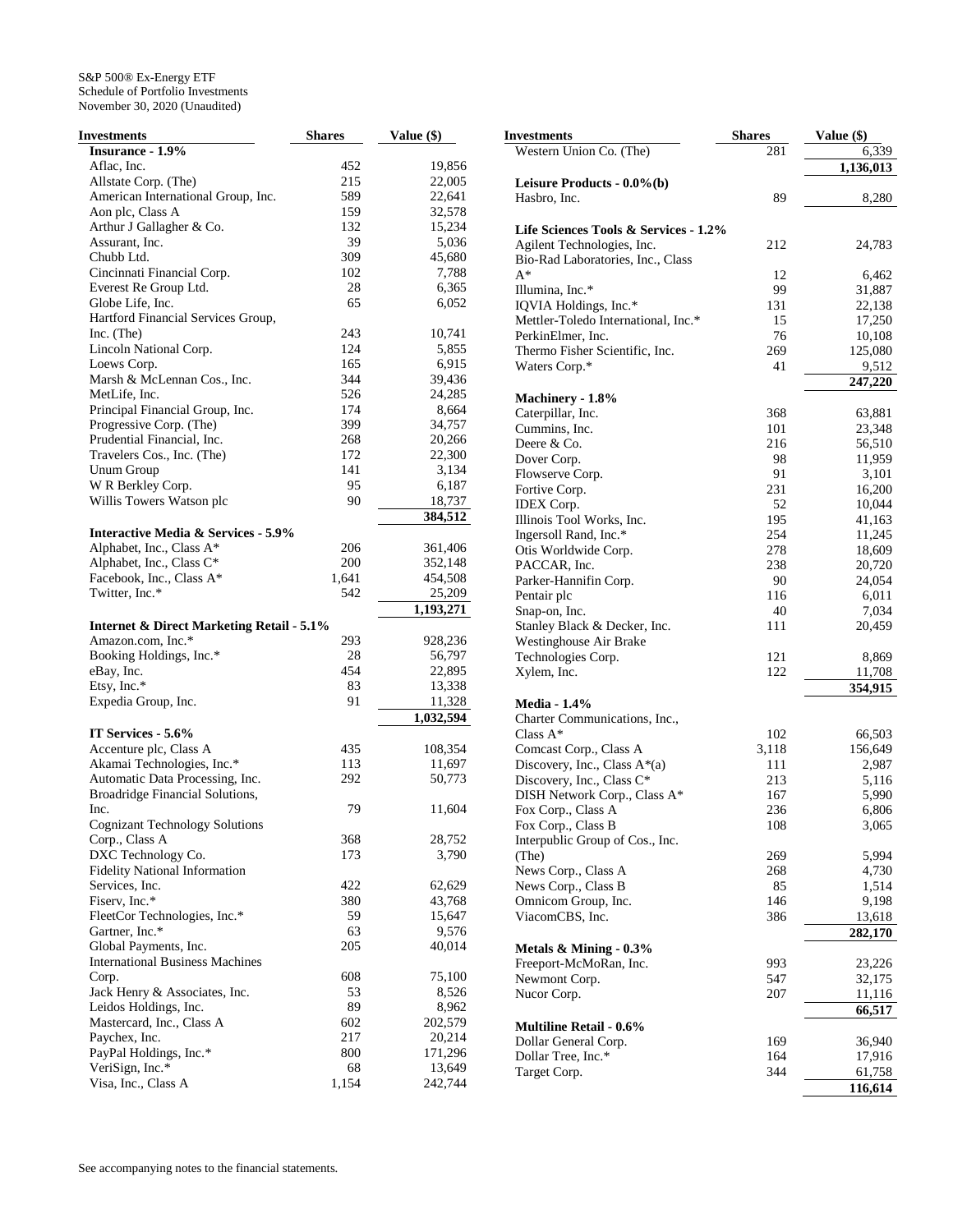| Investments                                     | <b>Shares</b> | Value (\$) |
|-------------------------------------------------|---------------|------------|
| Multi-Utilities - 0.9%                          |               |            |
| Ameren Corp.                                    | 167           | 12,989     |
| CenterPoint Energy, Inc.                        | 371           | 8,603      |
| CMS Energy Corp.                                | 194           | 11,939     |
| Consolidated Edison, Inc.                       | 229           | 17,461     |
| Dominion Energy, Inc.                           | 572           | 44,896     |
| DTE Energy Co.                                  | 133           | 16,733     |
| NiSource, Inc.                                  | 263           | 6,365      |
| Public Service Enterprise Group,                |               |            |
| Inc.                                            | 344           | 20,048     |
| Sempra Energy                                   | 197           | 25,114     |
| WEC Energy Group, Inc.                          | 218           | 20,699     |
|                                                 |               | 184,847    |
| <b>Personal Products - 0.2%</b>                 |               |            |
| Estee Lauder Cos., Inc. (The), Class            |               |            |
| A                                               | 154           | 37,779     |
|                                                 |               |            |
| <b>Pharmaceuticals - 4.0%</b>                   |               |            |
| Bristol-Myers Squibb Co.                        | 1,538         | 95,971     |
| Catalent, Inc.*                                 | 114           | 10,960     |
| Eli Lilly and Co.                               | 544           | 79,233     |
| Johnson & Johnson                               | 1,798         | 260,135    |
| Merck & Co., Inc.                               | 1,728         | 138,914    |
| Perrigo Co. plc                                 | 92            | 4,436      |
| Pfizer, Inc.                                    | 3,799         | 145,540    |
| Viatris, Inc.*                                  | 824           | 13,860     |
| Zoetis, Inc.                                    | 324           | 51,963     |
|                                                 |               |            |
|                                                 |               | 801,012    |
| <b>Professional Services - 0.4%</b>             |               |            |
| Equifax, Inc.                                   | 84            | 14,020     |
| IHS Markit Ltd.                                 | 255           | 25,362     |
| Nielsen Holdings plc                            | 242           | 3,913      |
| Robert Half International, Inc.                 | 79            | 5,070      |
| Verisk Analytics, Inc.                          | 113           | 22,409     |
|                                                 |               | 70,774     |
| Real Estate Management & Development - 0.1%     |               |            |
| CBRE Group, Inc., Class A*                      | 229           | 14,001     |
|                                                 |               |            |
| Road & Rail - 1.1%                              |               |            |
| CSX Corp.                                       | 521           | 46,916     |
| JB Hunt Transport Services, Inc.                | 58            | 7,846      |
| Kansas City Southern                            | 62            | 11,543     |
| Norfolk Southern Corp.                          | 174           | 41,242     |
| Old Dominion Freight Line, Inc.                 | 64            | 13,015     |
| Union Pacific Corp.                             | 465           | 94,897     |
|                                                 |               | 215,459    |
| Semiconductors & Semiconductor Equipment - 5.3% |               |            |
| Advanced Micro Devices, Inc.*                   | 800           | 74,128     |
| Analog Devices, Inc.                            | 252           | 35,048     |
| Applied Materials, Inc.                         | 622           | 51,303     |
| Broadcom, Inc.                                  | 274           | 110,033    |
| Intel Corp.                                     | 2,908         | 140,602    |
| KLA Corp.                                       | 107           | 26,961     |
| Lam Research Corp.                              | 99            | 44,813     |
| Maxim Integrated Products, Inc.                 | 183           | 15,196     |
| Microchip Technology, Inc.                      | 171           | 22,981     |
| Micron Technology, Inc.*                        | 759           | 48,644     |
| NVIDIA Corp.                                    | 420           | 225,145    |
| Qorvo, Inc.*                                    | 78            | 12,221     |
| QUALCOMM, Inc.                                  | 773           | 113,762    |
| Skyworks Solutions, Inc.                        | 117           | 16,517     |
| Teradyne, Inc.                                  | 116           | 12,800     |
| Texas Instruments, Inc.                         | 624           | 100,620    |

| Investments                                       | <b>Shares</b> | Value (\$)      |
|---------------------------------------------------|---------------|-----------------|
| Xilinx, Inc.                                      | 165           | 24,016          |
|                                                   |               | 1,074,790       |
| Software - 8.9%                                   |               |                 |
| Adobe, Inc.*                                      | 327           | 156,460         |
| ANSYS, Inc.*                                      | 60            | 20,283          |
| Autodesk, Inc.*                                   | 149           | 41,754          |
| Cadence Design Systems, Inc.*                     | 193           | 22,446          |
| Citrix Systems, Inc.                              | 86            | 10,657          |
| Fortinet, Inc.*                                   | 90            | 11,091          |
| Intuit, Inc.                                      | 179           | 63,011          |
| Microsoft Corp.<br>NortonLifeLock, Inc.           | 5,174<br>403  | 1,107,598       |
| Oracle Corp.                                      | 1,321         | 7,347<br>76,248 |
| Paycom Software, Inc.*                            | 35            | 14,598          |
| salesforce.com, Inc.*                             | 625           | 153,625         |
| ServiceNow, Inc.*                                 | 132           | 70,561          |
| Synopsys, Inc.*                                   | 104           | 23,660          |
| Tyler Technologies, Inc.*                         | 28            | 11,973          |
|                                                   |               | 1,791,312       |
| <b>Specialty Retail - 2.4%</b>                    |               |                 |
| Advance Auto Parts, Inc.                          | 47            | 6,942           |
| AutoZone, Inc.*                                   | 14            | 15,927          |
| Best Buy Co., Inc.                                | 158           | 17,190          |
| CarMax, Inc.*                                     | 113           | 10,563          |
| Gap, Inc. (The)                                   | 138           | 2,893           |
| Home Depot, Inc. (The)                            | 735           | 203,896         |
| L Brands, Inc.                                    | 161           | 6,248           |
| Lowe's Cos., Inc.                                 | 518           | 80,715          |
| O'Reilly Automotive, Inc.*                        | 51            | 22,565          |
| Ross Stores, Inc.                                 | 241           | 25,912          |
| Tiffany & Co.                                     | 73            | 9,598           |
| TJX Cos., Inc. (The)                              | 821           | 52,142          |
| Tractor Supply Co.                                | 80            | 11,265          |
| Ulta Beauty, Inc.*                                | 36            | 9,914           |
|                                                   |               | 475,770         |
| Technology Hardware, Storage & Peripherals - 6.8% |               |                 |
| Apple, Inc.                                       | 10,987        | 1,308,002       |
| Hewlett Packard Enterprise Co.                    | 877           | 9,682           |
| HP, Inc.                                          | 938           | 20,570          |
| NetApp, Inc.<br>Seagate Technology plc            | 152<br>153    | 8,103<br>8,998  |
| Western Digital Corp.                             | 207           | 9,290           |
| Xerox Holdings Corp.                              | 121           | 2,649           |
|                                                   |               | 1,367,294       |
| Textiles, Apparel & Luxury Goods - 0.8%           |               |                 |
| Hanesbrands, Inc.                                 | 240           | 3,408           |
| NIKE, Inc., Class B                               | 853           | 114,899         |
| PVH Corp.                                         | 48            | 3,816           |
| Ralph Lauren Corp.                                | 34            | 2,915           |
| Tapestry, Inc.                                    | 191           | 5,409           |
| Under Armour, Inc., Class A*                      | 129           | 2,138           |
| Under Armour, Inc., Class C*                      | 134           | 1,950           |
| VF Corp.                                          | 216           | 18,014          |
|                                                   |               | 152,549         |
| <b>Tobacco - 0.7%</b>                             |               |                 |
| Altria Group, Inc.                                | 1,270         | 50,584          |
| Philip Morris International, Inc.                 | 1,064         | 80,598          |
|                                                   |               | 131,182         |
| Trading Companies & Distributors - 0.2%           |               |                 |
| Fastenal Co.                                      | 394           | 19,483          |
| United Rentals, Inc.*                             | 49            | 11,122          |
| WW Grainger, Inc.                                 | 32            | 13,386          |
|                                                   |               | 43,991          |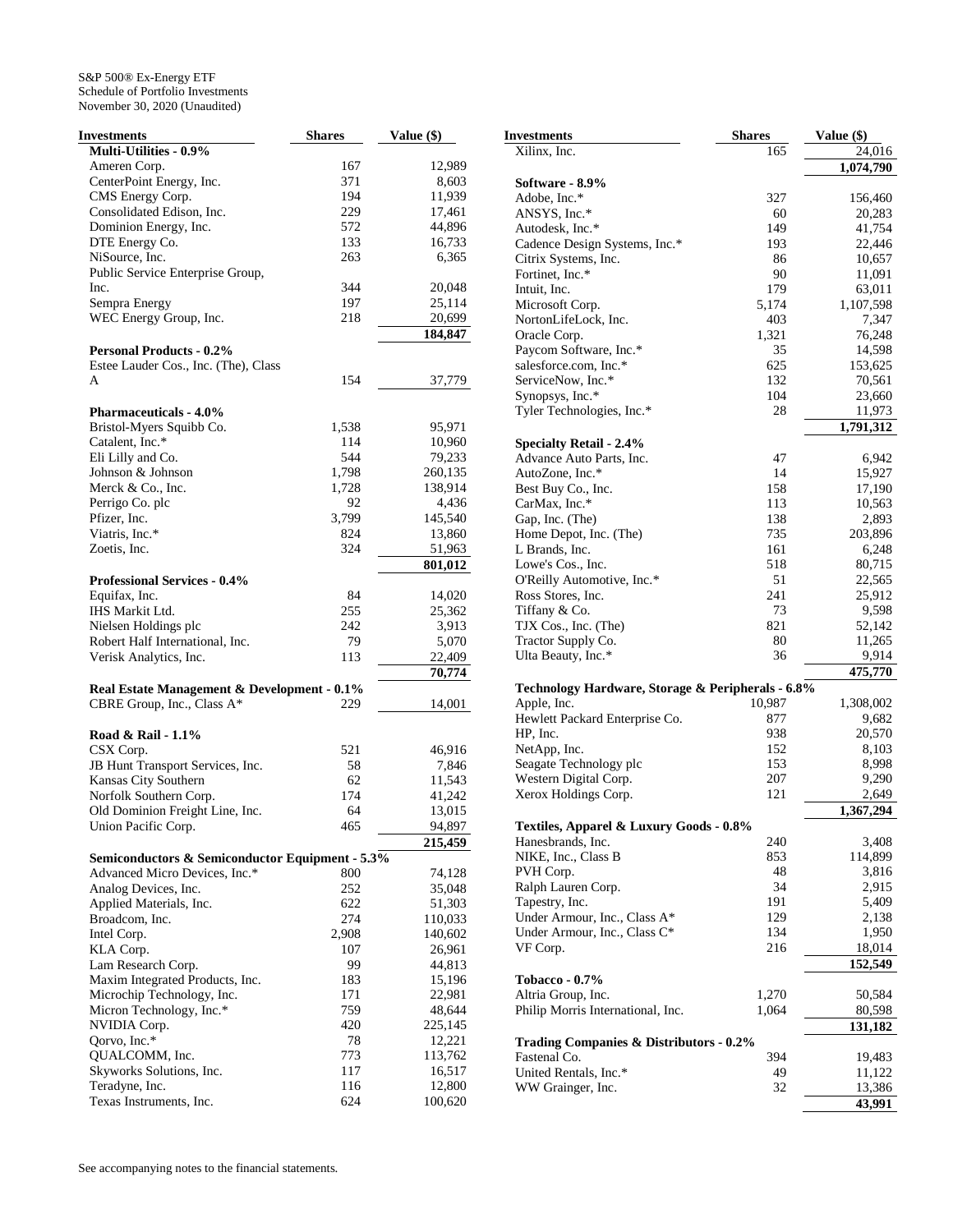| <b>Shares</b>                                     | Value (\$) |
|---------------------------------------------------|------------|
|                                                   |            |
| 123                                               | 18,866     |
| <b>Wireless Telecommunication Services - 0.3%</b> |            |
| 396                                               | 52.644     |
|                                                   |            |
|                                                   | 20,066,157 |
|                                                   |            |

## **SECURITIES LENDING REINVESTMENTS(c) - 0.0%(b)**

## **INVESTMENT COMPANIES - 0.0%(b)**

| BlackRock Liquidity FedFund, Institutional Class |       |       |
|--------------------------------------------------|-------|-------|
| $0.04\%$ (Cost \$2,797)                          | 2.797 | 2.797 |

| <b>Investments</b>                     | <b>Principal</b><br>Amount (\$) | Value $(\$)$ |
|----------------------------------------|---------------------------------|--------------|
| <b>SHORT-TERM INVESTMENTS - 0.2%</b>   |                                 |              |
| <b>REPURCHASE AGREEMENTS(d) - 0.2%</b> |                                 |              |
| Repurchase Agreements with various     |                                 |              |
| counterparties rates $0.07\%$ .        |                                 |              |

| counterparties, rates 0.07% -       |        |        |
|-------------------------------------|--------|--------|
| $0.08\%$ , dated $11/30/2020$ , due |        |        |
| $12/1/2020$ , total to be received  |        |        |
| \$38,358                            |        |        |
| (Cost \$38,358)                     | 38.358 | 38.358 |

| Total Investments - 99.9%            |            |
|--------------------------------------|------------|
| (Cost \$17,533,654)                  | 20,107,312 |
| Other assets less liabilities - 0.1% | 18.924     |
| <b>Net Assets - 100.0%</b>           | 20,126,236 |

\* Non-income producing security.

- (a) The security or a portion of this security is on loan at November 30, 2020. The total value of securities on loan at November 30, 2020 was \$7,059, collateralized in the form of cash with a value of \$2,797 that was reinvested in the securities shown in the Securities Lending Reinvestment section of the Schedule of Investments and \$4,766 of collateral in the form of U.S. Government Treasury Securities, interest rates ranging from 0.00% – 3.88%, and maturity dates ranging from December 10, 2020 – February 15, 2050; a total value of \$7,563.
- (b) Represents less than 0.05% of net assets.
- (c) The security was purchased with cash collateral held from securities on loan at November 30, 2020. The total value of securities purchased was \$2,797.
- (d) The Fund invests in Repurchase Agreements jointly with other funds in the Trust. See "Repurchase Agreements" in the Notes to Financial Statements to view the details of each individual agreement and counterparty as well as a description of the securities subject to repurchase.

As of November 30, 2020, the gross unrealized appreciation (depreciation) of investments based on the aggregate cost of investment securities and derivative instruments, if applicable, for federal income tax purposes was as follows:

| Aggregate gross unrealized appreciation | 3.225.236  |
|-----------------------------------------|------------|
| Aggregate gross unrealized depreciation | (658.053)  |
| Net unrealized appreciation             | 2.567.183  |
| Federal income tax cost                 | 17.540.129 |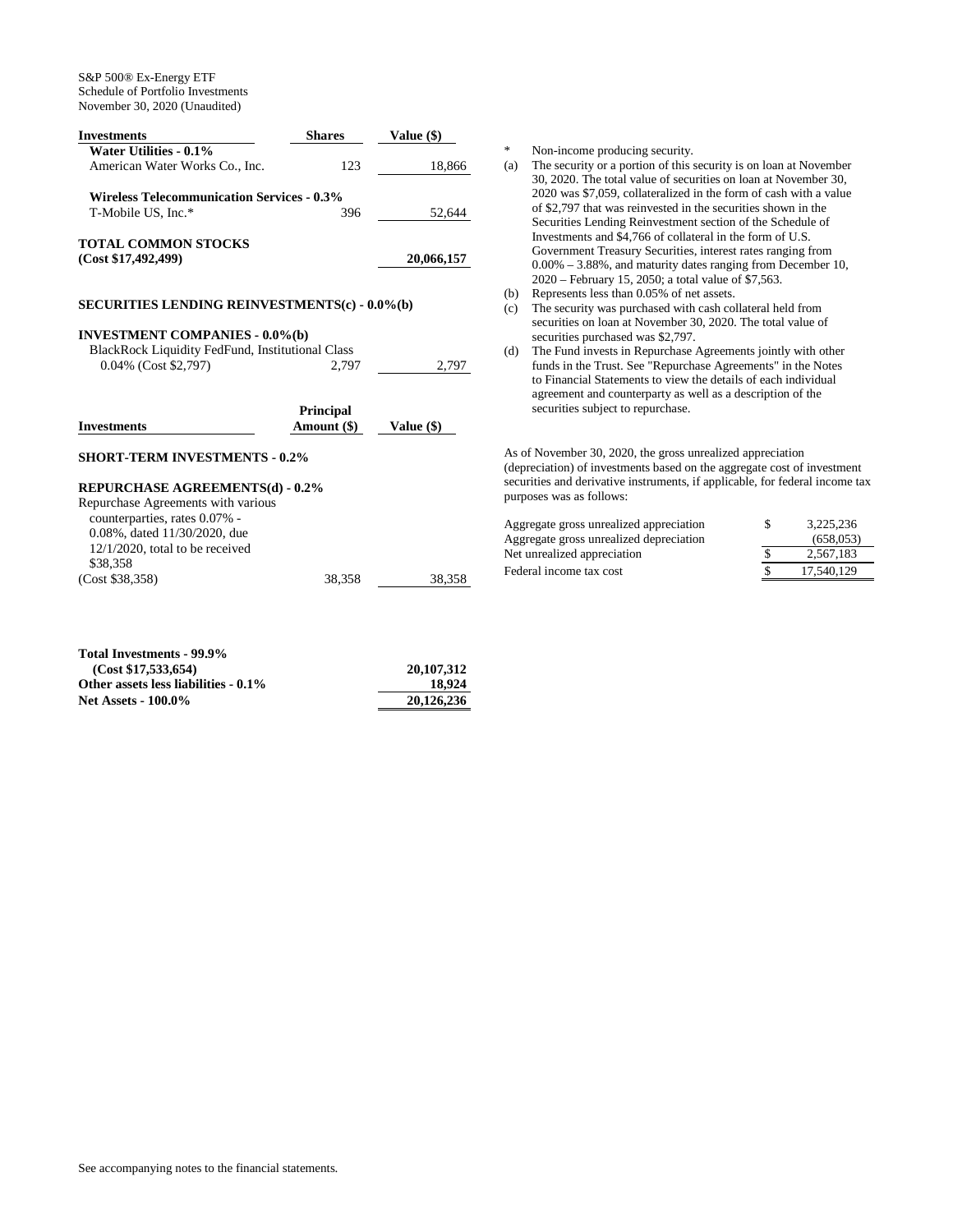| Investments                          | <b>Shares</b> | Value $(\$)$ | <b>Investments</b>                                   | <b>Shares</b> | Value (\$) |
|--------------------------------------|---------------|--------------|------------------------------------------------------|---------------|------------|
|                                      |               |              | Johnson Controls International plc                   | 165           | 7,596      |
| <b>COMMON STOCKS - 99.7%</b>         |               |              | Masco Corp.                                          | 58            | 3,113      |
|                                      |               |              | Trane Technologies plc                               | 53            | 7,751      |
| Aerospace & Defense - 1.9%           |               |              |                                                      |               | 31,909     |
| Boeing Co. (The)                     | 118           | 24,864       | Chemicals - 2.2%                                     |               |            |
| General Dynamics Corp.               | 52            | 7,766        | Air Products and Chemicals, Inc.                     | 49            | 13,727     |
| Howmet Aerospace, Inc.               | 86            | 2,018        | Albemarle Corp.                                      | 24            | 3,263      |
| Huntington Ingalls Industries, Inc.  | 9             | 1,442        | Celanese Corp.                                       | 26            | 3,363      |
|                                      | 48            |              |                                                      | 47            |            |
| L3Harris Technologies, Inc.          |               | 9,215        | CF Industries Holdings, Inc.                         |               | 1,753      |
| Lockheed Martin Corp.                | 55            | 20,075       | Corteva, Inc.                                        | 165           | 6,323      |
| Northrop Grumman Corp.               | 34            | 10,277       | Dow, Inc.                                            | 164           | 8,694      |
| Raytheon Technologies Corp.          | 339           | 24,313       | DuPont de Nemours, Inc.                              | 163           | 10,341     |
| Teledyne Technologies, Inc.*         | 8             | 3,024        | Eastman Chemical Co.                                 | 30            | 2,922      |
| Textron, Inc.                        | 51            | 2,300        | Ecolab, Inc.                                         | 55            | 12,218     |
| TransDigm Group, Inc.                | 12            | 6,950        | FMC Corp.                                            | 29            | 3,364      |
|                                      |               | 112,244      | International Flavors & Fragrances,                  |               |            |
| Air Freight & Logistics - 0.8%       |               |              | Inc.                                                 | 24            | 2,690      |
| CH Robinson Worldwide, Inc.          | 30            | 2,819        | Linde plc                                            | 117           | 30,001     |
| Expeditors International of          |               |              | LyondellBasell Industries NV,                        |               |            |
| Washington, Inc.                     | 37            | 3,307        | Class A                                              | 57            | 4,851      |
|                                      |               |              | Mosaic Co. (The)                                     | 76            | 1,669      |
| FedEx Corp.                          | 53            | 15,189       |                                                      | 52            |            |
| United Parcel Service, Inc., Class B | 157           | 26,858       | PPG Industries, Inc.                                 |               | 7,632      |
|                                      |               | 48,173       | Sherwin-Williams Co. (The)                           | 18            | 13,457     |
| Airlines - 0.3%                      |               |              |                                                      |               | 126,268    |
| Alaska Air Group, Inc.               | 27            | 1,376        | <b>Commercial Services &amp; Supplies - 0.5%</b>     |               |            |
| American Airlines Group, Inc.(a)     | 112           | 1,583        | Cintas Corp.                                         | 19            | 6,751      |
| Delta Air Lines, Inc.                | 142           | 5,715        | Copart, Inc.*                                        | 46            | 5,310      |
| Southwest Airlines Co.               | 131           | 6,071        | Republic Services, Inc.                              | 47            | 4.546      |
| United Airlines Holdings, Inc.*      | 65            | 2,928        | Rollins, Inc.                                        | 33            | 1,887      |
|                                      |               | 17,673       | Waste Management, Inc.                               | 86            | 10,245     |
|                                      |               |              |                                                      |               | 28,739     |
| <b>Auto Components - 0.2%</b>        |               |              | <b>Communications Equipment - 0.9%</b>               |               |            |
| Aptiv plc                            | 60            | 7,122        | Arista Networks, Inc.*                               | 12            | 3,249      |
| BorgWarner, Inc.                     | 54            | 2,098        |                                                      |               |            |
|                                      |               | 9,220        | Cisco Systems, Inc.                                  | 939           | 40,396     |
| <b>Automobiles - 0.3%</b>            |               |              | F5 Networks, Inc.*                                   | 14            | 2,279      |
| Ford Motor Co.                       | 866           | 7,863        | Juniper Networks, Inc.                               | 73            | 1,589      |
| General Motors Co.                   | 279           | 12,232       | Motorola Solutions, Inc.                             | 38            | 6,518      |
|                                      |               | 20,095       |                                                      |               | 54,031     |
| Beverages - 1.9%                     |               |              | <b>Construction &amp; Engineering - 0.1%</b>         |               |            |
| Brown-Forman Corp., Class B          | 40            | 3,226        | Jacobs Engineering Group, Inc.                       | 29            | 3,127      |
| Coca-Cola Co. (The)                  | 858           | 44,273       | Quanta Services, Inc.                                | 31            | 2,119      |
| Constellation Brands, Inc., Class A  | 37            | 7,616        |                                                      |               | 5,246      |
|                                      |               |              | <b>Construction Materials - 0.1%</b>                 |               |            |
| Molson Coors Beverage Co., Class     |               |              | Martin Marietta Materials, Inc.                      | 14            | 3,719      |
| В                                    | 42            | 1,932        | Vulcan Materials Co.                                 | 29            | 4,050      |
| Monster Beverage Corp.*              | 82            | 6,952        |                                                      |               | 7,769      |
| PepsiCo, Inc.                        | 307           | 44,279       |                                                      |               |            |
|                                      |               | 108,278      | Containers & Packaging - 0.4%                        |               |            |
| Biotechnology - 2.2%                 |               |              | Amcor plc                                            | 347           | 3,932      |
| AbbVie, Inc.                         | 392           | 40,995       | Avery Dennison Corp.                                 | 19            | 2,837      |
| Alexion Pharmaceuticals, Inc.*       | 49            | 5,983        | Ball Corp.                                           | 72            | 6,913      |
| Amgen, Inc.                          | 130           | 28,865       | International Paper Co.                              | 87            | 4,305      |
| Biogen, Inc.*                        | 35            | 8,406        | Packaging Corp. of America                           | 21            | 2,730      |
| Gilead Sciences, Inc.                | 278           | 16,866       | Sealed Air Corp.                                     | 35            | 1,577      |
| Incyte Corp.*                        | 41            | 3,466        | Westrock Co.                                         | 58            | 2,448      |
| Regeneron Pharmaceuticals, Inc.*     | 23            | 11,869       |                                                      |               | 24,742     |
| Vertex Pharmaceuticals, Inc.*        | 58            | 13,210       | Distributors - 0.1%                                  |               |            |
|                                      |               |              | Genuine Parts Co.                                    | 32            | 3,148      |
|                                      |               | 129,660      |                                                      |               |            |
| <b>Building Products - 0.6%</b>      |               |              | LKQ Corp.*                                           | 62            | 2,183      |
| A O Smith Corp.                      | 30            | 1,689        | Pool Corp.                                           | 9             | 3,115      |
| Allegion plc                         | 20            | 2,281        |                                                      |               | 8,446      |
| Carrier Global Corp.                 | 181           | 6,891        | <b>Diversified Telecommunication Services - 1.8%</b> |               |            |
| Fortune Brands Home & Security,      |               |              | AT&T, Inc.                                           | 1,580         | 45,425     |
| Inc.                                 | 31            | 2,588        | CenturyLink, Inc.                                    | 218           | 2,278      |
|                                      |               |              |                                                      |               |            |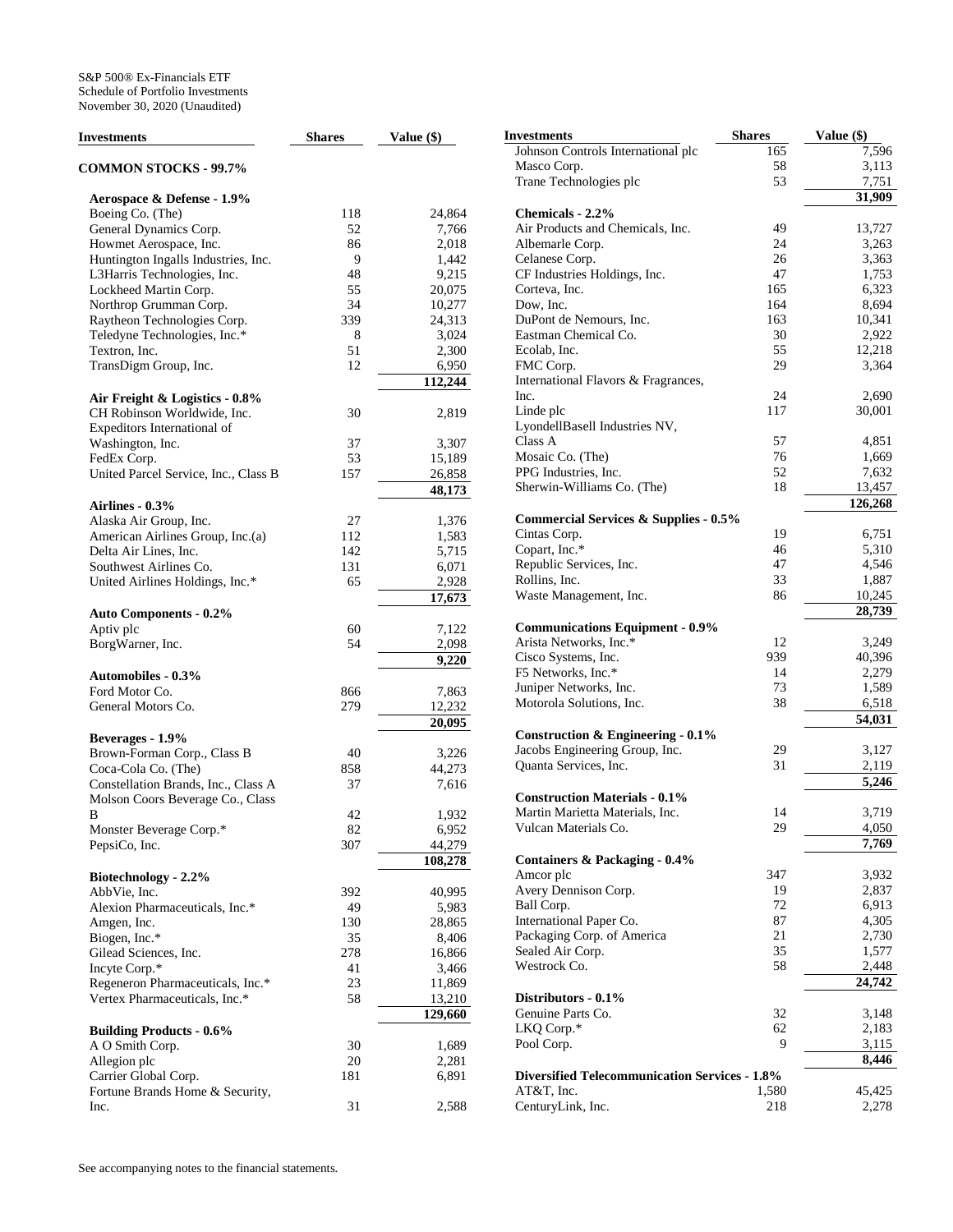| Investments                                           | <b>Shares</b> | Value (\$) |
|-------------------------------------------------------|---------------|------------|
| Verizon Communications, Inc.                          | 918           | 55,456     |
|                                                       |               | 103,159    |
| <b>Electric Utilities - 2.1%</b>                      |               |            |
| Alliant Energy Corp.                                  | 55            | 2,893      |
| American Electric Power Co., Inc.                     | 110           | 9,338      |
| Duke Energy Corp.                                     | 163           | 15,104     |
| <b>Edison International</b>                           | 84            | 5,154      |
| Entergy Corp.                                         | 44            | 4,789      |
| Evergy, Inc.                                          | 50            | 2,771      |
| <b>Eversource Energy</b>                              | 76            | 6,651      |
| Exelon Corp.                                          | 216           | 8,871      |
| FirstEnergy Corp.                                     | 120           | 3,187      |
| NextEra Energy, Inc.                                  | 436           | 32,085     |
| NRG Energy, Inc.                                      | 54            | 1,769      |
| Pinnacle West Capital Corp.                           | 25            | 2,046      |
| PPL Corp.                                             | 170           | 4,831      |
| Southern Co. (The)                                    | 234           | 14,005     |
| Xcel Energy, Inc.                                     | 117           | 7,881      |
|                                                       |               | 121,375    |
| <b>Electrical Equipment - 0.6%</b>                    |               |            |
| AMETEK, Inc.                                          | 51            | 6,045      |
| Eaton Corp. plc                                       | 89            | 10,779     |
| Emerson Electric Co.                                  | 133           | 10,217     |
| Rockwell Automation, Inc.                             | 26            | 6,644      |
|                                                       |               | 33,685     |
| Electronic Equipment, Instruments & Components - 0.7% |               |            |
| Amphenol Corp., Class A                               | 66            | 8,633      |
| CDW Corp.                                             | 32            | 4,176      |
| Corning, Inc.                                         | 169           | 6,324      |
| FLIR Systems, Inc.                                    | 29            | 1,109      |
| IPG Photonics Corp.*                                  | 8             | 1,656      |
| Keysight Technologies, Inc.*                          | 42            | 5,042      |
| TE Connectivity Ltd.                                  | 73            | 8,320      |
| Vontier Corp.*                                        | 30            | 995        |
| Zebra Technologies Corp., Class                       |               |            |
| A*                                                    | 12            | 4,541      |
|                                                       |               | 40,796     |
| <b>Energy Equipment &amp; Services - 0.2%</b>         |               |            |
| Baker Hughes Co.                                      | 145           | 2,714      |
| Halliburton Co.                                       | 194           | 3,218      |
| National Oilwell Varco, Inc.                          | 85            | 1,042      |
| Schlumberger NV                                       | 307           | 6,383      |
| TechnipFMC plc                                        | 93            | 773        |
|                                                       |               | 14,130     |
| <b>Entertainment - 2.3%</b>                           |               |            |
| Activision Blizzard, Inc.                             | 171           | 13,591     |
| Electronic Arts, Inc.*                                | 64            | 8,176      |
| Live Nation Entertainment, Inc.*                      | 32            | 2,101      |
| Netflix, Inc.*                                        | 98            | 48,088     |
| Take-Two Interactive Software,                        |               |            |
| $Inc.*$                                               | 25            | 4,513      |
| Walt Disney Co. (The)                                 | 401           | 59,352     |
|                                                       |               | 135,821    |
| Food & Staples Retailing - 1.8%                       |               |            |
| Costco Wholesale Corp.                                | 98            | 38,393     |
| Kroger Co. (The)                                      | 173           | 5,709      |
| Sysco Corp.                                           | 113           | 8,056      |
| Walgreens Boots Alliance, Inc.                        | 160           | 6,082      |
| Walmart, Inc.                                         | 308           | 47,059     |
|                                                       |               | 105,299    |
| Food Products - 1.2%                                  |               |            |
| Archer-Daniels-Midland Co.                            | 123           | 6,122      |
| Campbell Soup Co.                                     | 45            | 2,251      |

| Investments                                          | <b>Shares</b> | Value (\$)      |
|------------------------------------------------------|---------------|-----------------|
| Conagra Brands, Inc.                                 | 108           | 3,949           |
| General Mills, Inc.                                  | 136           | 8,272           |
| Hershey Co. (The)                                    | 33            | 4,880           |
| Hormel Foods Corp.                                   | 62            | 2,925           |
| J M Smucker Co. (The)                                | 25            | 2,930           |
| Kellogg Co.                                          | 56            | 3,579           |
| Kraft Heinz Co. (The)                                | 144           | 4,743           |
| Lamb Weston Holdings, Inc.                           | 32            | 2,316           |
| McCormick & Co., Inc. (Non-                          |               |                 |
| Voting)                                              | 28            | 5,235           |
| Mondelez International, Inc., Class                  |               |                 |
| A                                                    | 317           | 18,212          |
| Tyson Foods, Inc., Class A                           | 65            | 4,238           |
| Gas Utilities - $0.0\%$ (b)                          |               | 69,652          |
| Atmos Energy Corp.                                   | 27            | 2,589           |
|                                                      |               |                 |
| <b>Health Care Equipment &amp; Supplies - 4.4%</b>   |               |                 |
| <b>Abbott Laboratories</b>                           | 393           | 42,530          |
| ABIOMED, Inc.*                                       | 10            | 2,741           |
| Align Technology, Inc.*                              | 16            | 7,701           |
| Baxter International, Inc.                           | 112           | 8,520           |
| Becton Dickinson and Co.                             | 64            | 15,030          |
| Boston Scientific Corp.*                             | 317           | 10,509          |
| Cooper Cos., Inc. (The)                              | 11            | 3,687           |
| Danaher Corp.                                        | 140           | 31,448          |
| DENTSPLY SIRONA, Inc.                                | 48            | 2,443           |
| DexCom, Inc.*                                        | 21            | 6,713           |
| Edwards Lifesciences Corp.*                          | 138           | 11,577          |
| Hologic, Inc.*<br>IDEXX Laboratories, Inc.*          | 57<br>19      | 3,940           |
|                                                      | 26            | 8,759<br>18,877 |
| Intuitive Surgical, Inc.*<br>Medtronic plc           | 298           |                 |
| ResMed, Inc.                                         | 32            | 33,883<br>6,707 |
| STERIS plc                                           | 19            | 3,682           |
| Stryker Corp.                                        | 73            | 17,038          |
| Teleflex, Inc.                                       | 10            | 3,827           |
| Varian Medical Systems, Inc.*                        | 20            | 3,480           |
| West Pharmaceutical Services, Inc.                   | 16            | 4,403           |
| Zimmer Biomet Holdings, Inc.                         | 46            | 6,860           |
|                                                      |               | 254,355         |
| <b>Health Care Providers &amp; Services - 3.1%</b>   |               |                 |
| AmerisourceBergen Corp.                              | 33            | 3,403           |
| Anthem, Inc.                                         | 56            | 17,445          |
| Cardinal Health, Inc.                                | 65            | 3,548           |
| Centene Corp.*                                       | 129           | 7,953           |
| Cigna Corp.                                          | 81            | 16,940          |
| CVS Health Corp.                                     | 290           | 19,659          |
| DaVita, Inc.*                                        | 18            | 1,977           |
| HCA Healthcare, Inc.                                 | 59            | 8,857           |
| Henry Schein, Inc.*                                  | 32            | 2,058           |
| Humana, Inc.                                         | 29            | 11,615          |
| Laboratory Corp. of America                          |               |                 |
| Holdings*                                            | 22            | 4,396           |
| McKesson Corp.                                       | 36            | 6,477           |
| Quest Diagnostics, Inc.                              | 30            | 3,719           |
| UnitedHealth Group, Inc.                             | 211           | 70,968          |
| Universal Health Services, Inc.,                     |               |                 |
| Class B                                              | 17            | 2,220           |
|                                                      |               | 181,235         |
| <b>Health Care Technology - 0.1%</b><br>Cerner Corp. | 68            | 5,089           |
|                                                      |               |                 |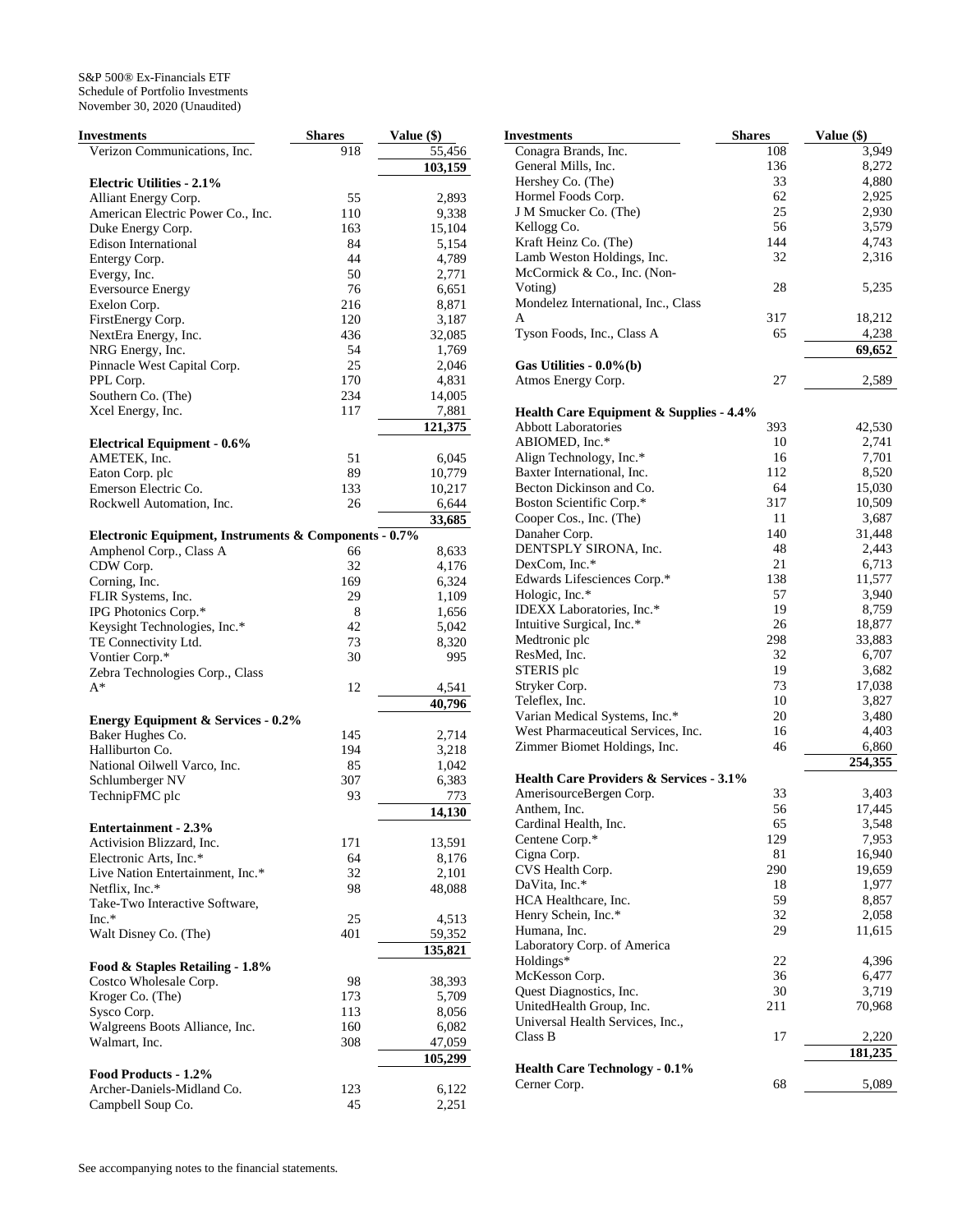| <b>Investments</b>                                                  | <b>Shares</b> | Value (\$)       |
|---------------------------------------------------------------------|---------------|------------------|
| Hotels, Restaurants & Leisure - 1.9%                                |               |                  |
| Carnival Corp.                                                      | 114           | 2,278            |
| Chipotle Mexican Grill, Inc.*                                       | 6             | 7,737            |
| Darden Restaurants, Inc.                                            | 29            | 3,131            |
| Domino's Pizza, Inc.                                                | 9             | 3,533            |
| Hilton Worldwide Holdings, Inc.                                     | 62            | 6,425            |
| Las Vegas Sands Corp.                                               | 73            | 4,067            |
| Marriott International, Inc., Class A                               | 59            | 7,485            |
| McDonald's Corp.                                                    | 165           | 35,878           |
| <b>MGM Resorts International</b>                                    | 90            | 2,542            |
| Norwegian Cruise Line Holdings                                      |               |                  |
| $Ltd.*$                                                             | 70            | 1,601            |
| Royal Caribbean Cruises Ltd.                                        | 40            | 3,152            |
| Starbucks Corp.                                                     | 259           | 25,387           |
| Wynn Resorts Ltd.                                                   | 22            | 2,211            |
| Yum! Brands, Inc.                                                   | 67            | 7,089            |
|                                                                     |               | 112,516          |
| <b>Household Durables - 0.5%</b>                                    |               |                  |
| DR Horton, Inc.                                                     | 73            | 5,438            |
| Garmin Ltd.                                                         | 33            | 3,853            |
| Leggett & Platt, Inc.                                               | 29            | 1,250            |
| Lennar Corp., Class A                                               | 61            | 4,627            |
| Mohawk Industries, Inc.*                                            | 13            | 1,636            |
| Newell Brands, Inc.                                                 | 83            | 1,765            |
| NVR, Inc.*                                                          | 1             | 3,997            |
| PulteGroup, Inc.                                                    | 60            | 2,618            |
| Whirlpool Corp.                                                     | 14            | 2,725            |
|                                                                     |               | 27,909           |
| <b>Household Products - 2.0%</b>                                    |               |                  |
| Church & Dwight Co., Inc.                                           | 55            | 4,827            |
| Clorox Co. (The)                                                    | 28            | 5,683            |
| Colgate-Palmolive Co.                                               | 190           | 16,272           |
| Kimberly-Clark Corp.                                                | 76            | 10,588           |
| Procter & Gamble Co. (The)                                          | 553           | 76,795           |
|                                                                     |               | 114,165          |
| <b>Independent Power and Renewable Electricity Producers - 0.1%</b> |               |                  |
| AES Corp. (The)                                                     | 147           | 3,005            |
|                                                                     |               |                  |
| <b>Industrial Conglomerates - 1.4%</b>                              |               |                  |
| 3M Co.                                                              | 128           | 22,109           |
| General Electric Co.                                                | 1,943         | 19,780           |
| Honeywell International, Inc.                                       | 156           | 31,812           |
| Roper Technologies, Inc.                                            | 23            | 9,821            |
|                                                                     |               | 83,522           |
| <b>Interactive Media &amp; Services - 6.7%</b>                      |               |                  |
| Alphabet, Inc., Class A*                                            | 67            | 117,545          |
| Alphabet, Inc., Class C*                                            | 65            | 114,448          |
| Facebook, Inc., Class A*                                            | 533           | 147,625          |
| Twitter, Inc.*                                                      | 175           | 8.139            |
|                                                                     |               | 387,757          |
| <b>Internet &amp; Direct Marketing Retail - 5.7%</b>                |               |                  |
| Amazon.com, Inc.*                                                   | 94            | 297,796          |
| Booking Holdings, Inc.*                                             | 9             | 18,256           |
| eBay, Inc.                                                          | 148           | 7,463            |
| Etsy, Inc.*                                                         | 26            | 4,178            |
| Expedia Group, Inc.                                                 | 30            |                  |
|                                                                     |               | 3,735<br>331,428 |
| IT Services - 6.3%                                                  |               |                  |
|                                                                     |               |                  |
| Accenture plc, Class A                                              | 141           | 35,122           |
| Akamai Technologies, Inc.*                                          | 36            | 3,726            |
| Automatic Data Processing, Inc.                                     | 95            | 16,519           |
| Broadridge Financial Solutions,                                     | 26            |                  |
| Inc.                                                                |               | 3,819            |

| Investments                                  | <b>Shares</b> | Value (\$)      |
|----------------------------------------------|---------------|-----------------|
| <b>Cognizant Technology Solutions</b>        |               |                 |
| Corp., Class A                               | 120           | 9,376           |
| DXC Technology Co.                           | 55            | 1,205           |
| <b>Fidelity National Information</b>         |               |                 |
| Services, Inc.                               | 137           | 20,332          |
| Fiserv, Inc.*                                | 123           | 14,167          |
| FleetCor Technologies, Inc.*                 | 19            | 5,039           |
| Gartner, Inc.*                               | 20            | 3,040           |
| Global Payments, Inc.                        | 66            | 12,882          |
| <b>International Business Machines</b>       |               |                 |
| Corp.<br>Jack Henry & Associates, Inc.       | 198<br>17     | 24,457<br>2,735 |
| Leidos Holdings, Inc.                        | 30            | 3,021           |
| Mastercard, Inc., Class A                    | 196           | 65,956          |
| Paychex, Inc.                                | 71            | 6,614           |
| PayPal Holdings, Inc.*                       | 260           | 55,671          |
| VeriSign, Inc.*                              | 22            | 4,416           |
| Visa, Inc., Class A                          | 374           | 78,671          |
| Western Union Co. (The)                      | 90            | 2,030           |
|                                              |               | 368,798         |
| Leisure Products - 0.0%(b)                   |               |                 |
| Hasbro, Inc.                                 | 28            | 2,605           |
|                                              |               |                 |
| Life Sciences Tools & Services - 1.4%        |               |                 |
| Agilent Technologies, Inc.                   | 68            | 7,949           |
| Bio-Rad Laboratories, Inc., Class            |               |                 |
| $A^*$                                        | 5             | 2,693           |
| Illumina, Inc.*                              | 32            | 10,307          |
| IQVIA Holdings, Inc.*                        | 42            | 7,098           |
| Mettler-Toledo International, Inc.*          | 5             | 5,750           |
| PerkinElmer, Inc.                            | 25            | 3,325           |
| Thermo Fisher Scientific, Inc.               | 88            | 40,918          |
| Waters Corp.*                                | 14            | 3,248           |
|                                              |               | 81,288          |
| Machinery - 2.0%<br>Caterpillar, Inc.        | 120           | 20,831          |
| Cummins, Inc.                                | 33            | 7,629           |
| Deere & Co.                                  | 70            | 18,313          |
| Dover Corp.                                  | 32            | 3,905           |
| Flowserve Corp.                              | 29            | 988             |
| Fortive Corp.                                | 75            | 5,260           |
| <b>IDEX</b> Corp.                            | 17            | 3,283           |
| Illinois Tool Works, Inc.                    | 64            | 13,510          |
| Ingersoll Rand, Inc.*                        | 82            | 3,630           |
| Otis Worldwide Corp.                         | 90            | 6,025           |
| PACCAR, Inc.                                 | 77            | 6,704           |
| Parker-Hannifin Corp.                        | 29            | 7,750           |
| Pentair plc                                  | 37            | 1,917           |
| Snap-on, Inc.                                | 12            | 2,110           |
| Stanley Black & Decker, Inc.                 | 35            | 6,451           |
| Westinghouse Air Brake                       |               |                 |
| Technologies Corp.                           | 40            | 2,932           |
| Xylem, Inc.                                  | 40            | 3,839           |
|                                              |               | 115,077         |
| <b>Media - 1.6%</b>                          |               |                 |
| Charter Communications, Inc.,<br>Class $A^*$ | 33            | 21,516          |
| Comcast Corp., Class A                       | 1,011         | 50,793          |
| Discovery, Inc., Class $A^*(a)$              | 35            | 942             |
| Discovery, Inc., Class C*                    | 68            | 1,633           |
| DISH Network Corp., Class A*                 | 55            | 1,973           |
| Fox Corp., Class A                           | 75            | 2,163           |
| Fox Corp., Class B                           | 34            | 965             |
|                                              |               |                 |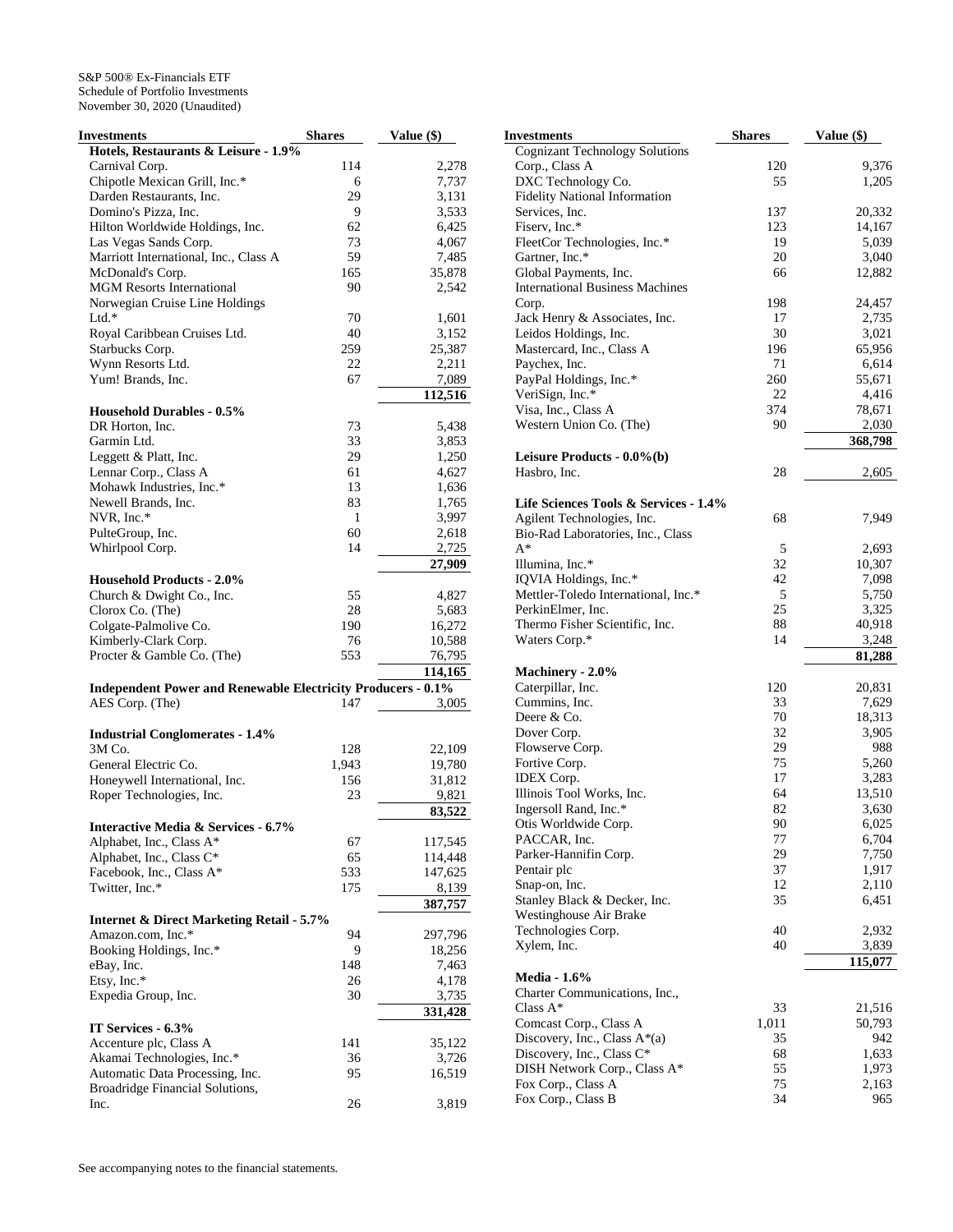| Investments                                | <b>Shares</b> | Value (\$)      |
|--------------------------------------------|---------------|-----------------|
| Interpublic Group of Cos., Inc.            |               |                 |
| (The)                                      | 86            | 1,916           |
| News Corp., Class A                        | 85            | 1,500           |
| News Corp., Class B                        | 26            | 463             |
| Omnicom Group, Inc.                        | 48            | 3,024           |
| ViacomCBS, Inc.                            | 125           | 4,410           |
|                                            |               | 91,298          |
| Metals $&$ Mining - 0.4%                   |               |                 |
| Freeport-McMoRan, Inc.                     | 321           | 7,508           |
| Newmont Corp.                              | 178           | 10,470          |
| Nucor Corp.                                | 67            | 3,598           |
|                                            |               | 21,576          |
| <b>Multiline Retail - 0.7%</b>             |               |                 |
| Dollar General Corp.<br>Dollar Tree, Inc.* | 55<br>53      | 12,022          |
| Target Corp.                               | 111           | 5,789<br>19,928 |
|                                            |               |                 |
| <b>Multi-Utilities - 1.0%</b>              |               | 37,739          |
| Ameren Corp.                               | 55            | 4,278           |
| CenterPoint Energy, Inc.                   | 120           | 2,783           |
| CMS Energy Corp.                           | 64            | 3,939           |
| Consolidated Edison, Inc.                  | 74            | 5,642           |
| Dominion Energy, Inc.                      | 186           | 14,599          |
| DTE Energy Co.                             | 43            | 5,410           |
| NiSource, Inc.                             | 84            | 2,033           |
| Public Service Enterprise Group,           |               |                 |
| Inc.                                       | 112           | 6,527           |
| Sempra Energy                              | 64            | 8,159           |
| WEC Energy Group, Inc.                     | 70            | 6,646           |
|                                            |               | 60,016          |
| Oil, Gas & Consumable Fuels - 2.4%         |               |                 |
| Apache Corp.                               | 83            | 1,070           |
| Cabot Oil & Gas Corp.                      | 87            | 1,524           |
| Chevron Corp.                              | 427           | 37,226          |
| Concho Resources, Inc.                     | 44            | 2,529           |
| ConocoPhillips                             | 238           | 9,415           |
| Devon Energy Corp.                         | 84            | 1,175           |
| Diamondback Energy, Inc.                   | 35            | 1,399           |
| EOG Resources, Inc.                        | 129           | 6,048           |
| Exxon Mobil Corp.                          | 938           | 35,766          |
| Hess Corp.<br>HollyFrontier Corp.          | 61<br>32      | 2,878           |
| Kinder Morgan, Inc.                        | 431           | 748<br>6,198    |
| Marathon Oil Corp.                         | 172           | 1,018           |
| Marathon Petroleum Corp.                   | 144           | 5,599           |
| Occidental Petroleum Corp.                 | 185           | 2,916           |
| ONEOK, Inc.                                | 98            | 3,515           |
| Phillips 66                                | 97            | 5,876           |
| Pioneer Natural Resources Co.              | 36            | 3,621           |
| Valero Energy Corp.                        | 90            | 4,839           |
| Williams Cos., Inc. (The)                  | 268           | 5,623           |
|                                            |               | 138,983         |
| <b>Personal Products - 0.2%</b>            |               |                 |
| Estee Lauder Cos., Inc. (The), Class       |               |                 |
| A                                          | 50            | 12,266          |
|                                            |               |                 |
| <b>Pharmaceuticals - 4.5%</b>              |               |                 |
| Bristol-Myers Squibb Co.                   | 500           | 31,200          |
| Catalent, Inc.*                            | 36            | 3,461           |
| Eli Lilly and Co.                          | 176           | 25,634          |
| Johnson & Johnson                          | 584           | 84,493          |
| Merck & Co., Inc.                          | 561           | 45,099          |
| Perrigo Co. plc                            | 30            | 1,447           |

| Investments                                     | <b>Shares</b> | Value (\$) |
|-------------------------------------------------|---------------|------------|
| Pfizer, Inc.                                    | 1,233         | 47,236     |
| Viatris, Inc.*                                  | 266           | 4,474      |
| Zoetis, Inc.                                    | 105           | 16,840     |
|                                                 |               | 259,884    |
| <b>Professional Services - 0.4%</b>             |               |            |
| Equifax, Inc.                                   | 27            | 4,506      |
| IHS Markit Ltd.                                 | 83            | 8,255      |
| Nielsen Holdings plc                            | 78            | 1,261      |
| Robert Half International, Inc.                 | 25            | 1,605      |
| Verisk Analytics, Inc.                          | 36            | 7,139      |
|                                                 |               | 22,766     |
| Road & Rail - 1.2%                              |               |            |
| CSX Corp.                                       | 170           | 15,308     |
| JB Hunt Transport Services, Inc.                | 18            | 2,435      |
| Kansas City Southern                            | 21            | 3,910      |
| Norfolk Southern Corp.                          | 57            | 13,510     |
| Old Dominion Freight Line, Inc.                 | 21            | 4,271      |
| Union Pacific Corp.                             | 151           | 30,816     |
|                                                 |               | 70,250     |
| Semiconductors & Semiconductor Equipment - 6.0% |               |            |
| Advanced Micro Devices, Inc.*                   | 260           | 24,092     |
| Analog Devices, Inc.                            | 82            | 11,405     |
| Applied Materials, Inc.                         | 203           | 16,743     |
| Broadcom, Inc.                                  | 89            | 35,741     |
| Intel Corp.                                     | 944           | 45,642     |
| KLA Corp.                                       | 34            | 8,567      |
| Lam Research Corp.                              | 32            | 14,485     |
| Maxim Integrated Products, Inc.                 | 59            | 4,899      |
| Microchip Technology, Inc.                      | 56            | 7,526      |
| Micron Technology, Inc.*                        | 247           | 15,830     |
| NVIDIA Corp.                                    | 137           | 73,440     |
| Qorvo, Inc.*                                    | 25            | 3,917      |
| QUALCOMM, Inc.                                  | 250           | 36,792     |
| Skyworks Solutions, Inc.                        | 37            | 5,223      |
| Teradyne, Inc.                                  | 37            | 4,083      |
| Texas Instruments, Inc.                         | 203           | 32,734     |
| Xilinx, Inc.                                    | 54            | 7,860      |
|                                                 |               | 348,979    |
| Software - 10.0%                                |               |            |
| Adobe, Inc.*                                    | 106           | 50,718     |
| ANSYS, Inc.*                                    | 19            | 6,423      |
| Autodesk, Inc.*                                 | 49            | 13,731     |
| Cadence Design Systems, Inc.*                   | 62            | 7,211      |
| Citrix Systems, Inc.                            | 27            | 3,346      |
| Fortinet, Inc.*                                 | 30            | 3,697      |
| Intuit, Inc.                                    | 58            | 20,417     |
| Microsoft Corp.                                 | 1,679         | 359,423    |
| NortonLifeLock, Inc.                            | 130           | 2,370      |
| Oracle Corp.                                    | 429           | 24,762     |
| Paycom Software, Inc.*                          | 11            | 4,588      |
| salesforce.com, Inc.*                           | 202           | 49,652     |
| ServiceNow, Inc.*                               | 43            | 22,986     |
| Synopsys, Inc.*                                 | 34            | 7,735      |
| Tyler Technologies, Inc.*                       | 9             | 3,848      |
|                                                 |               | 580,907    |
| <b>Specialty Retail - 2.7%</b>                  |               |            |
| Advance Auto Parts, Inc.                        | 15            | 2,215      |
| AutoZone, Inc.*                                 | 5             | 5,688      |
| Best Buy Co., Inc.                              | 51            | 5,549      |
| CarMax, Inc.*                                   | 36            | 3,365      |
| Gap, Inc. (The)                                 | 45            | 943        |
| Home Depot, Inc. (The)                          | 239           | 66,301     |
| L Brands, Inc.                                  | 52            | 2,018      |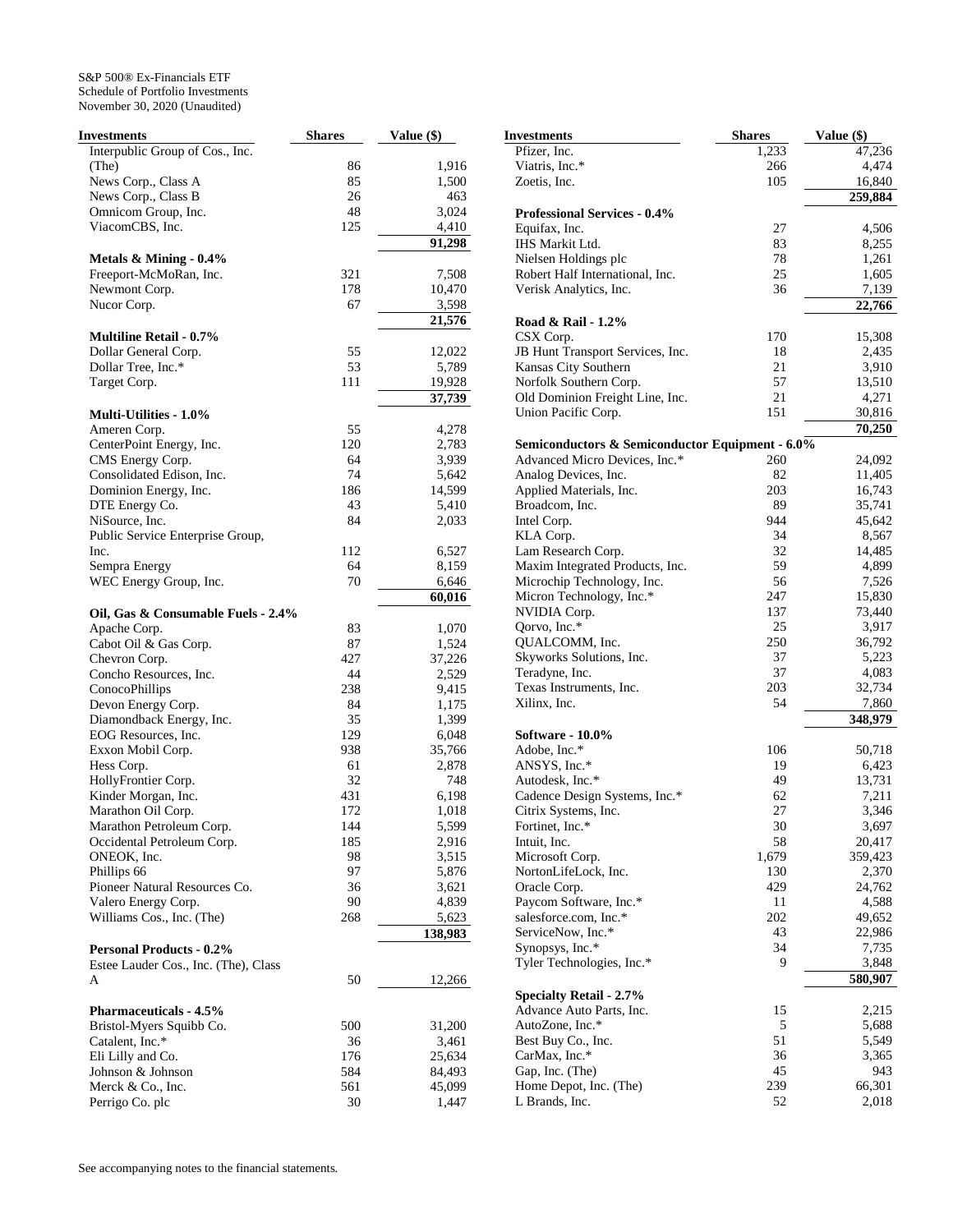| Investments                                       | <b>Shares</b> | Value (\$) |
|---------------------------------------------------|---------------|------------|
| Lowe's Cos., Inc.                                 | 168           | 26,178     |
| O'Reilly Automotive, Inc.*                        | 16            | 7,079      |
| Ross Stores, Inc.                                 | 79            | 8,494      |
| Tiffany & Co.                                     | 24            | 3,156      |
| TJX Cos., Inc. (The)                              | 266           | 16,894     |
| Tractor Supply Co.                                | 26            | 3,661      |
| Ulta Beauty, Inc.*                                | 12            | 3,305      |
|                                                   |               | 154,846    |
| Technology Hardware, Storage & Peripherals - 7.6% |               |            |
| Apple, Inc.                                       | 3,566         | 424,532    |
| Hewlett Packard Enterprise Co.                    | 284           | 3,135      |
| HP, Inc.                                          | 304           | 6,667      |
| NetApp, Inc.                                      | 49            | 2,612      |
| Seagate Technology plc                            | 50            | 2,941      |
| Western Digital Corp.                             | 67            | 3,007      |
| Xerox Holdings Corp.                              | 39            | 854        |
|                                                   |               | 443,748    |
| Textiles, Apparel & Luxury Goods - 0.9%           |               |            |
| Hanesbrands, Inc.                                 | 76            | 1,079      |
| NIKE, Inc., Class B                               | 276           | 37,177     |
| PVH Corp.                                         | 16            | 1,272      |
| Ralph Lauren Corp.                                | 11            | 943        |
| Tapestry, Inc.                                    | 60            | 1,699      |
| Under Armour, Inc., Class A*                      | 41            | 680        |
| Under Armour, Inc., Class C*                      | 42            | 611        |
| VF Corp.                                          | 71            | 5,922      |
|                                                   |               |            |
|                                                   |               | 49,383     |
| <b>Tobacco - 0.7%</b>                             | 412           |            |
| Altria Group, Inc.                                |               | 16,410     |
| Philip Morris International, Inc.                 | 346           | 26,209     |
|                                                   |               | 42,619     |
| Trading Companies & Distributors - 0.2%           |               |            |
| Fastenal Co.                                      | 127           | 6,280      |
| United Rentals, Inc.*                             | 16            | 3,632      |
| WW Grainger, Inc.                                 | 10            | 4,183      |
|                                                   |               | 14,095     |
| Water Utilities - 0.1%                            |               |            |
| American Water Works Co., Inc.                    | 40            | 6,135      |
|                                                   |               |            |
| <b>Wireless Telecommunication Services - 0.3%</b> |               |            |
| T-Mobile US, Inc.*                                | 129           | 17,149     |
|                                                   |               |            |
| TOTAL COMMON STOCKS<br>(Cost \$4,421,966)         |               |            |
|                                                   |               | 5,800,387  |
|                                                   |               |            |

## **SECURITIES LENDING REINVESTMENTS(c) - 0.0%(b)**

## **INVESTMENT COMPANIES - 0.0%(b)**

| BlackRock Liquidity FedFund, Institutional Class |      |     |
|--------------------------------------------------|------|-----|
| $0.04\%$ (Cost \$876)                            | -876 | 876 |

| <b>Investments</b>                                                                                                                                          | <b>Principal</b><br>Amount (\$) | Value (\$) |
|-------------------------------------------------------------------------------------------------------------------------------------------------------------|---------------------------------|------------|
| <b>SHORT-TERM INVESTMENTS - 0.2%</b>                                                                                                                        |                                 |            |
| <b>REPURCHASE AGREEMENTS(d) - 0.2%</b>                                                                                                                      |                                 |            |
| Repurchase Agreements with various<br>counterparties, rates 0.07% -<br>$0.08\%$ , dated $11/30/2020$ , due<br>$12/1/2020$ , total to be received<br>\$9,343 |                                 |            |
| (Cost \$9,343)                                                                                                                                              | 9.343                           | 9.343      |
|                                                                                                                                                             |                                 |            |

## **Total Investments - 99.9% (Cost \$4,432,185) 5,810,606** Other assets less liabilities -  $0.1\%$  7,110 Net Assets - 100.0% 5,817,716

Non-income producing security.

(a) The security or a portion of this security is on loan at November 30, 2020. The total value of securities on loan at November 30, 2020 was \$2,247, collateralized in the form of cash with a value of \$876 that was reinvested in the securities shown in the Securities Lending Reinvestment section of the Schedule of Investments and \$1,532 of collateral in the form of U.S. Government Treasury Securities, interest rates ranging from 0.00% – 3.88%, and maturity dates ranging from December 10, 2020 – February 15, 2050; a total value of \$2,408. (b) Represents less than 0.05% of net assets. (c) The security was purchased with cash collateral held from

securities on loan at November 30, 2020. The total value of securities purchased was \$876.

(d) The Fund invests in Repurchase Agreements jointly with other funds in the Trust. See "Repurchase Agreements" in the Notes to Financial Statements to view the details of each individual agreement and counterparty as well as a description of the securities subject to repurchase.

As of November 30, 2020, the gross unrealized appreciation (depreciation) of investments based on the aggregate cost of investment securities and derivative instruments, if applicable, for federal income tax purposes was as follows:

| Aggregate gross unrealized appreciation | S | 1.486.546 |
|-----------------------------------------|---|-----------|
| Aggregate gross unrealized depreciation |   | (116.375) |
| Net unrealized appreciation             |   | 1.370.171 |
| Federal income tax cost                 |   | 4.440.435 |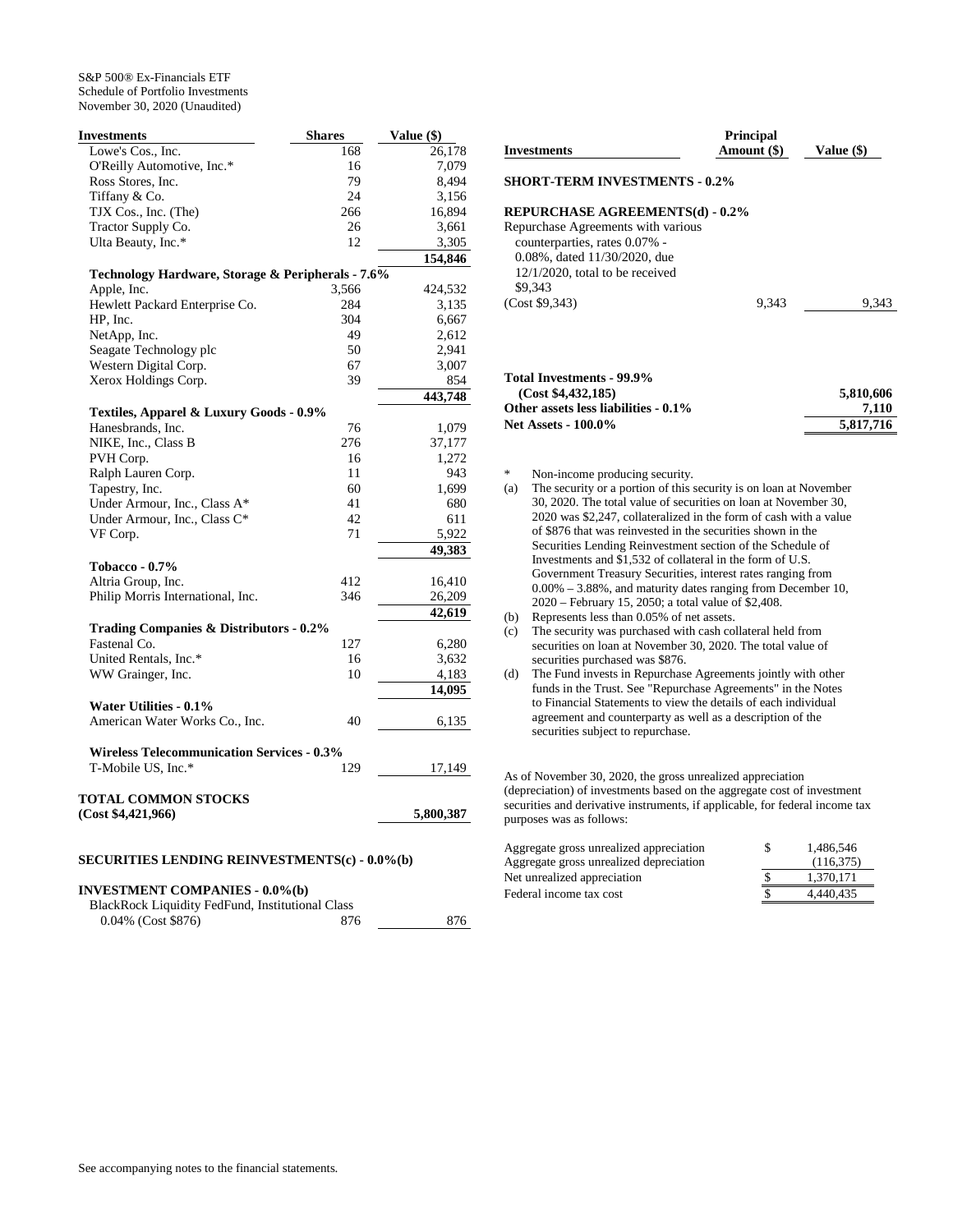| <b>Investments</b>                   | <b>Shares</b> | Value (\$) |
|--------------------------------------|---------------|------------|
| <b>COMMON STOCKS - 99.7%</b>         |               |            |
| Aerospace & Defense - 2.0%           |               |            |
| Boeing Co. (The)                     | 39            | 8,218      |
| General Dynamics Corp.               | 17            | 2,539      |
| Howmet Aerospace, Inc.               | 28            | 657        |
| Huntington Ingalls Industries, Inc.  | 3             | 480        |
| L3Harris Technologies, Inc.          | 16            | 3,072      |
| Lockheed Martin Corp.                | 18            | 6,570      |
| Northrop Grumman Corp.               | 11            | 3,325      |
| Raytheon Technologies Corp.          | 112           | 8,032      |
| Teledyne Technologies, Inc.*         | 3             | 1,134      |
| Textron, Inc.                        | 18            | 812        |
| TransDigm Group, Inc.                | 4             | 2,317      |
|                                      |               | 37,156     |
| Air Freight & Logistics - 0.8%       |               |            |
| CH Robinson Worldwide, Inc.          | 10            | 940        |
| Expeditors International of          |               |            |
| Washington, Inc.                     | 12            | 1,072      |
| FedEx Corp.                          | 18            | 5,158      |
| United Parcel Service, Inc., Class B | 52            | 8,896      |
|                                      |               | 16,066     |
| <b>Airlines - 0.3%</b>               |               |            |
| Alaska Air Group, Inc.               | 9             | 459        |
| American Airlines Group, Inc.(a)     | 36            | 508        |
| Delta Air Lines, Inc.                | 47            | 1,892      |
| Southwest Airlines Co.               | 44            | 2,039      |
| United Airlines Holdings, Inc.*      | 22            | 991        |
|                                      |               | 5,889      |
|                                      |               |            |
| <b>Auto Components - 0.2%</b>        |               |            |
| Aptiv plc                            | 20<br>18      | 2,374      |
| BorgWarner, Inc.                     |               | 699        |
|                                      |               | 3,073      |
| <b>Automobiles - 0.4%</b>            |               |            |
| Ford Motor Co.                       | 286           | 2,597      |
| General Motors Co.                   | 92            | 4,033      |
|                                      |               | 6,630      |
| <b>Banks</b> - 4.4%                  |               |            |
| Bank of America Corp.                | 558           | 15,713     |
| Citigroup, Inc.                      | 153           | 8,426      |
| Citizens Financial Group, Inc.       | 31            | 1,013      |
| Comerica, Inc.                       | 10            | 492        |
| <b>Fifth Third Bancorp</b>           | 51            | 1,292      |
| First Republic Bank                  | 13            | 1,684      |
| Huntington Bancshares, Inc.          | 73            | 882        |
| JPMorgan Chase & Co.                 | 224           | 26,405     |
| KeyCorp                              | 70            | 1,082      |
| M&T Bank Corp.                       | 9             | 1,048      |
| People's United Financial, Inc.      | 30            | 372        |
| PNC Financial Services Group, Inc.   |               |            |
| (The)                                | 31            | 4,280      |
| Regions Financial Corp.              | 69            | 1,054      |
| SVB Financial Group*                 | 4             | 1,380      |
| Truist Financial Corp.               | 99            | 4,596      |
| US Bancorp                           | 101           | 4,364      |
| Wells Fargo & Co.                    | 301           | 8,232      |
| Zions Bancorp NA                     | 12            | 463        |
|                                      |               | 82,778     |
| Beverages - 1.9%                     |               |            |
| Brown-Forman Corp., Class B          | 13            | 1,049      |
| Coca-Cola Co. (The)                  | 284           | 14,654     |
| Constellation Brands, Inc., Class A  | 12            | 2,470      |

| <b>Investments</b>                                   | <b>Shares</b> | Value (\$)     |
|------------------------------------------------------|---------------|----------------|
| Molson Coors Beverage Co., Class                     |               |                |
| В                                                    | 15            | 690            |
| Monster Beverage Corp.*                              | 27            | 2,289          |
| PepsiCo, Inc.                                        | 101           | 14,567         |
|                                                      |               | 35,719         |
| <b>Building Products - 0.6%</b>                      |               |                |
| A O Smith Corp.                                      | 10            | 563            |
| Allegion plc                                         | 7             | 799            |
| Carrier Global Corp.                                 | 60            | 2,284          |
| Fortune Brands Home & Security,<br>Inc.              | 10            | 835            |
|                                                      | 55            | 2,532          |
| Johnson Controls International plc<br>Masco Corp.    | 19            | 1,020          |
| Trane Technologies plc                               | 17            | 2,486          |
|                                                      |               | 10,519         |
| Capital Markets - 3.2%                               |               |                |
| Ameriprise Financial, Inc.                           | 9             | 1,667          |
| Bank of New York Mellon Corp.                        |               |                |
| (The)                                                | 61            | 2,386          |
| BlackRock, Inc.                                      | 10            | 6,983          |
| Cboe Global Markets, Inc.                            | 8             | 731            |
| Charles Schwab Corp. (The)                           | 108           | 5,268          |
| CME Group, Inc.                                      | 26            | 4,551          |
| Franklin Resources, Inc.                             | 19            | 418            |
| Goldman Sachs Group, Inc. (The)                      | 25            | 5,764          |
| Intercontinental Exchange, Inc.                      | 41            | 4,326          |
| Invesco Ltd.                                         | 27            | 438            |
| MarketAxess Holdings, Inc.                           | 3             | 1,618          |
| Moody's Corp.                                        | 12            | 3,388          |
| <b>Morgan Stanley</b>                                | 104           | 6,430          |
| MSCI, Inc.                                           | 6             | 2,457          |
| Nasdaq, Inc.                                         | 8             | 1,024          |
| Northern Trust Corp.                                 | 15            | 1,397          |
| Raymond James Financial, Inc.                        | 9             | 819            |
| S&P Global, Inc.                                     | 18            | 6,332          |
| State Street Corp.                                   | 26            | 1,832          |
| T. Rowe Price Group, Inc.                            | 17            | 2,438          |
|                                                      |               | 60,267         |
| Chemicals - 2.2%<br>Air Products and Chemicals, Inc. |               |                |
| Albemarle Corp.                                      | 16<br>8       | 4,482          |
| Celanese Corp.                                       | 9             | 1,088<br>1,164 |
| CF Industries Holdings, Inc.                         | 17            | 634            |
| Corteva, Inc.                                        | 55            | 2,107          |
| Dow, Inc.                                            | 54            | 2,862          |
| DuPont de Nemours, Inc.                              | 54            | 3,426          |
| Eastman Chemical Co.                                 | 10            | 974            |
| Ecolab, Inc.                                         | 18            | 3,999          |
| FMC Corp.                                            | 9             | 1,044          |
| International Flavors & Fragrances,                  |               |                |
| Inc.                                                 | 8             | 897            |
| Linde plc                                            | 38            | 9,744          |
| LyondellBasell Industries NV,                        |               |                |
| Class A                                              | 19            | 1,617          |
| Mosaic Co. (The)                                     | 24            | 527            |
| PPG Industries, Inc.                                 | 17            | 2,495          |
| Sherwin-Williams Co. (The)                           | 6             | 4,486          |
|                                                      |               | 41,546         |
| <b>Commercial Services &amp; Supplies - 0.5%</b>     |               |                |
| Cintas Corp.                                         | 6             | 2,132          |
| Copart, Inc.*                                        | 15            | 1,732          |
| Republic Services, Inc.                              | 15            | 1,451          |
| Rollins, Inc.                                        | 11            | 629            |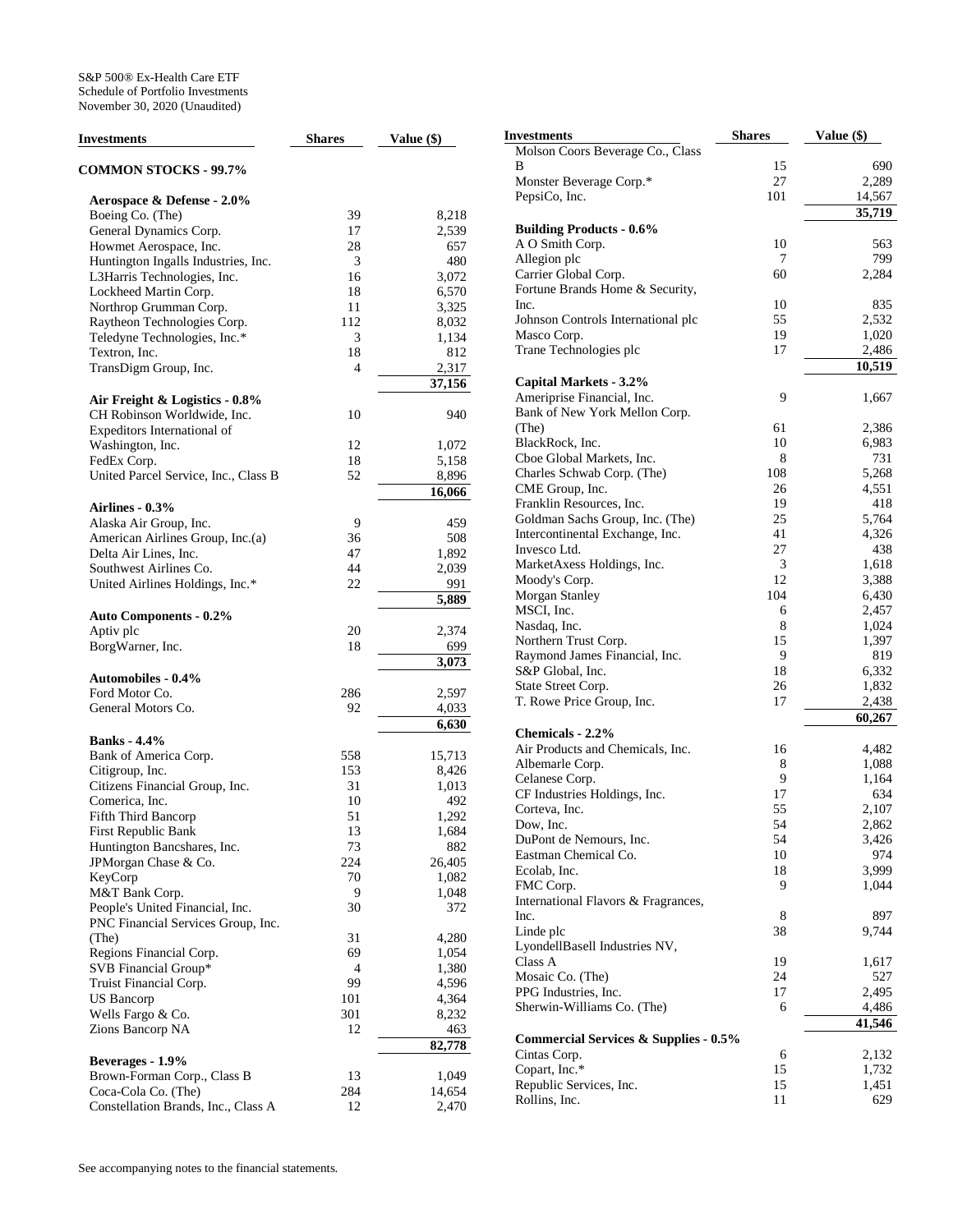| 3,335<br>Waste Management, Inc.<br>28<br>9,279<br><b>Communications Equipment - 0.9%</b><br>Arista Networks, Inc.*<br>1,083<br>4<br>309<br>13,293<br>Cisco Systems, Inc.<br>F5 Networks, Inc.*<br>4<br>651<br>Juniper Networks, Inc.<br>24<br>523<br>Motorola Solutions, Inc.<br>12<br>2,058<br>17,608<br>Construction & Engineering $-0.1\%$<br>Jacobs Engineering Group, Inc.<br>10<br>1,079<br>Quanta Services, Inc.<br>10<br>683<br>1,762<br><b>Construction Materials - 0.1%</b><br>Martin Marietta Materials, Inc.<br>5<br>1,328<br>Vulcan Materials Co.<br>10<br>1,397<br>2,725<br><b>Consumer Finance - 0.6%</b><br>American Express Co.<br>48<br>5,692<br>Capital One Financial Corp.<br>33<br>2,826<br>Discover Financial Services<br>22<br>1,676<br><b>Synchrony Financial</b><br>40<br>1,219<br>11,413<br><b>Containers &amp; Packaging - 0.4%</b><br>Amcor plc<br>114<br>1,292<br>Avery Dennison Corp.<br>896<br>6<br>Ball Corp.<br>24<br>2,304<br>International Paper Co.<br>30<br>1,484<br>Packaging Corp. of America<br>910<br>7<br>Sealed Air Corp.<br>12<br>541<br>Westrock Co.<br>20<br>844<br>8,271<br>Distributors - 0.2%<br>Genuine Parts Co.<br>11<br>1,082<br>LKQ Corp.*<br>20<br>705<br>Pool Corp.<br>3<br>1,038<br>2,825<br><b>Diversified Financial Services - 1.7%</b><br>Berkshire Hathaway, Inc., Class B*<br>145<br>33,192<br><b>Diversified Telecommunication Services - 1.8%</b><br>AT&T, Inc.<br>521<br>14,979<br>CenturyLink, Inc.<br>71<br>742<br>Verizon Communications, Inc.<br>303<br>18,304<br>34,025<br><b>Electric Utilities - 2.1%</b><br>18<br>Alliant Energy Corp.<br>947<br>American Electric Power Co., Inc.<br>36<br>3,056<br>54<br>5,004<br>Duke Energy Corp.<br>28<br>Edison International<br>1,718<br>15<br>1,633<br>Entergy Corp.<br>17<br>Evergy, Inc.<br>942<br>25<br>2,188<br><b>Eversource Energy</b><br>72<br>2,957<br>Exelon Corp.<br>40<br>FirstEnergy Corp.<br>1,062<br>144<br>10,597<br>NextEra Energy, Inc.<br>18<br>589<br>NRG Energy, Inc.<br>8<br>655<br>Pinnacle West Capital Corp.<br>56<br>PPL Corp.<br>1,591<br>77<br>Southern Co. (The)<br>4,608<br>38<br>2,560<br>Xcel Energy, Inc.<br>40,107 | <b>Investments</b> | <b>Shares</b> | Value (\$) |
|----------------------------------------------------------------------------------------------------------------------------------------------------------------------------------------------------------------------------------------------------------------------------------------------------------------------------------------------------------------------------------------------------------------------------------------------------------------------------------------------------------------------------------------------------------------------------------------------------------------------------------------------------------------------------------------------------------------------------------------------------------------------------------------------------------------------------------------------------------------------------------------------------------------------------------------------------------------------------------------------------------------------------------------------------------------------------------------------------------------------------------------------------------------------------------------------------------------------------------------------------------------------------------------------------------------------------------------------------------------------------------------------------------------------------------------------------------------------------------------------------------------------------------------------------------------------------------------------------------------------------------------------------------------------------------------------------------------------------------------------------------------------------------------------------------------------------------------------------------------------------------------------------------------------------------------------------------------------------------------------------------------------------------------------------------------------------------------------------------------------------------------------------------------------|--------------------|---------------|------------|
|                                                                                                                                                                                                                                                                                                                                                                                                                                                                                                                                                                                                                                                                                                                                                                                                                                                                                                                                                                                                                                                                                                                                                                                                                                                                                                                                                                                                                                                                                                                                                                                                                                                                                                                                                                                                                                                                                                                                                                                                                                                                                                                                                                      |                    |               |            |
|                                                                                                                                                                                                                                                                                                                                                                                                                                                                                                                                                                                                                                                                                                                                                                                                                                                                                                                                                                                                                                                                                                                                                                                                                                                                                                                                                                                                                                                                                                                                                                                                                                                                                                                                                                                                                                                                                                                                                                                                                                                                                                                                                                      |                    |               |            |
|                                                                                                                                                                                                                                                                                                                                                                                                                                                                                                                                                                                                                                                                                                                                                                                                                                                                                                                                                                                                                                                                                                                                                                                                                                                                                                                                                                                                                                                                                                                                                                                                                                                                                                                                                                                                                                                                                                                                                                                                                                                                                                                                                                      |                    |               |            |
|                                                                                                                                                                                                                                                                                                                                                                                                                                                                                                                                                                                                                                                                                                                                                                                                                                                                                                                                                                                                                                                                                                                                                                                                                                                                                                                                                                                                                                                                                                                                                                                                                                                                                                                                                                                                                                                                                                                                                                                                                                                                                                                                                                      |                    |               |            |
|                                                                                                                                                                                                                                                                                                                                                                                                                                                                                                                                                                                                                                                                                                                                                                                                                                                                                                                                                                                                                                                                                                                                                                                                                                                                                                                                                                                                                                                                                                                                                                                                                                                                                                                                                                                                                                                                                                                                                                                                                                                                                                                                                                      |                    |               |            |
|                                                                                                                                                                                                                                                                                                                                                                                                                                                                                                                                                                                                                                                                                                                                                                                                                                                                                                                                                                                                                                                                                                                                                                                                                                                                                                                                                                                                                                                                                                                                                                                                                                                                                                                                                                                                                                                                                                                                                                                                                                                                                                                                                                      |                    |               |            |
|                                                                                                                                                                                                                                                                                                                                                                                                                                                                                                                                                                                                                                                                                                                                                                                                                                                                                                                                                                                                                                                                                                                                                                                                                                                                                                                                                                                                                                                                                                                                                                                                                                                                                                                                                                                                                                                                                                                                                                                                                                                                                                                                                                      |                    |               |            |
|                                                                                                                                                                                                                                                                                                                                                                                                                                                                                                                                                                                                                                                                                                                                                                                                                                                                                                                                                                                                                                                                                                                                                                                                                                                                                                                                                                                                                                                                                                                                                                                                                                                                                                                                                                                                                                                                                                                                                                                                                                                                                                                                                                      |                    |               |            |
|                                                                                                                                                                                                                                                                                                                                                                                                                                                                                                                                                                                                                                                                                                                                                                                                                                                                                                                                                                                                                                                                                                                                                                                                                                                                                                                                                                                                                                                                                                                                                                                                                                                                                                                                                                                                                                                                                                                                                                                                                                                                                                                                                                      |                    |               |            |
|                                                                                                                                                                                                                                                                                                                                                                                                                                                                                                                                                                                                                                                                                                                                                                                                                                                                                                                                                                                                                                                                                                                                                                                                                                                                                                                                                                                                                                                                                                                                                                                                                                                                                                                                                                                                                                                                                                                                                                                                                                                                                                                                                                      |                    |               |            |
|                                                                                                                                                                                                                                                                                                                                                                                                                                                                                                                                                                                                                                                                                                                                                                                                                                                                                                                                                                                                                                                                                                                                                                                                                                                                                                                                                                                                                                                                                                                                                                                                                                                                                                                                                                                                                                                                                                                                                                                                                                                                                                                                                                      |                    |               |            |
|                                                                                                                                                                                                                                                                                                                                                                                                                                                                                                                                                                                                                                                                                                                                                                                                                                                                                                                                                                                                                                                                                                                                                                                                                                                                                                                                                                                                                                                                                                                                                                                                                                                                                                                                                                                                                                                                                                                                                                                                                                                                                                                                                                      |                    |               |            |
|                                                                                                                                                                                                                                                                                                                                                                                                                                                                                                                                                                                                                                                                                                                                                                                                                                                                                                                                                                                                                                                                                                                                                                                                                                                                                                                                                                                                                                                                                                                                                                                                                                                                                                                                                                                                                                                                                                                                                                                                                                                                                                                                                                      |                    |               |            |
|                                                                                                                                                                                                                                                                                                                                                                                                                                                                                                                                                                                                                                                                                                                                                                                                                                                                                                                                                                                                                                                                                                                                                                                                                                                                                                                                                                                                                                                                                                                                                                                                                                                                                                                                                                                                                                                                                                                                                                                                                                                                                                                                                                      |                    |               |            |
|                                                                                                                                                                                                                                                                                                                                                                                                                                                                                                                                                                                                                                                                                                                                                                                                                                                                                                                                                                                                                                                                                                                                                                                                                                                                                                                                                                                                                                                                                                                                                                                                                                                                                                                                                                                                                                                                                                                                                                                                                                                                                                                                                                      |                    |               |            |
|                                                                                                                                                                                                                                                                                                                                                                                                                                                                                                                                                                                                                                                                                                                                                                                                                                                                                                                                                                                                                                                                                                                                                                                                                                                                                                                                                                                                                                                                                                                                                                                                                                                                                                                                                                                                                                                                                                                                                                                                                                                                                                                                                                      |                    |               |            |
|                                                                                                                                                                                                                                                                                                                                                                                                                                                                                                                                                                                                                                                                                                                                                                                                                                                                                                                                                                                                                                                                                                                                                                                                                                                                                                                                                                                                                                                                                                                                                                                                                                                                                                                                                                                                                                                                                                                                                                                                                                                                                                                                                                      |                    |               |            |
|                                                                                                                                                                                                                                                                                                                                                                                                                                                                                                                                                                                                                                                                                                                                                                                                                                                                                                                                                                                                                                                                                                                                                                                                                                                                                                                                                                                                                                                                                                                                                                                                                                                                                                                                                                                                                                                                                                                                                                                                                                                                                                                                                                      |                    |               |            |
|                                                                                                                                                                                                                                                                                                                                                                                                                                                                                                                                                                                                                                                                                                                                                                                                                                                                                                                                                                                                                                                                                                                                                                                                                                                                                                                                                                                                                                                                                                                                                                                                                                                                                                                                                                                                                                                                                                                                                                                                                                                                                                                                                                      |                    |               |            |
|                                                                                                                                                                                                                                                                                                                                                                                                                                                                                                                                                                                                                                                                                                                                                                                                                                                                                                                                                                                                                                                                                                                                                                                                                                                                                                                                                                                                                                                                                                                                                                                                                                                                                                                                                                                                                                                                                                                                                                                                                                                                                                                                                                      |                    |               |            |
|                                                                                                                                                                                                                                                                                                                                                                                                                                                                                                                                                                                                                                                                                                                                                                                                                                                                                                                                                                                                                                                                                                                                                                                                                                                                                                                                                                                                                                                                                                                                                                                                                                                                                                                                                                                                                                                                                                                                                                                                                                                                                                                                                                      |                    |               |            |
|                                                                                                                                                                                                                                                                                                                                                                                                                                                                                                                                                                                                                                                                                                                                                                                                                                                                                                                                                                                                                                                                                                                                                                                                                                                                                                                                                                                                                                                                                                                                                                                                                                                                                                                                                                                                                                                                                                                                                                                                                                                                                                                                                                      |                    |               |            |
|                                                                                                                                                                                                                                                                                                                                                                                                                                                                                                                                                                                                                                                                                                                                                                                                                                                                                                                                                                                                                                                                                                                                                                                                                                                                                                                                                                                                                                                                                                                                                                                                                                                                                                                                                                                                                                                                                                                                                                                                                                                                                                                                                                      |                    |               |            |
|                                                                                                                                                                                                                                                                                                                                                                                                                                                                                                                                                                                                                                                                                                                                                                                                                                                                                                                                                                                                                                                                                                                                                                                                                                                                                                                                                                                                                                                                                                                                                                                                                                                                                                                                                                                                                                                                                                                                                                                                                                                                                                                                                                      |                    |               |            |
|                                                                                                                                                                                                                                                                                                                                                                                                                                                                                                                                                                                                                                                                                                                                                                                                                                                                                                                                                                                                                                                                                                                                                                                                                                                                                                                                                                                                                                                                                                                                                                                                                                                                                                                                                                                                                                                                                                                                                                                                                                                                                                                                                                      |                    |               |            |
|                                                                                                                                                                                                                                                                                                                                                                                                                                                                                                                                                                                                                                                                                                                                                                                                                                                                                                                                                                                                                                                                                                                                                                                                                                                                                                                                                                                                                                                                                                                                                                                                                                                                                                                                                                                                                                                                                                                                                                                                                                                                                                                                                                      |                    |               |            |
|                                                                                                                                                                                                                                                                                                                                                                                                                                                                                                                                                                                                                                                                                                                                                                                                                                                                                                                                                                                                                                                                                                                                                                                                                                                                                                                                                                                                                                                                                                                                                                                                                                                                                                                                                                                                                                                                                                                                                                                                                                                                                                                                                                      |                    |               |            |
|                                                                                                                                                                                                                                                                                                                                                                                                                                                                                                                                                                                                                                                                                                                                                                                                                                                                                                                                                                                                                                                                                                                                                                                                                                                                                                                                                                                                                                                                                                                                                                                                                                                                                                                                                                                                                                                                                                                                                                                                                                                                                                                                                                      |                    |               |            |
|                                                                                                                                                                                                                                                                                                                                                                                                                                                                                                                                                                                                                                                                                                                                                                                                                                                                                                                                                                                                                                                                                                                                                                                                                                                                                                                                                                                                                                                                                                                                                                                                                                                                                                                                                                                                                                                                                                                                                                                                                                                                                                                                                                      |                    |               |            |
|                                                                                                                                                                                                                                                                                                                                                                                                                                                                                                                                                                                                                                                                                                                                                                                                                                                                                                                                                                                                                                                                                                                                                                                                                                                                                                                                                                                                                                                                                                                                                                                                                                                                                                                                                                                                                                                                                                                                                                                                                                                                                                                                                                      |                    |               |            |
|                                                                                                                                                                                                                                                                                                                                                                                                                                                                                                                                                                                                                                                                                                                                                                                                                                                                                                                                                                                                                                                                                                                                                                                                                                                                                                                                                                                                                                                                                                                                                                                                                                                                                                                                                                                                                                                                                                                                                                                                                                                                                                                                                                      |                    |               |            |
|                                                                                                                                                                                                                                                                                                                                                                                                                                                                                                                                                                                                                                                                                                                                                                                                                                                                                                                                                                                                                                                                                                                                                                                                                                                                                                                                                                                                                                                                                                                                                                                                                                                                                                                                                                                                                                                                                                                                                                                                                                                                                                                                                                      |                    |               |            |
|                                                                                                                                                                                                                                                                                                                                                                                                                                                                                                                                                                                                                                                                                                                                                                                                                                                                                                                                                                                                                                                                                                                                                                                                                                                                                                                                                                                                                                                                                                                                                                                                                                                                                                                                                                                                                                                                                                                                                                                                                                                                                                                                                                      |                    |               |            |
|                                                                                                                                                                                                                                                                                                                                                                                                                                                                                                                                                                                                                                                                                                                                                                                                                                                                                                                                                                                                                                                                                                                                                                                                                                                                                                                                                                                                                                                                                                                                                                                                                                                                                                                                                                                                                                                                                                                                                                                                                                                                                                                                                                      |                    |               |            |
|                                                                                                                                                                                                                                                                                                                                                                                                                                                                                                                                                                                                                                                                                                                                                                                                                                                                                                                                                                                                                                                                                                                                                                                                                                                                                                                                                                                                                                                                                                                                                                                                                                                                                                                                                                                                                                                                                                                                                                                                                                                                                                                                                                      |                    |               |            |
|                                                                                                                                                                                                                                                                                                                                                                                                                                                                                                                                                                                                                                                                                                                                                                                                                                                                                                                                                                                                                                                                                                                                                                                                                                                                                                                                                                                                                                                                                                                                                                                                                                                                                                                                                                                                                                                                                                                                                                                                                                                                                                                                                                      |                    |               |            |
|                                                                                                                                                                                                                                                                                                                                                                                                                                                                                                                                                                                                                                                                                                                                                                                                                                                                                                                                                                                                                                                                                                                                                                                                                                                                                                                                                                                                                                                                                                                                                                                                                                                                                                                                                                                                                                                                                                                                                                                                                                                                                                                                                                      |                    |               |            |
|                                                                                                                                                                                                                                                                                                                                                                                                                                                                                                                                                                                                                                                                                                                                                                                                                                                                                                                                                                                                                                                                                                                                                                                                                                                                                                                                                                                                                                                                                                                                                                                                                                                                                                                                                                                                                                                                                                                                                                                                                                                                                                                                                                      |                    |               |            |
|                                                                                                                                                                                                                                                                                                                                                                                                                                                                                                                                                                                                                                                                                                                                                                                                                                                                                                                                                                                                                                                                                                                                                                                                                                                                                                                                                                                                                                                                                                                                                                                                                                                                                                                                                                                                                                                                                                                                                                                                                                                                                                                                                                      |                    |               |            |
|                                                                                                                                                                                                                                                                                                                                                                                                                                                                                                                                                                                                                                                                                                                                                                                                                                                                                                                                                                                                                                                                                                                                                                                                                                                                                                                                                                                                                                                                                                                                                                                                                                                                                                                                                                                                                                                                                                                                                                                                                                                                                                                                                                      |                    |               |            |
|                                                                                                                                                                                                                                                                                                                                                                                                                                                                                                                                                                                                                                                                                                                                                                                                                                                                                                                                                                                                                                                                                                                                                                                                                                                                                                                                                                                                                                                                                                                                                                                                                                                                                                                                                                                                                                                                                                                                                                                                                                                                                                                                                                      |                    |               |            |
|                                                                                                                                                                                                                                                                                                                                                                                                                                                                                                                                                                                                                                                                                                                                                                                                                                                                                                                                                                                                                                                                                                                                                                                                                                                                                                                                                                                                                                                                                                                                                                                                                                                                                                                                                                                                                                                                                                                                                                                                                                                                                                                                                                      |                    |               |            |
|                                                                                                                                                                                                                                                                                                                                                                                                                                                                                                                                                                                                                                                                                                                                                                                                                                                                                                                                                                                                                                                                                                                                                                                                                                                                                                                                                                                                                                                                                                                                                                                                                                                                                                                                                                                                                                                                                                                                                                                                                                                                                                                                                                      |                    |               |            |
|                                                                                                                                                                                                                                                                                                                                                                                                                                                                                                                                                                                                                                                                                                                                                                                                                                                                                                                                                                                                                                                                                                                                                                                                                                                                                                                                                                                                                                                                                                                                                                                                                                                                                                                                                                                                                                                                                                                                                                                                                                                                                                                                                                      |                    |               |            |
|                                                                                                                                                                                                                                                                                                                                                                                                                                                                                                                                                                                                                                                                                                                                                                                                                                                                                                                                                                                                                                                                                                                                                                                                                                                                                                                                                                                                                                                                                                                                                                                                                                                                                                                                                                                                                                                                                                                                                                                                                                                                                                                                                                      |                    |               |            |
|                                                                                                                                                                                                                                                                                                                                                                                                                                                                                                                                                                                                                                                                                                                                                                                                                                                                                                                                                                                                                                                                                                                                                                                                                                                                                                                                                                                                                                                                                                                                                                                                                                                                                                                                                                                                                                                                                                                                                                                                                                                                                                                                                                      |                    |               |            |
|                                                                                                                                                                                                                                                                                                                                                                                                                                                                                                                                                                                                                                                                                                                                                                                                                                                                                                                                                                                                                                                                                                                                                                                                                                                                                                                                                                                                                                                                                                                                                                                                                                                                                                                                                                                                                                                                                                                                                                                                                                                                                                                                                                      |                    |               |            |
|                                                                                                                                                                                                                                                                                                                                                                                                                                                                                                                                                                                                                                                                                                                                                                                                                                                                                                                                                                                                                                                                                                                                                                                                                                                                                                                                                                                                                                                                                                                                                                                                                                                                                                                                                                                                                                                                                                                                                                                                                                                                                                                                                                      |                    |               |            |
|                                                                                                                                                                                                                                                                                                                                                                                                                                                                                                                                                                                                                                                                                                                                                                                                                                                                                                                                                                                                                                                                                                                                                                                                                                                                                                                                                                                                                                                                                                                                                                                                                                                                                                                                                                                                                                                                                                                                                                                                                                                                                                                                                                      |                    |               |            |
|                                                                                                                                                                                                                                                                                                                                                                                                                                                                                                                                                                                                                                                                                                                                                                                                                                                                                                                                                                                                                                                                                                                                                                                                                                                                                                                                                                                                                                                                                                                                                                                                                                                                                                                                                                                                                                                                                                                                                                                                                                                                                                                                                                      |                    |               |            |
|                                                                                                                                                                                                                                                                                                                                                                                                                                                                                                                                                                                                                                                                                                                                                                                                                                                                                                                                                                                                                                                                                                                                                                                                                                                                                                                                                                                                                                                                                                                                                                                                                                                                                                                                                                                                                                                                                                                                                                                                                                                                                                                                                                      |                    |               |            |
|                                                                                                                                                                                                                                                                                                                                                                                                                                                                                                                                                                                                                                                                                                                                                                                                                                                                                                                                                                                                                                                                                                                                                                                                                                                                                                                                                                                                                                                                                                                                                                                                                                                                                                                                                                                                                                                                                                                                                                                                                                                                                                                                                                      |                    |               |            |
|                                                                                                                                                                                                                                                                                                                                                                                                                                                                                                                                                                                                                                                                                                                                                                                                                                                                                                                                                                                                                                                                                                                                                                                                                                                                                                                                                                                                                                                                                                                                                                                                                                                                                                                                                                                                                                                                                                                                                                                                                                                                                                                                                                      |                    |               |            |
|                                                                                                                                                                                                                                                                                                                                                                                                                                                                                                                                                                                                                                                                                                                                                                                                                                                                                                                                                                                                                                                                                                                                                                                                                                                                                                                                                                                                                                                                                                                                                                                                                                                                                                                                                                                                                                                                                                                                                                                                                                                                                                                                                                      |                    |               |            |
|                                                                                                                                                                                                                                                                                                                                                                                                                                                                                                                                                                                                                                                                                                                                                                                                                                                                                                                                                                                                                                                                                                                                                                                                                                                                                                                                                                                                                                                                                                                                                                                                                                                                                                                                                                                                                                                                                                                                                                                                                                                                                                                                                                      |                    |               |            |
|                                                                                                                                                                                                                                                                                                                                                                                                                                                                                                                                                                                                                                                                                                                                                                                                                                                                                                                                                                                                                                                                                                                                                                                                                                                                                                                                                                                                                                                                                                                                                                                                                                                                                                                                                                                                                                                                                                                                                                                                                                                                                                                                                                      |                    |               |            |
|                                                                                                                                                                                                                                                                                                                                                                                                                                                                                                                                                                                                                                                                                                                                                                                                                                                                                                                                                                                                                                                                                                                                                                                                                                                                                                                                                                                                                                                                                                                                                                                                                                                                                                                                                                                                                                                                                                                                                                                                                                                                                                                                                                      |                    |               |            |
|                                                                                                                                                                                                                                                                                                                                                                                                                                                                                                                                                                                                                                                                                                                                                                                                                                                                                                                                                                                                                                                                                                                                                                                                                                                                                                                                                                                                                                                                                                                                                                                                                                                                                                                                                                                                                                                                                                                                                                                                                                                                                                                                                                      |                    |               |            |
|                                                                                                                                                                                                                                                                                                                                                                                                                                                                                                                                                                                                                                                                                                                                                                                                                                                                                                                                                                                                                                                                                                                                                                                                                                                                                                                                                                                                                                                                                                                                                                                                                                                                                                                                                                                                                                                                                                                                                                                                                                                                                                                                                                      |                    |               |            |
|                                                                                                                                                                                                                                                                                                                                                                                                                                                                                                                                                                                                                                                                                                                                                                                                                                                                                                                                                                                                                                                                                                                                                                                                                                                                                                                                                                                                                                                                                                                                                                                                                                                                                                                                                                                                                                                                                                                                                                                                                                                                                                                                                                      |                    |               |            |

| Investments                                                                             | <b>Shares</b> | Value (\$) |
|-----------------------------------------------------------------------------------------|---------------|------------|
| <b>Electrical Equipment - 0.6%</b>                                                      |               |            |
| AMETEK, Inc.                                                                            | 17            | 2,015      |
| Eaton Corp. plc                                                                         | 29            | 3,512      |
| Emerson Electric Co.                                                                    | 44            | 3,380      |
| Rockwell Automation, Inc.                                                               | 8             | 2,045      |
|                                                                                         |               | 10,952     |
| Electronic Equipment, Instruments & Components - 0.7%                                   |               |            |
| Amphenol Corp., Class A                                                                 | 22            | 2,878      |
| CDW Corp.                                                                               | 10            | 1,305      |
| Corning, Inc.                                                                           | 56            | 2,095      |
| FLIR Systems, Inc.                                                                      | 11            | 421        |
| IPG Photonics Corp.*                                                                    | 3             | 621        |
| Keysight Technologies, Inc.*                                                            | 14            | 1,680      |
| TE Connectivity Ltd.                                                                    | 24            | 2,735      |
| Vontier Corp.*                                                                          | 10            | 332        |
| Zebra Technologies Corp., Class                                                         |               |            |
| $A^*$                                                                                   | 4             | 1,514      |
|                                                                                         |               | 13,581     |
| <b>Energy Equipment &amp; Services - 0.2%</b>                                           |               |            |
| Baker Hughes Co.                                                                        | 47            | 880        |
| Halliburton Co.                                                                         | 63            | 1,045      |
| National Oilwell Varco, Inc.                                                            | 27            | 331        |
| Schlumberger NV                                                                         | 100           | 2,079      |
| TechnipFMC plc                                                                          | 30            | 249        |
|                                                                                         |               | 4,584      |
| Entertainment - 2.3%                                                                    |               |            |
| Activision Blizzard, Inc.                                                               | 56            | 4,451      |
| Electronic Arts, Inc.*                                                                  | 21            | 2,683      |
| Live Nation Entertainment, Inc.*                                                        | 10            | 657        |
| Netflix, Inc.*                                                                          | 32            | 15,702     |
| Take-Two Interactive Software,                                                          |               |            |
| $Inc.*$                                                                                 | 8             | 1,444      |
| Walt Disney Co. (The)                                                                   | 132           | 19,537     |
|                                                                                         |               | 44,474     |
| Equity Real Estate Investment Trusts (REITs) - 2.8%<br>Alexandria Real Estate Equities, |               |            |
| Inc.                                                                                    | 9             | 1,474      |
| American Tower Corp.                                                                    | 32            | 7,398      |
| Apartment Investment and                                                                |               |            |
| Management Co., Class A                                                                 | 14            | 425        |
| AvalonBay Communities, Inc.                                                             | 10            | 1,666      |
| Boston Properties, Inc.                                                                 | 10            | 982        |
| Crown Castle International Corp.                                                        | 31            | 5,195      |
| Digital Realty Trust, Inc.                                                              | 20            | 2,695      |
| Duke Realty Corp.                                                                       | 28            | 1,066      |
| Equinix, Inc.                                                                           | 6             | 4,187      |
| <b>Equity Residential</b>                                                               | 25            | 1,448      |
| Essex Property Trust, Inc.                                                              | 5             | 1,229      |
| Extra Space Storage, Inc.                                                               | 9             | 1,015      |
| Federal Realty Investment Trust                                                         | 5             | 436        |
| Healthpeak Properties, Inc.                                                             | 39            | 1,125      |
| Host Hotels & Resorts, Inc.                                                             | 51            | 715        |
| Iron Mountain, Inc.                                                                     | 21            | 577        |
| Kimco Realty Corp.                                                                      | 31            | 448        |
| Mid-America Apartment                                                                   |               |            |
| Communities, Inc.                                                                       | 8             | 1,009      |
| Prologis, Inc.                                                                          | 54            | 5,403      |
| Public Storage                                                                          | 11            | 2,469      |
| Realty Income Corp.                                                                     | 25            | 1,499      |
| Regency Centers Corp.                                                                   | 13            | 593        |
| SBA Communications Corp.                                                                | 8             | 2,297      |
| Simon Property Group, Inc.                                                              | 22            | 1,817      |
| SL Green Realty Corp.                                                                   | 5             | 289        |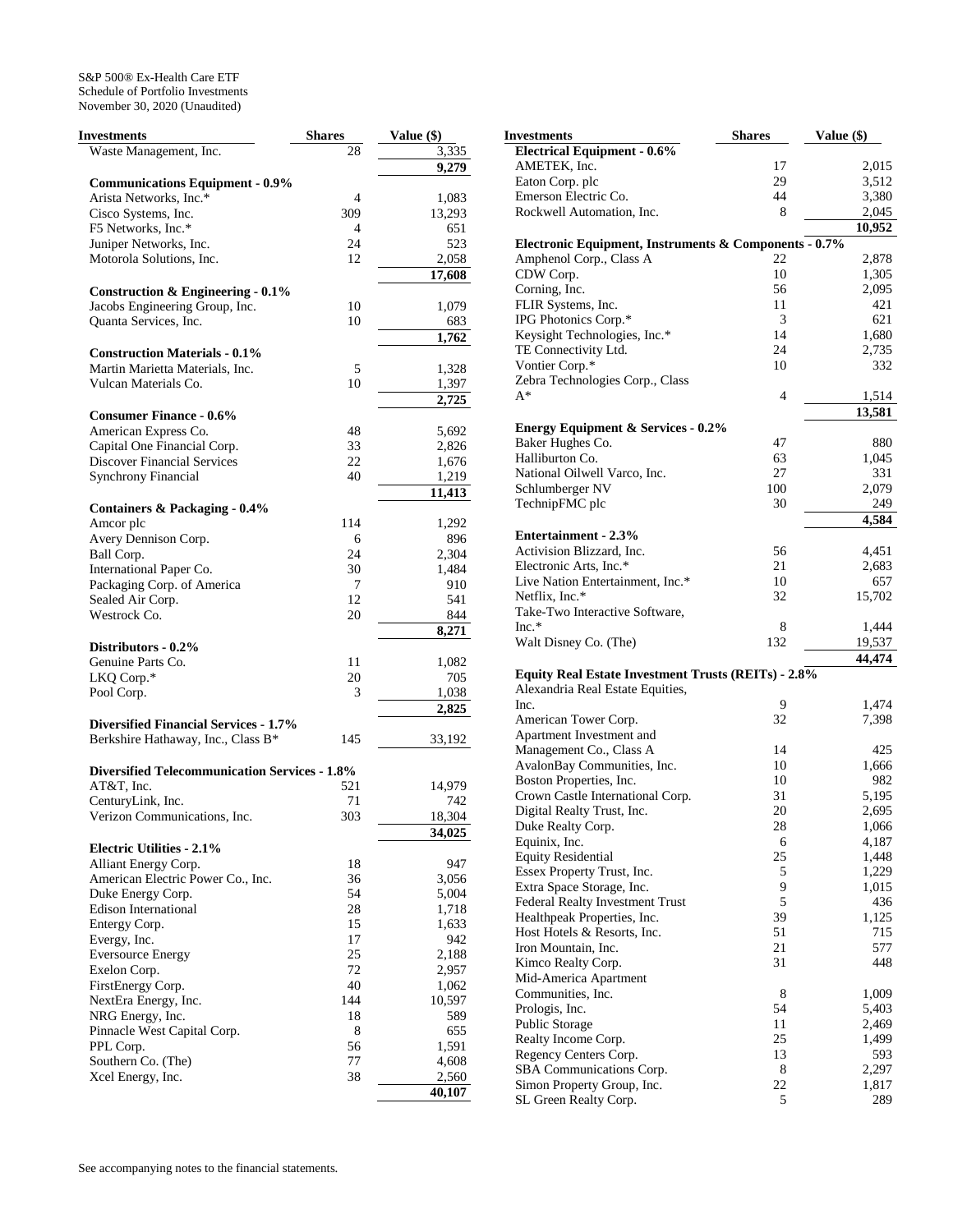| <b>Investments</b>                                        | <b>Shares</b> | Value (\$)   | <b>Investmen</b>       |
|-----------------------------------------------------------|---------------|--------------|------------------------|
| UDR, Inc.                                                 | 23            | 885          | Colgate-l              |
| Ventas, Inc.                                              | 27            | 1,294        | Kimberly               |
| Vornado Realty Trust                                      | 12            | 467          | Procter &              |
| Welltower, Inc.                                           | 31            | 1,952        |                        |
| Weyerhaeuser Co.                                          | 55            | 1,597        | Indepen                |
|                                                           |               | 53,652       | AES Cor                |
| Food & Staples Retailing - 1.8%                           |               |              |                        |
| Costco Wholesale Corp.                                    | 32            | 12,537       | Industria              |
| Kroger Co. (The)                                          | 58            | 1,914        | 3M Co.                 |
| Sysco Corp.                                               | 37            | 2,638        | General I              |
| Walgreens Boots Alliance, Inc.                            | 54            | 2,052        | Honeywe                |
| Walmart, Inc.                                             | 101           | 15,432       | Roper Te               |
| Food Products - 1.2%                                      |               | 34,573       | <b>Insurano</b>        |
| Archer-Daniels-Midland Co.                                | 41            | 2,041        | Aflac, In              |
| Campbell Soup Co.                                         | 15            | 750          | Allstate 0             |
| Conagra Brands, Inc.                                      | 37            | 1,353        | American               |
| General Mills, Inc.                                       | 45            | 2,737        | Aon plc,               |
| Hershey Co. (The)                                         | 11            | 1,627        | Arthur J               |
| Hormel Foods Corp.                                        | 21            | 991          | Assurant               |
| J M Smucker Co. (The)                                     | 8             | 938          | Chubb Lt               |
| Kellogg Co.                                               | 19            | 1,214        | Cincinna               |
| Kraft Heinz Co. (The)                                     | 47            | 1,548        | Everest F              |
| Lamb Weston Holdings, Inc.                                | 11            | 796          | Globe Li               |
| McCormick & Co., Inc. (Non-                               |               |              | Hartford               |
| Voting)                                                   | 9             | 1,683        |                        |
| Mondelez International, Inc., Class                       |               |              | Inc. (The<br>Lincoln I |
| A                                                         | 105           | 6,032        | Loews C                |
| Tyson Foods, Inc., Class A                                | 22            | 1,434        | Marsh &                |
|                                                           |               | 23,144       | MetLife,               |
|                                                           |               |              | Principal              |
| Gas Utilities - $0.0\%$ (b)                               | 9             |              | Progressi              |
| Atmos Energy Corp.                                        |               | 863          | Prudentia              |
|                                                           |               |              | Travelers              |
| Hotels, Restaurants & Leisure - 1.9%                      | 37            |              | Unum Gi                |
| Carnival Corp.                                            | 2             | 739<br>2,579 | W R Ber                |
| Chipotle Mexican Grill, Inc.*<br>Darden Restaurants, Inc. | 10            | 1,080        | Willis To              |
| Domino's Pizza, Inc.                                      | 3             | 1,178        |                        |
| Hilton Worldwide Holdings, Inc.                           | 20            | 2,073        | Interacti              |
| Las Vegas Sands Corp.                                     | 24            | 1,337        | Alphabet               |
| Marriott International, Inc., Class A                     | 19            | 2,410        | Alphabet               |
| McDonald's Corp.                                          | 54            | 11,742       | Facebool               |
| <b>MGM</b> Resorts International                          | 29            | 819          | Twitter, 1             |
| Norwegian Cruise Line Holdings                            |               |              |                        |
| $Ltd.*$                                                   | 23            | 526          | Internet               |
| Royal Caribbean Cruises Ltd.                              | 13            | 1,024        | Amazon.                |
| Starbucks Corp.                                           | 85            | 8,332        | <b>Booking</b>         |
| Wynn Resorts Ltd.                                         | $\tau$        | 703          | eBay, Inc              |
| Yum! Brands, Inc.                                         | 22            | 2,328        | Etsy, Inc.             |
|                                                           |               | 36,870       | Expedia                |
| <b>Household Durables - 0.4%</b>                          |               |              |                        |
| DR Horton, Inc.                                           | 24            | 1,788        | <b>IT Servi</b>        |
| Garmin Ltd.                                               | 11            | 1,285        | Accentur               |
| Leggett & Platt, Inc.                                     | 10            | 431          | Akamai "               |
| Lennar Corp., Class A                                     | 20            | 1,517        | Automati               |
| Mohawk Industries, Inc.*                                  | 4             | 503          | <b>Broadrid</b>        |
| Newell Brands, Inc.                                       | 27            | 574          | Inc.                   |
| PulteGroup, Inc.                                          | 20            | 873          | Cognizar               |
| Whirlpool Corp.                                           | 5             | 973          | Corp., Cl              |
|                                                           |               | 7,944        | DXC Teo                |
| <b>Household Products - 2.0%</b>                          |               |              | Fidelity N             |
| Church & Dwight Co., Inc.                                 | 18            | 1,580        | Services,              |
| Clorox Co. (The)                                          | 9             | 1,827        | Fiserv, Ir             |

| Investments                                                         | <b>Shares</b>  | Value (\$) |
|---------------------------------------------------------------------|----------------|------------|
| Colgate-Palmolive Co.                                               | 63             | 5,395      |
| Kimberly-Clark Corp.                                                | 25             | 3,483      |
| Procter & Gamble Co. (The)                                          | 183            | 25,413     |
|                                                                     |                | 37,698     |
| <b>Independent Power and Renewable Electricity Producers - 0.1%</b> |                |            |
| AES Corp. (The)                                                     | 48             | 981        |
|                                                                     |                |            |
| <b>Industrial Conglomerates - 1.5%</b>                              |                |            |
| 3M Co.                                                              | 42             | 7,255      |
| General Electric Co.                                                | 640            |            |
|                                                                     | 51             | 6,515      |
| Honeywell International, Inc.                                       |                | 10,400     |
| Roper Technologies, Inc.                                            | 8              | 3,416      |
|                                                                     |                | 27,586     |
| <b>Insurance - 2.2%</b>                                             |                |            |
| Aflac, Inc.                                                         | 49             | 2,153      |
| Allstate Corp. (The)                                                | 23             | 2,354      |
| American International Group, Inc.                                  | 63             | 2,422      |
| Aon plc, Class A                                                    | 17             | 3,483      |
| Arthur J Gallagher & Co.                                            | 14             | 1,616      |
| Assurant, Inc.                                                      | $\overline{4}$ | 516        |
| Chubb Ltd.                                                          | 33             | 4,878      |
| Cincinnati Financial Corp.                                          | 11             | 840        |
| Everest Re Group Ltd.                                               | 3              | 682        |
| Globe Life, Inc.                                                    | 7              | 652        |
| Hartford Financial Services Group,                                  |                |            |
| Inc. (The)                                                          | 27             | 1,193      |
| Lincoln National Corp.                                              | 14             | 661        |
| Loews Corp.                                                         | 18             | 754        |
| Marsh & McLennan Cos., Inc.                                         | 37             | 4,242      |
| MetLife, Inc.                                                       | 57             | 2,632      |
| Principal Financial Group, Inc.                                     | 20             | 996        |
| Progressive Corp. (The)                                             | 43             | 3,746      |
| Prudential Financial, Inc.                                          | 29             | 2,193      |
| Travelers Cos., Inc. (The)                                          | 19             | 2,463      |
| Unum Group                                                          | 14             | 311        |
| W R Berkley Corp.                                                   | 10             | 651        |
| Willis Towers Watson plc                                            | 9              | 1,874      |
|                                                                     |                | 41,312     |
| Interactive Media & Services - 6.7%                                 |                |            |
| Alphabet, Inc., Class A*                                            | 22             | 38,597     |
| Alphabet, Inc., Class C*                                            | 21             | 36,975     |
| Facebook, Inc., Class A*                                            | 177            | 49,024     |
| Twitter, Inc.*                                                      | 59             | 2,744      |
|                                                                     |                | 127,340    |
| <b>Internet &amp; Direct Marketing Retail - 5.8%</b>                |                |            |
| Amazon.com, Inc.*                                                   | 31             | 98,209     |
| Booking Holdings, Inc.*                                             | 3              | 6,086      |
| eBay, Inc.                                                          | 49             | 2,471      |
| Etsy, Inc.*                                                         | 9              | 1,446      |
| Expedia Group, Inc.                                                 | 10             | 1,245      |
|                                                                     |                | 109,457    |
| IT Services - 6.4%                                                  |                |            |
| Accenture plc, Class A                                              | 46             | 11,458     |
|                                                                     |                |            |
| Akamai Technologies, Inc.*                                          | 12             | 1,242      |
| Automatic Data Processing, Inc.                                     | 31             | 5,390      |
| Broadridge Financial Solutions,                                     |                |            |
| Inc.                                                                | 8              | 1,175      |
| <b>Cognizant Technology Solutions</b>                               |                |            |
| Corp., Class A                                                      | 40             | 3,125      |
| DXC Technology Co.                                                  | 18             | 395        |
| <b>Fidelity National Information</b>                                |                |            |
| Services, Inc.                                                      | 45             | 6,679      |
| Fiserv, Inc.*                                                       | 41             | 4,723      |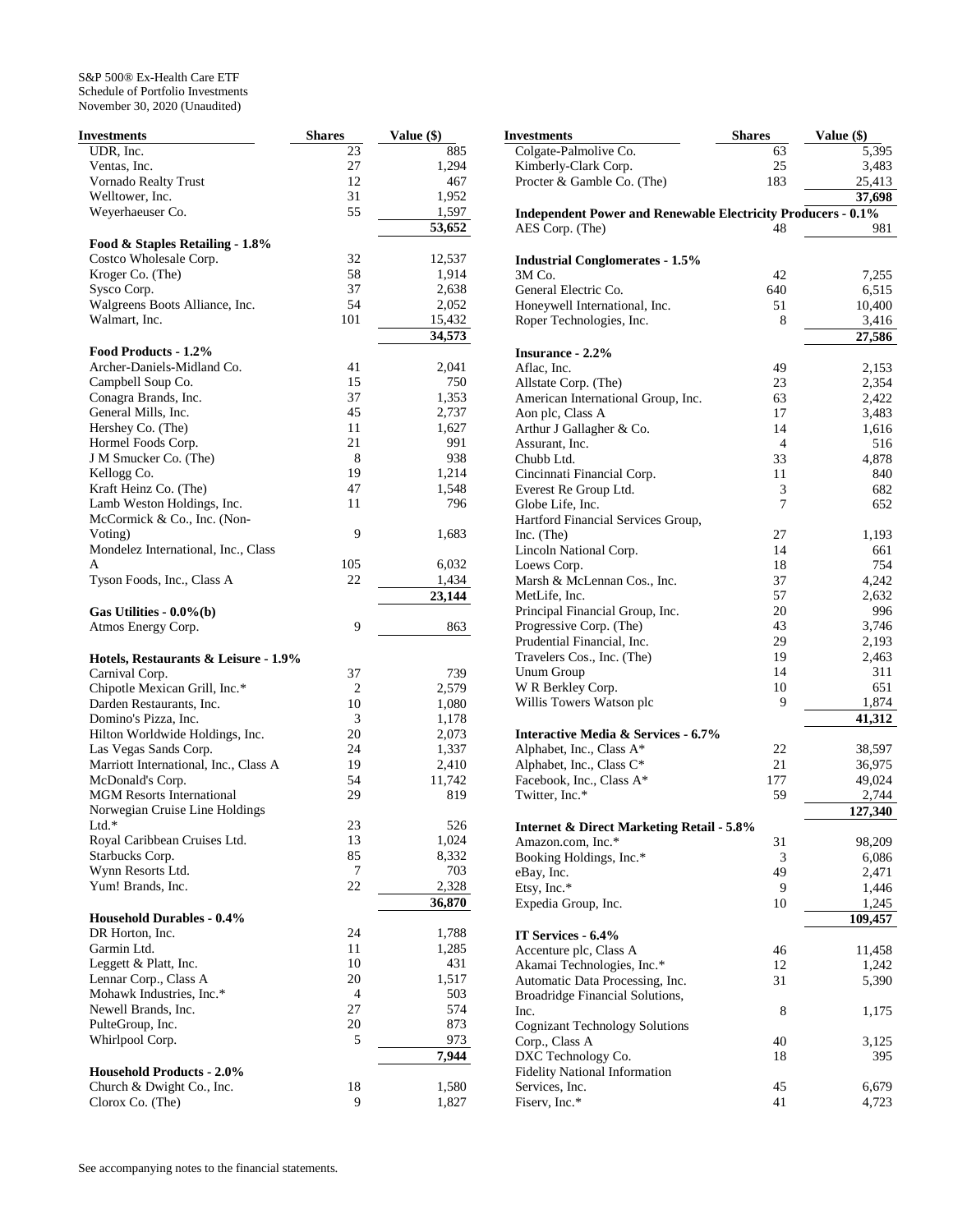| Investments                             | <b>Shares</b> | Value (\$)      |
|-----------------------------------------|---------------|-----------------|
| FleetCor Technologies, Inc.*            | 6             | 1,591           |
| Gartner, Inc.*                          | 7             | 1,064           |
| Global Payments, Inc.                   | 22            | 4,294           |
| <b>International Business Machines</b>  |               |                 |
| Corp.                                   | 65            | 8,029           |
| Jack Henry & Associates, Inc.           | 6             | 965             |
| Leidos Holdings, Inc.                   | 10            | 1,007           |
| Mastercard, Inc., Class A               | 65            | 21,873          |
| Paychex, Inc.                           | 23            | 2,143           |
| PayPal Holdings, Inc.*                  | 86            | 18,414          |
| VeriSign, Inc.*                         | 7             | 1,405           |
| Visa, Inc., Class A                     | 123           | 25,873          |
| Western Union Co. (The)                 | 29            | 654             |
| Leisure Products - 0.0%(b)              |               | 121,499         |
| Hasbro, Inc.                            | 9             | 837             |
|                                         |               |                 |
| Machinery - 2.0%                        |               |                 |
| Caterpillar, Inc.                       | 40            | 6,944           |
| Cummins, Inc.                           | 11            | 2,543           |
| Deere & Co.                             | 23            | 6,017           |
| Dover Corp.                             | 11            | 1,342           |
| Flowserve Corp.                         | 10            | 341             |
| Fortive Corp.                           | 25            | 1,753           |
| <b>IDEX</b> Corp.                       | 6             | 1,159           |
| Illinois Tool Works, Inc.               | 21            | 4,433           |
| Ingersoll Rand, Inc.*                   | 28            | 1,240           |
| Otis Worldwide Corp.                    | 30            | 2,008           |
| PACCAR, Inc.                            | 25            | 2,176           |
| Parker-Hannifin Corp.                   | 9             | 2,405           |
| Pentair plc                             | 12            | 622             |
| Snap-on, Inc.                           | 4             | 703             |
| Stanley Black & Decker, Inc.            | 12            | 2,212           |
| Westinghouse Air Brake                  |               |                 |
| Technologies Corp.                      | 13            | 953             |
| Xylem, Inc.                             | 13            | 1,248<br>38,099 |
| <b>Media - 1.6%</b>                     |               |                 |
| Charter Communications, Inc.,           |               |                 |
| Class $A^*$                             | 11            | 7,172           |
| Comcast Corp., Class A                  | 333           | 16,730          |
| Discovery, Inc., Class A*               | 11            | 296             |
| Discovery, Inc., Class C*               | 22            | 528             |
| DISH Network Corp., Class A*            | 18            | 646             |
| Fox Corp., Class A                      | 25            | 721             |
| Fox Corp., Class B                      | 11            | 312             |
| Interpublic Group of Cos., Inc.         |               |                 |
| (The)                                   | 27            | 602             |
| News Corp., Class A                     | 27            | 477             |
| News Corp., Class B                     | 8             | 142             |
| Omnicom Group, Inc.                     | 16            | 1,008           |
| ViacomCBS, Inc.                         | 41            | 1,446           |
|                                         |               | 30,080          |
| Metals $&$ Mining - $0.4\%$             | 105           | 2,456           |
| Freeport-McMoRan, Inc.<br>Newmont Corp. | 59            | 3,470           |
| Nucor Corp.                             | 22            | 1,182           |
|                                         |               | 7,108           |
| <b>Multiline Retail - 0.7%</b>          |               |                 |
| Dollar General Corp.                    | 18            | 3,934           |
| Dollar Tree, Inc.*                      | 17            | 1,857           |
| Target Corp.                            | 37            | 6,643           |
|                                         |               | 12,434          |

| Investments                                            | <b>Shares</b> | Value (\$)      |
|--------------------------------------------------------|---------------|-----------------|
| Multi-Utilities - 1.0%                                 |               |                 |
| Ameren Corp.                                           | 18            | 1,400           |
| CenterPoint Energy, Inc.                               | 39            | 905             |
| CMS Energy Corp.                                       | 21            | 1,292           |
| Consolidated Edison, Inc.                              | 24            | 1,830           |
| Dominion Energy, Inc.                                  | 61            | 4,788           |
| DTE Energy Co.                                         | 14            | 1,761           |
| NiSource, Inc.                                         | 27            | 654             |
| Public Service Enterprise Group,                       |               |                 |
| Inc.                                                   | 37            | 2,156           |
| Sempra Energy                                          | 21            | 2,677           |
| WEC Energy Group, Inc.                                 | 23            | 2,184           |
| Oil, Gas & Consumable Fuels - 2.4%                     |               | 19,647          |
| Apache Corp.                                           | 27            | 348             |
| Cabot Oil & Gas Corp.                                  | 28            | 490             |
| Chevron Corp.                                          | 141           | 12,292          |
| Concho Resources, Inc.                                 | 14            | 805             |
| ConocoPhillips                                         | 79            | 3,125           |
| Devon Energy Corp.                                     | 27            | 378             |
| Diamondback Energy, Inc.                               | 13            | 519             |
| EOG Resources, Inc.                                    | 44            | 2,063           |
| Exxon Mobil Corp.                                      | 309           | 11,782          |
| Hess Corp.                                             | 20            | 944             |
| HollyFrontier Corp.                                    | 10            | 234             |
| Kinder Morgan, Inc.                                    | 141           | 2,028           |
| Marathon Oil Corp.                                     | 55            | 326             |
| Marathon Petroleum Corp.                               | 49            | 1,905           |
| Occidental Petroleum Corp.                             | 60            | 946             |
| ONEOK, Inc.                                            | 32            | 1,148           |
| Phillips 66                                            | 32            | 1,938           |
| Pioneer Natural Resources Co.                          | 12            | 1,207           |
| Valero Energy Corp.                                    | 30            | 1,613           |
| Williams Cos., Inc. (The)                              | 88            | 1,846           |
| <b>Personal Products - 0.2%</b>                        |               | 45,937          |
| Estee Lauder Cos., Inc. (The), Class                   |               |                 |
| A                                                      | 16            | 3,925           |
|                                                        |               |                 |
| <b>Professional Services - 0.4%</b>                    |               |                 |
| Equifax, Inc.                                          | 9             | 1,502           |
| IHS Markit Ltd.                                        | 27            | 2,685           |
| Nielsen Holdings plc                                   | 25            | 404             |
| Robert Half International, Inc.                        | 8             | 514             |
| Verisk Analytics, Inc.                                 | 12            | 2,380           |
| Real Estate Management & Development - 0.1%            |               | 7,485           |
| CBRE Group, Inc., Class A*                             | 25            | 1,529           |
|                                                        |               |                 |
| Road & Rail - 1.2%                                     |               |                 |
| CSX Corp.                                              | 56            | 5,043           |
| JB Hunt Transport Services, Inc.                       | 6             | 812             |
| Kansas City Southern                                   | 7             | 1,303           |
| Norfolk Southern Corp.                                 | 19<br>7       | 4,503           |
| Old Dominion Freight Line, Inc.<br>Union Pacific Corp. | 50            | 1,424<br>10,204 |
|                                                        |               | 23,289          |
| Semiconductors & Semiconductor Equipment - 6.0%        |               |                 |
| Advanced Micro Devices, Inc.*                          | 86            | 7,969           |
| Analog Devices, Inc.                                   | 27            | 3,755           |
| Applied Materials, Inc.                                | 67            | 5,526           |
| Broadcom, Inc.                                         | 29            | 11,646          |
| Intel Corp.                                            | 312           | 15,085          |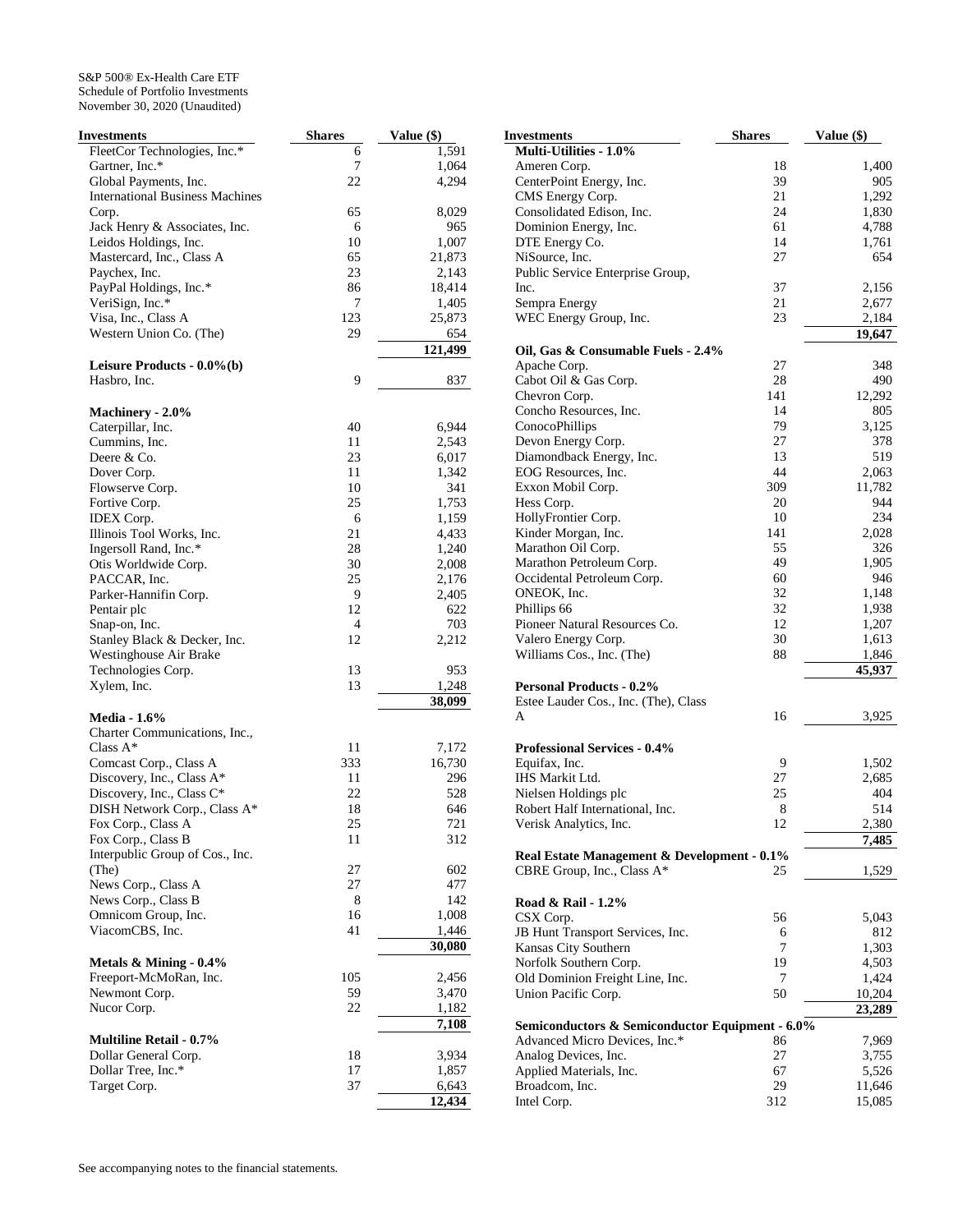| <b>Investments</b>                                | <b>Shares</b>  | Value (\$)      |
|---------------------------------------------------|----------------|-----------------|
| KLA Corp.                                         | 11             | 2,772           |
| Lam Research Corp.                                | 11             | 4,979           |
| Maxim Integrated Products, Inc.                   | 20             | 1,661           |
| Microchip Technology, Inc.                        | 18             | 2,419           |
| Micron Technology, Inc.*                          | 82             | 5,255           |
| NVIDIA Corp.                                      | 45             | 24,123          |
| Qorvo, Inc.*                                      | 8              | 1,253           |
| QUALCOMM, Inc.                                    | 82             | 12,068          |
| Skyworks Solutions, Inc.                          | 12             | 1,694           |
| Teradyne, Inc.                                    | 12             | 1,324           |
| Texas Instruments, Inc.                           | 67             | 10,804          |
| Xilinx, Inc.                                      | 18             | 2,620           |
| Software - 10.1%                                  |                | 114,953         |
| Adobe, Inc.*                                      | 35             | 16,746          |
| ANSYS, Inc.*                                      | 6              | 2,028           |
| Autodesk, Inc.*                                   | 16             | 4,484           |
| Cadence Design Systems, Inc.*                     | 20             | 2,326           |
| Citrix Systems, Inc.                              | 9              | 1,115           |
| Fortinet, Inc.*                                   | 10             | 1,232           |
| Intuit, Inc.                                      | 19             | 6,688           |
| Microsoft Corp.                                   | 554            | 118,595         |
| NortonLifeLock, Inc.                              | 42             | 766             |
| Oracle Corp.                                      | 142            | 8,196           |
| Paycom Software, Inc.*                            | 4              | 1,668           |
| salesforce.com, Inc.*                             | 67             | 16,469          |
| ServiceNow, Inc.*                                 | 14             | 7,484           |
| Synopsys, Inc.*                                   | 11             | 2,503           |
| Tyler Technologies, Inc.*                         | 3              | 1,283           |
|                                                   |                | 191,583         |
| <b>Specialty Retail - 2.7%</b>                    |                |                 |
| Advance Auto Parts, Inc.                          | 5              | 738             |
| AutoZone, Inc.*                                   | $\overline{2}$ | 2,275           |
| Best Buy Co., Inc.                                | 17             | 1,850           |
| CarMax, Inc.*                                     | 12             | 1,122           |
| Gap, Inc. (The)                                   | 14             | 293             |
| Home Depot, Inc. (The)                            | 79             | 21,915          |
| L Brands, Inc.                                    | 18             | 699             |
| Lowe's Cos., Inc.                                 | 55             | 8,570           |
| O'Reilly Automotive, Inc.*                        | 5              | 2,212           |
| Ross Stores, Inc.                                 | 26             | 2,796           |
| Tiffany & Co.                                     | 8              | 1,052           |
| TJX Cos., Inc. (The)                              | 88             | 5,589           |
| Tractor Supply Co.                                | 8              | 1,126           |
| Ulta Beauty, Inc.*                                | 4              | 1,102<br>51,339 |
| Technology Hardware, Storage & Peripherals - 7.7% |                |                 |
| Apple, Inc.                                       | 1,176          | 140,002         |
| Hewlett Packard Enterprise Co.                    | 93             | 1,027           |
| HP, Inc.                                          | 99             | 2,171           |
| NetApp, Inc.                                      | 16             | 853             |
| Seagate Technology plc                            | 16             | 941             |
| Western Digital Corp.                             | 23             | 1,032           |
| Xerox Holdings Corp.                              | 12             | 263             |
|                                                   |                | 146,289         |
| Textiles, Apparel & Luxury Goods - 0.9%           |                |                 |
| Hanesbrands, Inc.                                 | 24             | 341             |
| NIKE, Inc., Class B                               | 91             | 12,258          |
| PVH Corp.                                         | 5              | 397             |
| Ralph Lauren Corp.                                | 4              | 343             |
| Tapestry, Inc.                                    | 19             | 538             |
| Under Armour, Inc., Class A*                      | 13             | 215             |
| Under Armour, Inc., Class C*                      | 14             | 204             |

| <b>Investments</b>                                                                                                                                           | <b>Shares</b> | Value (\$)         |
|--------------------------------------------------------------------------------------------------------------------------------------------------------------|---------------|--------------------|
| VF Corp.                                                                                                                                                     | 23            | 1,918              |
|                                                                                                                                                              |               | 16,214             |
| <b>Tobacco - 0.7%</b>                                                                                                                                        |               |                    |
| Altria Group, Inc.                                                                                                                                           | 137           | 5,457              |
| Philip Morris International, Inc.                                                                                                                            | 114           | 8,635<br>14,092    |
| Trading Companies & Distributors - 0.2%                                                                                                                      |               |                    |
| Fastenal Co.                                                                                                                                                 | 43            | 2,126              |
| United Rentals, Inc.*                                                                                                                                        | 5             | 1,135              |
| WW Grainger, Inc.                                                                                                                                            | 3             | 1,255              |
|                                                                                                                                                              |               | 4,516              |
| Water Utilities - 0.1%                                                                                                                                       |               |                    |
| American Water Works Co., Inc.                                                                                                                               | 13            | 1,994              |
|                                                                                                                                                              |               |                    |
| <b>Wireless Telecommunication Services - 0.3%</b>                                                                                                            |               |                    |
| T-Mobile US, Inc.*                                                                                                                                           | 43            | 5,716              |
|                                                                                                                                                              |               |                    |
| <b>TOTAL COMMON STOCKS</b>                                                                                                                                   |               |                    |
| (Cost \$1,518,015)                                                                                                                                           |               | 1,894,426          |
|                                                                                                                                                              | Principal     |                    |
|                                                                                                                                                              |               |                    |
|                                                                                                                                                              |               |                    |
|                                                                                                                                                              | Amount (\$)   | Value (\$)         |
|                                                                                                                                                              |               |                    |
|                                                                                                                                                              |               |                    |
|                                                                                                                                                              |               |                    |
|                                                                                                                                                              |               |                    |
| counterparties, rates 0.07% -                                                                                                                                |               |                    |
| 0.08%, dated 11/30/2020, due                                                                                                                                 |               |                    |
| 12/1/2020, total to be received<br>\$3,886                                                                                                                   |               |                    |
|                                                                                                                                                              | 3,886         | 3,886              |
| <b>Investments</b><br><b>SHORT-TERM INVESTMENTS - 0.2%</b><br><b>REPURCHASE AGREEMENTS(c) - 0.2%</b><br>Repurchase Agreements with various<br>(Cost \$3,886) |               |                    |
|                                                                                                                                                              |               |                    |
| (Cost \$1,521,901)                                                                                                                                           |               | 1,898,312          |
| Total Investments - 99.9%<br>Other assets less liabilities - 0.1%<br><b>Net Assets - 100.0%</b>                                                              |               | 2.447<br>1,900,759 |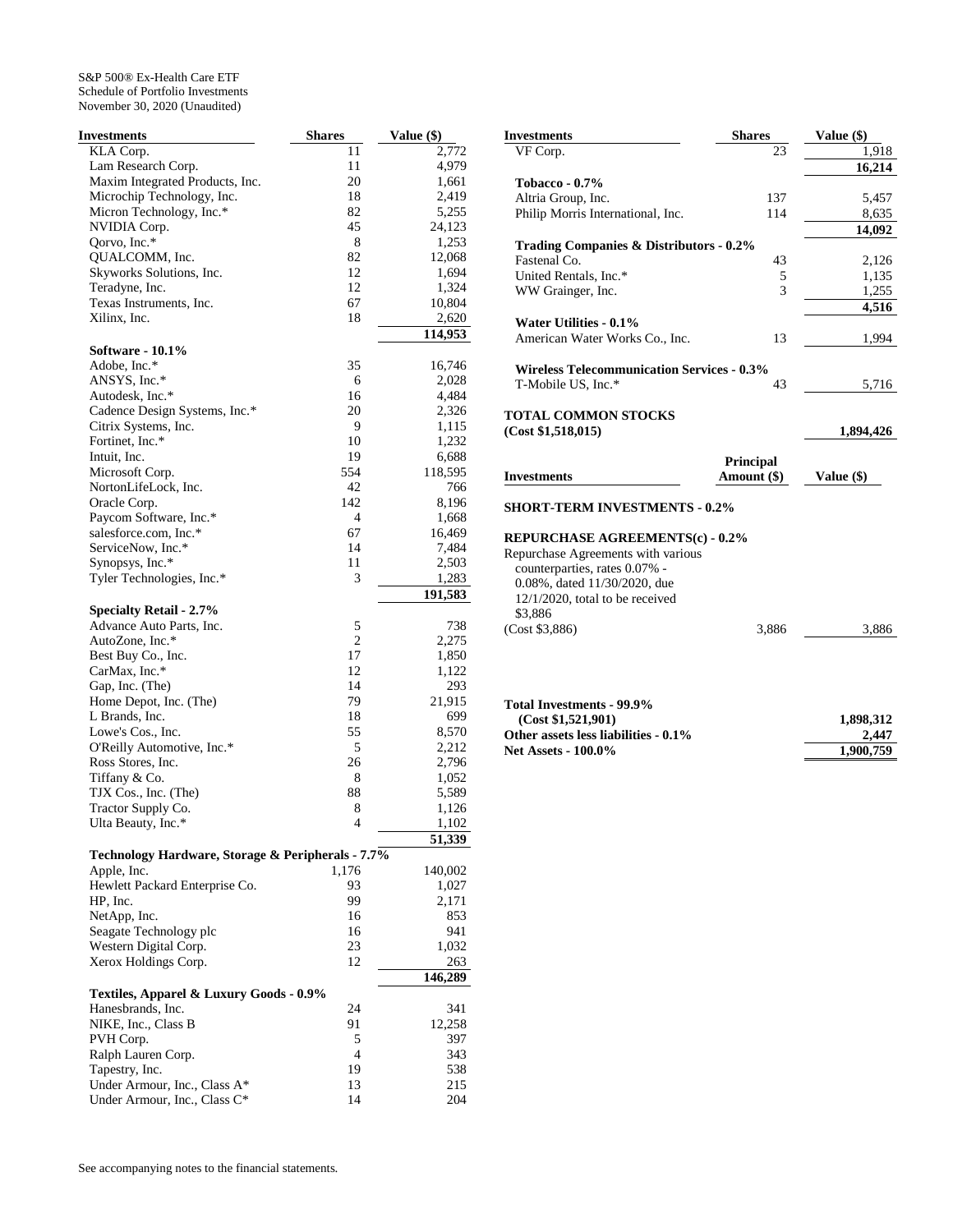- \* Non-income producing security.
- (a) The security or a portion of this security is on loan at November 30, 2020. The total value of securities on loan at November 30, 2020 was \$452, collateralized in the form of U.S. Government Treasury Securities, interest rates ranging from 0.00% – 3.88%, and maturity dates ranging from December 10, 2020 – February 15, 2050; a total value of \$490.
- (b) Represents less than 0.05% of net assets.
- (c) The Fund invests in Repurchase Agreements jointly with other funds in the Trust. See "Repurchase Agreements" in the Notes to Financial Statements to view the details of each individual agreement and counterparty as well as a description of the securities subject to repurchase.

As of November 30, 2020, the gross unrealized appreciation (depreciation) of investments based on the aggregate cost of investment securities and derivative instruments, if applicable, for federal income tax purposes was as follows:

| Aggregate gross unrealized appreciation | 502,176   |
|-----------------------------------------|-----------|
| Aggregate gross unrealized depreciation | (131.697) |
| Net unrealized appreciation             | 370,479   |
| Federal income tax cost                 | 1.527.833 |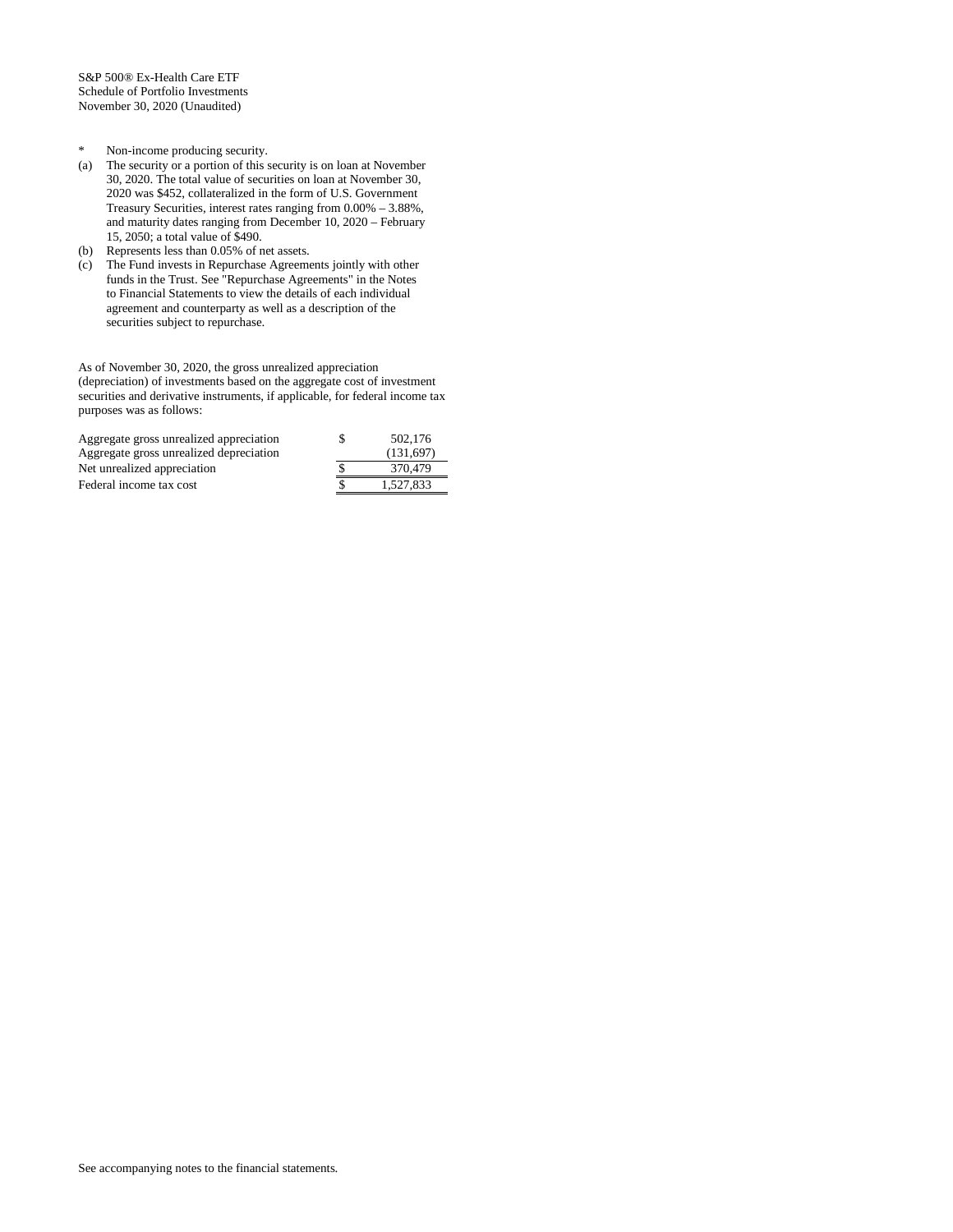| <b>Investments</b>                                    | <b>Shares</b> | Value (\$)      | <b>Invest</b> |
|-------------------------------------------------------|---------------|-----------------|---------------|
| <b>COMMON STOCKS - 99.6%</b>                          |               |                 | Mol:<br>В     |
|                                                       |               |                 | Mon           |
| Aerospace & Defense - 2.3%                            |               |                 | Peps          |
| Boeing Co. (The)                                      | 151           | 31,817          |               |
| General Dynamics Corp.                                | 68            | 10,156          | Biot          |
| Howmet Aerospace, Inc.                                | 110           | 2,581           | Abb           |
| Huntington Ingalls Industries, Inc.                   | 11            | 1,762           | Alex          |
| L3Harris Technologies, Inc.                           | 61<br>70      | 11,711          | Amg           |
| Lockheed Martin Corp.                                 |               | 25,550          | Biog          |
| Northrop Grumman Corp.<br>Raytheon Technologies Corp. | 42<br>440     | 12,695          | Gile          |
|                                                       |               | 31,557          | Incy<br>Rege  |
| Teledyne Technologies, Inc.*<br>Textron, Inc.         | 10<br>67      | 3,779           |               |
| TransDigm Group, Inc.                                 | 18            | 3,022<br>10,425 | Vert          |
|                                                       |               | 145,055         |               |
|                                                       |               |                 | Buil<br>ΑO    |
| Air Freight & Logistics - 1.0%                        |               |                 | Alle          |
| CH Robinson Worldwide, Inc.                           | 39            | 3,665           |               |
| Expeditors International of                           | 49            |                 | Carr<br>Fort  |
| Washington, Inc.<br>FedEx Corp.                       | 70            | 4,379<br>20,061 | Inc.          |
| United Parcel Service, Inc., Class B                  | 202           | 34,556          | John          |
|                                                       |               |                 | Mas           |
|                                                       |               | 62,661          | Tran          |
| Airlines - 0.4%                                       |               |                 |               |
| Alaska Air Group, Inc.                                | 37            | 1,886           |               |
| American Airlines Group, Inc.(a)                      | 149           | 2,105<br>7,285  | Cap           |
| Delta Air Lines, Inc.<br>Southwest Airlines Co.       | 181           |                 | Ame           |
|                                                       | 169           | 7,832           | Banl<br>(The  |
| United Airlines Holdings, Inc.*                       | 81            | 3,649           | Blac          |
|                                                       |               | 22,757          | Cbo           |
| <b>Auto Components - 0.2%</b>                         |               |                 | Chai          |
| Aptiv plc                                             | 79            | 9,377           | CMI           |
| BorgWarner, Inc.                                      | 70            | 2,720           | Fran          |
|                                                       |               | 12,097          | Gold          |
| <b>Automobiles - 0.4%</b>                             |               |                 | Inter         |
| Ford Motor Co.                                        | 1,125         | 10,215          | Inve          |
| General Motors Co.                                    | 360           | 15,782          | Marl          |
|                                                       |               | 25,997          | Moo           |
| <b>Banks</b> - 5.2%                                   |               |                 | Mor           |
| Bank of America Corp.                                 | 2,194         | 61,783          | <b>MSC</b>    |
| Citigroup, Inc.                                       | 599           | 32,987          | Naso          |
| Citizens Financial Group, Inc.                        | 120           | 3,919           | Nort          |
| Comerica, Inc.                                        | 39            | 1,919           | Rayı          |
| <b>Fifth Third Bancorp</b>                            | 206           | 5,220           | S&P           |
| First Republic Bank                                   | 50            | 6,478           | State         |
| Huntington Bancshares, Inc.                           | 290           | 3,503           | T. R          |
| JPMorgan Chase & Co.                                  | 878           | 103,499         |               |
| KeyCorp                                               | 279           | 4,313           |               |
| M&T Bank Corp.                                        | 38            | 4,427           | Che           |
| People's United Financial, Inc.                       | 120           | 1,488           | Air l<br>Albe |
| PNC Financial Services Group, Inc.                    |               |                 | Cela          |
| (The)                                                 | 121           | 16,707          | CF I          |
| Regions Financial Corp.                               | 277           | 4,230           | Cort          |
| SVB Financial Group*                                  | 12            | 4,138           |               |
| Truist Financial Corp.                                | 388           | 18,011          | Dow           |
| US Bancorp                                            | 391           | 16,895          | DuP           |
| Wells Fargo & Co.                                     | 1,186         | 32,437          | East          |
| Zions Bancorp NA                                      | 48            | 1,852           | Ecol          |
|                                                       |               | 323,806         | <b>FMC</b>    |
| Beverages - 2.2%                                      |               |                 | Inter         |
| Brown-Forman Corp., Class B                           | 51            | 4,114           | Inc.          |
| Coca-Cola Co. (The)                                   | 1,110         | 57,276          | Lind          |
| Constellation Brands, Inc., Class A                   | 49            | 10,086          |               |

| Investments                                    | <b>Shares</b> | Value (\$)      |
|------------------------------------------------|---------------|-----------------|
| Molson Coors Beverage Co., Class               |               |                 |
| В                                              | 51            | 2,346           |
| Monster Beverage Corp.*                        | 108           | 9,156           |
| PepsiCo, Inc.                                  | 399           | 57,548          |
|                                                |               | 140,526         |
| Biotechnology - 2.7%                           |               |                 |
| AbbVie, Inc.                                   | 509           | 53,231          |
| Alexion Pharmaceuticals, Inc.*<br>Amgen, Inc.  | 62<br>169     | 7,571<br>37,525 |
| Biogen, Inc.*                                  | 48            | 11,528          |
| Gilead Sciences, Inc.                          | 360           | 21,841          |
| Incyte Corp.*                                  | 52            | 4,396           |
| Regeneron Pharmaceuticals, Inc.*               | 30            | 15,481          |
| Vertex Pharmaceuticals, Inc.*                  | 70            | 15,943          |
|                                                |               | 167,516         |
| <b>Building Products - 0.7%</b>                |               |                 |
| A O Smith Corp.                                | 39            | 2,196           |
| Allegion plc                                   | 28            | 3,193           |
| Carrier Global Corp.                           | 231           | 8,794           |
| Fortune Brands Home & Security,                |               |                 |
| Inc.                                           | 40            | 3,340           |
| Johnson Controls International plc             | 211<br>78     | 9,715<br>4,186  |
| Masco Corp.<br>Trane Technologies plc          | 69            | 10,091          |
|                                                |               | 41,515          |
| Capital Markets - 3.8%                         |               |                 |
| Ameriprise Financial, Inc.                     | 32            | 5,928           |
| Bank of New York Mellon Corp.                  |               |                 |
| (The)                                          | 231           | 9,037           |
| BlackRock, Inc.                                | 40            | 27,934          |
| Cboe Global Markets, Inc.                      | 31            | 2,831           |
| Charles Schwab Corp. (The)                     | 428           | 20,878          |
| CME Group, Inc.                                | 102           | 17,853          |
| Franklin Resources, Inc.                       | 77            | 1,693           |
| Goldman Sachs Group, Inc. (The)                | 100           | 23,058          |
| Intercontinental Exchange, Inc.                | 161           | 16,987          |
| Invesco Ltd.                                   | 108           | 1,753           |
| MarketAxess Holdings, Inc.<br>Moody's Corp.    | 10<br>48      | 5,392<br>13,552 |
| Morgan Stanley                                 | 410           | 25,350          |
| MSCI, Inc.                                     | 22            | 9,007           |
| Nasdaq, Inc.                                   | 32            | 4,096           |
| Northern Trust Corp.                           | 60            | 5,587           |
| Raymond James Financial, Inc.                  | 38            | 3,456           |
| S&P Global, Inc.                               | 70            | 24,625          |
| State Street Corp.                             | 101           | 7,118           |
| T. Rowe Price Group, Inc.                      | 68            | 9,752           |
|                                                |               | 235,887         |
| Chemicals - 2.6%                               |               |                 |
| Air Products and Chemicals, Inc.               | 62            | 17,369          |
| Albemarle Corp.                                | 30            | 4,079           |
| Celanese Corp.<br>CF Industries Holdings, Inc. | 32<br>60      | 4,139           |
| Corteva, Inc.                                  | 217           | 2,238<br>8,315  |
| Dow, Inc.                                      | 212           | 11,238          |
| DuPont de Nemours, Inc.                        | 211           | 13,386          |
| Eastman Chemical Co.                           | 39            | 3,799           |
| Ecolab, Inc.                                   | 71            | 15,773          |
| FMC Corp.                                      | 39            | 4,524           |
| International Flavors & Fragrances,            |               |                 |
| Inc.                                           | 30            | 3,363           |
| Linde plc                                      | 151           | 38,719          |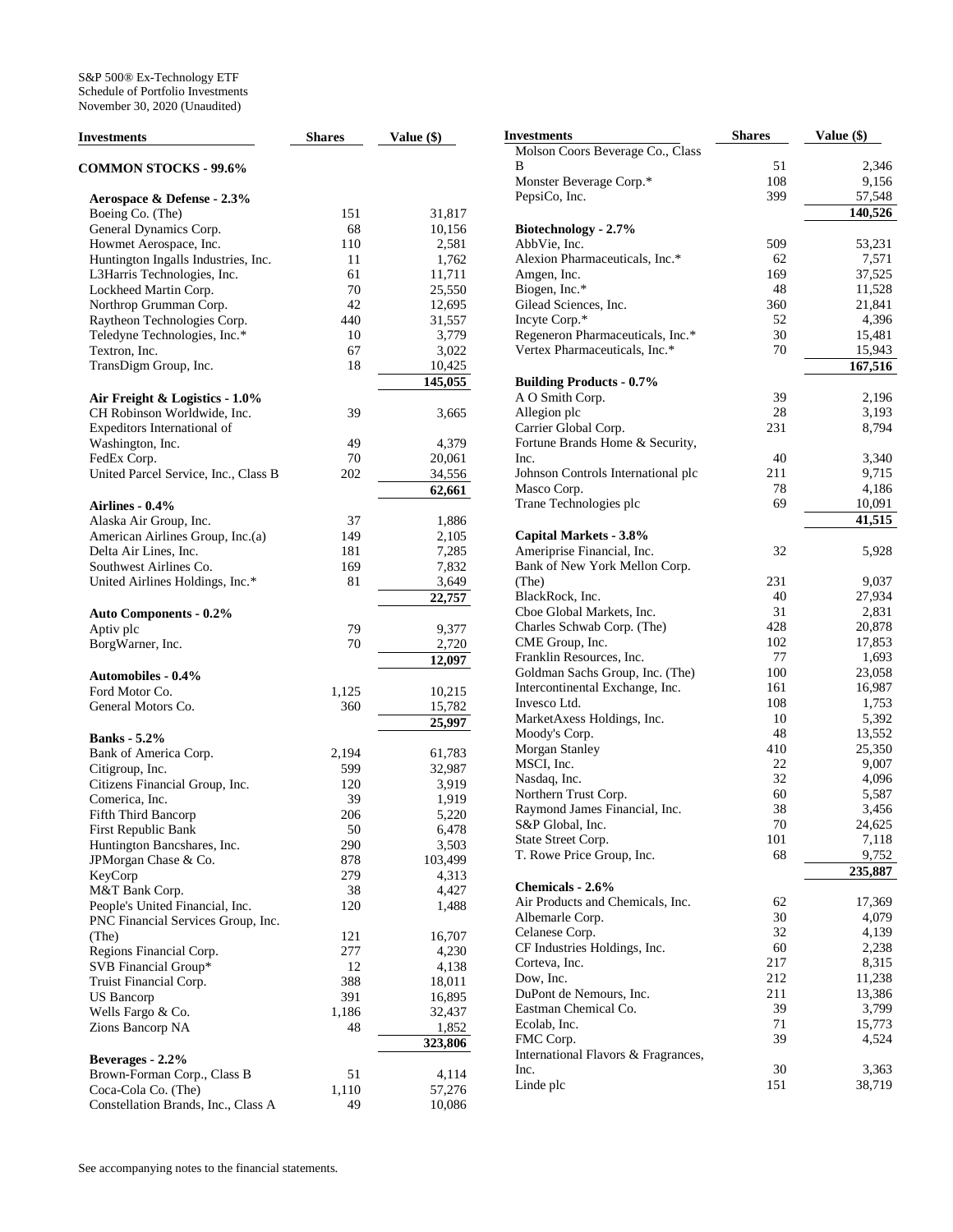| <b>Investments</b>                                   | <b>Shares</b> | Value (\$) |
|------------------------------------------------------|---------------|------------|
| LyondellBasell Industries NV,                        |               |            |
| Class A                                              | 72            | 6,127      |
| Mosaic Co. (The)                                     | 99            | 2,174      |
| PPG Industries, Inc.                                 | 69            | 10,127     |
| Sherwin-Williams Co. (The)                           | 22            | 16,448     |
|                                                      |               | 161,818    |
| <b>Commercial Services &amp; Supplies - 0.6%</b>     |               |            |
| Cintas Corp.                                         | 28            | 9,948      |
| Copart, Inc.*                                        | 60            | 6,927      |
| Republic Services, Inc.                              | 60            | 5,803      |
| Rollins, Inc.                                        | 41            | 2,344      |
| Waste Management, Inc.                               | 111           | 13,224     |
| <b>Construction &amp; Engineering - 0.1%</b>         |               | 38,246     |
| Jacobs Engineering Group, Inc.                       | 39            | 4,206      |
| Quanta Services, Inc.                                | 40            | 2,733      |
|                                                      |               | 6,939      |
| <b>Construction Materials - 0.2%</b>                 |               |            |
| Martin Marietta Materials, Inc.                      | 19            | 5,047      |
| Vulcan Materials Co.                                 | 39            | 5,446      |
|                                                      |               | 10,493     |
| <b>Consumer Finance - 0.7%</b>                       |               |            |
| American Express Co.                                 | 189           | 22,413     |
| Capital One Financial Corp.                          | 131           | 11,219     |
| <b>Discover Financial Services</b>                   | 89            | 6,779      |
| <b>Synchrony Financial</b>                           | 157           | 4,784      |
|                                                      |               | 45,195     |
| Containers & Packaging - 0.5%                        |               |            |
| Amcor plc                                            | 450           | 5,099      |
| Avery Dennison Corp.                                 | 22            | 3,286      |
| Ball Corp.                                           | 92            | 8,833      |
| International Paper Co.                              | 111           | 5,492      |
| Packaging Corp. of America                           | 29            | 3,770      |
| Sealed Air Corp.                                     | 41            | 1,847      |
| Westrock Co.                                         | 71            | 2,997      |
|                                                      |               | 31,324     |
| Distributors - 0.2%                                  |               |            |
| Genuine Parts Co.                                    | 41            | 4,033      |
| LKQ Corp.*                                           | 79            | 2,783      |
| Pool Corp.                                           | 11            | 3,807      |
| <b>Diversified Financial Services - 2.1%</b>         |               | 10,623     |
| Berkshire Hathaway, Inc., Class B*                   | 570           | 130,479    |
|                                                      |               |            |
| <b>Diversified Telecommunication Services - 2.1%</b> |               |            |
| AT&T, Inc.                                           | 2,048         | 58,880     |
| CenturyLink, Inc.                                    | 281           | 2,936      |
| Verizon Communications, Inc.                         | 1,189         | 71,828     |
| <b>Electric Utilities - 2.5%</b>                     |               | 133,644    |
| Alliant Energy Corp.                                 | 71            | 3,735      |
| American Electric Power Co., Inc.                    | 141           | 11,970     |
| Duke Energy Corp.                                    | 211           | 19,551     |
| <b>Edison International</b>                          | 109           | 6,688      |
| Entergy Corp.                                        | 59            | 6,422      |
| Evergy, Inc.                                         | 68            | 3,768      |
| <b>Eversource Energy</b>                             | 99            | 8,664      |
| Exelon Corp.                                         | 279           | 11,459     |
| FirstEnergy Corp.                                    | 157           | 4,170      |
| NextEra Energy, Inc.                                 | 560           | 41,210     |
| NRG Energy, Inc.                                     | 69            | 2,260      |
| Pinnacle West Capital Corp.                          | 31            | 2,537      |
| PPL Corp.                                            | 220           | 6,252      |
|                                                      |               |            |

| Investments                                              | <b>Shares</b> | Value (\$)       |
|----------------------------------------------------------|---------------|------------------|
| Southern Co. (The)                                       | 302           | 18,075           |
| Xcel Energy, Inc.                                        | 151           | 10,171           |
|                                                          |               | 156,932          |
| <b>Electrical Equipment - 0.7%</b>                       |               |                  |
| AMETEK, Inc.                                             | 68            | 8,060            |
| Eaton Corp. plc                                          | 118           | 14,291           |
| Emerson Electric Co.                                     | 171           | 13,136           |
| Rockwell Automation, Inc.                                | 32            | 8,178            |
|                                                          |               | 43,665           |
| <b>Energy Equipment &amp; Services - 0.3%</b>            |               |                  |
| Baker Hughes Co.                                         | 188           | 3,519            |
| Halliburton Co.                                          | 250           | 4,148            |
| National Oilwell Varco, Inc.                             | 110           | 1,349            |
| Schlumberger NV                                          | 399           | 8,295            |
| TechnipFMC plc                                           | 120           | 997              |
|                                                          |               | 18,308           |
| <b>Entertainment - 2.8%</b><br>Activision Blizzard, Inc. |               |                  |
| Electronic Arts, Inc.*                                   | 221<br>82     | 17,565<br>10,475 |
| Live Nation Entertainment, Inc.*                         | 40            | 2,626            |
| Netflix, Inc.*                                           | 128           | 62,810           |
| Take-Two Interactive Software,                           |               |                  |
| Inc.*                                                    | 31            | 5,596            |
| Walt Disney Co. (The)                                    | 520           | 76,965           |
|                                                          |               | 176,037          |
| Equity Real Estate Investment Trusts (REITs) - 3.4%      |               |                  |
| Alexandria Real Estate Equities,                         |               |                  |
| Inc.                                                     | 32            | 5,239            |
| American Tower Corp.                                     | 129           | 29,825           |
| Apartment Investment and                                 |               |                  |
| Management Co., Class A                                  | 44            | 1,335            |
| AvalonBay Communities, Inc.                              | 40            | 6,664            |
| Boston Properties, Inc.                                  | 40            | 3,926            |
| Crown Castle International Corp.                         | 120           | 20,108           |
| Digital Realty Trust, Inc.                               | 79            | 10,645           |
| Duke Realty Corp.                                        | 107           | 4,072            |
| Equinix, Inc.                                            | 28            | 19,538           |
| <b>Equity Residential</b>                                | 99            | 5,734            |
| Essex Property Trust, Inc.                               | 19            | 4,672            |
| Extra Space Storage, Inc.                                | 39            | 4,397            |
| Federal Realty Investment Trust                          | 20            | 1,744            |
| Healthpeak Properties, Inc.                              | 149           | 4,300            |
| Host Hotels & Resorts, Inc.                              | 200           | 2,806            |
| Iron Mountain, Inc.                                      | 80            | 2,200            |
| Kimco Realty Corp.<br>Mid-America Apartment              | 121           | 1,747            |
| Communities, Inc.                                        | 31            | 3,911            |
| Prologis, Inc.                                           | 211           | 21,111           |
| Public Storage                                           | 42            | 9,427            |
| Realty Income Corp.                                      | 100           | 5,997            |
| Regency Centers Corp.                                    | 47            | 2,142            |
| SBA Communications Corp.                                 | 31            | 8,903            |
| Simon Property Group, Inc.                               | 89            | 7,349            |
| SL Green Realty Corp.                                    | 21            | 1,216            |
| UDR, Inc.                                                | 83            | 3,193            |
| Ventas, Inc.                                             | 108           | 5,174            |
| Vornado Realty Trust                                     | 47            | 1,829            |
| Welltower, Inc.                                          | 120           | 7,558            |
| Weyerhaeuser Co.                                         | 213           | 6,186            |
|                                                          |               | 212,948          |
| Food & Staples Retailing - 2.2%                          |               |                  |
| Costco Wholesale Corp.                                   | 129           | 50,538           |
| Kroger Co. (The)                                         | 221           | 7,293            |
|                                                          |               |                  |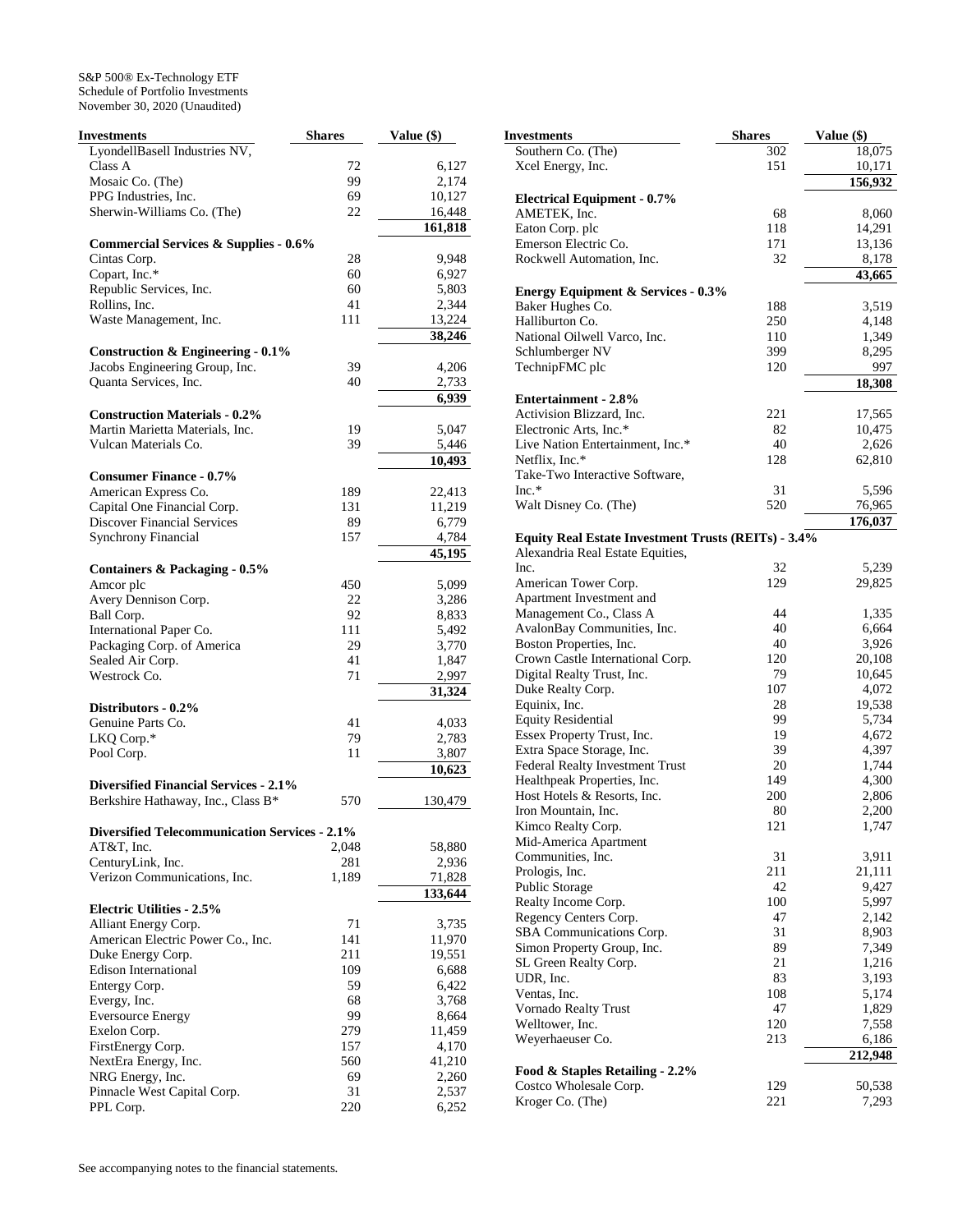| Investments                             | <b>Shares</b> | Value (\$) |
|-----------------------------------------|---------------|------------|
| Sysco Corp.                             | 148           | 10,551     |
| Walgreens Boots Alliance, Inc.          | 207           | 7,868      |
| Walmart, Inc.                           | 400           | 61,116     |
|                                         |               | 137,366    |
| Food Products - 1.4%                    |               |            |
| Archer-Daniels-Midland Co.              | 160           | 7,963      |
|                                         | 59            |            |
| Campbell Soup Co.                       |               | 2,951      |
| Conagra Brands, Inc.                    | 139           | 5,082      |
| General Mills, Inc.                     | 178           | 10,826     |
| Hershey Co. (The)                       | 41            | 6,063      |
| Hormel Foods Corp.                      | 80            | 3,774      |
| J M Smucker Co. (The)                   | 31            | 3,633      |
| Kellogg Co.                             | 72            | 4,602      |
| Kraft Heinz Co. (The)                   | 187           | 6,160      |
| Lamb Weston Holdings, Inc.              | 41            | 2,968      |
| McCormick & Co., Inc. (Non-             |               |            |
| Voting)                                 | 38            | 7,105      |
| Mondelez International, Inc., Class     |               |            |
| A                                       | 410           | 23,555     |
| Tyson Foods, Inc., Class A              | 82            | 5,346      |
|                                         |               |            |
|                                         |               | 90,028     |
| Gas Utilities - $0.0\%$ (b)             |               |            |
| Atmos Energy Corp.                      | 38            | 3,644      |
|                                         |               |            |
| Health Care Equipment & Supplies - 5.2% |               |            |
| <b>Abbott Laboratories</b>              | 510           | 55,192     |
| ABIOMED, Inc.*                          | 11            | 3,015      |
| Align Technology, Inc.*                 | 20            | 9,626      |
| Baxter International, Inc.              | 148           | 11,258     |
| Becton Dickinson and Co.                | 82            | 19,257     |
| Boston Scientific Corp.*                | 410           | 13,591     |
| Cooper Cos., Inc. (The)                 | 12            | 4,023      |
| Danaher Corp.                           | 181           | 40,658     |
|                                         |               |            |
| DENTSPLY SIRONA, Inc.                   | 61            | 3,104      |
| DexCom, Inc.*                           | 29            | 9,271      |
| Edwards Lifesciences Corp.*             | 179           | 15,016     |
| Hologic, Inc.*                          | 72            | 4,977      |
| IDEXX Laboratories, Inc.*               | 22            | 10,142     |
| Intuitive Surgical, Inc.*               | 32            | 23,234     |
| Medtronic plc                           | 388           | 44,116     |
| ResMed, Inc.                            | 41            | 8,594      |
| STERIS plc                              | 22            | 4,264      |
| Stryker Corp.                           | 92            | 21,473     |
| Teleflex, Inc.                          | 12            | 4,593      |
| Varian Medical Systems, Inc.*           | 28            | 4,871      |
| West Pharmaceutical Services, Inc.      | 21            | 5,778      |
| Zimmer Biomet Holdings, Inc.            | 60            | 8,947      |
|                                         |               |            |
|                                         |               | 325,000    |
| Health Care Providers & Services - 3.7% |               |            |
| AmerisourceBergen Corp.                 | 41            | 4,228      |
| Anthem, Inc.                            | 71            | 22,118     |
| Cardinal Health, Inc.                   | 82            | 4,476      |
| Centene Corp.*                          | 168           | 10,357     |
| Cigna Corp.                             | 108           | 22,587     |
| CVS Health Corp.                        | 378           | 25,625     |
| DaVita, Inc.*                           | 22            | 2,417      |
| HCA Healthcare, Inc.                    | 78            | 11,709     |
| Henry Schein, Inc.*                     | 41            | 2,637      |
| Humana, Inc.                            | 39            | 15,620     |
| Laboratory Corp. of America             |               |            |
| Holdings*                               | 29            | 5,795      |
| McKesson Corp.                          | 48            |            |
|                                         |               | 8,636      |
| Quest Diagnostics, Inc.                 | 39            | 4,835      |

| Investments                                                         | <b>Shares</b> | Value (\$)        |
|---------------------------------------------------------------------|---------------|-------------------|
| UnitedHealth Group, Inc.                                            | 272           | 91,484            |
| Universal Health Services, Inc.,<br>Class B                         | 21            | 2,742             |
|                                                                     |               | 235,266           |
| <b>Health Care Technology - 0.1%</b>                                |               |                   |
| Cerner Corp.                                                        | 89            | 6,661             |
| Hotels, Restaurants & Leisure - 2.3%                                |               |                   |
| Carnival Corp.                                                      | 149           | 2,977             |
| Chipotle Mexican Grill, Inc.*                                       | 9             | 11,605            |
| Darden Restaurants, Inc.<br>Domino's Pizza, Inc.                    | 39<br>11      | 4,211<br>4,318    |
| Hilton Worldwide Holdings, Inc.                                     | 80            | 8,291             |
| Las Vegas Sands Corp.                                               | 92            | 5,125             |
| Marriott International, Inc., Class A                               | 78            | 9,896             |
| McDonald's Corp.                                                    | 212           | 46,097            |
| <b>MGM Resorts International</b><br>Norwegian Cruise Line Holdings  | 118           | 3,334             |
| $Ltd.*$                                                             | 91            | 2,081             |
| Royal Caribbean Cruises Ltd.                                        | 51            | 4,019             |
| Starbucks Corp.                                                     | 338           | 33,131            |
| Wynn Resorts Ltd.<br>Yum! Brands, Inc.                              | 29<br>88      | 2,915             |
|                                                                     |               | 9,310<br>147,310  |
| <b>Household Durables - 0.6%</b>                                    |               |                   |
| DR Horton, Inc.                                                     | 98            | 7,301             |
| Garmin Ltd.                                                         | 41            | 4,787             |
| Leggett & Platt, Inc.                                               | 39<br>80      | 1,681             |
| Lennar Corp., Class A<br>Mohawk Industries, Inc.*                   | 19            | 6,069<br>2,391    |
| Newell Brands, Inc.                                                 | 108           | 2,296             |
| NVR, Inc.*                                                          | 1             | 3,997             |
| PulteGroup, Inc.                                                    | 79            | 3,447             |
| Whirlpool Corp.                                                     | 19            | 3,697<br>35,666   |
| <b>Household Products - 2.4%</b>                                    |               |                   |
| Church & Dwight Co., Inc.                                           | 71            | 6,231             |
| Clorox Co. (The)                                                    | 38            | 7,712             |
| Colgate-Palmolive Co.<br>Kimberly-Clark Corp.                       | 248<br>99     | 21,239<br>13,792  |
| Procter & Gamble Co. (The)                                          | 717           | 99,570            |
|                                                                     |               | 148,544           |
| <b>Independent Power and Renewable Electricity Producers - 0.1%</b> |               |                   |
| AES Corp. (The)                                                     | 190           | 3,884             |
| <b>Industrial Conglomerates - 1.7%</b>                              |               |                   |
| 3M Co.                                                              | 168           | 29,019            |
| General Electric Co.                                                | 2,517         | 25,623            |
| Honeywell International, Inc.                                       | 201           | 40,988            |
| Roper Technologies, Inc.                                            | 30            | 12,810<br>108,440 |
| <b>Insurance - 2.6%</b>                                             |               |                   |
| Aflac, Inc.                                                         | 189           | 8,303             |
| Allstate Corp. (The)                                                | 90            | 9,212             |
| American International Group, Inc.                                  | 248           | 9,533             |
| Aon plc, Class A<br>Arthur J Gallagher & Co.                        | 68<br>58      | 13,933<br>6,694   |
| Assurant, Inc.                                                      | 19            | 2,453             |
| Chubb Ltd.                                                          | 130           | 19,218            |
| Cincinnati Financial Corp.                                          | 42            | 3,207             |
| Everest Re Group Ltd.<br>Globe Life, Inc.                           | 11<br>29      | 2,501<br>2,700    |
|                                                                     |               |                   |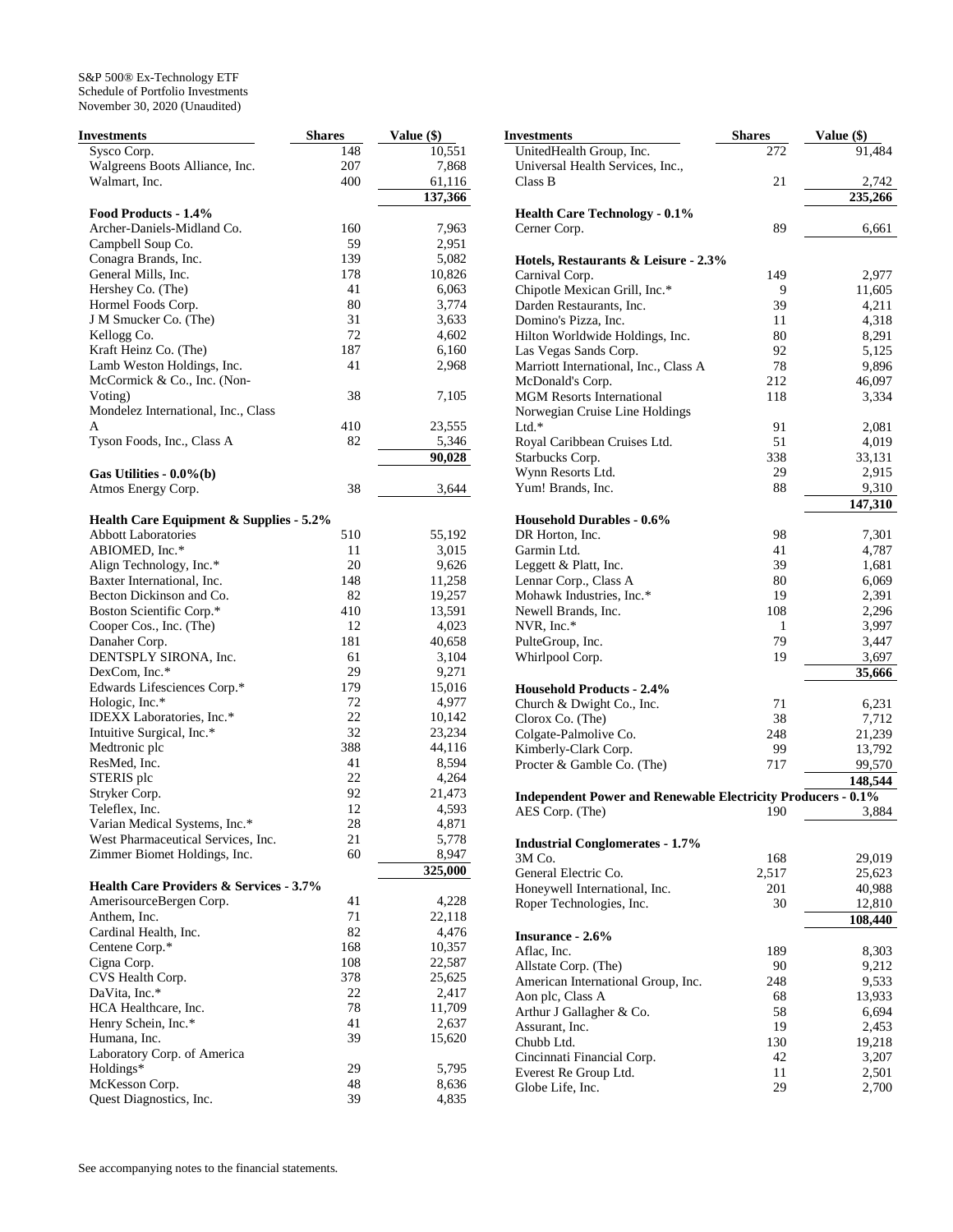| Investments                                          | <b>Shares</b> | Value (\$) |
|------------------------------------------------------|---------------|------------|
| Hartford Financial Services Group,                   |               |            |
| Inc. (The)                                           | 101           | 4,464      |
| Lincoln National Corp.                               | 50            | 2,361      |
| Loews Corp.                                          | 68            | 2,850      |
| Marsh & McLennan Cos., Inc.                          | 148           | 16,967     |
| MetLife, Inc.                                        | 220           | 10,157     |
| Principal Financial Group, Inc.                      | 71            | 3,535      |
| Progressive Corp. (The)                              | 169           | 14,722     |
| Prudential Financial, Inc.                           | 112           | 8,469      |
| Travelers Cos., Inc. (The)                           | 71            | 9,205      |
| <b>Unum Group</b>                                    | 58            | 1,289      |
| W R Berkley Corp.                                    | 40            | 2,605      |
| Willis Towers Watson plc                             | 39            | 8,119      |
|                                                      |               | 162,497    |
| Interactive Media & Services - 8.0%                  |               |            |
| Alphabet, Inc., Class A*                             | 88            | 154,387    |
| Alphabet, Inc., Class C*                             | 82            | 144,381    |
| Facebook, Inc., Class A*                             | 691           | 191,386    |
| Twitter, Inc.*                                       | 228           | 10,604     |
|                                                      |               | 500,758    |
| <b>Internet &amp; Direct Marketing Retail - 6.8%</b> |               |            |
| Amazon.com, Inc.*                                    | 121           | 383,333    |
| Booking Holdings, Inc.*                              | 11            | 22,313     |
| eBay, Inc.                                           | 191           | 9,632      |
| Etsy, Inc.*                                          | 32            | 5,142      |
| Expedia Group, Inc.                                  | 40            | 4,980      |
|                                                      |               | 425,400    |
| Leisure Products - 0.0%(b)                           |               |            |
| Hasbro, Inc.                                         | 38            | 3,535      |
|                                                      |               |            |
| Life Sciences Tools & Services - 1.7%                |               |            |
| Agilent Technologies, Inc.                           | 89            | 10,404     |
| Bio-Rad Laboratories, Inc., Class                    |               |            |
| $A^*$                                                | 8             | 4,308      |
| Illumina, Inc.*                                      | 41            | 13,206     |
| IQVIA Holdings, Inc.*                                | 58            | 9,801      |
| Mettler-Toledo International, Inc.*                  | 8             | 9,200      |
| PerkinElmer, Inc.                                    | 31            | 4,123      |
| Thermo Fisher Scientific, Inc.                       | 112           | 52,078     |
| Waters Corp.*                                        | 19            | 4,408      |
|                                                      |               | 107,528    |
| Machinery - 2.4%                                     |               |            |
| Caterpillar, Inc.                                    | 158           | 27,427     |
| Cummins, Inc.                                        | 41            | 9,478      |
| Deere & Co.                                          | 90            | 23,546     |
| Dover Corp.                                          | 41            | 5,003      |
| Flowserve Corp.                                      | 38            | 1,295      |
| Fortive Corp.                                        | 99            | 6,943      |
| <b>IDEX</b> Corp.                                    | 21            | 4,056      |
| Illinois Tool Works, Inc.                            | 81            | 17,098     |
| Ingersoll Rand, Inc.*                                | 107           | 4,737      |
| Otis Worldwide Corp.                                 | 119           | 7,966      |
| PACCAR, Inc.                                         | 100           | 8,706      |
| Parker-Hannifin Corp.                                | 38            | 10,156     |
| Pentair plc                                          | 49            | 2,539      |
| Snap-on, Inc.                                        | 18            | 3,165      |
| Stanley Black & Decker, Inc.                         | 48            | 8,847      |
| Westinghouse Air Brake                               |               |            |
| Technologies Corp.                                   | 51            | 3,738      |
| Xylem, Inc.                                          | 51            | 4,895      |
|                                                      |               | 149,595    |

| <b>Investments</b>                                        | <b>Shares</b> | Value (\$)      |
|-----------------------------------------------------------|---------------|-----------------|
| <b>Media - 1.9%</b>                                       |               |                 |
| Charter Communications, Inc.,                             |               |                 |
| Class $A^*$                                               | 42            | 27,384          |
| Comcast Corp., Class A                                    | 1,310         | 65,814          |
| Discovery, Inc., Class A*(a)<br>Discovery, Inc., Class C* | 47<br>89      | 1,265<br>2,138  |
| DISH Network Corp., Class A*                              | 69            | 2,475           |
| Fox Corp., Class A                                        | 98            | 2,826           |
| Fox Corp., Class B                                        | 47            | 1,334           |
| Interpublic Group of Cos., Inc.                           |               |                 |
| (The)                                                     | 110           | 2,451           |
| News Corp., Class A                                       | 110           | 1,941           |
| News Corp., Class B                                       | 38            | 677             |
| Omnicom Group, Inc.                                       | 61            | 3,843           |
| ViacomCBS, Inc.                                           | 160           | 5,645           |
|                                                           |               | 117,793         |
| Metals $&$ Mining - 0.4%                                  |               |                 |
| Freeport-McMoRan, Inc.                                    | 418           | 9,777           |
| Newmont Corp.                                             | 231           | 13,587          |
| Nucor Corp.                                               | 88            | 4,726           |
|                                                           |               | 28,090          |
| <b>Multiline Retail - 0.8%</b>                            |               |                 |
| Dollar General Corp.                                      | 71            | 15,519          |
| Dollar Tree, Inc.*                                        | 69            | 7,538           |
| Target Corp.                                              | 142           | 25,493          |
|                                                           |               | 48,550          |
| Multi-Utilities - 1.2%                                    |               |                 |
| Ameren Corp.                                              | 71            | 5,522           |
| CenterPoint Energy, Inc.                                  | 157           | 3,641           |
| CMS Energy Corp.                                          | 81            | 4,985           |
| Consolidated Edison, Inc.                                 | 98            | 7,473           |
| Dominion Energy, Inc.                                     | 241           | 18,916          |
| DTE Energy Co.                                            | 58            | 7,297           |
| NiSource, Inc.                                            | 109           | 2,638           |
| Public Service Enterprise Group,                          |               |                 |
| Inc.<br>Sempra Energy                                     | 148<br>82     | 8,625<br>10,453 |
| WEC Energy Group, Inc.                                    | 90            | 8,546           |
|                                                           |               | 78,096          |
| Oil, Gas & Consumable Fuels - 2.9%                        |               |                 |
| Apache Corp.                                              | 108           | 1,392           |
| Cabot Oil & Gas Corp.                                     | 111           | 1,945           |
| Chevron Corp.                                             | 552           | 48,123          |
| Concho Resources, Inc.                                    | 58            | 3,334           |
| ConocoPhillips                                            | 308           | 12,185          |
| Devon Energy Corp.                                        | 109           | 1,525           |
| Diamondback Energy, Inc.                                  | 47            | 1,878           |
| EOG Resources, Inc.                                       | 168           | 7,876           |
| Exxon Mobil Corp.                                         | 1,217         | 46,404          |
| Hess Corp.                                                | 78            | 3,680           |
| HollyFrontier Corp.                                       | 40            | 936             |
| Kinder Morgan, Inc.                                       | 559           | 8,038           |
| Marathon Oil Corp.                                        | 227           | 1,344           |
| Marathon Petroleum Corp.                                  | 188           | 7,309           |
| Occidental Petroleum Corp.                                | 239           | 3,767           |
| ONEOK, Inc.                                               | 128           | 4,591           |
| Phillips 66                                               | 128           | 7,754           |
| Pioneer Natural Resources Co.                             | 49            | 4,928           |
| Valero Energy Corp.                                       | 119           | 6,399           |
| Williams Cos., Inc. (The)                                 | 349           | 7,322           |
|                                                           |               | 180,730         |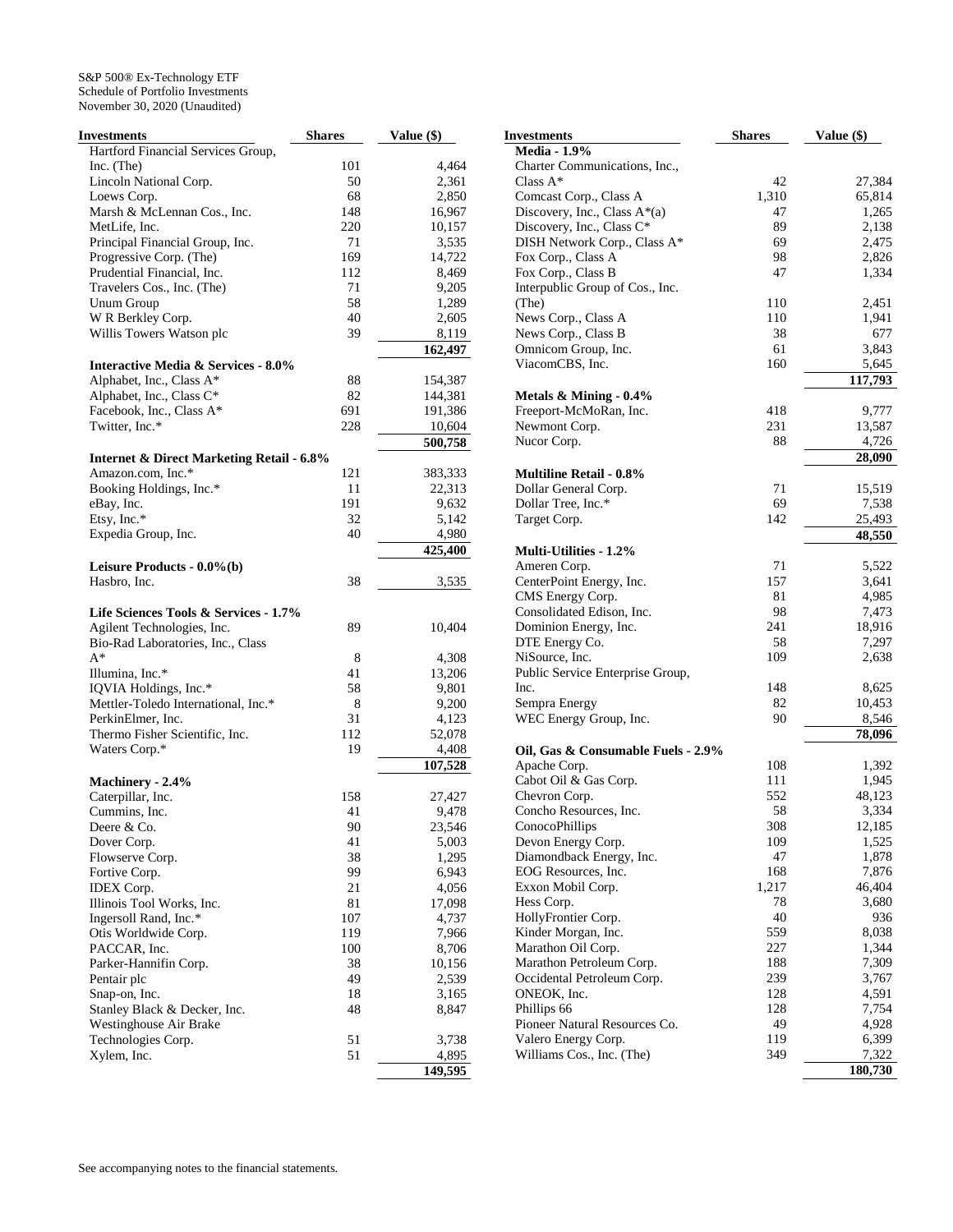| Investments                                 | <b>Shares</b> | Value (\$) |
|---------------------------------------------|---------------|------------|
| <b>Personal Products - 0.2%</b>             |               |            |
| Estee Lauder Cos., Inc. (The), Class        |               |            |
| A                                           | 62            | 15,210     |
|                                             |               |            |
| <b>Pharmaceuticals - 5.4%</b>               |               |            |
| Bristol-Myers Squibb Co.                    | 648           | 40,435     |
| Catalent, Inc.*                             | 49            | 4,711      |
| Eli Lilly and Co.                           | 229           | 33,354     |
| Johnson & Johnson                           | 758           | 109,668    |
| Merck & Co., Inc.                           | 728           | 58,524     |
| Perrigo Co. plc                             | 40            | 1,929      |
| Pfizer, Inc.                                | 1,598         | 61,219     |
| Viatris, Inc.*                              | 346           | 5,820      |
| Zoetis, Inc.                                | 138           | 22,132     |
|                                             |               | 337,792    |
| <b>Professional Services - 0.5%</b>         |               |            |
| Equifax, Inc.                               | 32            | 5,341      |
| IHS Markit Ltd.                             | 109           | 10,841     |
| Nielsen Holdings plc                        | 100           | 1,617      |
| Robert Half International, Inc.             | 31            | 1,989      |
| Verisk Analytics, Inc.                      | 48            | 9,519      |
|                                             |               | 29,307     |
| Real Estate Management & Development - 0.1% |               |            |
| CBRE Group, Inc., Class A*                  | 98            | 5,992      |
|                                             |               |            |
| Road & Rail - 1.5%                          |               |            |
| CSX Corp.                                   | 220           | 19,811     |
| JB Hunt Transport Services, Inc.            | 22            | 2,976      |
| Kansas City Southern                        | 29            | 5,399      |
| Norfolk Southern Corp.                      | 72            | 17,065     |
| Old Dominion Freight Line, Inc.             | 29            | 5,898      |
| Union Pacific Corp.                         | 198           | 40,408     |
|                                             |               | 91,557     |
| <b>Specialty Retail - 3.2%</b>              |               |            |
| Advance Auto Parts, Inc.                    | 20            | 2,954      |
| AutoZone, Inc.*                             | 8             | 9,101      |
| Best Buy Co., Inc.                          | 68            | 7,398      |
| CarMax, Inc.*                               | 48            | 4,487      |
| Gap, Inc. (The)                             | 59            | 1,237      |
| Home Depot, Inc. (The)                      | 310           | 85,997     |
| L Brands, Inc.                              | 68            | 2,639      |
| Lowe's Cos., Inc.                           | 219           | 34,125     |
| O'Reilly Automotive, Inc.*                  | 21            | 9,291      |
| Ross Stores, Inc.                           | 101           | 10,860     |
| Tiffany & Co.                               | 31            | 4,076      |
| TJX Cos., Inc. (The)                        | 348           | 22,101     |
| Tractor Supply Co.                          | 32            | 4,506      |
| Ulta Beauty, Inc.*                          | 18            | 4,957      |
|                                             |               | 203,729    |
| Textiles, Apparel & Luxury Goods - 1.0%     |               |            |
| Hanesbrands, Inc.                           | 99            | 1,406      |
| NIKE, Inc., Class B                         | 359           | 48,357     |
| PVH Corp.                                   | 20            | 1,590      |
| Ralph Lauren Corp.                          | 12            | 1,029      |
| Tapestry, Inc.                              | 79            | 2,237      |
| Under Armour, Inc., Class A*                | 51            | 845        |
| Under Armour, Inc., Class C*                | 57            | 829        |
| VF Corp.                                    | 91            | 7,590      |
|                                             |               | 63,883     |
| Tobacco - 0.9%                              |               |            |
| Altria Group, Inc.                          | 536           | 21,349     |
| Philip Morris International, Inc.           | 449           | 34,012     |
|                                             |               | 55,361     |

| Shares                                             | Value (\$)                                                                                                                                                                                                                                                                                                                            |
|----------------------------------------------------|---------------------------------------------------------------------------------------------------------------------------------------------------------------------------------------------------------------------------------------------------------------------------------------------------------------------------------------|
| <b>Trading Companies &amp; Distributors - 0.3%</b> |                                                                                                                                                                                                                                                                                                                                       |
| 167                                                | 8,258                                                                                                                                                                                                                                                                                                                                 |
| 20                                                 | 4,540                                                                                                                                                                                                                                                                                                                                 |
| 11                                                 | 4,601                                                                                                                                                                                                                                                                                                                                 |
|                                                    | 17,399                                                                                                                                                                                                                                                                                                                                |
|                                                    |                                                                                                                                                                                                                                                                                                                                       |
|                                                    |                                                                                                                                                                                                                                                                                                                                       |
|                                                    | 7,822                                                                                                                                                                                                                                                                                                                                 |
| 169                                                | 22,467                                                                                                                                                                                                                                                                                                                                |
|                                                    | 6,249,368                                                                                                                                                                                                                                                                                                                             |
| <b>Shares</b>                                      | Value (\$)                                                                                                                                                                                                                                                                                                                            |
|                                                    |                                                                                                                                                                                                                                                                                                                                       |
|                                                    |                                                                                                                                                                                                                                                                                                                                       |
|                                                    |                                                                                                                                                                                                                                                                                                                                       |
|                                                    |                                                                                                                                                                                                                                                                                                                                       |
|                                                    |                                                                                                                                                                                                                                                                                                                                       |
|                                                    | 1,187                                                                                                                                                                                                                                                                                                                                 |
|                                                    |                                                                                                                                                                                                                                                                                                                                       |
|                                                    |                                                                                                                                                                                                                                                                                                                                       |
|                                                    |                                                                                                                                                                                                                                                                                                                                       |
|                                                    | Value (\$)                                                                                                                                                                                                                                                                                                                            |
|                                                    |                                                                                                                                                                                                                                                                                                                                       |
|                                                    |                                                                                                                                                                                                                                                                                                                                       |
|                                                    |                                                                                                                                                                                                                                                                                                                                       |
|                                                    |                                                                                                                                                                                                                                                                                                                                       |
| 16,789                                             | 16,789                                                                                                                                                                                                                                                                                                                                |
|                                                    |                                                                                                                                                                                                                                                                                                                                       |
|                                                    |                                                                                                                                                                                                                                                                                                                                       |
|                                                    | 6,267,344                                                                                                                                                                                                                                                                                                                             |
|                                                    |                                                                                                                                                                                                                                                                                                                                       |
|                                                    | 6,661                                                                                                                                                                                                                                                                                                                                 |
|                                                    | 6,274,005                                                                                                                                                                                                                                                                                                                             |
|                                                    | 51<br><b>Wireless Telecommunication Services - 0.3%</b><br><b>SECURITIES LENDING REINVESTMENTS(c) - 0.0%(b)</b><br><b>INVESTMENT COMPANIES - 0.0%(b)</b><br><b>BlackRock Liquidity FedFund, Institutional Class</b><br>1,187<br>Principal<br>Amount $(\$)$<br><b>SHORT-TERM INVESTMENTS - 0.3%</b><br>REPURCHASE AGREEMENTS(d) - 0.3% |